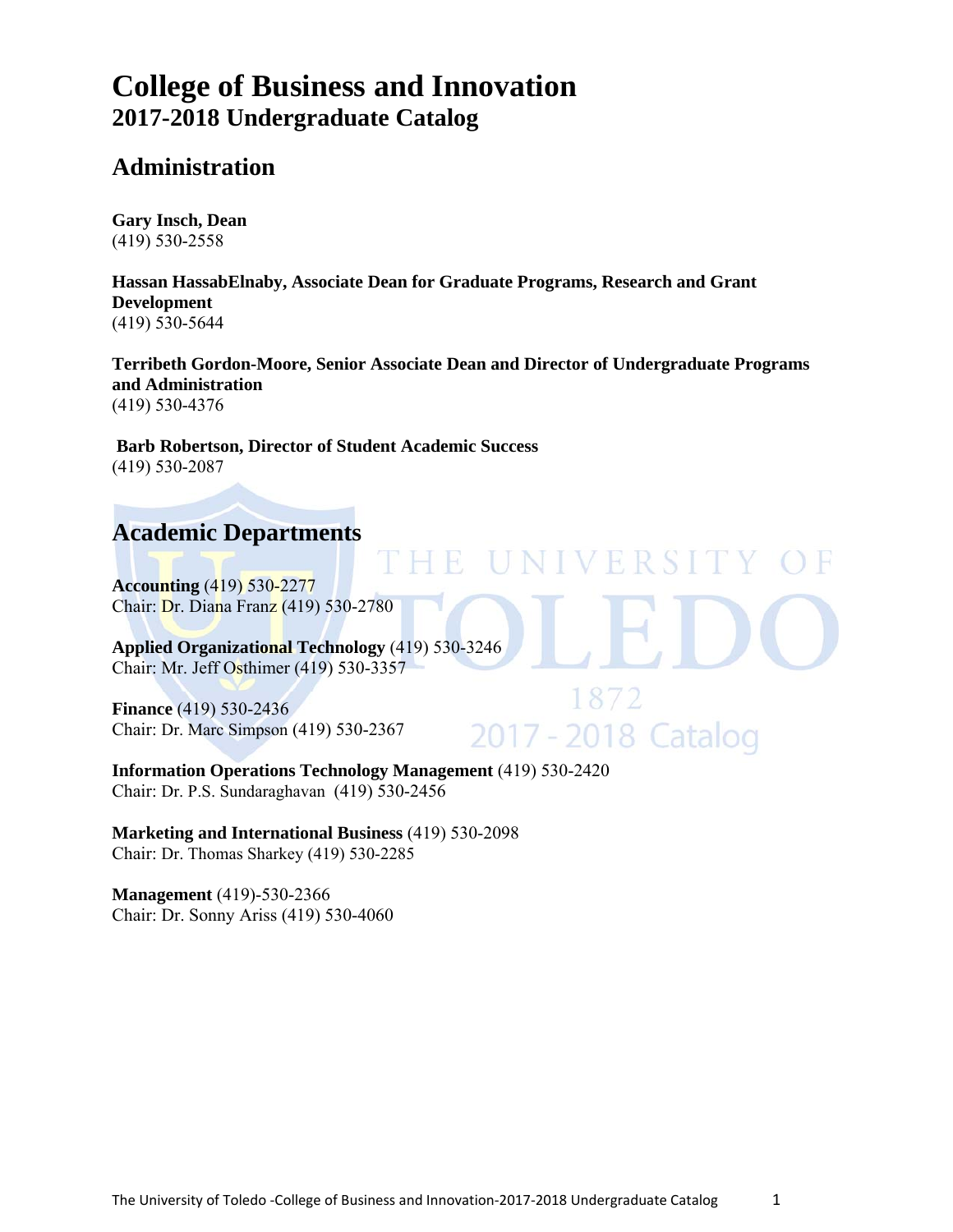# **Academic Support Services**

**Office of Student Retention and Academic Success (Student Services)** 

Savage & Associates Business Complex Suite 3130 Phone: 419.530.2087 Fax: 419.530.5353 COBIadvising@utoledo.edu

**Barb Robertson, Director of Student Academic Success** barb.robertson@utoledo.edu

**Deborah A. Jones, Academic Initiatives/Transfer & Partnership Programs** deborah.jones2@utoledo.edu

**Jennifer McDowell Tharpe, Academic Initiatives /Internal Processes & Honors Specialist** jennifer.mcdowell@utoledo.edu

**Whitney Valencia, Academic Initiatives/Internal Processes**  whitney.valencia@utoledo.edu

**Jessica Weigle, Academic Initiatives/Online Learning & 2 yr. Programs**  jessica.weigle@utoledo.edu

**Darlene Stevens, Enrollment Management Specialist**  darlene.stevens@utoledo.edu

**Carole Sedlock, Student Services Coordinator 2**  carole.sedlock@utoledo.edu

#### **Business Career Programs (BCP)**

Savage & Associates Business Complex Suite 4120 Phone: 419.530.5400 Fax: 419.530.7744

**Terribeth Gordon-Moore, Senior Associate Dean and Director of Undergraduate Programs and Administration**  Terribeth.gordon@utoledo.edu

VERSIT

2018 Catalog

**Craig Turner, Career Recruiter/Advisor**  craig.turner@utoledo.edu

**Carol Stamm, Employer Relations /Job Development Specialist - MBA, MSA, EMBA & Alumni**  carol.stamm@utoledo.edu

**Alison Devolder, Secretary 2**  alison.devolder@utoledo.edu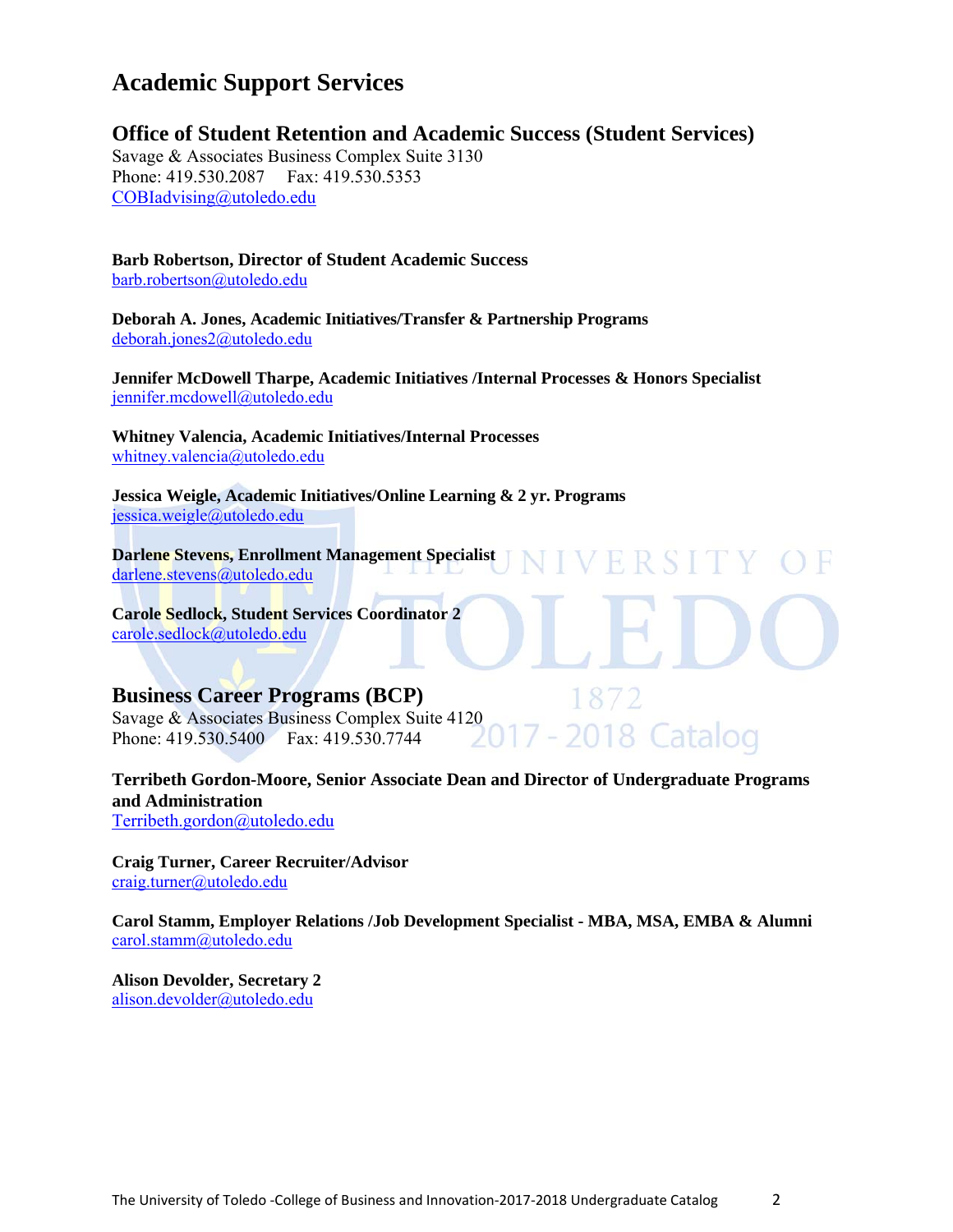# **Mission Statement** (adopted 10/02/07)

"Developing Lifelong Leaders for the World of Business."

Preparing a diverse body of students for life-long careers as leaders and contributing professionals

Delivering influential research and publications

Enhancing the world of business practice and serving as a resource for regional economic development

# **Accreditation**

The University of Toledo College of Business and Innovation has two undergraduate programs fully accredited at the undergraduate level by The Association to Advance Collegiate Schools of Business (AACSB International). These include the Bachelor of Business Administration (BBA) and the Bachelor of Science in Information Technology (BSIT). The Accounting Program has also received additional AACSB accreditation. The graduate programs are accredited by the AACSB as well.

# **Degrees Offered**

#### **Bachelor of Business Administration (BBA)**

The Bachelor of Business Administration (BBA) undergraduate curriculum includes a broad liberal arts background, a general core of business courses, and a specific area of specialization. Students must select at least one of the thirteen areas/majors listed below.

FRS

1872

2017 - 2018 Catalog

- Accounting
- Digital Marketing
- Entrepreneurship, Family, & Small Business
- Finance
- **Financial Services**
- General Management
- **Human Resource Management**
- **Information Systems**
- **International Business**
- Marketing
- Operations & Supply Chain Management
- Organizational Leadership and Management
- Professional Sales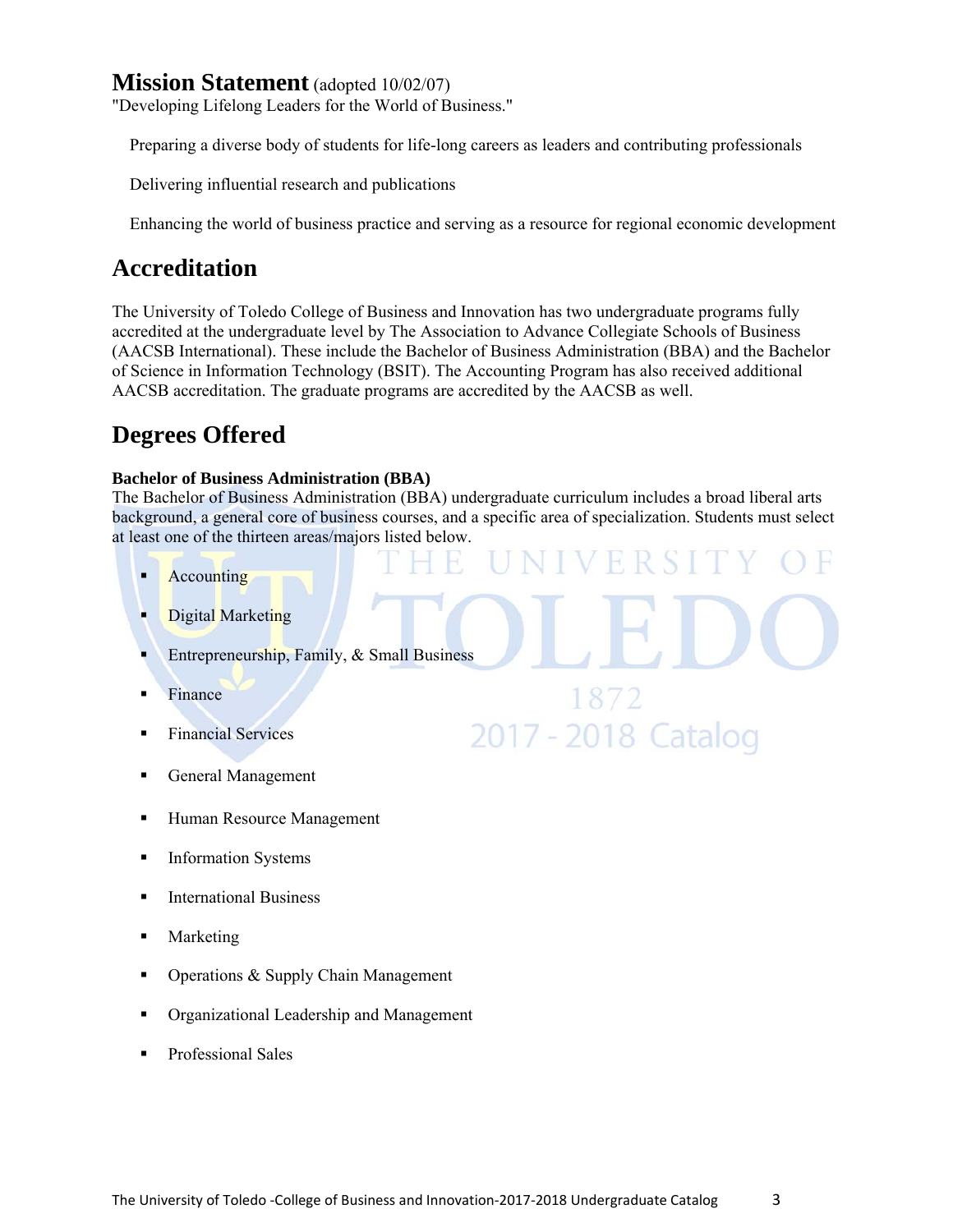#### **Bachelor of Science in Information Technology (BSIT)**

The Bachelor of Science in Information Technology (BSIT) program is offered jointly by the College of Engineering and the College of Business and innovation. The BSIT program features a hands-on education leading to careers in the management of the technology infrastructure of organizations of all types and sizes. The program specifically focuses on the technology side of information technology and emphasizes interfacing technologies and the management of technologies. The curriculum covers the operational support and administration of diverse computing systems and the integration of existing technologies, components and products. The program will provide students with a breadth of skills in the core information technologies including programming, computer hardware and networking, databases and web technologies in order to prepare students for positions as information technologists providing operational and infrastructure support for computer and information systems in business, manufacturing and institutional organizations.

#### **Bachelor of Applied Organizational Technology (BAOT)**

The Bachelor of Applied Organizational Technology (BAOT) program is a 2+2 completion degree for students with a technical associate degree. It includes a general business focus as well as general education and higher-level non-business coursework. Some students elect to include a minor from outside the college of business as part of their degree requirements. Students may also complete a business minor in addition to required courses. All transfer students must have a minimum GPA of 2.25 and have completed a technical associate degree to be accepted into the College of Business and Innovation for the bachelor of applied organizational technology. Transfer students' admission will be determined by the higher education (HEd) grade point average. The HEd GPA is based on all letter grades attained at all institutions of higher learning and uses the point average scale of "A" equaling four points.

1872

2017 - 2018 Catalog

#### **Associate Degree Program**s

The Department of Applied Organizational Technology (DAOT) offers degrees in:

- Accounting Technology
- Business Management Technology
- **Computer Network Administration**
- **Computer Software Specialist**
- **Information Services and Support**
- Pre-Business  $(2+2 \text{ with } BBA)$
- **Programming and Software Development**
- **Technical Studies General as well as a Graphic & Web Design option.** Only one degree in Technical Studies will be awarded

#### **Workplace Certificates –Non-Degree Granting Programs**

While not an official academic designation on a transcript, these workplace certificates have creditbearing courses which appear on an official transcript and give added value to career goals. Coursework may also be applied to future degree programs. Review of these scenarios must be discussed with a COBI academic adviser.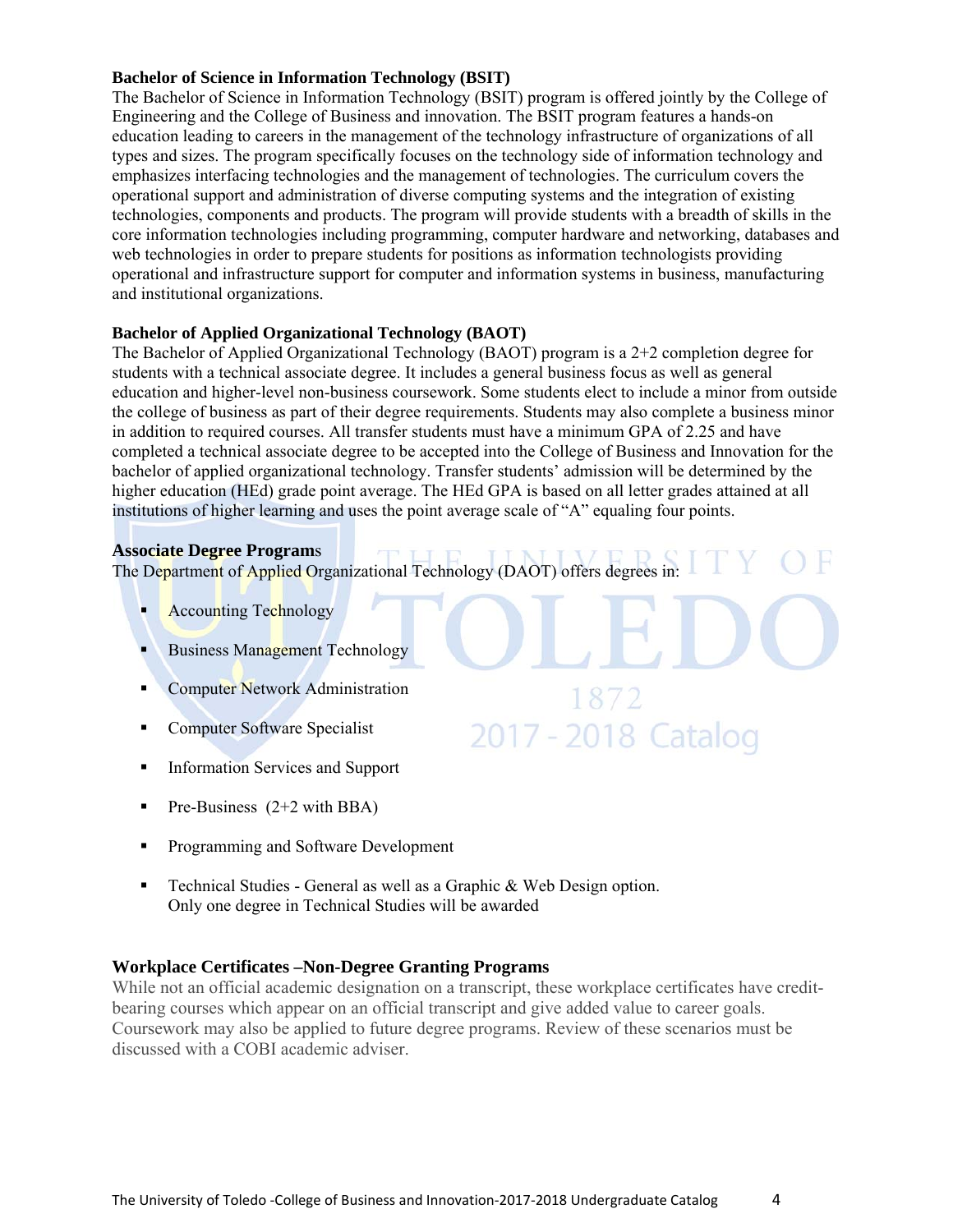If a student is not in another degree-granting program at the University of Toledo, they will need to apply to UT as a non-degree student in order to enroll in the courses. Students must meet prerequisites to take all courses including junior standing for the Financial Planning and Real Estate certificates. Post baccalaureate workplace certificates (noted below) are designed for those students who have already completed a bachelor degree of some kind.

- Accounting Technology
- Business Management Technology
- **Computer Network Administration**
- **Computer Software Specialist**
- Financial Planning
- **Information Services and Support**
- **Programming and Software Development**
- **Web Design**
- Digital Marketing (post baccalaureate)
- Consultative Sales (post baccalaureate)

# **Admission Requirements/Policies**

#### **General Requirements**

#### **Bachelor of Business Administration (BBA)**

To be admitted to the Bachelor of Business Administration program (BBA) at The University of Toledo, students need a minimum 2.80 cumulative high school grade point average (GPA) **or** a minimum 25 ACT composite /1150 SAT composite (older version taken prior to March 2016) or 1220 SAT composite (newer version taken March 2016 or after) **or** a GED average score of 510 (2002 format)/710 (2014 format). Students who do not qualify for direct admission into the College of Business and Innovation BBA may be admitted to the Associate of Arts, AA, pre-business degree program. The AA PREB program is a 2+2 program with the Bachelor of Business Administration degree, but students may move into the BBA program any time after they have earned a 2.4 UT GPA.

**IVERSIT** 

#### **Bachelor of Science in Information Technology (BSIT)**

To be admitted to the Bachelor of Science in information technology program (BSIT) at The University of Toledo, students need a minimum 2.5 cumulative high school grade point average (GPA) **or** a GED average score of 480 (2002 format)/700 (2014 format) with a Mathematical Reasoning subscore of 180 **AND** a minimum 21 ACT composite with a minimum 20 ACT in Math **or** a minimum 990 SAT composite with a 480 Math subscore (older version taken prior to March 2016) **or** 1070 SAT composite with a 510 Math subscore (newer version taken March 2016 or after).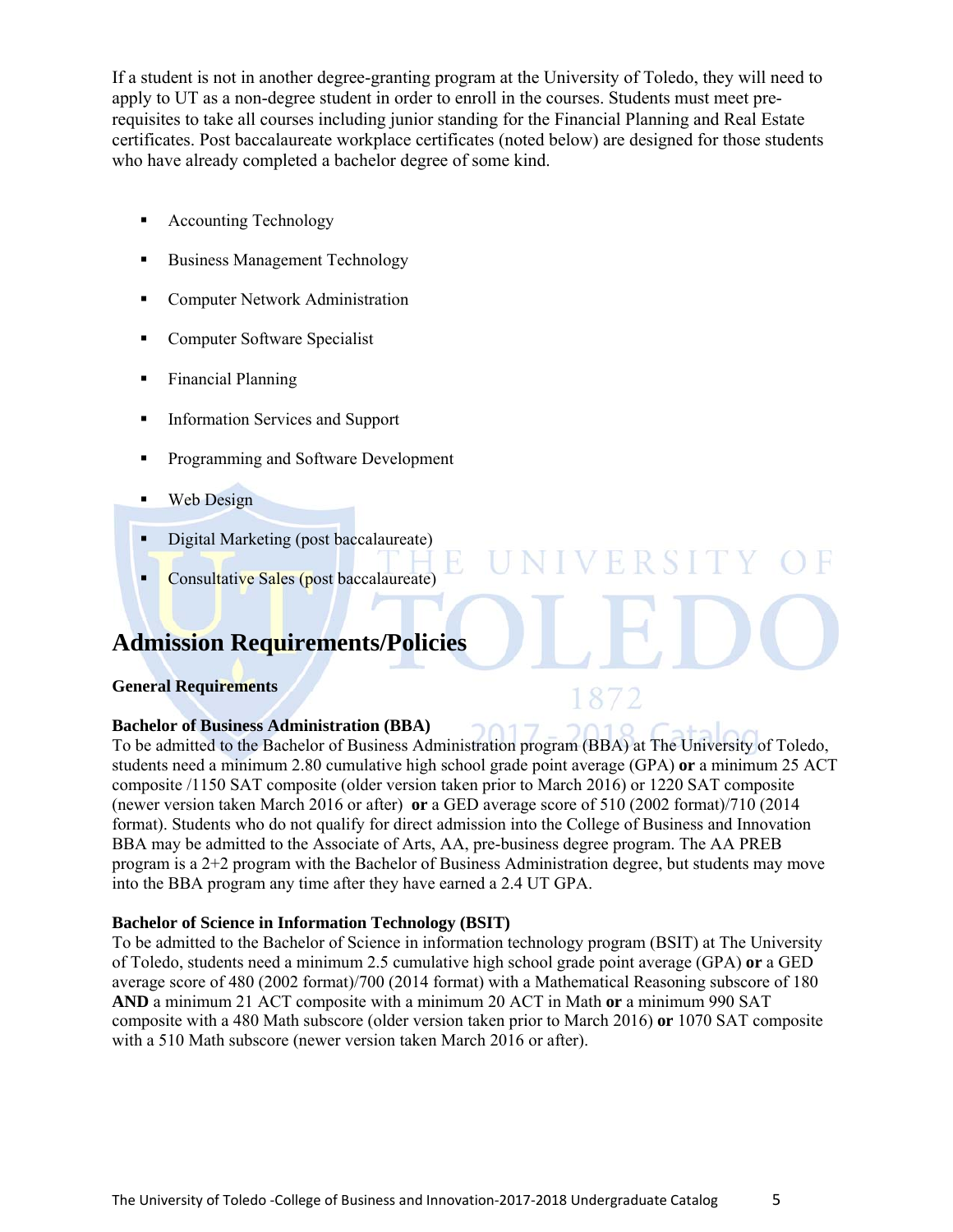#### **Bachelor of Applied Organizational Technology (BAOT)**

Students must have an earned technical associate degree and a minimum GPA of 2.25 to be admitted to the Bachelor of Applied Organizational Technology at The University of Toledo. Transfer students' admission will be determined by the higher education (HEd) grade point average. The HEd GPA is based on all letter grades attained at all institutions of higher learning and uses the point average scale of "A" equaling four points.

#### **Associate Degree Programs**

To be admitted to an associate degree program in the College of Business and Innovation at The University of Toledo, students need a minimum 2.00 cumulative high school grade point average (GPA) **or** a minimum 18 ACT composite /870 SAT composite (older version taken prior to March 2016) or 950 composite (newer version taken after March 2016) **or** a passing GED average score of 480 (2002 format)/600 (2014 format). Students who do not qualify for admission to the College of Business and Innovation will be admitted to the University of Toledo Learning Collaborative and may transfer to the College of Business and Innovation when the minimum requirements are met.

#### **Admission to Divisions - BBA**

The qualifications for admission to the undergraduate degree program and to the upper division, the prerequisites for courses, and all other requirements apply equally to full-time, part-time and transfer students. For purposes of internal admissions, the College of Business and Innovation has the following divisions:

**1. The Lower Division –** Students admitted to the BBA enter this division upon admission to the University and to the college. In the lower division, students complete the pre-professional business and University Core/General Education Classes. UNIVEKSIL

**2. The Upper Division –** Undergraduate students in the BBA apply for admittance to the upper division also known as the professional division or sequence when their earned hours plus their registered hours total at least 60 hours. In additional to the 60 hours, a student must have earned a minimum GPA of 2.25 in the following courses: BUAD 1010, 1020, 2030, 2040, 2050, 2060, 2070 and 2080; as well as an overall minimum GPA of 2.25. A student not meeting the overall standards, but with a cumulative GPA of 2.0 upon appeal, will be reviewed by the college admission committee for admission to the upper division on an individual basis. Students may officially declare their major or area of specialization when applying to the upper division.

Students wishing to major in accounting have additional requirements which must be met to enter this major/area of specialization. To be admitted to the accounting area of specialization and to register for ACCT 3110, students must earn a minimum GPA of 2.750 in the introductory-level college accounting courses, including a grade of C (2.0) or higher in both BUAD 2040 and 2050 or equivalent courses, and an overall higher education minimum GPA of 2.750 in all prior college level courses. Any appeals are reviewed by the Accounting Department.

#### **Transfer / Change of College Admission Requirement**

All transfer students must have a minimum GPA of 2.40 to be accepted into the College of Business and Innovation to pursue a Bachelor of Business Administration (BBA), a minimum GPA of 2.25 to be accepted into Bachelor of Science in Information Technology (BSIT), a minimum GPA of 2.25 to pursue a Bachelor of Applied Organizational Technology (BAOT) and a minimum 2.00 GPA to pursue any associate degree in the College of Business. Transfer students' admission will be determined by the higher education (HE) grade point average. The HE GPA is based on all letter grades attained at all institutions of higher learning and uses the point average scale of an equaling four points.

The admission of students wishing to change from another college within The University of Toledo to the College of Business and Innovation is the same as for a transfer student.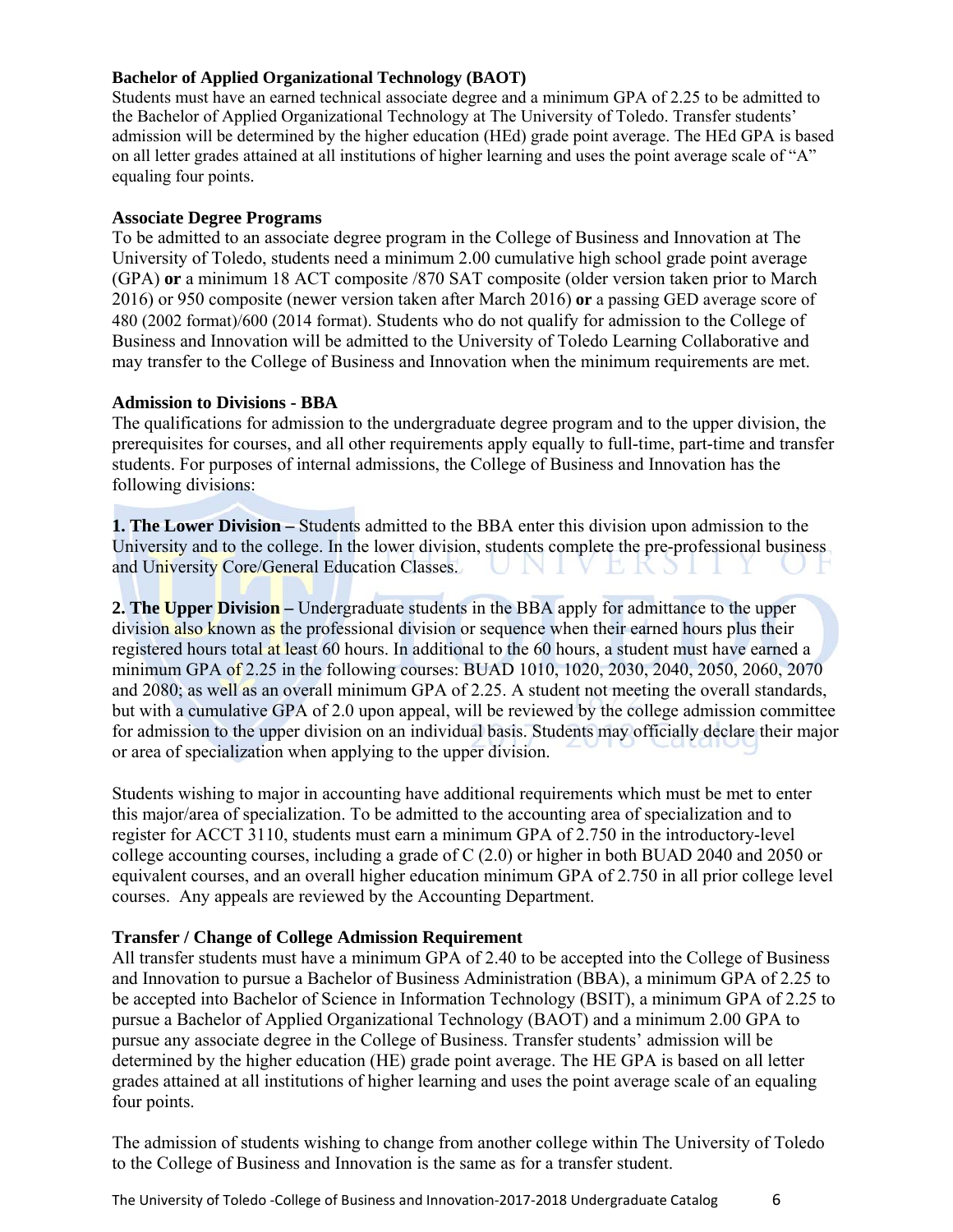# **College of Business and Innovation Honors Program**

#### **Jesup Scott Honors College**

The Jesup Scott Honors College is an opportunity for students of high ability and achievement to enrich their regular program of college work. Admission is based on grades, scores on achievement tests and an essay. The College of Business and Innovation's Honors Program is offered as part of the Jesup Scott Honors College. Students take honors courses in the Honors College, as well as in the College of Business and Innovation. Enrollment in honors courses is limited. Approximately 30 freshman students are admitted each fall to a program leading to receipt of the College of Business and Innovation honors citation upon graduation.

#### **Departmental Honors**

Currently enrolled University of Toledo students and transfer students may apply during their last semester in the college's lower division for admission to the College of Business and Innovation departmental Honors Program if they have completed at least 45 semester hours of college work and have earned a minimum GPA of 3.3 (4.0 scale). Students are admitted to the departmental honors program on a space-available basis.

#### **Program Requirements**

#### **College of Business and Innovation College Honors Program**

To be eligible for the College of Business and Innovation Honors Program citation, a student must:

1. Fulfill all requirements for an approved degree program within the college with a minimum overall  $GPA$  of  $3.3.$ 

2. Complete a minimum of 33 hours of honors courses, which must include the following list of courses. If a student already has non-Honors credit for a required course, another honors course will be substituted

3. Completion of an Honors Project or Thesis. 2017 - 2018 Catalog

#### **Lower Division Courses:**

BUAD 1010 Introduction to Business BUAD 2040 Financial Accounting Information HON 1010 Readings Conference I HON 1020 Readings Conference II HON 2020 Multicultural Literatures: The North American Experience  **Or**  HON 2030 Multicultural Literatures: The Non-European World

#### **Upper Division Courses:**

BUAD 3010 Principles of Marketing BUAD 3020 Principles of Manufacturing and Service Systems BUAD 3030 Managerial and Behavioral Processes in Organizations BUAD 3040 Principles of Financial Management BUAD 4020 Senior Business Policy Forum

Plus a minimum of three hours earned by successful completion of one upper-division interdisciplinary seminar offered through the University Honors College.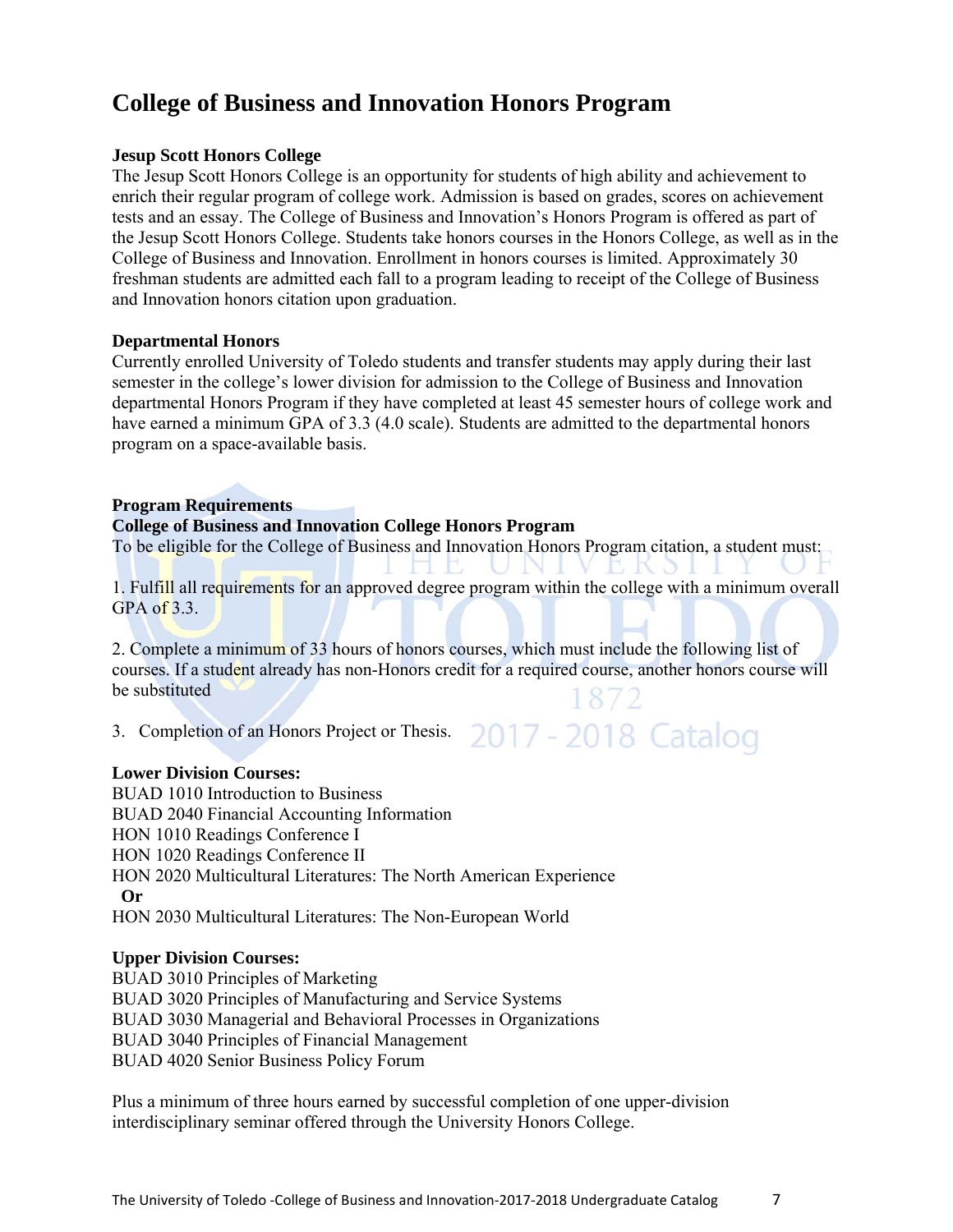#### **College of Business and Innovation Departmental Honors Program**

To be eligible for the College of Business and Innovation departmental Honors Program citation, a student must:

1. Fulfill all requirements for an approved degree program within the college with a minimum overall  $GPA$  of  $3.3$ .

2. Complete a minimum of 15 hours of honors courses that must include the following: **Upper Division Courses:**  BUAD 3010 Principles of Marketing BUAD 3020 Principles of Manufacturing and Service Systems

BUAD 3030 Managerial and Behavioral Processes in Organizations

BUAD 3040 Principles of Financial Management

BUAD 4020 Senior Business Policy Forum

3. Completion of an Honors Project or Thesis.

#### **Honors Retention Standards**

To remain in good standing in the College of Business and Innovation Honors Program, a student must earn a minimum overall GPA of 3.0 by the end of the first year (typically at least 30 hours), 3.1 by the end of the second year (typically at least 60 hours), and 3.2 by the end of the third year (typically at least 90 hours), and make satisfactory progress toward fulfillment of the requirements for a degree "with honors" in the college.

# **Study Abroad Opportunities for Business Majors**

Participation in Study Abroad allows our students to gain hands-on, practical international experience for today's global marketplace. The University of Toledo has partnered with various consortia to include USAC (University Studies Abroad Consortium) ISA (International Studies Abroad) GlobaLinks Learning Abroad – AustraLearn / AsiaLearn / EuroLearn, and Semester at Sea. These partnerships allow UT students the opportunity to study at top-ranked, international universities throughout the world. Our most popular sites include Torino Italy, Bilbao Spain, Gold Coast Australia, Shanghai China, Luneburg Germany, and Puntarenas Costa Rica.

All College of Business and Innovation students, regardless of their intended major(s), are strongly encouraged to study abroad throughout their undergraduate degree program. Study abroad programs assist students in the development of academic, intellectual, personal, professional, and cross-cultural skills. Students may choose to study abroad over a traditional fall or spring semester, over non-traditional, intensive summer sessions, or throughout the full academic year. Students typically enroll in a combination of upper-level business courses and core curricular courses (taught in English). Elementary, intermediate, and upper-level foreign language tracks are also available; multiple courses may be completed in only one semester (particular programs determine language requirements). Foreign language proficiency prepares students for international internship opportunities.

Additionally, the College of Business and Innovation offers 10-day, faculty-led, international intensive immersion trips to Eastern Europe, Western Europe, and Asia throughout the academic year (to include summer semester). Intensive immersion opportunities vary from year to year.

COBI students will meet with the COBI Study Abroad Specialist, Deborah Krohn, who works in conjunction with the Director of Student Academic Success and the COBI department chairs to identify which study abroad courses will transfer into their specific degree program.

Please note that current students are also eligible to receive a free travel grant from The University of Toledo's Center for International Studies and Programs Office. For more information on any of the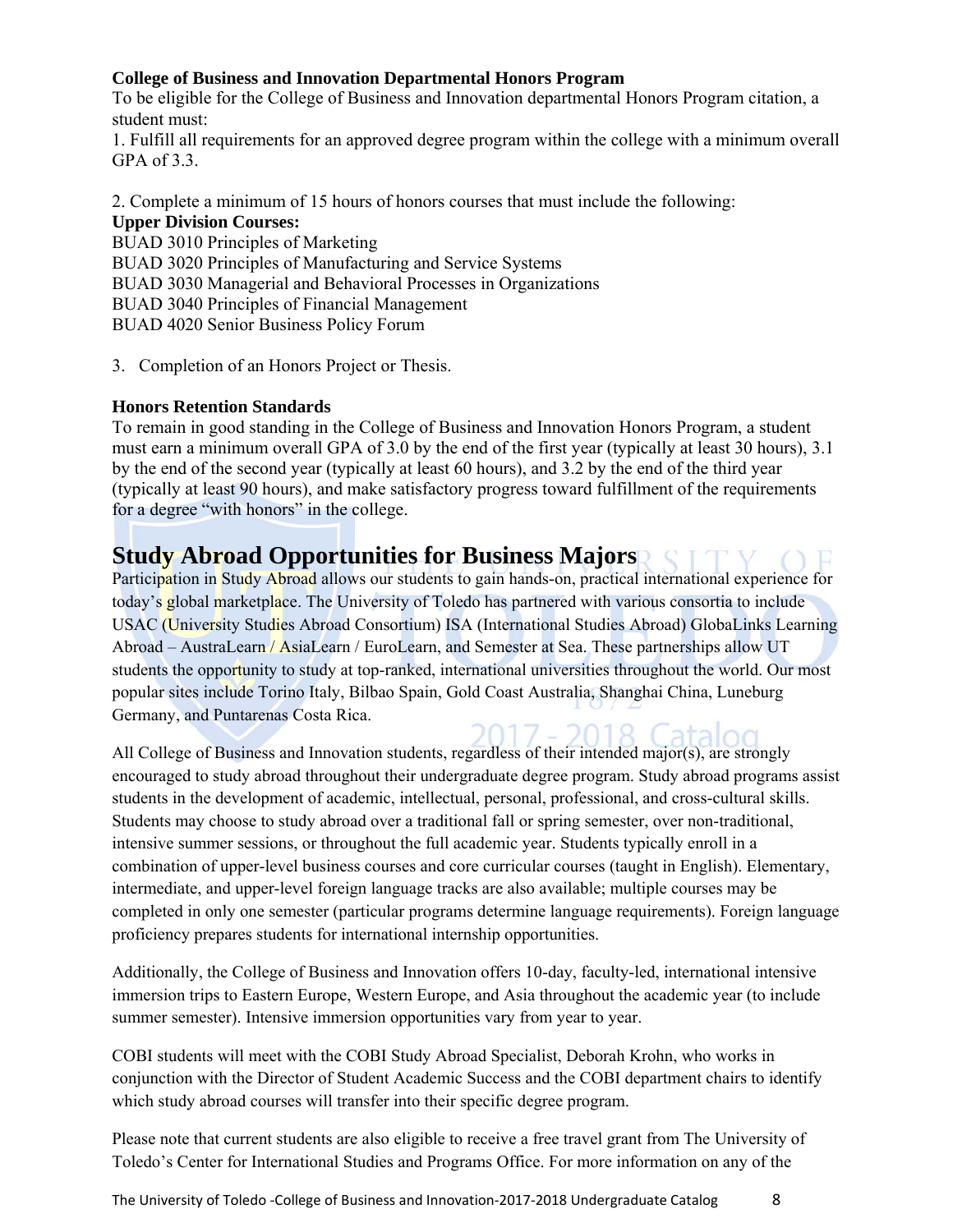aforementioned programs, please contact Deborah Krohn, the College of Business and Innovation Study Abroad Specialist, at deborah.krohn@utoledo.edu or COBI Student Services at 419-530-2087 for a referral. Please note that early preparation (first-year planning) is imperative to successful study abroad opportunities!

# **Academic Policies**

#### **Class Rank**

In the College of Business and Innovation, class rank is determined as follows:

| Rank      | <b>Hours Earned</b> |                               |
|-----------|---------------------|-------------------------------|
| Freshman  | $0-29.99$           |                               |
| Sophomore | 30-59.99            |                               |
| Junior    | 60-89.99            |                               |
| Senior    | $90+$               | <b>UT Policy - Class Rank</b> |

#### **Academic Advising**

Students receive advising concerning their academic program from the college professional advisers located in the Office of Student Retention and Academic Success in Savage Business Complex Room 3130. Students may self-select which of the COBI advisers to work with or the office will make recommendations based on need and adviser level of expertise. Advisers are cross-trained in a variety of areas so that someone is always available to answer specific questions. Appointments and walk-in hours are available throughout the year. Students may also email general questions to the staff through COBIadvising@utoledo.edu. Degree audits (DARS) are available in the office and online through Student Self-Service through the myUT portal.

Although advisers assist students as needed, *the final responsibility for fulfilling all degree requirements rests with the student.* 

#### **Degree Audit Requirement (DARS)**

The Degree Audit Reporting System is an automated record that contains all of a student's graduation requirements and tracks that student's progress toward meeting those requirements. Degree audits are available to students upon request from the Office of Student Retention and Academic Success and online through the myUT portal Student Self-Service. Students are encouraged to keep current degree audits for their personal use and to discuss their degree audits with their academic advisers.

#### **Declaring or Changing a Major and/or Minor**

Forms for declaring or changing a college major and/or minor are available in the Office of Student Retention and Academic Success or online at http://www.utoledo.edu/business/StuServ/Forms.html

#### **Transfer /Change of College Degree Requirements**

All College of Business and Innovation degree requirements are the same for students whether or not they begin at UT or transfer into a program at some point.

Transfer courses will be evaluated by the Registrar's Office in conjunction with the College of Business and Innovation and other related colleges after the student has submitted official transcripts from all colleges/universities attended and has been accepted by the university. The student must complete the evaluation process before the end of the first term of attendance at UT.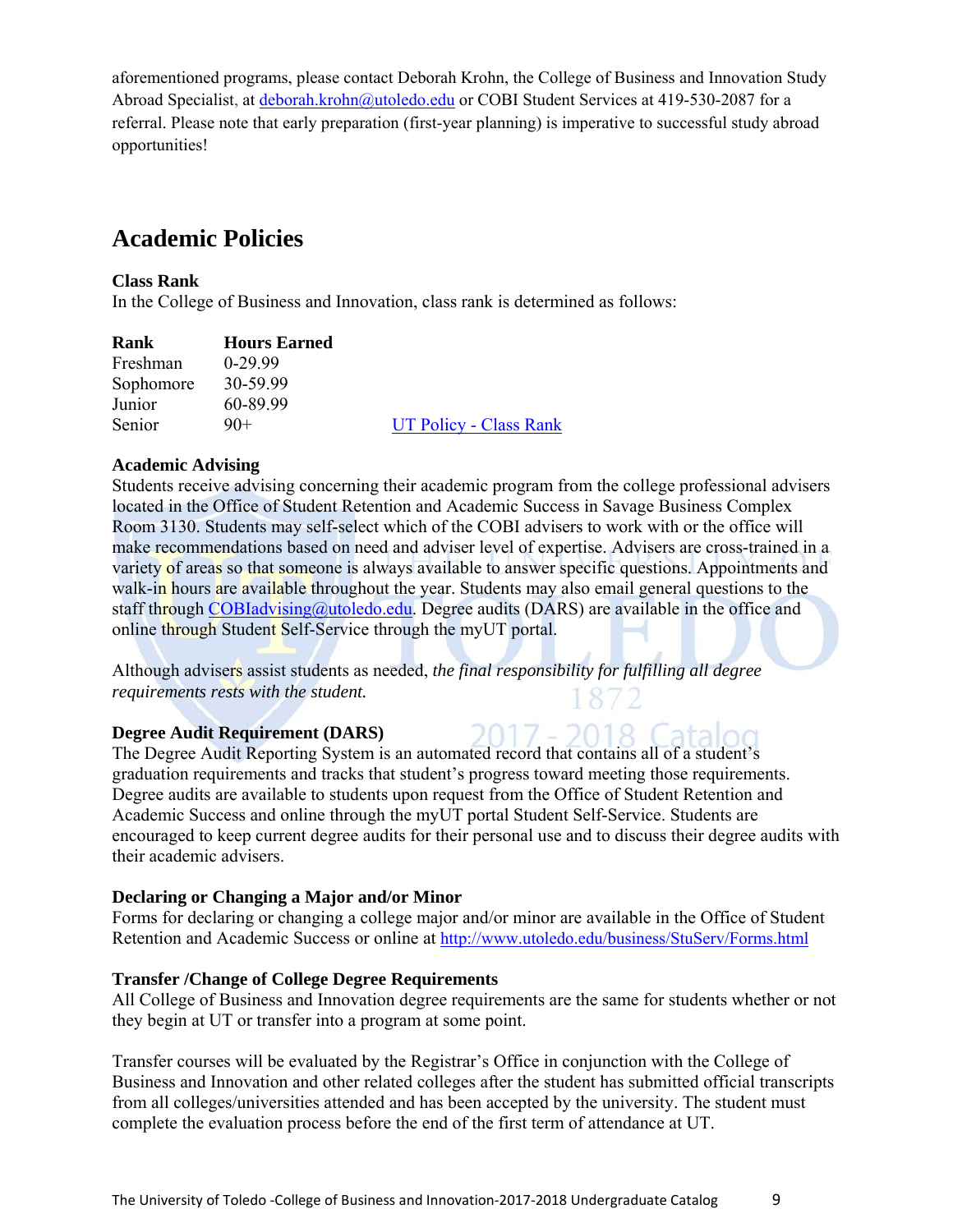For purposes of determining the UT GPA, grades from another institution do not transfer. The GPA will be based on the course work taken while enrolled in The University of Toledo. For students transferring into the College of Business and Innovation from another college within The University of Toledo, all undergraduate hours attempted and earned, as well as the GPA, will transfer. To qualify for the Bachelor of Business Administration degree, students must fulfill all College of Business and Innovation course and grade requirements.

Transfer students should note The University of Toledo will include all course work taken at all institutions of higher education in the calculation to determine if a student will graduate with honors. All college course work taken is computed in determining eligibility for graduation with honors, although no student will be awarded a level of honors above that indicated by The University of Toledo cumulative GPA. The University of Toledo requires a minimum of 30 semester hours of standard letter-graded courses from UT in order to qualify for graduation with honors.

Students must complete at least 50% of all business courses, as well as 50% of major/area of specialization courses and 50% of business minor courses at the University of Toledo.

#### **Evaluation of Transfer Courses**

The College of Business and Innovation Office of Student Retention and Academic Success (Student Services) assists in the evaluation of business coursework based on course equivalencies determined by the appropriate academic unit as coordinated through the Registrar's Office. In many cases, courses from other universities/colleges have been pre-approved for equivalency and will transfer with confirmation. Equivalent courses from AACSB-accredited schools automatically transfer. When automatic transfer does not exist for any of the CORE Business courses, it may be possible for a student to obtain course equivalency by petitioning to take a proficiency exam to validate the credit. Students should provide a course syllabus and/or any additional documentation with the petition. Students should contact COBI Student Services for additional information. The evaluation of nonbusiness coursework is coordinated by the Registrar's Office and completed by the appropriate corresponding college.

#### **Testing for Course Credit**

In the College of Business and Innovation, there are two distinct areas of testing for credit related to COBI courses – (1) testing to validate transfer or native coursework that was not applied at the desired level of credit based on accreditation or other issues for credit and (2) testing based on knowledge earned outside the classroom as defined by the university policy on credit for prior learning.

1872

2017 - 2018 Catalog

Students who have transfer or native credit that was not initially accepted for course credit or course credit at the desired level, possibly based on accreditation issues, may pursue testing for credit based on departmental approval and test availability to hopefully validate their transfer credit to the desired level. In many departments, testing for credit is only allowed for COBI CORE courses designated by a "BUAD/Business Administration" prefix. A maximum of 50% of major or minor courses as well as 50% of all business courses may be taken as transfer credit. Some departments/majors have transfer agreements in place with other Universities that set additional conditions or procedures which supersede this general college policy.

Students who feel they have significant knowledge in a COBI CORE subject area may pursue a "testing for credit" option through university procedures\*. COBI CORE subject areas are limited to BUAD courses and are not major specific. Courses in the AOT department are currently not subject to these limitations and are open to any testing procedures as approved by the university. Please see the Credit By Assessment Form located on the Registrar's Office website for additional information:

http://www.utoledo.edu/offices/registrar/forms.html UT Policy - Credit for prior learning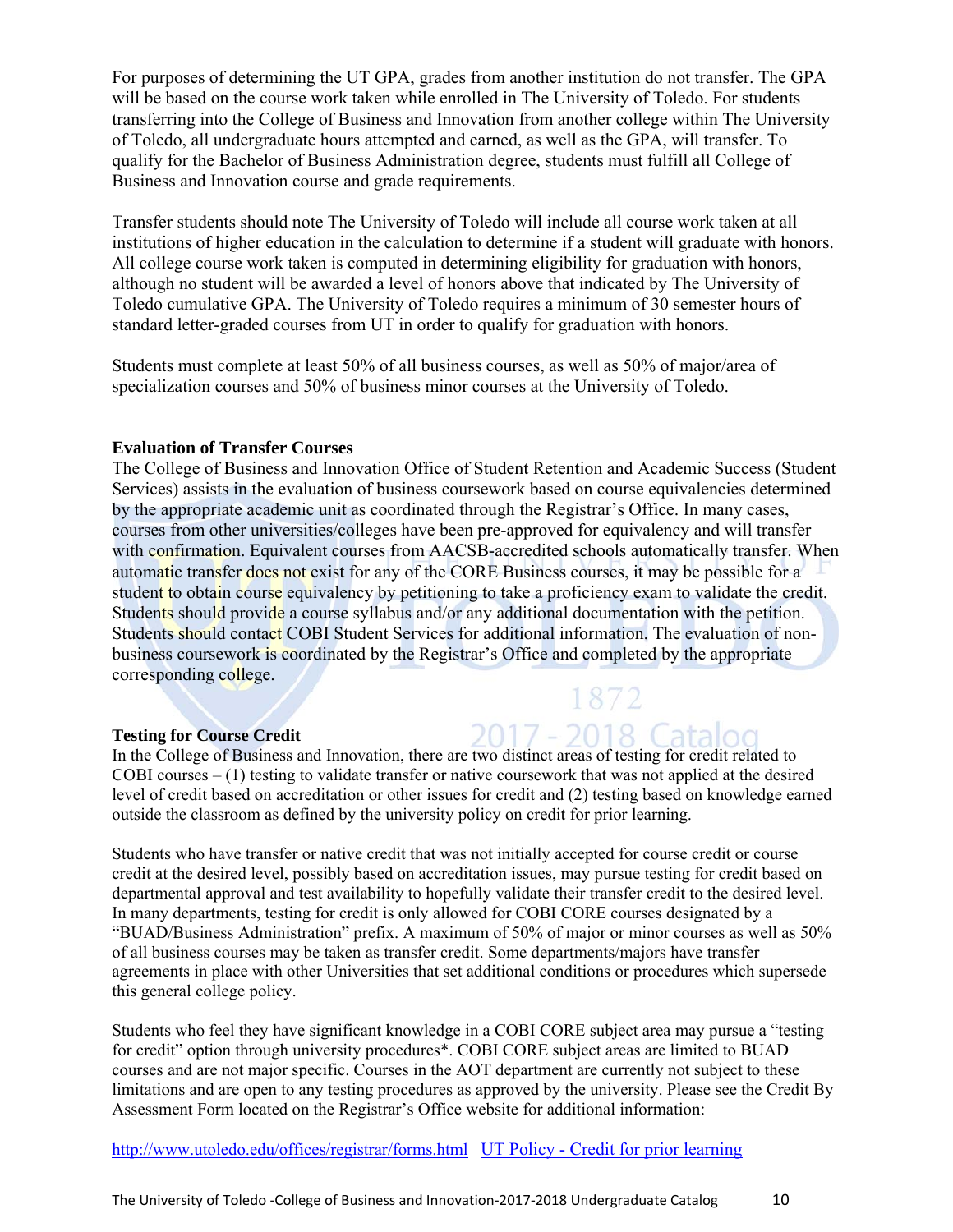There are no fees associated with the validation of transfer course credit, but university fees do apply for other testing options. **All COBI testing procedures** are coordinated through the specific department chairs, the Office of Student Retention and Academic Success and the Dean's Office. Any test for a course may only be attempted once and not all courses are eligible for a testing option

#### **Code of Student Academic Conduct and Student Academic Grievance Procedure**

Issues related to charges of student academic misconduct or disputes as to final course grades, and the procedures for resolving such issues are set forth by the specific language of the COBI Code of Student Academic Conduct and the procedures for resolution of such issues in the COBI Student Academic Grievance Procedure. For non-College of Business course grievances and in situations where a student has exhausted COBI procedures but is not satisfied with the outcome, students are directed to the UT Grievance Procedure. COBI Procedural guidelines are located on the college's Web site at http://www.utoledo.edu/business/COBI/COBICCD/COBIStudentResources.asp

UT Policy - Academic Dishonesty UT Policy - Academic Grievance

#### **GPA Recalculation for Repeated Courses**

Effective fall 2006, if a student repeats a UT course and receives a higher grade, a request to delete the original grade, as long as the original course grade was lower, can be made. Prior to fall 2006, if a student repeats a UT course and receives a grade of C (2.0) or higher, a request to delete the original grade, as long as the original course grade was a C- or lower, can be made. The request form is available in the Student Services Center. If the original grade was earned because of cheating or academic dishonesty, it will not be deleted. A maximum of 12 credit hours can be deleted by university policy. UT Policy - GPA Recalculation for repeated courses

#### **Residency Requirement**

To earn a BBA degree from the College of Business and Innovation, a student must complete at least 50 percent of business credits from the college as well as 50 percent of their major and minor course work. The senior year (final 30 semester hours) in the baccalaureate program must be taken in residence at UT by all business students. Under certain circumstances, appeals to the senior residency rule are approved for up to 15 semester hours. For associate degrees, the final 15 semester hours or a minimum 15 semester hours must be taken in residence at the University of Toledo. UT Policy - Residency Requirement

#### **Additional Degrees / Course work**

While students may return to complete additional course work or degrees after an initial bachelor degree is awarded, a second BBA will not be awarded if the initial degree was also a BBA or an equivalent degree in Business.

Multiple associate degrees may be awarded, but only one ATS, Technical Studies, degree will be awarded.

#### **Academic Probation**

When a student's cumulative GPA falls below 2.0, the student is automatically placed on probation. Students are recommended to reduce their enrolled hours and meet with an adviser to develop a plan of action to improve their GPA.

#### **Academic Suspension**

Academic suspension means a student is not eligible to enroll in courses from The University of Toledo or any other college/university for a minimum period of one semester. A student is subject to academic suspension if he/she falls below the minimum requirements or fails to make sufficient progress toward attainment of the degree. No course work taken at any other educational institution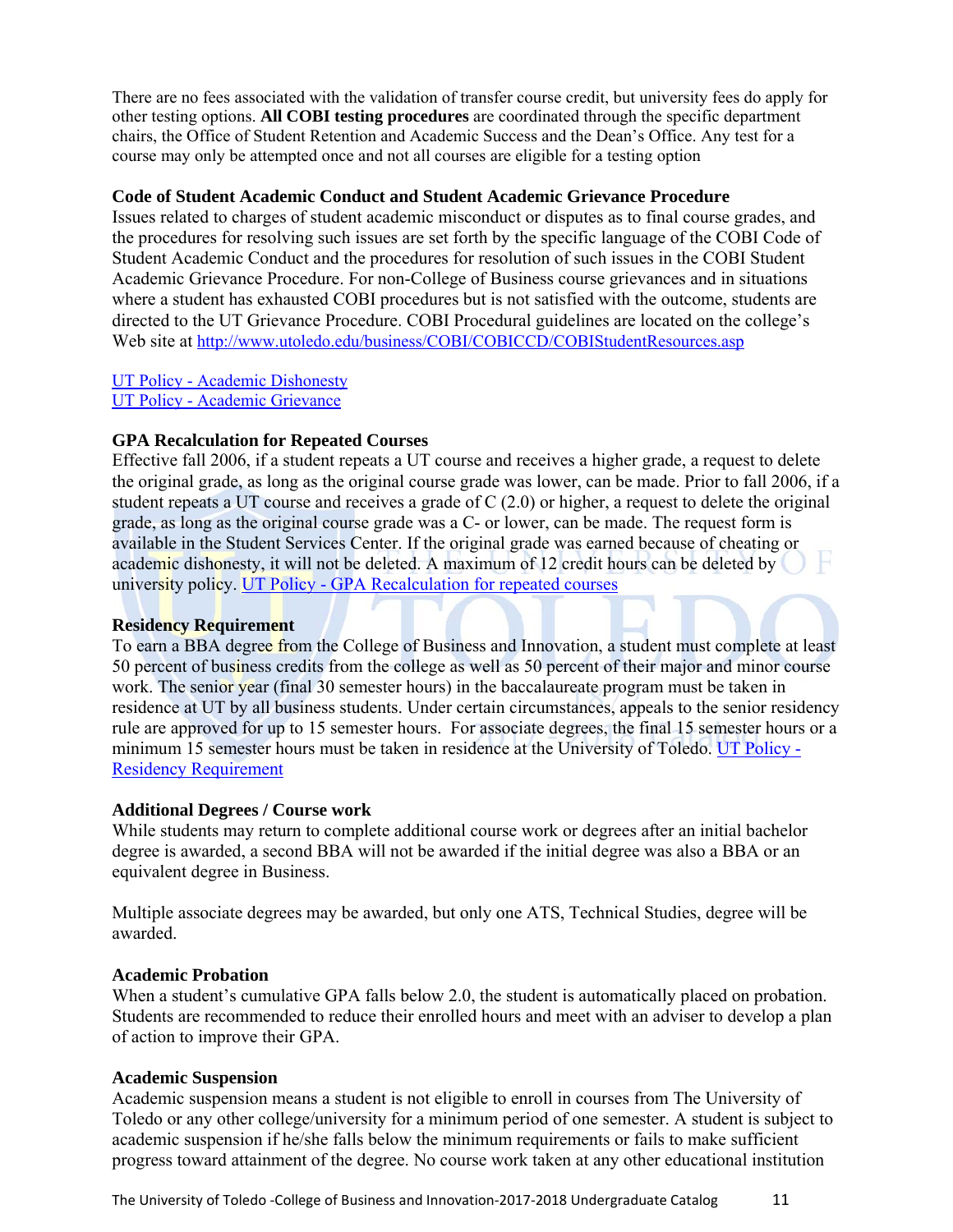during the student's suspension shall be accepted as transfer credit without approval. However, students may remove incompletes while under suspension.

#### UT Policy - Academic Standing/Suspension

University standards for required minimum GPA associated with attempted quality hours

- Minimum 1.00 GPA, after attempting 10-19 semester hours
- Minimum 1.50 GPA, after attempting 20-29 semester hours
- Minimum 1.70 GPA, after attempting 30-39 semester hours
- Minimum 1.80 GPA, after attempting 40-49 semester hours
- Minimum 1.90 GPA, after attempting 50-59 semester hours
- **Minimum 2.00 GPA, after attempting 60 semester hours** Note: A student may be suspended if the student falls below a cumulative GPA of 2.0 for two consecutive semesters after attempting more than 60 semester hours.

#### **Readmission**

Suspended students cannot enroll at UT for at least one semester. A suspended student must submit an appeal in writing for readmission to the College of Business and Innovation Academic Standards Committee at COBIadvising@utoledo.edu. Students suspended for a second time cannot enroll at UT for at least one year. Appeals must be received at least one month prior to the beginning of the academic term.

1872

2017 - 2018 Catalog

#### **Additional UT Undergraduate Academic Polices**

- UT Policy Enrollment Status
- UT Policy Academic Forgiveness
- UT Policy Adding/Dropping a course
- UT Policy Dual Degrees
- UT Policy Grades and Grading
- UT Policy Priority Registration
- UT Policy Graduation with Honors distinction; Dean's List; President's List
- UT Policy Missed Class Policy
- UT Policy Confidentiality of student records (FERPA)
- UT Policy Administrative adjustment for extenuating circumstances
- UT Policy Veteran and service members' support and assistance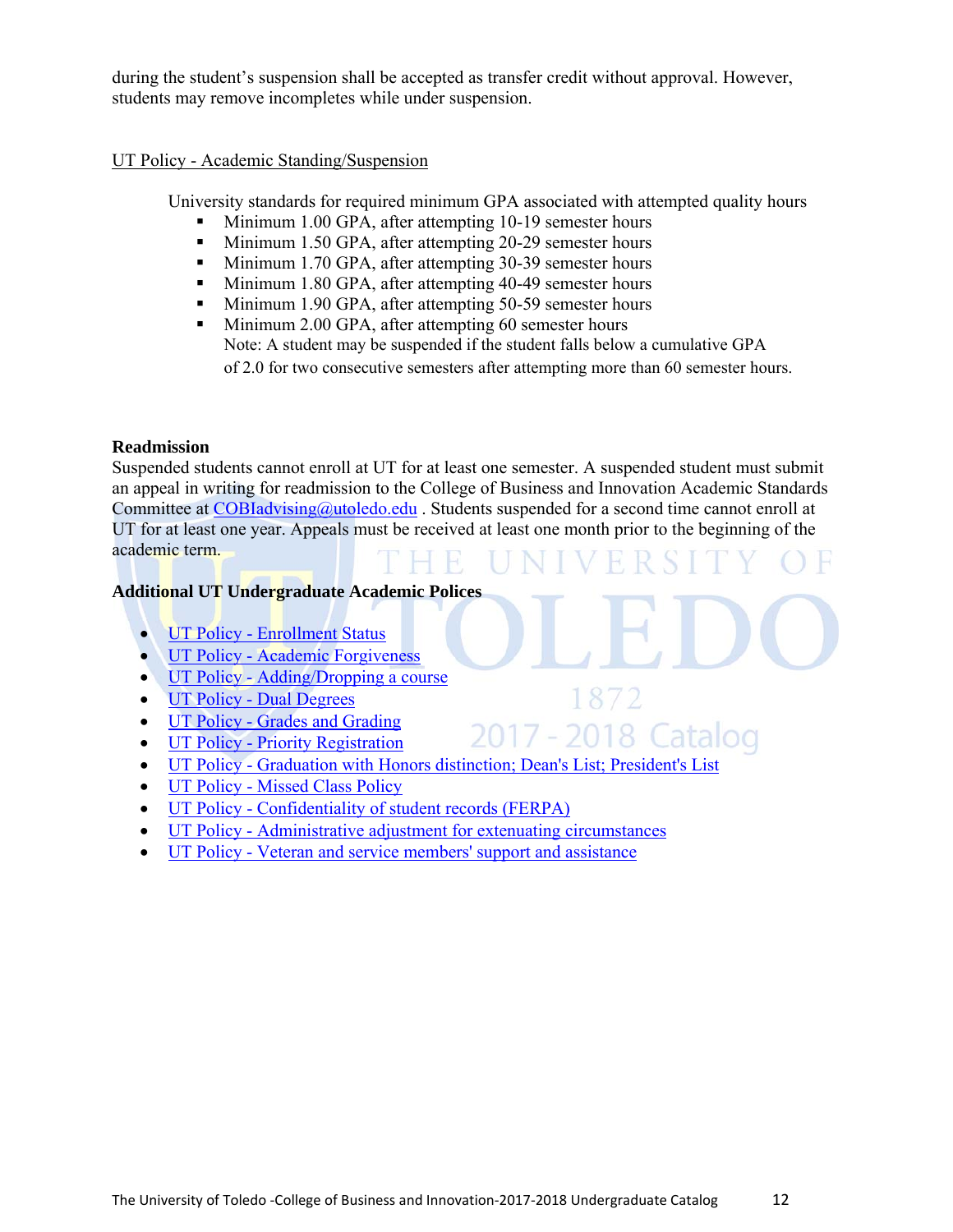# **Degree Requirements for the Bachelor of Business Administration (B.B.A.)**

#### **Grade and Hour Requirements**

In order to earn a B.B.A. degree, students must complete a minimum of 125 semester hours of course work, with a minimum cumulative 2.0 GPA on a 4.0 scale. All General Education/University Core, lower division and upper division requirements must be satisfied. Students must earn a minimum of a C (2.0) grade in each course in the major/area of specialization, in the Communication requirement, and in each course in a business minor (if one is completed). The departmental chair has the prerogative of substituting an additional course in the area of specialization or minor, rather than requiring the student to repeat the course in which a grade below C was received. The student must earn a C or higher in the substituted course for it to satisfy the requirements of the specialization or minor.

#### **Lower Division Curricular Requirements**

Students earning bachelor degrees in all colleges and programs are required to complete 36 credit hours of courses that comprise the General Education/University Core Curriculum. The courses are distributed in the areas of English composition, humanities/fine arts, social sciences, natural sciences, mathematics and multicultural studies. Please see the general section of the University Catalog or your degree audit for more detailed information on the General Education/University Core Curriculum.

Lower Division courses that each student is required to take in the College of Business and Innovation, regardless of area of specialization, are identified below. Students must earn a minimum 2.25 GPA in the subset courses (\*) to meet graduation requirements. Students must also earn a grade of "C" (2.00) or higher in their Executive Communication course.

| <b>BUAD 1000</b> | <b>Orientation for Business Students</b>                                              |
|------------------|---------------------------------------------------------------------------------------|
| <b>BUAD 1010</b> | Introduction to Business (*) (or course equivalent) $8/2$                             |
| <b>BUAD 1020</b> | Microcomputer Applications (*) (or course equivalent) 8 Catalog                       |
| <b>BUAD 2000</b> | Career Development I                                                                  |
| <b>BUAD 2030</b> | Executive Communication Essentials (or equivalent) Grade of $C(2.00)$ or higher $(*)$ |
| <b>BUAD 2040</b> | Financial Accounting Information (*) (or course equivalent)                           |
| <b>BUAD 2050</b> | Accounting for Business Decision Making (*) (or course equivalent)                    |
| <b>BUAD 2060</b> | Data Analysis for Business (*) (or course equivalent)                                 |
| <b>BUAD 2070</b> | Business Statistics and Analytics (*)                                                 |
| <b>BUAD 2080</b> | Global Environment of Business (*) (or course equivalent)                             |

#### **Upper Division Curricular Requirements**

All students make formal application for admission to the upper division beginning one semester prior to the semester in which they earn 60 hours.

The core junior and senior years of the curriculum consist of the following upper division business requirements, an area of specialization, and either a business minor or business elective courses. Students must earn a minimum 2.25 GPA in the subset courses (\*) to meet graduation requirements. Students must also earn a grade of "C" (2.00) or higher in all major and minor courses.

- BUAD 3000 Career Development II
- BUAD 3010 Principles of Marketing (\*)
- BUAD 3020 Principles of Manufacturing and Service Systems (\*)
- BUAD 3030 Managerial and Behavioral Processes in Organizations (\*)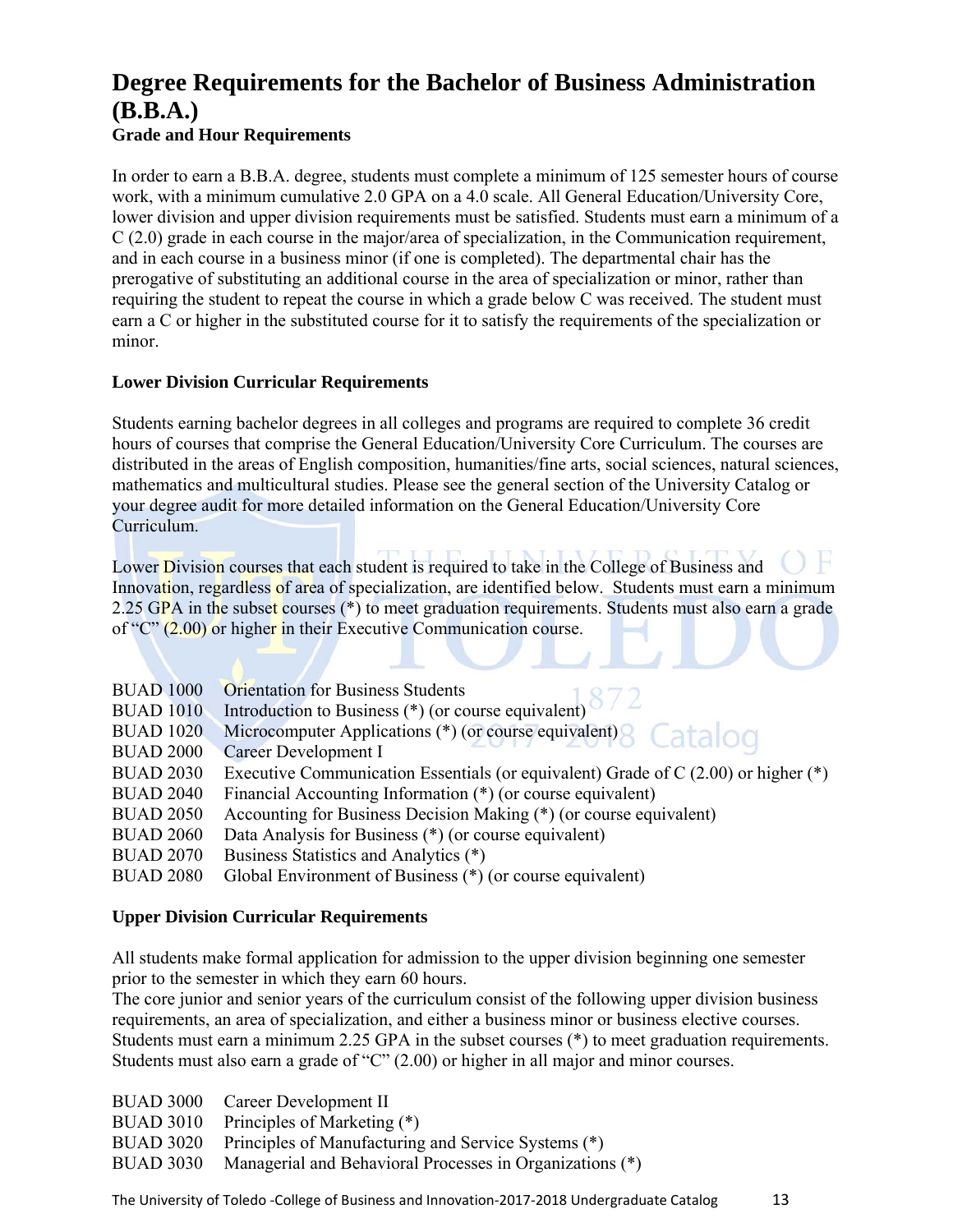BUAD 3040 Principles of Financial Management (\*) BUAD 3050 Information Technology Management (\*) Pending course number change to 2020) BUAD 3470 Legal and Ethical Environment of Business (\*) BUAD 4020 Senior Business Policy Forum (\*)

Listed below is a generic sample plan of study for all BBA majors. The first two years of the BBA is relatively the same for any major as all students complete the same set of core business courses and the same general education requirements.

|                    |                |               |                  | Program of Study: BACHELOR OF BUSINESS ADMINISTRATION - Generic plan beginning with Math 1730                                                                                                                                                                                                                 |               |                         |                            |
|--------------------|----------------|---------------|------------------|---------------------------------------------------------------------------------------------------------------------------------------------------------------------------------------------------------------------------------------------------------------------------------------------------------------|---------------|-------------------------|----------------------------|
|                    |                |               |                  | Accrediting Body: Association to Advance Collegiate Schools of Business (AACSB) International                                                                                                                                                                                                                 |               | <b>Next Site Visit:</b> |                            |
|                    |                |               |                  | Students accepted into the BBA should be academically prepared to be placed into MATH 1730. Calculus with Business Applications. Students placing into lower Math<br>levels - MATH 1200 and/or 1320 are able to replace elective credits with these courses and still complete their degree within 125 hours. |               |                         |                            |
|                    |                |               |                  | Students are required to successfully completed 125 semester credit hours with an overall grade point average of 2.0 or higher                                                                                                                                                                                |               |                         |                            |
|                    |                |               |                  | Students should consult their Degree Audit for coursework that fulfills elective course requirements in Major/Minor/General Ed areas                                                                                                                                                                          |               |                         |                            |
|                    |                |               |                  | Students who wish to complete a dual major or more than one major and one minor will be required to successfully complete more than 125 semester hours.                                                                                                                                                       |               |                         |                            |
|                    |                |               |                  |                                                                                                                                                                                                                                                                                                               |               | <b>COURSE</b>           | <b>OBOR TRANSFER</b>       |
| Term               | <b>SUBJECT</b> | <b>NUMBER</b> | Pre-requisite    | <b>COURSE TITLE</b>                                                                                                                                                                                                                                                                                           | <b>CR HRS</b> | <b>REQUIREMENTS</b>     | <b>POLICY</b>              |
| <b>First Term</b>  |                |               |                  |                                                                                                                                                                                                                                                                                                               |               |                         |                            |
|                    | <b>BUAD</b>    | 1000          |                  | <b>ORIENTATION</b>                                                                                                                                                                                                                                                                                            | 1             |                         |                            |
|                    | <b>BUAD</b>    | 1010          |                  | <b>INTRODUCTION TO BUSINESS</b>                                                                                                                                                                                                                                                                               | 3             | LD Subset GPA 2.25      |                            |
|                    | <b>ENGL</b>    | 1110          |                  | <b>ENGLISH COMPOSITION I</b>                                                                                                                                                                                                                                                                                  | 3             |                         | <b>OTM-ENGLISH</b>         |
|                    |                |               | ACT 22 or Math   |                                                                                                                                                                                                                                                                                                               |               |                         | IF COLLEGE ALGEBRA         |
|                    | <b>MATH</b>    | 1730          | 1320             | <b>CALCULUS WITH APPS</b>                                                                                                                                                                                                                                                                                     | 5             |                         | THEN OTM MATHEMATICS       |
|                    | <b>ECON</b>    | 1150          |                  | PRINCIPLES OF MACRO ECONOMICS                                                                                                                                                                                                                                                                                 | 3             |                         | <b>OTM-SOCIAL SCIENCES</b> |
|                    |                |               |                  |                                                                                                                                                                                                                                                                                                               | 15            |                         |                            |
| <b>Second Term</b> |                |               |                  |                                                                                                                                                                                                                                                                                                               |               |                         |                            |
|                    | <b>BUAD</b>    | 1020          |                  | MICRO COMPUTER APPLICATION                                                                                                                                                                                                                                                                                    | 3             | LD Subset GPA 2.25      | <b>TAG 0BU 003</b>         |
|                    | <b>ENGL</b>    | 2960          | <b>ENGL 1110</b> | ORGANIZATIONAL REPORT WRITING                                                                                                                                                                                                                                                                                 | 3             |                         | <b>OTM-ENGLISH</b>         |
|                    | <b>ECON</b>    | 1200          |                  | <b>INTRO TO MICRO ECONOMICS</b>                                                                                                                                                                                                                                                                               | 3             |                         | <b>OTM-SOCIAL SCIENCES</b> |
|                    |                |               |                  | NATURAL SCIENCE LECTURE                                                                                                                                                                                                                                                                                       | 3             |                         | OTM-NATURAL SCIENCES       |
|                    |                |               |                  | <b>NATURAL SCIENCE LAB</b>                                                                                                                                                                                                                                                                                    | 1             |                         | OTM-NATURAL SCIENCES       |
|                    |                |               |                  | HUMANITIES ELECTIVE                                                                                                                                                                                                                                                                                           | 3             |                         | <b>OTM-HUMANITIES</b>      |
|                    |                |               |                  |                                                                                                                                                                                                                                                                                                               | 16            |                         |                            |
| Third Term         |                |               |                  |                                                                                                                                                                                                                                                                                                               |               |                         |                            |
|                    |                |               | Math 1320 or     |                                                                                                                                                                                                                                                                                                               |               |                         |                            |
|                    | <b>BUAD</b>    | 2060          | higher           | DATA ANALYSIS FOR BUSINESS                                                                                                                                                                                                                                                                                    | 3             | LD Subset GPA 2.25      | <b>OBU 009</b>             |
|                    | <b>BUAD</b>    | 2040          | Soph Status      | <b>FINANCIAL ACCOUNTING</b>                                                                                                                                                                                                                                                                                   | 3             | LD Subset GPA 2.25      | <b>OBU 001</b>             |
|                    | <b>BUAD</b>    | 2000          | Soph Status      | <b>CAREER DEVELOPMENT I</b>                                                                                                                                                                                                                                                                                   | 1             |                         |                            |
|                    |                |               |                  |                                                                                                                                                                                                                                                                                                               |               | LD Subset GPA 2.25 and  |                            |
|                    | <b>BUAD</b>    | 2030          | Soph Status      | <b>EXECUTIVE COMMUNICATION ESSENTIALS</b>                                                                                                                                                                                                                                                                     | 3             | min grade of C          |                            |
|                    |                |               |                  | <b>NATURAL SCIENCE</b>                                                                                                                                                                                                                                                                                        | 3             |                         | OTM-NATURAL SCIENCES       |
|                    |                |               |                  | <b>HUMANITIES ELECTIVE</b>                                                                                                                                                                                                                                                                                    | 3             |                         | OTM-HUMANITIES             |
|                    |                |               |                  |                                                                                                                                                                                                                                                                                                               | 16            |                         |                            |
| <b>Fourth Term</b> |                |               |                  |                                                                                                                                                                                                                                                                                                               |               |                         |                            |
|                    |                |               |                  |                                                                                                                                                                                                                                                                                                               |               |                         |                            |
|                    |                |               | Soph Status &    |                                                                                                                                                                                                                                                                                                               |               | LD Subset GPA 2.25      |                            |
|                    | <b>BUAD</b>    | 2050          | <b>BUAD 2040</b> | ACCOUNTING FOR DECISION MAKING                                                                                                                                                                                                                                                                                | 3             |                         | 0BU 002                    |
|                    |                |               | Soph Status &    |                                                                                                                                                                                                                                                                                                               |               |                         |                            |
|                    | <b>BUAD</b>    | 2070          | <b>BUAD 2060</b> | <b>BUSINESS Statistics &amp; Analytics</b>                                                                                                                                                                                                                                                                    | 3             | LD Subset GPA 2.25      | <b>OBU 009</b>             |
|                    | <b>BUAD</b>    | 2080          | Soph Status      | <b>GLOBAL BUSINESS</b>                                                                                                                                                                                                                                                                                        | 3             | LD Subset GPA 2.25      |                            |
|                    |                |               |                  |                                                                                                                                                                                                                                                                                                               |               |                         | UT GENERAL EDUCATION       |
|                    |                |               |                  | MULTICULTURAL U.S.                                                                                                                                                                                                                                                                                            | 3             |                         | <b>DIVERSITY</b>           |
|                    |                |               |                  | <b>SOCIAL SCIENCE</b>                                                                                                                                                                                                                                                                                         | 3             |                         | <b>OTM-SOCIAL SCIENCES</b> |
|                    |                |               |                  | <b>ELECTIVE</b>                                                                                                                                                                                                                                                                                               | 1             |                         |                            |
|                    |                |               |                  |                                                                                                                                                                                                                                                                                                               | 16            |                         |                            |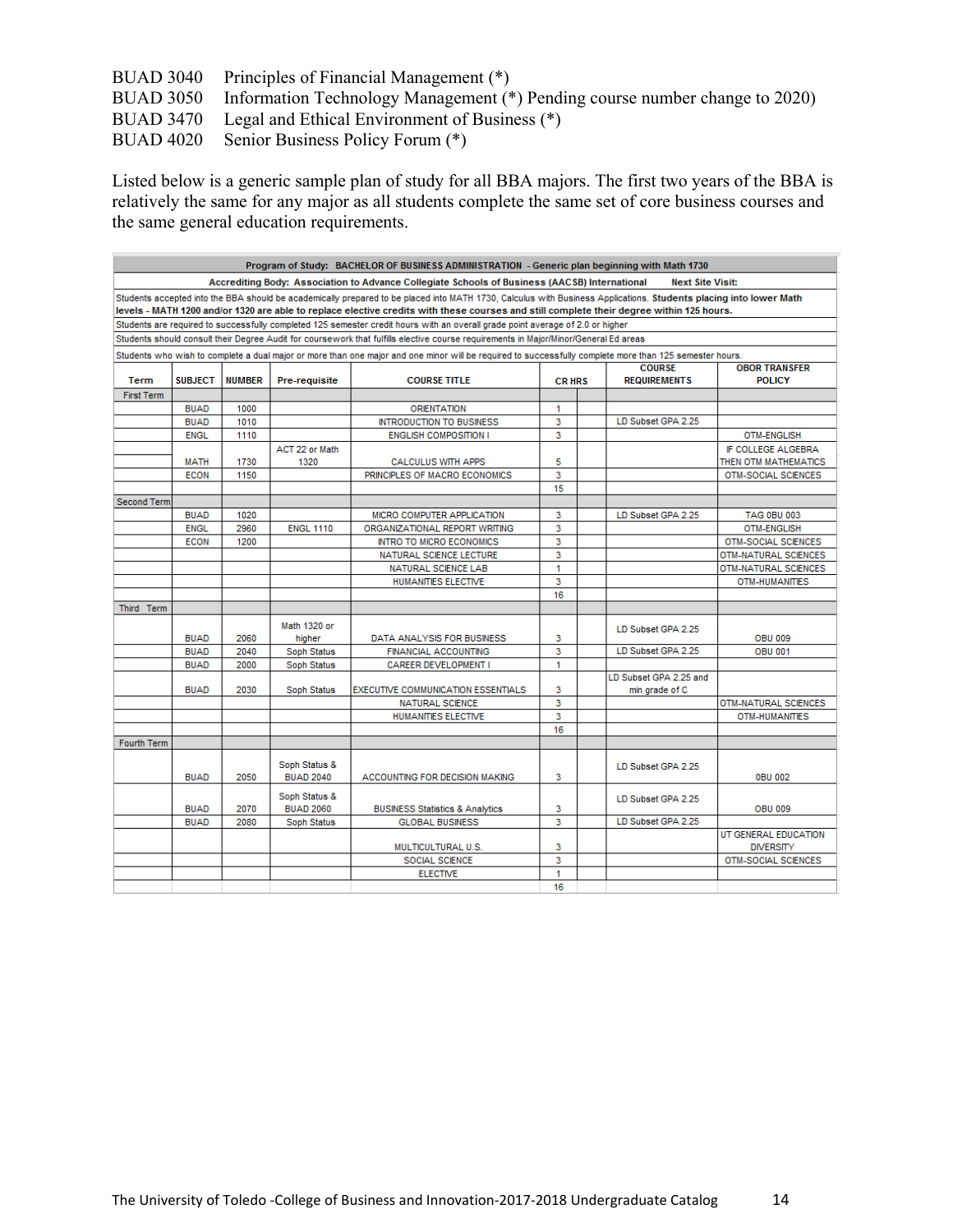|                   |             |        |                          | Students must be accepted into upper division; Acceptance requires the completion of 60 semester credit hours of approved courses and a minimum grade point average of 2.25<br>overall and in the Lower Division Subset |     |                                       |                      |
|-------------------|-------------|--------|--------------------------|-------------------------------------------------------------------------------------------------------------------------------------------------------------------------------------------------------------------------|-----|---------------------------------------|----------------------|
| <b>Fifth Term</b> |             |        |                          |                                                                                                                                                                                                                         |     |                                       |                      |
|                   |             |        | Jr Status & ECON         |                                                                                                                                                                                                                         |     |                                       |                      |
|                   | <b>BUAD</b> | 3010   | 1200                     | PRINCIPLES OF MARKETING                                                                                                                                                                                                 | 3   | UD Subset GPA 2.25                    | <b>OBU 006</b>       |
|                   |             |        | Jr Status & BUAD         | PRINCIPLES OF MANUFACTURING                                                                                                                                                                                             |     |                                       |                      |
|                   | <b>BUAD</b> | 3020   | 2060                     | <b>SERVICE SYSTEMS</b>                                                                                                                                                                                                  | 3   | UD Subset GPA 2.25                    |                      |
|                   |             |        |                          | MANAGERIAL AND BEHAVIORAL                                                                                                                                                                                               |     | UD Subset GPA 2.25                    |                      |
|                   | <b>BUAD</b> | 3030   | <b>Junior Status</b>     | <b>PROCESSES</b>                                                                                                                                                                                                        | 3   |                                       |                      |
|                   |             |        | Jr Status.               |                                                                                                                                                                                                                         |     | UD Subset GPA 2.25                    |                      |
|                   | <b>BUAD</b> | 3040   | <b>BUAD 2040 &amp;</b>   | PRINCIPLES OF FINANCIAL MANAGEMENT                                                                                                                                                                                      | 3   |                                       |                      |
|                   | <b>BUAD</b> | 3050   | Jr Status & BUAD<br>1020 | <b>INFORMATION TECHNOLOGY</b>                                                                                                                                                                                           | 3   | UD Subset GPA 2.25                    |                      |
|                   | <b>BUAD</b> | 3000   | <b>BUAD 2000</b>         | <b>MANAGEMENT</b><br><b>CAREER DEVELOPMENT II</b>                                                                                                                                                                       | 1   |                                       |                      |
|                   |             |        |                          |                                                                                                                                                                                                                         | 16  |                                       |                      |
| Sixth Term        |             |        |                          |                                                                                                                                                                                                                         |     |                                       |                      |
|                   | <b>BUAD</b> | 3470   | <b>Junior Status</b>     | LEGAL ENVIRONMENTS OF BUSINESS                                                                                                                                                                                          | 3   | UD Subset GPA 2.25                    | <b>OBU 004</b>       |
|                   |             |        |                          |                                                                                                                                                                                                                         |     | Minimum of C (2.0) grade              |                      |
|                   | Major       |        | <b>Junior Status</b>     |                                                                                                                                                                                                                         | 3   | in course                             |                      |
|                   |             |        |                          |                                                                                                                                                                                                                         |     | Minimum of C (2.0) grade              |                      |
|                   | Major       |        | <b>Junior Status</b>     |                                                                                                                                                                                                                         | 3   | in course                             |                      |
|                   |             |        | minimum Junior           | MINOR Elective or 3000/4000 level                                                                                                                                                                                       |     | Minimum of C (2.0) grade              |                      |
|                   | Any BUS     | 3/4XXX | <b>Status</b>            | Business elective if no BU Minor is                                                                                                                                                                                     | 3   | in course                             |                      |
|                   |             |        | minimum Junior           | MINOR Elective or 3000/4000 level                                                                                                                                                                                       |     | Minimum of C (2.0) grade              |                      |
|                   | Any BUS     | 3/4XXX | <b>Status</b>            | Business elective if no BU Minor is                                                                                                                                                                                     | 3   | in course                             |                      |
|                   |             |        |                          | <b>ELECTIVE</b>                                                                                                                                                                                                         | 1   |                                       |                      |
|                   |             |        |                          |                                                                                                                                                                                                                         | 16  |                                       |                      |
| Seventh Term      |             |        |                          |                                                                                                                                                                                                                         |     |                                       |                      |
|                   |             |        |                          |                                                                                                                                                                                                                         |     | Minimum of C (2.0) grade              |                      |
|                   | Major       |        | <b>Junior Status</b>     |                                                                                                                                                                                                                         | 3   | in course                             |                      |
|                   | Major       |        | <b>Junior Status</b>     |                                                                                                                                                                                                                         | 3   | Minimum of C (2.0) grade<br>in course |                      |
|                   |             |        | minimum Junior           | MINOR Elective or 3000/4000 level                                                                                                                                                                                       |     | Minimum of C (2.0) grade              |                      |
|                   | Any BUS     | 3/4XXX | <b>Status</b>            | Business elective if no BU Minor is                                                                                                                                                                                     | 3   | in course                             |                      |
|                   |             |        |                          | <b>ELECTIVE</b>                                                                                                                                                                                                         | 3   |                                       |                      |
|                   |             |        |                          |                                                                                                                                                                                                                         |     |                                       | UT GENERAL EDUCAITON |
|                   |             |        |                          | MULTICULTURAL NON US                                                                                                                                                                                                    | 3   |                                       | <b>DIVERSITY</b>     |
|                   |             |        |                          |                                                                                                                                                                                                                         |     |                                       |                      |
|                   |             |        |                          |                                                                                                                                                                                                                         | 15  |                                       |                      |
| Eighth Term       |             |        |                          |                                                                                                                                                                                                                         |     |                                       |                      |
|                   |             |        |                          |                                                                                                                                                                                                                         |     | Minimum of C (2.0) grade              |                      |
|                   | Major       |        | <b>Junior Status</b>     |                                                                                                                                                                                                                         | 3   | in course                             |                      |
|                   |             |        |                          |                                                                                                                                                                                                                         |     |                                       |                      |
|                   |             |        |                          |                                                                                                                                                                                                                         |     | Minimum of C (2.0) grade              |                      |
|                   | Major       |        | <b>Junior Status</b>     |                                                                                                                                                                                                                         | 3   | in course                             |                      |
|                   | Major       |        | <b>Junior Status</b>     |                                                                                                                                                                                                                         | 3   | Minimum of C (2.0) grade<br>in course |                      |
|                   |             |        | <b>SR Status plus</b>    |                                                                                                                                                                                                                         |     |                                       |                      |
|                   |             |        | <b>BUAD 3010.</b>        |                                                                                                                                                                                                                         |     |                                       |                      |
|                   |             |        | 3030 & 3040              |                                                                                                                                                                                                                         |     |                                       |                      |
|                   | <b>BUAD</b> | 4020   | (3020)                   | SENIOR BUSINESS POLICY                                                                                                                                                                                                  | 3   | UD subset GPA 2.25                    |                      |
|                   |             |        |                          | GENERAL EDUCATION /ELECTIVE                                                                                                                                                                                             | 3   |                                       | <b>OTM</b>           |
|                   |             |        |                          |                                                                                                                                                                                                                         | 15  |                                       |                      |
|                   |             |        |                          | <b>Total Earned Credit Hours</b>                                                                                                                                                                                        | 125 |                                       |                      |

Sample plans beginning with Math 1200 or Math 1320, possible prerequisites to Math 1730 based on placement, may be found on the COBI homepage. These plans may still be completed within the minimum 125 credit hours required for the BBA.

Requirements for areas of specialization and minors are identified by functional area in the following pages. Students in the College of Business and Innovation wishing to pursue a second area of specialization may count up to two relevant courses (6 hours) taken in their first specialization toward a second specialization. Relevance of the courses is at the discretion of the two departments. Such a program may require taking more than the minimum of 125 hours for the B.B.A. degree.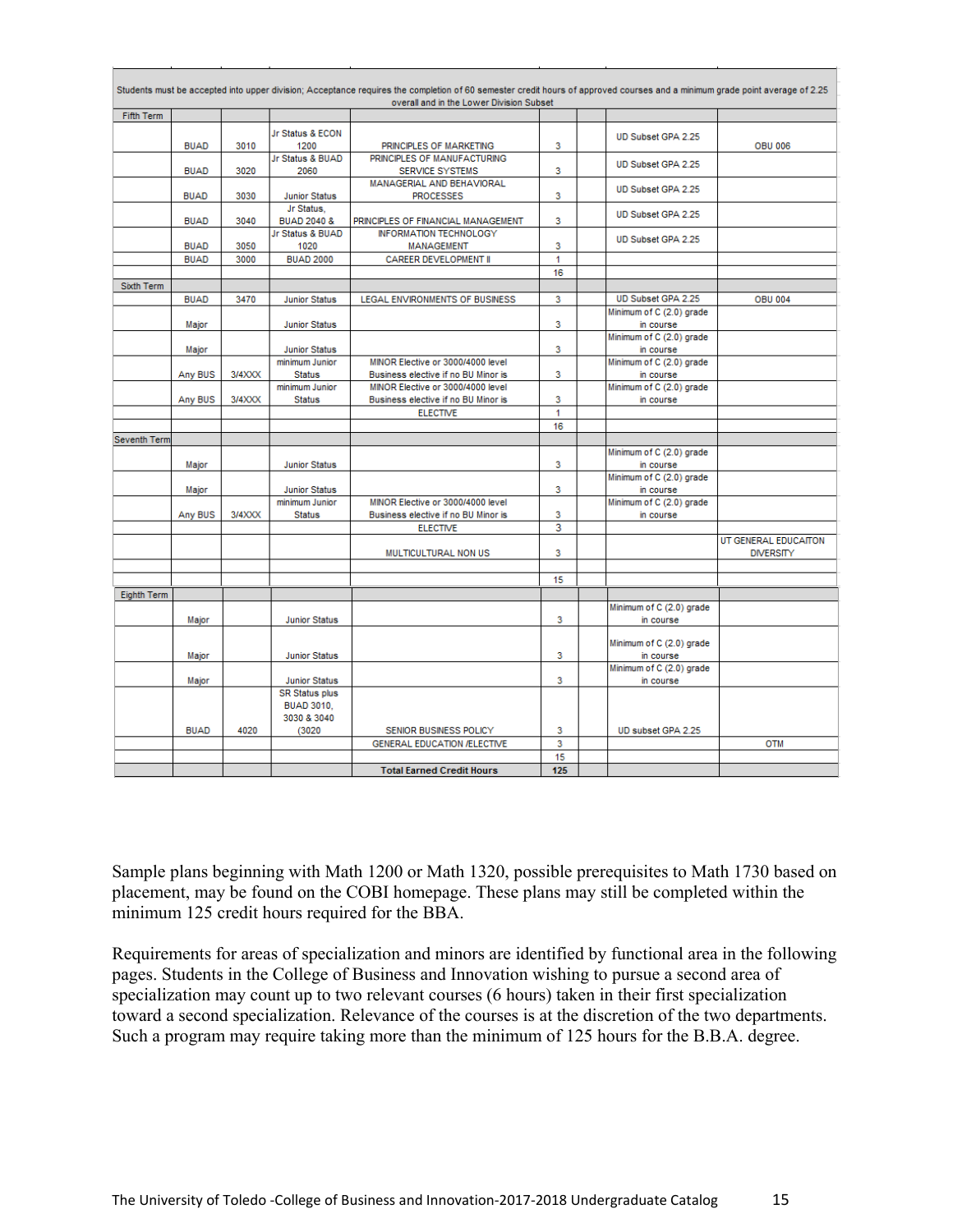# **Programs of Study - BBA**

## **Areas of Specialization / Majors**

Students must take a minimum of 10 courses between their area of specialization/major and either a business minor, second specialization or other 3000/4000 level business electives. Courses in the area of specialization may consist of required and/or elective courses and an internship opportunity. Students should consult their degree audit for specific degree and major requirements. Students wishing to complete 2 COBI majors may only double count up to 2 courses in their majors. While 3 majors are allowed, the DARS system cannot display 3 majors. Therefore it is a student's responsibility to notify their adviser prior to any advising appointment or questions regarding degree completion so that additional steps may be taken to access the correct information. Only one BBA will be awarded

### **Accounting**

#### *Dr. Diana Franz departmental mentor*

Accountants work as financial consultants who help their clients or employers find creative solutions to business problems. Accountants provide the necessary information and analysis companies need to become more effective and efficient. Accountants perform a wide range of services, requiring a broad-based skill set.

The department of accounting offers courses in the areas of financial accounting, management accounting, auditing, accounting systems and taxation. Completion of an accounting area of specialization leads to professional careers in public accounting, business and government and begins the preparation for the Certified Public Accountant (CPA), Certified Management Accountant (CMA) and Certified Internal Auditor (CIA) examinations.

The specialization in accounting is designed to enable students to advance more rapidly to positions of responsibility and leadership in their chosen fields. In the state of Ohio, all candidates taking the CPA exam must have completed 150 credit hours. Accounting career fields other than public accounting have not adopted the 150-hour requirement. Students should discuss additional CPA requirements with their Accounting faculty members.

The department of accounting offers a graduate degree, the MS in Accounting, which can be pursued after completion of the bachelor's degree.

#### **Program Requirements**

No junior-level accounting courses may be attempted until a student is admitted to the upper division and the Accounting major by the College of Business and Innovation Accounting Department.

#### **Required Courses: 19 hours**

- ACCT 3110 External Financial Reporting I (4 hrs)
- ACCT 3120 External Financial Reporting II
- ACCT 3210 Individual Taxation
- ACCT 3310 Accounting Information Systems and Controls
- ACCT 3320 Internal Reporting
- ACCT 4420 Auditing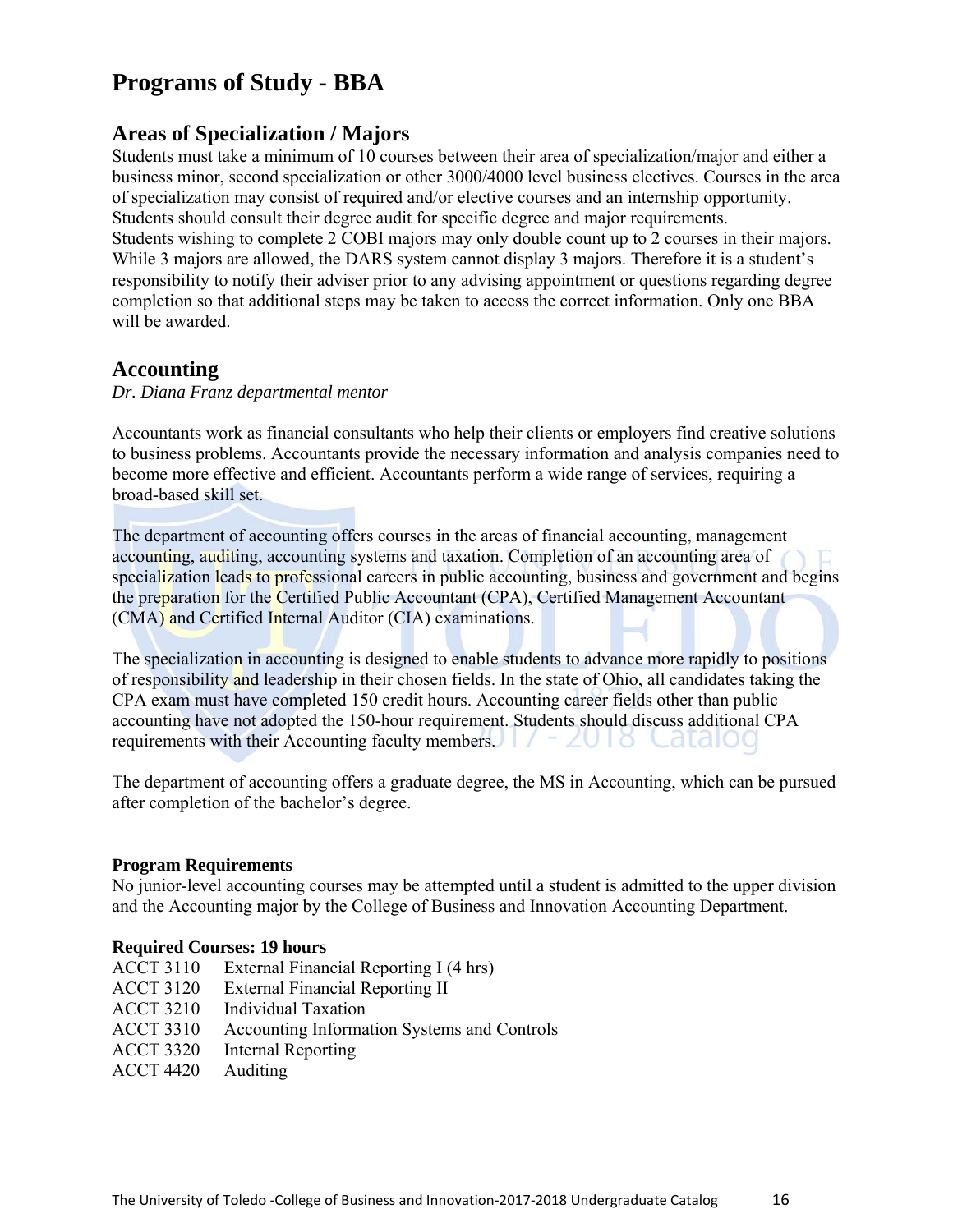#### **Elective: Choose one of the following - 3 hours:**

ACCT 4130 External Financial Reporting III ACCT 4250 Taxation of Business Entities ACCT 4410 Governmental and Not-For-Profit Accounting

Students wishing to register for ACCT 3110 must meet the following prerequisites: a GPA of 2.750 or better in all introductory level college accounting courses, including a grade of C (2.0) or higher in BUAD 2040 and 2050 or equivalent courses, and an overall higher education GPA of 2.750 or higher in all prior college-level courses. A permit must be entered to allow a student to register for ACCT 3110.

Junior/Senior Year Sample Plan of Study:

|                   |             |         |                       | Students must be accepted into upper division and ACCT 3110; Acceptance requires the completion of 60 semester credit hours of approved course, a minimum grade point<br>average of 2.25 in the Lower Division Subset, minimum 2.75 GPA in BUAD 2040 + 2050 with no grade below "C" (2.00), plus a higher ed GPA of 2.75 or higher |     |                                       |                            |
|-------------------|-------------|---------|-----------------------|------------------------------------------------------------------------------------------------------------------------------------------------------------------------------------------------------------------------------------------------------------------------------------------------------------------------------------|-----|---------------------------------------|----------------------------|
| <b>Fifth Term</b> |             |         |                       |                                                                                                                                                                                                                                                                                                                                    |     |                                       |                            |
|                   |             |         |                       |                                                                                                                                                                                                                                                                                                                                    |     |                                       |                            |
|                   |             |         | Acceptance into       | <b>External Financial Reporting I</b><br>Required                                                                                                                                                                                                                                                                                  |     | Minimum of C (2.0)                    |                            |
|                   | <b>ACCT</b> | 3110    | <b>ACCT Major</b>     | Major course                                                                                                                                                                                                                                                                                                                       | 4   | grade in course                       |                            |
|                   |             |         | Jr Status & ECON      |                                                                                                                                                                                                                                                                                                                                    |     | UD Subset GPA 2.25                    |                            |
|                   | <b>BUAD</b> | 3010    | 1200                  | PRINCIPLES OF MARKETING                                                                                                                                                                                                                                                                                                            | 3   |                                       | <b>OBU 006</b>             |
|                   |             |         |                       | MANAGERIAL AND BEHAVIORAL                                                                                                                                                                                                                                                                                                          |     | UD Subset GPA 2.25                    |                            |
|                   | <b>BUAD</b> | 3030    | <b>Junior Status</b>  | <b>PROCESSES</b>                                                                                                                                                                                                                                                                                                                   | 3   |                                       |                            |
|                   |             |         | Jr Status, BUAD       |                                                                                                                                                                                                                                                                                                                                    |     | UD Subset GPA 2.25                    |                            |
|                   | <b>BUAD</b> | 3040    | 2040 & BUAD           | PRINCIPLES OF FINANCIAL MANAGEMENT                                                                                                                                                                                                                                                                                                 | 3   |                                       |                            |
|                   |             |         | Jr Status & BUAD      |                                                                                                                                                                                                                                                                                                                                    |     | UD Subset GPA 2.25                    |                            |
|                   | <b>BUAD</b> | 3050    | 1020                  | INFORMATION TECHNOLOGY MANAGEMENT                                                                                                                                                                                                                                                                                                  | 3   |                                       |                            |
|                   |             |         |                       |                                                                                                                                                                                                                                                                                                                                    |     |                                       |                            |
|                   |             |         |                       |                                                                                                                                                                                                                                                                                                                                    | 16  |                                       |                            |
| Sixth Term        |             |         |                       |                                                                                                                                                                                                                                                                                                                                    |     |                                       |                            |
|                   | <b>BUAD</b> | 3470    | <b>Junior Status</b>  | <b>LEGAL ENVIRONMENTS OF BUSINESS</b>                                                                                                                                                                                                                                                                                              | 3   | UD Subset GPA 2.25                    | <b>OBU 004</b>             |
|                   |             |         | <b>ACCT 3110 w/C</b>  | <b>External Financial Reporting II</b><br>Required                                                                                                                                                                                                                                                                                 |     | Minimum of C (2.0)                    |                            |
|                   | <b>ACCT</b> | 3120    | or higher             | Major course                                                                                                                                                                                                                                                                                                                       | 3   | grade in course                       |                            |
|                   |             |         | ACCT 3110 w/ C        | <b>Accounting Information Systems</b><br>Required                                                                                                                                                                                                                                                                                  |     | Minimum of C (2.0)                    |                            |
|                   | <b>ACCT</b> | 3310    | or higher             | Major course                                                                                                                                                                                                                                                                                                                       | 3   | grade in course                       |                            |
|                   |             |         |                       | MINOR Elective or 3000/4000 level Business                                                                                                                                                                                                                                                                                         |     | Minimum of C (2.0)                    |                            |
|                   | Any BUS     | 3/4XXX  | minimum Jr Status     | elective if no BU Minor is selected                                                                                                                                                                                                                                                                                                | 3   | grade in course                       |                            |
|                   |             |         |                       | GENERAL EDUCATION/ELECTIVE                                                                                                                                                                                                                                                                                                         | 3   |                                       | <b>OTM</b>                 |
|                   | <b>BUAD</b> | 3000    | <b>BUAD 2000</b>      | <b>CAREER DEVELOPMENT II</b>                                                                                                                                                                                                                                                                                                       | 1   |                                       |                            |
|                   |             |         |                       |                                                                                                                                                                                                                                                                                                                                    | 16  |                                       |                            |
| Seventh Term      |             |         |                       |                                                                                                                                                                                                                                                                                                                                    |     |                                       |                            |
|                   |             |         | Jr Status & BUAD      | PRINCIPLES OF MANUFACTURING SERVICE                                                                                                                                                                                                                                                                                                |     | UD Subset GPA 2.25                    |                            |
|                   | <b>BUAD</b> | 3020    | 2060                  | <b>SYSTEMS</b>                                                                                                                                                                                                                                                                                                                     | 3   |                                       |                            |
|                   |             |         | ACCT 3110 w/ C        |                                                                                                                                                                                                                                                                                                                                    |     |                                       |                            |
|                   |             |         | or higher OR          | <b>Individual Taxation</b><br><b>Required Major</b>                                                                                                                                                                                                                                                                                |     | Minimum of C (2.0)                    |                            |
|                   | <b>ACCT</b> | 3210    | concurrent req        | Course                                                                                                                                                                                                                                                                                                                             | 3   | grade in course                       |                            |
|                   |             |         | ACCT 3110 +           |                                                                                                                                                                                                                                                                                                                                    |     | Minimum of C (2.0)                    |                            |
|                   | <b>ACCT</b> | 4420    | 3310 w/ C or          | Auditing<br>Required Major Course                                                                                                                                                                                                                                                                                                  | 3   | grade in course                       |                            |
|                   | <b>ACCT</b> | 4940    | permission            | Internship or Elective                                                                                                                                                                                                                                                                                                             | 3   |                                       |                            |
|                   |             |         |                       |                                                                                                                                                                                                                                                                                                                                    |     |                                       | <b>UT GENERAL</b>          |
|                   |             |         |                       | MULTICULTURAL NON US                                                                                                                                                                                                                                                                                                               | 3   |                                       | <b>EDUCATION DIVERSITY</b> |
|                   |             |         |                       |                                                                                                                                                                                                                                                                                                                                    |     |                                       |                            |
|                   |             |         |                       |                                                                                                                                                                                                                                                                                                                                    | 15  |                                       |                            |
| Eighth Term       |             |         |                       |                                                                                                                                                                                                                                                                                                                                    |     |                                       |                            |
|                   |             |         | <b>ACCT 3110 w/C</b>  |                                                                                                                                                                                                                                                                                                                                    |     | Minimum of C (2.0)                    |                            |
|                   | <b>ACCT</b> | 3320    | or higher             | Internal Reporting<br><b>Required Major Course</b>                                                                                                                                                                                                                                                                                 | 3   | grade in course                       |                            |
|                   |             | 4250.   | ACCT 3120 (+          |                                                                                                                                                                                                                                                                                                                                    |     |                                       |                            |
|                   |             | 4410 or | 3210 for 4250) w/     |                                                                                                                                                                                                                                                                                                                                    |     | Minimum of C (2.0)                    |                            |
|                   | <b>ACCT</b> | 4130    | C or higher           | <b>ACCT MAJOR Elective - required</b>                                                                                                                                                                                                                                                                                              | 3   | grade in course                       |                            |
|                   |             |         |                       | MINOR Elective or 3000/4000 level Business                                                                                                                                                                                                                                                                                         |     | Minimum of C (2.0)                    |                            |
|                   | Any BUS     | 3/4XXX  | minimum Jr Status     | elective if no BU Minor is selected<br>MINOR Elective or 3000/4000 level Business                                                                                                                                                                                                                                                  | 3   | grade in course<br>Minimum of C (2.0) |                            |
|                   |             | 3/4XXX  | minimum Jr Status     |                                                                                                                                                                                                                                                                                                                                    | 3   |                                       |                            |
|                   | Any BUS     |         | <b>SR Status plus</b> | elective if no BU Minor is selected                                                                                                                                                                                                                                                                                                |     | grade in course                       |                            |
|                   |             |         | BUAD 3010, 3030       |                                                                                                                                                                                                                                                                                                                                    |     |                                       |                            |
|                   |             |         | & 3040 (3020          |                                                                                                                                                                                                                                                                                                                                    |     |                                       |                            |
|                   | <b>BUAD</b> | 4020    | recommended)          | SENIOR BUSINESS POLICY                                                                                                                                                                                                                                                                                                             | 3   | UD subset GPA 2.25                    |                            |
|                   |             |         |                       |                                                                                                                                                                                                                                                                                                                                    | 15  |                                       |                            |
|                   |             |         |                       | <b>Total Earned Credit Hours</b>                                                                                                                                                                                                                                                                                                   | 125 |                                       |                            |
|                   |             |         |                       |                                                                                                                                                                                                                                                                                                                                    |     |                                       |                            |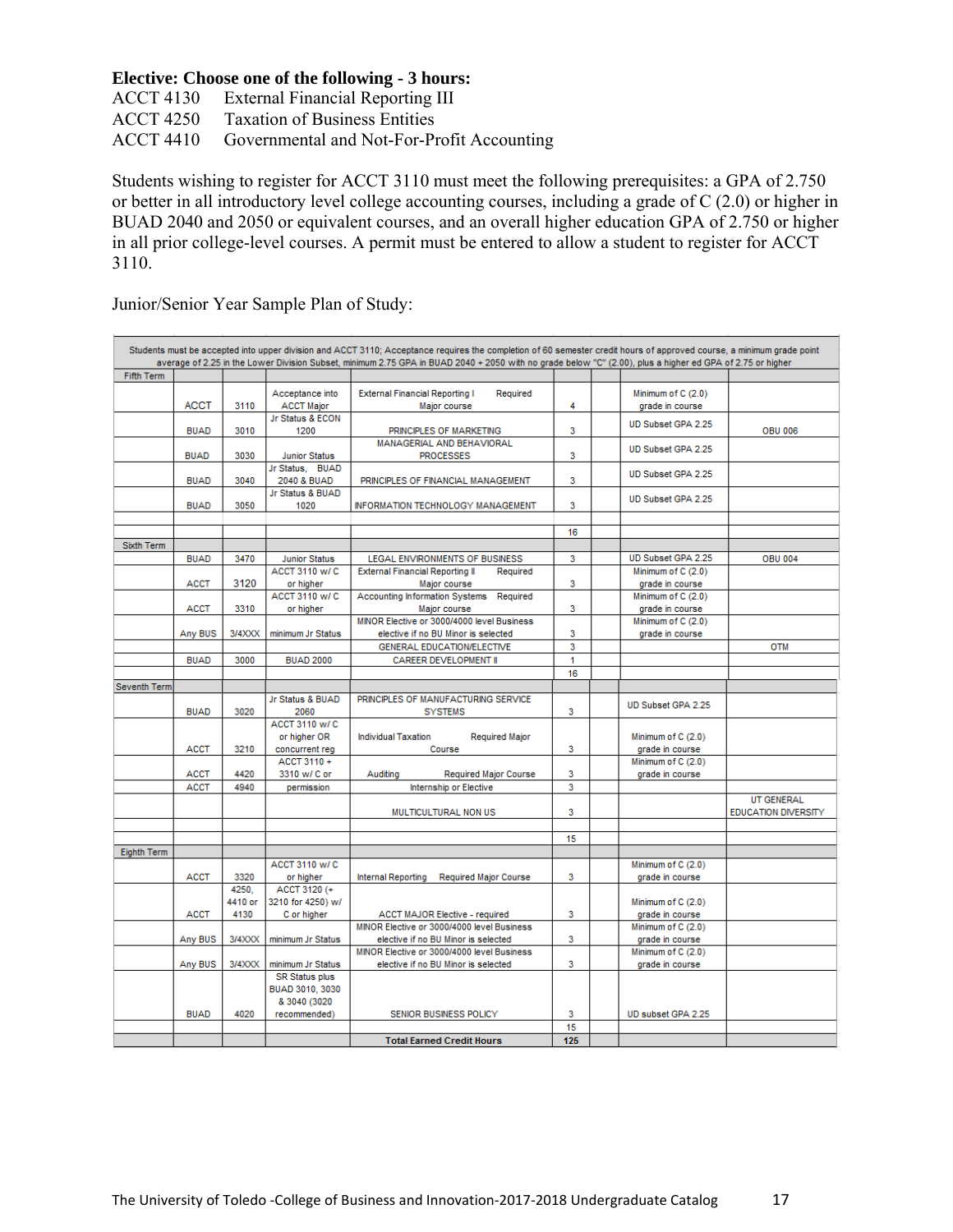# **Digital Marketing (formerly Electronic Commerce) –***Irena Pentina, departmental mentor*

The digital marketing specialization provides students with the managerial and technical skills for successful careers in the networked economy including Web design and maintenance as well as a study of business intelligence management in an e-commerce environment, including the use of data mining and warehousing tools for market analysis and business decision supports. These competencies are essential for business professionals in fields such as marketing, financial services, international business, purchasing, information systems, operations management and professional sales.

1877

2017 - 2018 Catalog

#### **Program Requirements**

|  |  | <b>Required Courses: 12 hours</b> |
|--|--|-----------------------------------|
|--|--|-----------------------------------|

| <b>EBUS 3090</b> | Doing Business Digitally      |
|------------------|-------------------------------|
| <b>EBUS 3180</b> | Web Design and Data Analytics |
| <b>EBUS 4040</b> | Digital Business Intelligence |
| <b>EBUS 4150</b> | Social Media Marketing        |

# **Electives – Choose one of the following career tracks: 9 hours**

**Digital Technology Track** 

INFS 3380 Web Application Development I

INFS 3240 Business Intelligence Systems

INFS 3780 Enterprise Wide Information System Management

**Or** 

#### **Digital Marketing Applications Track**

MKTG 3280 Internet Marketing (required in this career track)

and 2 courses from

- MKTG 3260 Global Framework for E-commerce/Mobile marketing
- MKTG 4980 Special Topics
- MKTG 4940 Internship

Junior/Senior Year Sample Plan of Study: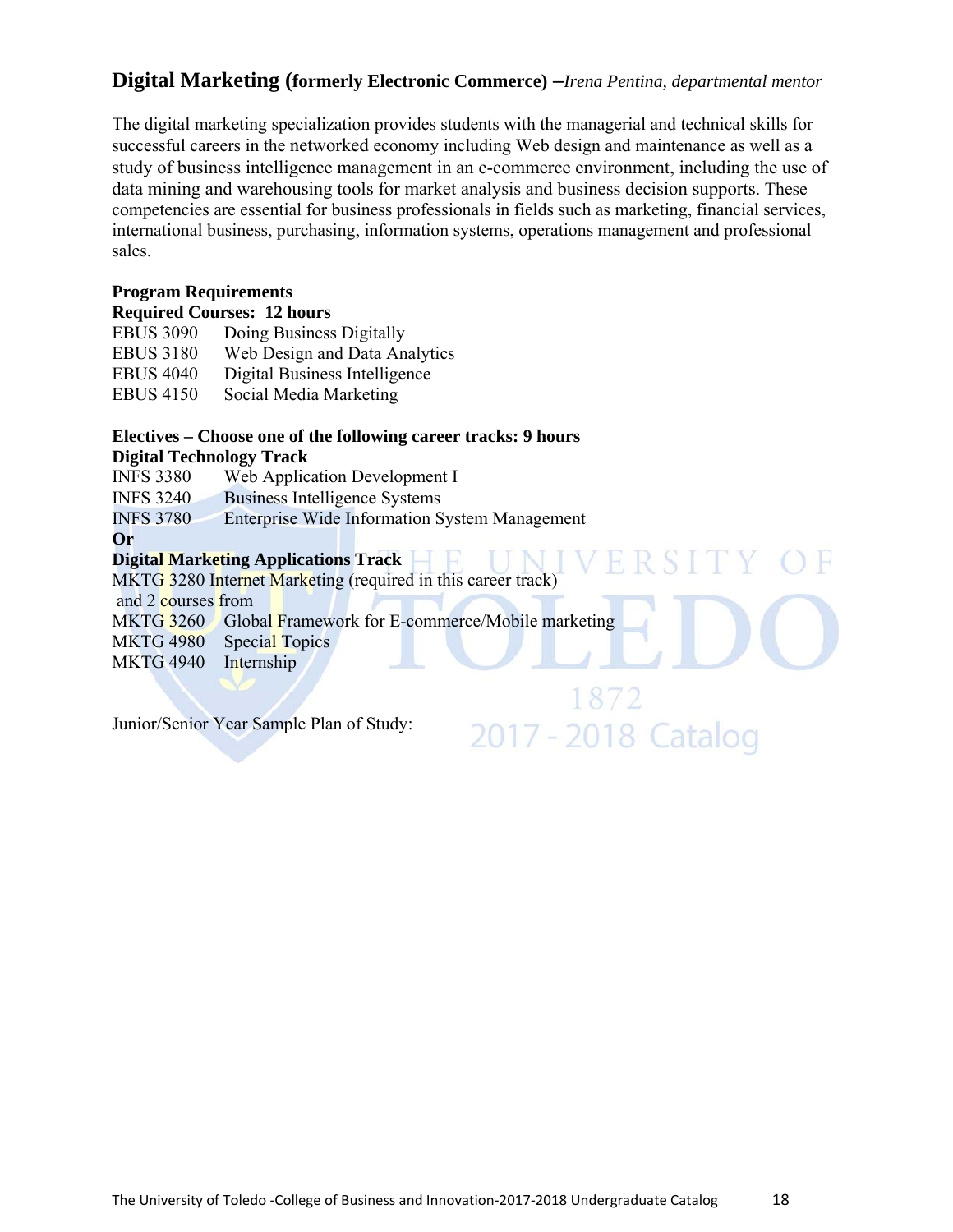|                    |                             |        |                                                          | Students must be accepted into upper division; Acceptance requires the completion of 60 semester credit hours of approved courses and a minimum grade point average of<br>2.25 overall and in the Lower Division Subset |     |                                       |                      |
|--------------------|-----------------------------|--------|----------------------------------------------------------|-------------------------------------------------------------------------------------------------------------------------------------------------------------------------------------------------------------------------|-----|---------------------------------------|----------------------|
| <b>Fifth Term</b>  |                             |        |                                                          |                                                                                                                                                                                                                         |     |                                       |                      |
|                    | <b>BUAD</b>                 | 3010   | Jr Status & ECON<br>1200                                 | PRINCIPLES OF MARKETING                                                                                                                                                                                                 | 3   | UD Subset GPA 2.25                    | <b>OBU 006</b>       |
|                    |                             |        | Jr Status & BUAD                                         | PRINCIPLES OF MANUFACTURING SERVICE                                                                                                                                                                                     |     | UD Subset GPA 2.25                    |                      |
|                    | <b>BUAD</b>                 | 3020   | 2060                                                     | <b>SYSTEMS</b><br>MANAGERIAL AND BEHAVIORAL                                                                                                                                                                             | 3   |                                       |                      |
|                    | <b>BUAD</b>                 | 3030   | <b>Junior Status</b>                                     | <b>PROCESSES</b>                                                                                                                                                                                                        | 3   | UD Subset GPA 2.25                    |                      |
|                    | <b>BUAD</b>                 | 3040   | Jr Status, BUAD<br>2040 & BUAD<br>2060                   | PRINCIPLES OF FINANCIAL MANAGEMENT                                                                                                                                                                                      | 3   | UD Subset GPA 2.25                    |                      |
|                    |                             |        | Jr Status & BUAD                                         |                                                                                                                                                                                                                         |     | UD Subset GPA 2.25                    |                      |
|                    | <b>BUAD</b>                 | 3050   | 1020                                                     | INFORMATION TECHNOLOGY MANAGEMENT                                                                                                                                                                                       | 3   |                                       |                      |
|                    | <b>BUAD</b>                 | 3000   | <b>BUAD 2000</b>                                         | CAREER DEVELOPMENT II                                                                                                                                                                                                   | 1   |                                       |                      |
|                    |                             |        |                                                          |                                                                                                                                                                                                                         | 16  |                                       |                      |
| Sixth Term         |                             |        |                                                          |                                                                                                                                                                                                                         |     |                                       |                      |
|                    | <b>BUAD</b>                 | 3470   | <b>Junior Status</b>                                     | LEGAL ENVIRONMENTS OF BUSINESS                                                                                                                                                                                          | 3   | UD Subset GPA 2.25                    | <b>OBU 004</b>       |
|                    |                             | 3090   |                                                          | <b>Doing Busines Digitally</b><br><b>Required Major</b>                                                                                                                                                                 | 3   | Minimum of C (2.0)                    |                      |
|                    | <b>EBUS</b>                 |        | <b>Junior Status</b>                                     | Course<br>Web Design & Data Analytics Required                                                                                                                                                                          |     | grade in course<br>Minimum of C (2.0) |                      |
|                    | <b>EBUS</b>                 | 3180   | <b>Junior Status</b>                                     | <b>Major Course</b>                                                                                                                                                                                                     | 3   | grade in course                       |                      |
|                    |                             |        | minimum Junior                                           | MINOR Elective or 3000/4000 level Business                                                                                                                                                                              |     | Minimum of C (2.0)                    |                      |
|                    | Any BUS                     | 3/4XXX | <b>Status</b>                                            | elective if no BU Minor is selected                                                                                                                                                                                     | 3   | grade in course                       |                      |
|                    | <b>MKTG/</b>                |        | minimum Junior                                           |                                                                                                                                                                                                                         |     | Minimum of C (2.0)                    |                      |
|                    | <b>INFS</b>                 | 3/4XXX | <b>Status</b>                                            | Career Track Major Elective                                                                                                                                                                                             | 3   | grade in course                       |                      |
|                    |                             |        |                                                          | <b>ELECTIVE</b>                                                                                                                                                                                                         | 1   |                                       |                      |
|                    |                             |        |                                                          |                                                                                                                                                                                                                         | 16  |                                       |                      |
| Seventh Term       |                             |        |                                                          |                                                                                                                                                                                                                         |     |                                       |                      |
|                    |                             |        |                                                          | <b>Digital Business Intelligence</b><br>Required                                                                                                                                                                        |     | Minimum of C (2.0)                    |                      |
|                    | <b>EBUS</b>                 | 4040   | <b>EBUS 3090</b>                                         | Major course                                                                                                                                                                                                            | 3   | grade in course                       |                      |
|                    | <b>MKTG/</b>                |        | minimum Junior                                           |                                                                                                                                                                                                                         | 3   | Minimum of C (2.0)                    |                      |
|                    | <b>INFS</b>                 | 3/4XXX | <b>Status</b><br>minimum Junior                          | <b>Career Track Major Elective</b><br>MINOR Elective or 3000/4000 level Business                                                                                                                                        |     | grade in course<br>Minimum of C (2.0) |                      |
|                    | Any BUS                     | 3/4XXX | <b>Status</b>                                            | elective if no BU Minor is selected                                                                                                                                                                                     | 3   | grade in course                       |                      |
|                    |                             |        |                                                          | <b>ELECTIVE</b>                                                                                                                                                                                                         | 3   |                                       |                      |
|                    |                             |        |                                                          |                                                                                                                                                                                                                         |     |                                       | UT GENERAL EDUCAITON |
|                    |                             |        |                                                          | MULTICULTURAL NON US                                                                                                                                                                                                    | 3   |                                       | <b>DIVERSITY</b>     |
|                    |                             |        |                                                          |                                                                                                                                                                                                                         |     |                                       |                      |
|                    |                             |        |                                                          |                                                                                                                                                                                                                         | 15  |                                       |                      |
| <b>Eighth Term</b> |                             |        |                                                          |                                                                                                                                                                                                                         |     |                                       |                      |
|                    |                             |        |                                                          | Social Media Marketing<br><b>Required Major</b>                                                                                                                                                                         |     | Minimum of C (2.0)                    |                      |
|                    | <b>EBUS</b>                 | 4150   | <b>EBUS 3090</b>                                         | course                                                                                                                                                                                                                  | 3   | grade in course                       |                      |
|                    | <b>MKTG/</b><br><b>INFS</b> | 3/4XXX | minimum Junior<br><b>Status</b>                          | Career Track Major Elective                                                                                                                                                                                             | 3   | Minimum of C (2.0)<br>grade in course |                      |
|                    |                             |        | minimum Junior                                           | MINOR Elective or 3000/4000 level                                                                                                                                                                                       |     | Minimum of C (2.0)                    |                      |
|                    | Any BUS                     | 3/4XXX | <b>Status</b>                                            | Business elective if no BU Minor is                                                                                                                                                                                     | 3   | grade in course                       |                      |
|                    |                             |        | <b>SR Status plus</b><br>BUAD 3010, 3030<br>& 3040 (3020 |                                                                                                                                                                                                                         |     |                                       |                      |
|                    | <b>BUAD</b>                 | 4020   | recommended)                                             | SENIOR BUSINESS POLICY                                                                                                                                                                                                  | 3   | UD subset GPA 2.25                    |                      |
|                    |                             |        |                                                          | GENERAL EDUCATION /ELECTIVE                                                                                                                                                                                             | 3   |                                       | <b>OTM</b>           |
|                    |                             |        |                                                          |                                                                                                                                                                                                                         | 15  |                                       |                      |
|                    |                             |        |                                                          | <b>Total Earned Credit Hours</b>                                                                                                                                                                                        | 125 |                                       |                      |

# **Entrepreneurship, Family, & Small Business**

*Sonny Ariss, departmental mentor* 

Entrepreneurship can be viewed as a personal passion for success, the desire to operate your own business, and spread your own wings. Success in your own business can be an exhilarating experience, but success does not just happen; it takes knowledge, preparation and skilled application.

The major in entrepreneurship educates and prepares students to succeed in their own business, or to achieve enhanced success in an existing business. Several key disciplines are pursued within the major, including finance, management, communications, human resources, ethics and critical thinking. Graduates of the entrepreneurship major will be prepared to begin implementing their own business idea, acquire a franchise, or work for an established company seeking creative people to develop and manage new products.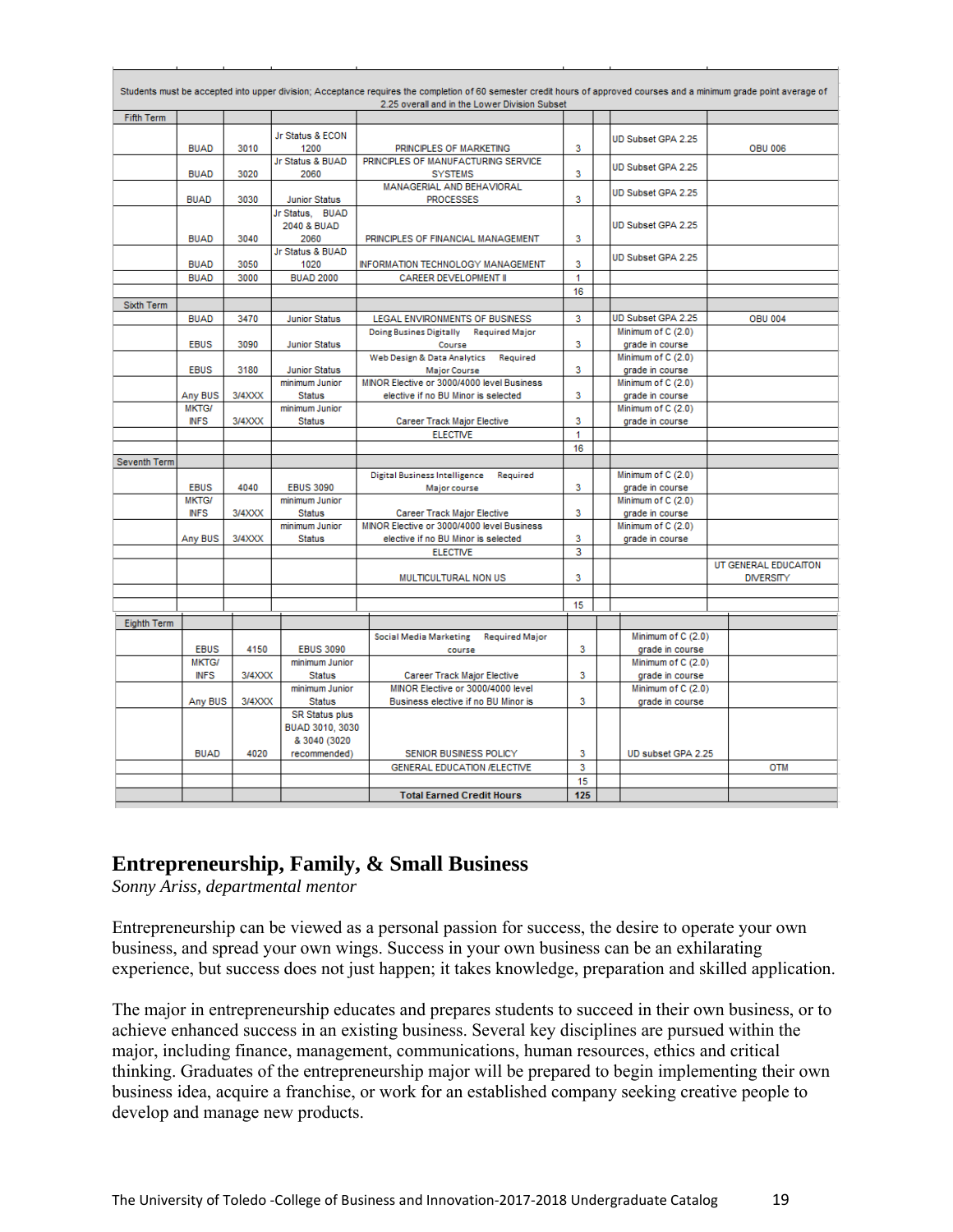#### **Program Requirements**

|  |  | <b>Required Courses: 18 hours</b> |
|--|--|-----------------------------------|
|--|--|-----------------------------------|

| <b>EFSB 3480</b> | <b>Entrepreneurial Finance</b>                         |
|------------------|--------------------------------------------------------|
| <b>EFSB 4590</b> | Entrepreneurship and Small Business Management         |
| <b>EFSB 4010</b> | Growing Family and Entrepreneurial Businesses          |
| <b>EFSB 4690</b> | Innovation and Technology Commercialization            |
| <b>EFSB 4790</b> | Franchising                                            |
|                  | or PSLS 3440 Professional Sales                        |
|                  | BLAW 3570 Laws of Structuring and Operating a Business |
|                  |                                                        |

Additionally, EFSB 4940 - Internship, or a 3000/40000 level business elective is the 7<sup>th</sup> course in the major requirement.

|                   |             |         |                       | overall and in the Lower Division Subset                                                  |         |                                       |                      |
|-------------------|-------------|---------|-----------------------|-------------------------------------------------------------------------------------------|---------|---------------------------------------|----------------------|
| <b>Fifth Term</b> |             |         |                       |                                                                                           |         |                                       |                      |
|                   |             |         | Jr Status & ECON      |                                                                                           |         | UD Subset GPA 2.25                    |                      |
|                   | <b>BUAD</b> | 3010    | 1200                  | PRINCIPLES OF MARKETING                                                                   | 3       |                                       | <b>TAG OBU 006</b>   |
|                   | <b>BUAD</b> | 3470    | <b>Junior Status</b>  | LEGAL ENVIRONMENTS OF BUSINESS                                                            | 3       | UD Subset GPA 2.25                    | TAG OBU 004          |
|                   | <b>BUAD</b> | 3030    | <b>Junior Status</b>  | MANAGERIAL AND BEHAVIORAL PROCESSES                                                       | 3       | UD Subset GPA 2.25                    |                      |
|                   |             |         | Jr Status, BUAD       |                                                                                           |         |                                       |                      |
|                   | <b>BUAD</b> | 3040    | 2040 & BUAD 2060      | PRINCIPLES OF FINANCIAL MANAGEMENT                                                        | 3       | UD Subset GPA 2.25                    |                      |
|                   |             |         | Jr Status & BUAD      |                                                                                           |         | UD Subset GPA 2.25                    |                      |
|                   | <b>BUAD</b> | 3050    | 1020                  | INFORMATION TECHNOLOGY MANAGEMENT                                                         | 3       |                                       |                      |
|                   | <b>BUAD</b> | 3000    | <b>BUAD 2000</b>      | <b>CAREER DEVELOPMENT II</b>                                                              | 1       |                                       |                      |
|                   |             |         |                       |                                                                                           | 16      |                                       |                      |
| Sixth Term        |             |         |                       |                                                                                           |         |                                       |                      |
|                   |             |         | Jr Status & BUAD      | PRINCIPLES OF MANUFACTURING SERVICE                                                       |         | UD Subset GPA 2.25                    |                      |
|                   | <b>BUAD</b> | 3020    | 2060                  | <b>SYSTEMS</b>                                                                            | 3       |                                       |                      |
|                   |             |         |                       | Laws of Struct. And Operating Bus. Required                                               |         | Minimum of C (2.0)                    |                      |
|                   | <b>BLAW</b> | 3570    | <b>BUAD 3470</b>      | <b>Major Course</b>                                                                       | 3       | grade in course                       |                      |
|                   |             |         |                       | Entrepreneurship & Sm. Bus. Mgmt. Required                                                |         | Minimum of C (2.0)                    |                      |
|                   | <b>EFSB</b> | 4590    | <b>Junior Status</b>  | <b>Major Course</b>                                                                       | 3       | grade in course                       |                      |
|                   |             |         |                       | MINOR Elective or 3000/4000 level Business                                                |         | Minimum of C (2.0)                    |                      |
|                   | Any BUS     | 3/4XXX  | minimum Jr Status     | elective if no BU Minor is selected                                                       | 3       | grade in course                       |                      |
|                   |             |         |                       | GENERAL EDUCATION ELECTIVE                                                                | 3       |                                       | <b>OTM</b>           |
|                   |             |         |                       | <b>ELECTIVE</b>                                                                           | 1       |                                       |                      |
|                   |             |         |                       |                                                                                           | 16      |                                       |                      |
| Seventh Term      |             |         |                       |                                                                                           |         |                                       |                      |
|                   |             |         | Jr Status and BUAD    | <b>Entrepreneurial Finance</b><br>Required                                                |         | Minimum of C (2.0)                    |                      |
|                   | <b>EFSB</b> | 3480    | 3040                  | <b>Major Course</b>                                                                       | 3       | grade in course                       |                      |
|                   |             |         |                       | Innov. And Technology Commercialization                                                   |         | Minimum of C (2.0)                    |                      |
|                   | <b>EFSB</b> | 4690    | <b>Junior Status</b>  | <b>Required Major Course</b>                                                              | 3       | grade in course                       |                      |
|                   |             | 4940 or | permission/ Jr        |                                                                                           |         | Minimum of C (2.0)                    |                      |
|                   | <b>EFSB</b> | 3/4XXX  | <b>Status</b>         | Internship or 3/4000 level Business Elective                                              | 3       | grade in course                       |                      |
|                   |             |         |                       | MINOR Elective or 3000/4000 level Business                                                |         | Minimum of C (2.0)                    |                      |
|                   | Any BUS     | 3/4XXX  | minimum Jr Status     | elective if no BU Minor is selected                                                       | 3       | grade in course                       |                      |
|                   |             |         |                       |                                                                                           |         |                                       | UT GENERAL EDUCATION |
|                   |             |         |                       | MULTICULTURAL NON US                                                                      | 3       |                                       | <b>DIVERSITY</b>     |
|                   |             |         |                       |                                                                                           |         |                                       |                      |
|                   |             |         |                       |                                                                                           | 15      |                                       |                      |
| Eighth Term       |             |         |                       |                                                                                           |         |                                       |                      |
|                   |             |         |                       | Growing Family & Entrep. Bus. Required Major                                              |         | Minimum of C (2.0)                    |                      |
|                   | <b>EFSB</b> | 4010    | <b>Junior Status</b>  | Course                                                                                    | 3       | grade in course                       |                      |
|                   | <b>EFSB</b> | 4790    | <b>Junior Status</b>  |                                                                                           | 3       | Minimum of C (2.0)                    |                      |
|                   |             |         |                       | <b>Required Major Course</b><br>Franchising<br>MINOR Elective or 3000/4000 level Business |         | grade in course                       |                      |
|                   | Any BUS     | 3/4XXX  | minimum Jr Status     | elective if no BU Minor is selected                                                       | 3       | Minimum of C (2.0)<br>grade in course |                      |
|                   |             |         | <b>SR Status plus</b> |                                                                                           |         |                                       |                      |
|                   |             |         | BUAD 3010, 3030 &     |                                                                                           |         |                                       |                      |
|                   |             |         |                       |                                                                                           |         |                                       |                      |
|                   |             |         |                       |                                                                                           |         |                                       |                      |
|                   |             |         | 3040 (3020            |                                                                                           |         |                                       |                      |
|                   | <b>BUAD</b> | 4020    | recommended)          | SENIOR BUSINESS POLICY                                                                    | 3       | UD subset GPA 2.25                    |                      |
|                   |             |         |                       | <b>ELECTIVE</b>                                                                           | 3<br>15 |                                       |                      |

Junior/Senior Year Sample Plan of Study: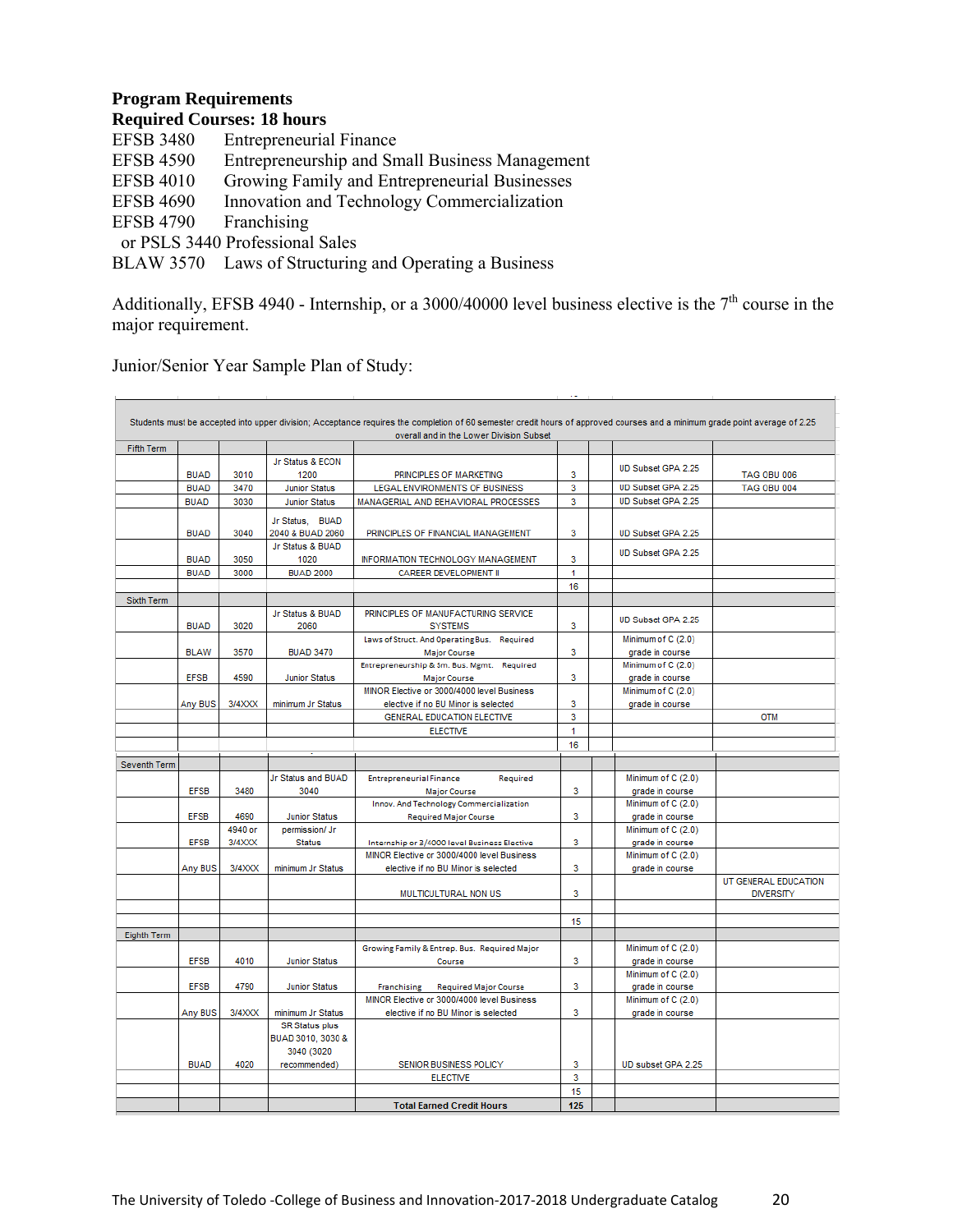# **Finance**

*Marc Simpson, departmental mentor* 

Finance is the management of money, banking, investments and credit. Finance majors gain an understanding of how to acquire, manage and invest corporate funds. They also study financial institutions, financial markets, security analysis and investments

For this area of specialization, students must earn a grade of C (2.0) or higher in BUAD 3040 as well as their FINA courses and complete a total of 7 courses/21 hours in the area of specialization. Neither FINA 2000 nor 3060 may count toward credit for the FINA major.

#### **Program Requirements Corporate Finance major –**

#### **Required Courses: 4 courses/ 12 hours**

| <b>FINA 3480</b> | Investments                               |
|------------------|-------------------------------------------|
| <b>FINA 4080</b> | Intermediate Corporate Finance            |
| <b>FINA 4090</b> | <b>Financial Markets and Institutions</b> |

#### **Select one required course from:**

| <b>FINA 3890</b> | Financial Modeling with Excel            |
|------------------|------------------------------------------|
| <b>FINA 4100</b> | Security Analysis & Portfolio Management |
| <b>FINA 4200</b> | <b>Fixed-Income Securities</b>           |
| <b>FINA 4340</b> | Derivatives, Securities & Markets        |

FINA 4670 Advanced Corporate Finance

# **Elective Courses: 3 courses/9 hours**

| <b>FINA 3500</b> | <b>International Business Finance</b>                                           |
|------------------|---------------------------------------------------------------------------------|
| <b>FINA 3600</b> | <b>Risk Management</b>                                                          |
| <b>FINA 3890</b> | <b>Financial Modeling with Excel (if not selected as a required course)</b>     |
| <b>FINA 4100</b> | Security Analysis & Portfolio Management (if not selected as a required course) |
| <b>FINA 4200</b> | Fixed-Income Securities (if not selected as a required course)                  |
| <b>FINA 4340</b> | Derivatives, Securities & Markets (if not selected as a required course)        |
| <b>FINA 4480</b> | Student Managed Portfolio – with departmental approval                          |
| <b>FINA 4670</b> | Advanced Corporate Finance (if not selected as a required course)               |
| <b>FINA 4900</b> | <b>Special Topics</b>                                                           |
| <b>FINA 4940</b> | Finance Internship – with departmental approval                                 |
|                  |                                                                                 |

Additional FINA elective course options with departmental approval.

Junior/Senior Year Sample Plan of Study: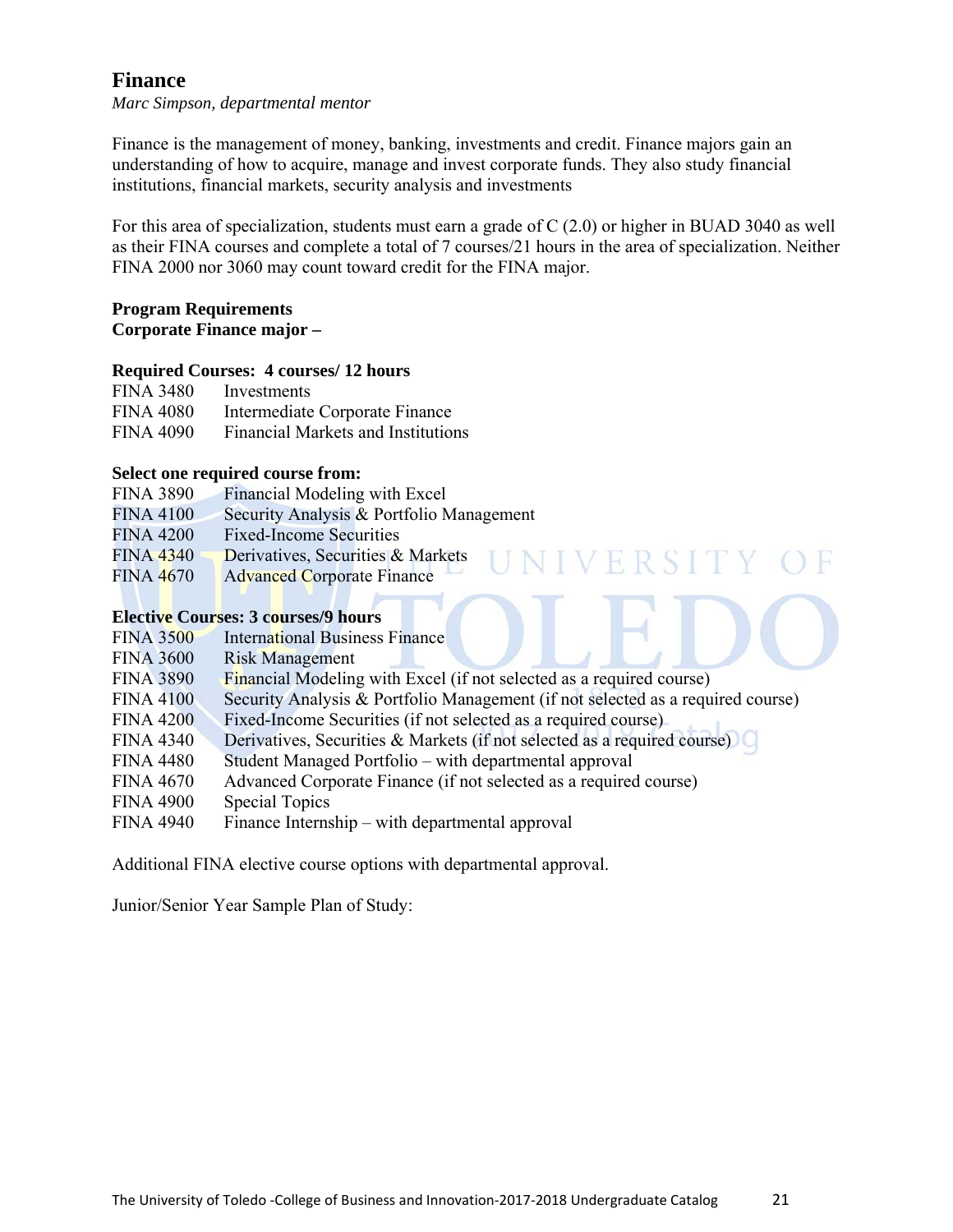| Fifth Term<br><b>UD Subset GPA</b><br>Jr Status &<br>2.25<br>3<br><b>BUAD</b><br>3010<br><b>ECON 1200</b><br>PRINCIPLES OF MARKETING<br><b>OBU 006</b><br>PRINCIPLES OF MANUFACTURING<br><b>UD Subset GPA</b><br>Jr Status &<br><b>BUAD</b><br>3020<br><b>BUAD 2060</b><br>3<br><b>SERVICE SYSTEMS</b><br>2.25<br><b>UD Subset GPA</b><br>MANAGERIAL AND BEHAVIORAL<br><b>BUAD</b><br>3030<br>Junior Status<br><b>PROCESSES</b><br>3<br>2.25<br>Jr Status,<br><b>UD Subset GPA</b><br><b>BUAD 2040 &amp;</b><br>PRINCIPLES OF FINANCIAL<br>2.25<br><b>BUAD</b><br>3040<br><b>BUAD 2060</b><br>3<br><b>MANAGEMENT</b><br><b>INFORMATION TECHNOLOGY</b><br><b>UD Subset GPA</b><br>Jr Status &<br><b>BUAD</b><br>3050<br><b>BUAD 1020</b><br>MANAGEMENT<br>3<br>2.25<br><b>BUAD</b><br>3000<br><b>BUAD 2000</b><br>CAREER DEVELOPMENT II<br>1<br>16<br>Sixth Term<br><b>UD Subset GPA</b><br>3<br><b>BUAD</b><br>3470<br>2.25<br><b>OBU 004</b><br><b>Junior Status</b><br>LEGAL ENVIRONMENTS OF BUSINESS<br>Minimum of C (2.0)<br>Investments<br><b>FINA</b><br>3480<br>3<br><b>BUAD 3040</b><br>grade in course<br><b>Required Major Course</b><br>Minimum of C (2.0)<br><b>Financial Markets &amp; Institutions</b><br>4090<br><b>BUAD 3040</b><br>3<br><b>FINA</b><br>grade in course<br><b>Required Major Course</b><br>MINOR Elective or 3000/4000 level<br>Minimum of C (2.0)<br>minimum Junior<br>Business elective if no BU Minor is<br>3/4XXX<br>3<br>Any BUS<br><b>Status</b><br>selected<br>grade in course<br><b>GENERAL EDUCATION ELECTIVE</b><br>3<br><b>ELECTIVE</b><br>1<br>16<br>Seventh Term<br>Intermediate Financial Mgmt<br>Minimum of C (2.0)<br><b>FINA</b><br>3<br>4080<br><b>BUAD 3040</b><br>Required Major Course<br>grade in course<br>Minimum of C (2.0)<br><b>FINA</b><br>3/4XXX<br><b>BUAD 3040</b><br>3<br>grade in course<br><b>Elective Major Course</b><br><b>SR Status plus</b><br><b>BUAD 3010.</b><br>3030 & 3040<br>(3020)<br><b>UD subset GPA</b><br><b>BUAD</b><br>4020<br>3<br>2.25<br>recommended)<br>SENIOR BUSINESS POLICY<br>MINOR Elective or 3000/4000 level<br>minimum Junior<br>Business elective if no BU Minor is<br>Minimum of C (2.0)<br>3/4XXX<br>3<br>Any BUS<br>Status<br>selected<br>grade in course<br>3<br>MULTICULTURAL NON US<br><b>UT GENERAL</b><br>15<br>Eighth Term<br><b>FINA 3480,</b><br>4670or<br>4080 (4090 pre-<br>Minimum of C (2.0)<br>Adv Financial Management or Senior<br><b>SR FINA</b><br><b>FINA</b><br>or co-requisite)<br>Elective<br><b>Required Major Course</b><br>3<br>grade in course<br>4940 or<br>Minimum of C (2.0)<br>permission and<br>3/4XXX<br>3<br><b>FINA</b><br><b>BUAD 3040</b><br>Internship or Elective Major Course<br>grade in course<br>Minimum of C (2.0)<br><b>FINA</b><br>3/4XXX<br><b>BUAD 3040</b><br>3<br>grade in course<br>Elective Major Course<br>MINOR Elective or 3000/4000 level<br>minimum Junior<br>Business elective if no BU Minor is<br>Minimum of C (2.0)<br>3/4XXX<br>3<br>Any BUS<br><b>Status</b><br>selected<br>grade in course<br>$\overline{\mathbf{3}}$<br><b>ELECTIVE</b><br>15<br><b>Total Earned Credit Hours</b><br>125 |  |  | Students must be accepted into upper division; Acceptance requires the completion of 60 semester credit hours of approved courses and a minimum grade point<br>average of 2.25 overall and in the Lower Division Subset |  |  |
|-------------------------------------------------------------------------------------------------------------------------------------------------------------------------------------------------------------------------------------------------------------------------------------------------------------------------------------------------------------------------------------------------------------------------------------------------------------------------------------------------------------------------------------------------------------------------------------------------------------------------------------------------------------------------------------------------------------------------------------------------------------------------------------------------------------------------------------------------------------------------------------------------------------------------------------------------------------------------------------------------------------------------------------------------------------------------------------------------------------------------------------------------------------------------------------------------------------------------------------------------------------------------------------------------------------------------------------------------------------------------------------------------------------------------------------------------------------------------------------------------------------------------------------------------------------------------------------------------------------------------------------------------------------------------------------------------------------------------------------------------------------------------------------------------------------------------------------------------------------------------------------------------------------------------------------------------------------------------------------------------------------------------------------------------------------------------------------------------------------------------------------------------------------------------------------------------------------------------------------------------------------------------------------------------------------------------------------------------------------------------------------------------------------------------------------------------------------------------------------------------------------------------------------------------------------------------------------------------------------------------------------------------------------------------------------------------------------------------------------------------------------------------------------------------------------------------------------------------------------------------------------------------------------------------------------------------------------------------------------------------------------------------------------------------------------------------------------------------------------------------------------------------------------|--|--|-------------------------------------------------------------------------------------------------------------------------------------------------------------------------------------------------------------------------|--|--|
|                                                                                                                                                                                                                                                                                                                                                                                                                                                                                                                                                                                                                                                                                                                                                                                                                                                                                                                                                                                                                                                                                                                                                                                                                                                                                                                                                                                                                                                                                                                                                                                                                                                                                                                                                                                                                                                                                                                                                                                                                                                                                                                                                                                                                                                                                                                                                                                                                                                                                                                                                                                                                                                                                                                                                                                                                                                                                                                                                                                                                                                                                                                                                             |  |  |                                                                                                                                                                                                                         |  |  |
|                                                                                                                                                                                                                                                                                                                                                                                                                                                                                                                                                                                                                                                                                                                                                                                                                                                                                                                                                                                                                                                                                                                                                                                                                                                                                                                                                                                                                                                                                                                                                                                                                                                                                                                                                                                                                                                                                                                                                                                                                                                                                                                                                                                                                                                                                                                                                                                                                                                                                                                                                                                                                                                                                                                                                                                                                                                                                                                                                                                                                                                                                                                                                             |  |  |                                                                                                                                                                                                                         |  |  |
|                                                                                                                                                                                                                                                                                                                                                                                                                                                                                                                                                                                                                                                                                                                                                                                                                                                                                                                                                                                                                                                                                                                                                                                                                                                                                                                                                                                                                                                                                                                                                                                                                                                                                                                                                                                                                                                                                                                                                                                                                                                                                                                                                                                                                                                                                                                                                                                                                                                                                                                                                                                                                                                                                                                                                                                                                                                                                                                                                                                                                                                                                                                                                             |  |  |                                                                                                                                                                                                                         |  |  |
|                                                                                                                                                                                                                                                                                                                                                                                                                                                                                                                                                                                                                                                                                                                                                                                                                                                                                                                                                                                                                                                                                                                                                                                                                                                                                                                                                                                                                                                                                                                                                                                                                                                                                                                                                                                                                                                                                                                                                                                                                                                                                                                                                                                                                                                                                                                                                                                                                                                                                                                                                                                                                                                                                                                                                                                                                                                                                                                                                                                                                                                                                                                                                             |  |  |                                                                                                                                                                                                                         |  |  |
|                                                                                                                                                                                                                                                                                                                                                                                                                                                                                                                                                                                                                                                                                                                                                                                                                                                                                                                                                                                                                                                                                                                                                                                                                                                                                                                                                                                                                                                                                                                                                                                                                                                                                                                                                                                                                                                                                                                                                                                                                                                                                                                                                                                                                                                                                                                                                                                                                                                                                                                                                                                                                                                                                                                                                                                                                                                                                                                                                                                                                                                                                                                                                             |  |  |                                                                                                                                                                                                                         |  |  |
|                                                                                                                                                                                                                                                                                                                                                                                                                                                                                                                                                                                                                                                                                                                                                                                                                                                                                                                                                                                                                                                                                                                                                                                                                                                                                                                                                                                                                                                                                                                                                                                                                                                                                                                                                                                                                                                                                                                                                                                                                                                                                                                                                                                                                                                                                                                                                                                                                                                                                                                                                                                                                                                                                                                                                                                                                                                                                                                                                                                                                                                                                                                                                             |  |  |                                                                                                                                                                                                                         |  |  |
|                                                                                                                                                                                                                                                                                                                                                                                                                                                                                                                                                                                                                                                                                                                                                                                                                                                                                                                                                                                                                                                                                                                                                                                                                                                                                                                                                                                                                                                                                                                                                                                                                                                                                                                                                                                                                                                                                                                                                                                                                                                                                                                                                                                                                                                                                                                                                                                                                                                                                                                                                                                                                                                                                                                                                                                                                                                                                                                                                                                                                                                                                                                                                             |  |  |                                                                                                                                                                                                                         |  |  |
|                                                                                                                                                                                                                                                                                                                                                                                                                                                                                                                                                                                                                                                                                                                                                                                                                                                                                                                                                                                                                                                                                                                                                                                                                                                                                                                                                                                                                                                                                                                                                                                                                                                                                                                                                                                                                                                                                                                                                                                                                                                                                                                                                                                                                                                                                                                                                                                                                                                                                                                                                                                                                                                                                                                                                                                                                                                                                                                                                                                                                                                                                                                                                             |  |  |                                                                                                                                                                                                                         |  |  |
|                                                                                                                                                                                                                                                                                                                                                                                                                                                                                                                                                                                                                                                                                                                                                                                                                                                                                                                                                                                                                                                                                                                                                                                                                                                                                                                                                                                                                                                                                                                                                                                                                                                                                                                                                                                                                                                                                                                                                                                                                                                                                                                                                                                                                                                                                                                                                                                                                                                                                                                                                                                                                                                                                                                                                                                                                                                                                                                                                                                                                                                                                                                                                             |  |  |                                                                                                                                                                                                                         |  |  |
|                                                                                                                                                                                                                                                                                                                                                                                                                                                                                                                                                                                                                                                                                                                                                                                                                                                                                                                                                                                                                                                                                                                                                                                                                                                                                                                                                                                                                                                                                                                                                                                                                                                                                                                                                                                                                                                                                                                                                                                                                                                                                                                                                                                                                                                                                                                                                                                                                                                                                                                                                                                                                                                                                                                                                                                                                                                                                                                                                                                                                                                                                                                                                             |  |  |                                                                                                                                                                                                                         |  |  |
|                                                                                                                                                                                                                                                                                                                                                                                                                                                                                                                                                                                                                                                                                                                                                                                                                                                                                                                                                                                                                                                                                                                                                                                                                                                                                                                                                                                                                                                                                                                                                                                                                                                                                                                                                                                                                                                                                                                                                                                                                                                                                                                                                                                                                                                                                                                                                                                                                                                                                                                                                                                                                                                                                                                                                                                                                                                                                                                                                                                                                                                                                                                                                             |  |  |                                                                                                                                                                                                                         |  |  |
|                                                                                                                                                                                                                                                                                                                                                                                                                                                                                                                                                                                                                                                                                                                                                                                                                                                                                                                                                                                                                                                                                                                                                                                                                                                                                                                                                                                                                                                                                                                                                                                                                                                                                                                                                                                                                                                                                                                                                                                                                                                                                                                                                                                                                                                                                                                                                                                                                                                                                                                                                                                                                                                                                                                                                                                                                                                                                                                                                                                                                                                                                                                                                             |  |  |                                                                                                                                                                                                                         |  |  |
|                                                                                                                                                                                                                                                                                                                                                                                                                                                                                                                                                                                                                                                                                                                                                                                                                                                                                                                                                                                                                                                                                                                                                                                                                                                                                                                                                                                                                                                                                                                                                                                                                                                                                                                                                                                                                                                                                                                                                                                                                                                                                                                                                                                                                                                                                                                                                                                                                                                                                                                                                                                                                                                                                                                                                                                                                                                                                                                                                                                                                                                                                                                                                             |  |  |                                                                                                                                                                                                                         |  |  |
|                                                                                                                                                                                                                                                                                                                                                                                                                                                                                                                                                                                                                                                                                                                                                                                                                                                                                                                                                                                                                                                                                                                                                                                                                                                                                                                                                                                                                                                                                                                                                                                                                                                                                                                                                                                                                                                                                                                                                                                                                                                                                                                                                                                                                                                                                                                                                                                                                                                                                                                                                                                                                                                                                                                                                                                                                                                                                                                                                                                                                                                                                                                                                             |  |  |                                                                                                                                                                                                                         |  |  |
|                                                                                                                                                                                                                                                                                                                                                                                                                                                                                                                                                                                                                                                                                                                                                                                                                                                                                                                                                                                                                                                                                                                                                                                                                                                                                                                                                                                                                                                                                                                                                                                                                                                                                                                                                                                                                                                                                                                                                                                                                                                                                                                                                                                                                                                                                                                                                                                                                                                                                                                                                                                                                                                                                                                                                                                                                                                                                                                                                                                                                                                                                                                                                             |  |  |                                                                                                                                                                                                                         |  |  |
|                                                                                                                                                                                                                                                                                                                                                                                                                                                                                                                                                                                                                                                                                                                                                                                                                                                                                                                                                                                                                                                                                                                                                                                                                                                                                                                                                                                                                                                                                                                                                                                                                                                                                                                                                                                                                                                                                                                                                                                                                                                                                                                                                                                                                                                                                                                                                                                                                                                                                                                                                                                                                                                                                                                                                                                                                                                                                                                                                                                                                                                                                                                                                             |  |  |                                                                                                                                                                                                                         |  |  |
|                                                                                                                                                                                                                                                                                                                                                                                                                                                                                                                                                                                                                                                                                                                                                                                                                                                                                                                                                                                                                                                                                                                                                                                                                                                                                                                                                                                                                                                                                                                                                                                                                                                                                                                                                                                                                                                                                                                                                                                                                                                                                                                                                                                                                                                                                                                                                                                                                                                                                                                                                                                                                                                                                                                                                                                                                                                                                                                                                                                                                                                                                                                                                             |  |  |                                                                                                                                                                                                                         |  |  |
|                                                                                                                                                                                                                                                                                                                                                                                                                                                                                                                                                                                                                                                                                                                                                                                                                                                                                                                                                                                                                                                                                                                                                                                                                                                                                                                                                                                                                                                                                                                                                                                                                                                                                                                                                                                                                                                                                                                                                                                                                                                                                                                                                                                                                                                                                                                                                                                                                                                                                                                                                                                                                                                                                                                                                                                                                                                                                                                                                                                                                                                                                                                                                             |  |  |                                                                                                                                                                                                                         |  |  |
|                                                                                                                                                                                                                                                                                                                                                                                                                                                                                                                                                                                                                                                                                                                                                                                                                                                                                                                                                                                                                                                                                                                                                                                                                                                                                                                                                                                                                                                                                                                                                                                                                                                                                                                                                                                                                                                                                                                                                                                                                                                                                                                                                                                                                                                                                                                                                                                                                                                                                                                                                                                                                                                                                                                                                                                                                                                                                                                                                                                                                                                                                                                                                             |  |  |                                                                                                                                                                                                                         |  |  |
|                                                                                                                                                                                                                                                                                                                                                                                                                                                                                                                                                                                                                                                                                                                                                                                                                                                                                                                                                                                                                                                                                                                                                                                                                                                                                                                                                                                                                                                                                                                                                                                                                                                                                                                                                                                                                                                                                                                                                                                                                                                                                                                                                                                                                                                                                                                                                                                                                                                                                                                                                                                                                                                                                                                                                                                                                                                                                                                                                                                                                                                                                                                                                             |  |  |                                                                                                                                                                                                                         |  |  |
|                                                                                                                                                                                                                                                                                                                                                                                                                                                                                                                                                                                                                                                                                                                                                                                                                                                                                                                                                                                                                                                                                                                                                                                                                                                                                                                                                                                                                                                                                                                                                                                                                                                                                                                                                                                                                                                                                                                                                                                                                                                                                                                                                                                                                                                                                                                                                                                                                                                                                                                                                                                                                                                                                                                                                                                                                                                                                                                                                                                                                                                                                                                                                             |  |  |                                                                                                                                                                                                                         |  |  |
|                                                                                                                                                                                                                                                                                                                                                                                                                                                                                                                                                                                                                                                                                                                                                                                                                                                                                                                                                                                                                                                                                                                                                                                                                                                                                                                                                                                                                                                                                                                                                                                                                                                                                                                                                                                                                                                                                                                                                                                                                                                                                                                                                                                                                                                                                                                                                                                                                                                                                                                                                                                                                                                                                                                                                                                                                                                                                                                                                                                                                                                                                                                                                             |  |  |                                                                                                                                                                                                                         |  |  |
|                                                                                                                                                                                                                                                                                                                                                                                                                                                                                                                                                                                                                                                                                                                                                                                                                                                                                                                                                                                                                                                                                                                                                                                                                                                                                                                                                                                                                                                                                                                                                                                                                                                                                                                                                                                                                                                                                                                                                                                                                                                                                                                                                                                                                                                                                                                                                                                                                                                                                                                                                                                                                                                                                                                                                                                                                                                                                                                                                                                                                                                                                                                                                             |  |  |                                                                                                                                                                                                                         |  |  |
|                                                                                                                                                                                                                                                                                                                                                                                                                                                                                                                                                                                                                                                                                                                                                                                                                                                                                                                                                                                                                                                                                                                                                                                                                                                                                                                                                                                                                                                                                                                                                                                                                                                                                                                                                                                                                                                                                                                                                                                                                                                                                                                                                                                                                                                                                                                                                                                                                                                                                                                                                                                                                                                                                                                                                                                                                                                                                                                                                                                                                                                                                                                                                             |  |  |                                                                                                                                                                                                                         |  |  |
|                                                                                                                                                                                                                                                                                                                                                                                                                                                                                                                                                                                                                                                                                                                                                                                                                                                                                                                                                                                                                                                                                                                                                                                                                                                                                                                                                                                                                                                                                                                                                                                                                                                                                                                                                                                                                                                                                                                                                                                                                                                                                                                                                                                                                                                                                                                                                                                                                                                                                                                                                                                                                                                                                                                                                                                                                                                                                                                                                                                                                                                                                                                                                             |  |  |                                                                                                                                                                                                                         |  |  |
|                                                                                                                                                                                                                                                                                                                                                                                                                                                                                                                                                                                                                                                                                                                                                                                                                                                                                                                                                                                                                                                                                                                                                                                                                                                                                                                                                                                                                                                                                                                                                                                                                                                                                                                                                                                                                                                                                                                                                                                                                                                                                                                                                                                                                                                                                                                                                                                                                                                                                                                                                                                                                                                                                                                                                                                                                                                                                                                                                                                                                                                                                                                                                             |  |  |                                                                                                                                                                                                                         |  |  |
|                                                                                                                                                                                                                                                                                                                                                                                                                                                                                                                                                                                                                                                                                                                                                                                                                                                                                                                                                                                                                                                                                                                                                                                                                                                                                                                                                                                                                                                                                                                                                                                                                                                                                                                                                                                                                                                                                                                                                                                                                                                                                                                                                                                                                                                                                                                                                                                                                                                                                                                                                                                                                                                                                                                                                                                                                                                                                                                                                                                                                                                                                                                                                             |  |  |                                                                                                                                                                                                                         |  |  |
|                                                                                                                                                                                                                                                                                                                                                                                                                                                                                                                                                                                                                                                                                                                                                                                                                                                                                                                                                                                                                                                                                                                                                                                                                                                                                                                                                                                                                                                                                                                                                                                                                                                                                                                                                                                                                                                                                                                                                                                                                                                                                                                                                                                                                                                                                                                                                                                                                                                                                                                                                                                                                                                                                                                                                                                                                                                                                                                                                                                                                                                                                                                                                             |  |  |                                                                                                                                                                                                                         |  |  |
|                                                                                                                                                                                                                                                                                                                                                                                                                                                                                                                                                                                                                                                                                                                                                                                                                                                                                                                                                                                                                                                                                                                                                                                                                                                                                                                                                                                                                                                                                                                                                                                                                                                                                                                                                                                                                                                                                                                                                                                                                                                                                                                                                                                                                                                                                                                                                                                                                                                                                                                                                                                                                                                                                                                                                                                                                                                                                                                                                                                                                                                                                                                                                             |  |  |                                                                                                                                                                                                                         |  |  |
|                                                                                                                                                                                                                                                                                                                                                                                                                                                                                                                                                                                                                                                                                                                                                                                                                                                                                                                                                                                                                                                                                                                                                                                                                                                                                                                                                                                                                                                                                                                                                                                                                                                                                                                                                                                                                                                                                                                                                                                                                                                                                                                                                                                                                                                                                                                                                                                                                                                                                                                                                                                                                                                                                                                                                                                                                                                                                                                                                                                                                                                                                                                                                             |  |  |                                                                                                                                                                                                                         |  |  |
|                                                                                                                                                                                                                                                                                                                                                                                                                                                                                                                                                                                                                                                                                                                                                                                                                                                                                                                                                                                                                                                                                                                                                                                                                                                                                                                                                                                                                                                                                                                                                                                                                                                                                                                                                                                                                                                                                                                                                                                                                                                                                                                                                                                                                                                                                                                                                                                                                                                                                                                                                                                                                                                                                                                                                                                                                                                                                                                                                                                                                                                                                                                                                             |  |  |                                                                                                                                                                                                                         |  |  |
|                                                                                                                                                                                                                                                                                                                                                                                                                                                                                                                                                                                                                                                                                                                                                                                                                                                                                                                                                                                                                                                                                                                                                                                                                                                                                                                                                                                                                                                                                                                                                                                                                                                                                                                                                                                                                                                                                                                                                                                                                                                                                                                                                                                                                                                                                                                                                                                                                                                                                                                                                                                                                                                                                                                                                                                                                                                                                                                                                                                                                                                                                                                                                             |  |  |                                                                                                                                                                                                                         |  |  |
|                                                                                                                                                                                                                                                                                                                                                                                                                                                                                                                                                                                                                                                                                                                                                                                                                                                                                                                                                                                                                                                                                                                                                                                                                                                                                                                                                                                                                                                                                                                                                                                                                                                                                                                                                                                                                                                                                                                                                                                                                                                                                                                                                                                                                                                                                                                                                                                                                                                                                                                                                                                                                                                                                                                                                                                                                                                                                                                                                                                                                                                                                                                                                             |  |  |                                                                                                                                                                                                                         |  |  |
|                                                                                                                                                                                                                                                                                                                                                                                                                                                                                                                                                                                                                                                                                                                                                                                                                                                                                                                                                                                                                                                                                                                                                                                                                                                                                                                                                                                                                                                                                                                                                                                                                                                                                                                                                                                                                                                                                                                                                                                                                                                                                                                                                                                                                                                                                                                                                                                                                                                                                                                                                                                                                                                                                                                                                                                                                                                                                                                                                                                                                                                                                                                                                             |  |  |                                                                                                                                                                                                                         |  |  |
|                                                                                                                                                                                                                                                                                                                                                                                                                                                                                                                                                                                                                                                                                                                                                                                                                                                                                                                                                                                                                                                                                                                                                                                                                                                                                                                                                                                                                                                                                                                                                                                                                                                                                                                                                                                                                                                                                                                                                                                                                                                                                                                                                                                                                                                                                                                                                                                                                                                                                                                                                                                                                                                                                                                                                                                                                                                                                                                                                                                                                                                                                                                                                             |  |  |                                                                                                                                                                                                                         |  |  |
|                                                                                                                                                                                                                                                                                                                                                                                                                                                                                                                                                                                                                                                                                                                                                                                                                                                                                                                                                                                                                                                                                                                                                                                                                                                                                                                                                                                                                                                                                                                                                                                                                                                                                                                                                                                                                                                                                                                                                                                                                                                                                                                                                                                                                                                                                                                                                                                                                                                                                                                                                                                                                                                                                                                                                                                                                                                                                                                                                                                                                                                                                                                                                             |  |  |                                                                                                                                                                                                                         |  |  |
|                                                                                                                                                                                                                                                                                                                                                                                                                                                                                                                                                                                                                                                                                                                                                                                                                                                                                                                                                                                                                                                                                                                                                                                                                                                                                                                                                                                                                                                                                                                                                                                                                                                                                                                                                                                                                                                                                                                                                                                                                                                                                                                                                                                                                                                                                                                                                                                                                                                                                                                                                                                                                                                                                                                                                                                                                                                                                                                                                                                                                                                                                                                                                             |  |  |                                                                                                                                                                                                                         |  |  |
|                                                                                                                                                                                                                                                                                                                                                                                                                                                                                                                                                                                                                                                                                                                                                                                                                                                                                                                                                                                                                                                                                                                                                                                                                                                                                                                                                                                                                                                                                                                                                                                                                                                                                                                                                                                                                                                                                                                                                                                                                                                                                                                                                                                                                                                                                                                                                                                                                                                                                                                                                                                                                                                                                                                                                                                                                                                                                                                                                                                                                                                                                                                                                             |  |  |                                                                                                                                                                                                                         |  |  |
|                                                                                                                                                                                                                                                                                                                                                                                                                                                                                                                                                                                                                                                                                                                                                                                                                                                                                                                                                                                                                                                                                                                                                                                                                                                                                                                                                                                                                                                                                                                                                                                                                                                                                                                                                                                                                                                                                                                                                                                                                                                                                                                                                                                                                                                                                                                                                                                                                                                                                                                                                                                                                                                                                                                                                                                                                                                                                                                                                                                                                                                                                                                                                             |  |  |                                                                                                                                                                                                                         |  |  |
|                                                                                                                                                                                                                                                                                                                                                                                                                                                                                                                                                                                                                                                                                                                                                                                                                                                                                                                                                                                                                                                                                                                                                                                                                                                                                                                                                                                                                                                                                                                                                                                                                                                                                                                                                                                                                                                                                                                                                                                                                                                                                                                                                                                                                                                                                                                                                                                                                                                                                                                                                                                                                                                                                                                                                                                                                                                                                                                                                                                                                                                                                                                                                             |  |  |                                                                                                                                                                                                                         |  |  |
|                                                                                                                                                                                                                                                                                                                                                                                                                                                                                                                                                                                                                                                                                                                                                                                                                                                                                                                                                                                                                                                                                                                                                                                                                                                                                                                                                                                                                                                                                                                                                                                                                                                                                                                                                                                                                                                                                                                                                                                                                                                                                                                                                                                                                                                                                                                                                                                                                                                                                                                                                                                                                                                                                                                                                                                                                                                                                                                                                                                                                                                                                                                                                             |  |  |                                                                                                                                                                                                                         |  |  |
|                                                                                                                                                                                                                                                                                                                                                                                                                                                                                                                                                                                                                                                                                                                                                                                                                                                                                                                                                                                                                                                                                                                                                                                                                                                                                                                                                                                                                                                                                                                                                                                                                                                                                                                                                                                                                                                                                                                                                                                                                                                                                                                                                                                                                                                                                                                                                                                                                                                                                                                                                                                                                                                                                                                                                                                                                                                                                                                                                                                                                                                                                                                                                             |  |  |                                                                                                                                                                                                                         |  |  |
|                                                                                                                                                                                                                                                                                                                                                                                                                                                                                                                                                                                                                                                                                                                                                                                                                                                                                                                                                                                                                                                                                                                                                                                                                                                                                                                                                                                                                                                                                                                                                                                                                                                                                                                                                                                                                                                                                                                                                                                                                                                                                                                                                                                                                                                                                                                                                                                                                                                                                                                                                                                                                                                                                                                                                                                                                                                                                                                                                                                                                                                                                                                                                             |  |  |                                                                                                                                                                                                                         |  |  |
|                                                                                                                                                                                                                                                                                                                                                                                                                                                                                                                                                                                                                                                                                                                                                                                                                                                                                                                                                                                                                                                                                                                                                                                                                                                                                                                                                                                                                                                                                                                                                                                                                                                                                                                                                                                                                                                                                                                                                                                                                                                                                                                                                                                                                                                                                                                                                                                                                                                                                                                                                                                                                                                                                                                                                                                                                                                                                                                                                                                                                                                                                                                                                             |  |  |                                                                                                                                                                                                                         |  |  |
|                                                                                                                                                                                                                                                                                                                                                                                                                                                                                                                                                                                                                                                                                                                                                                                                                                                                                                                                                                                                                                                                                                                                                                                                                                                                                                                                                                                                                                                                                                                                                                                                                                                                                                                                                                                                                                                                                                                                                                                                                                                                                                                                                                                                                                                                                                                                                                                                                                                                                                                                                                                                                                                                                                                                                                                                                                                                                                                                                                                                                                                                                                                                                             |  |  |                                                                                                                                                                                                                         |  |  |
|                                                                                                                                                                                                                                                                                                                                                                                                                                                                                                                                                                                                                                                                                                                                                                                                                                                                                                                                                                                                                                                                                                                                                                                                                                                                                                                                                                                                                                                                                                                                                                                                                                                                                                                                                                                                                                                                                                                                                                                                                                                                                                                                                                                                                                                                                                                                                                                                                                                                                                                                                                                                                                                                                                                                                                                                                                                                                                                                                                                                                                                                                                                                                             |  |  |                                                                                                                                                                                                                         |  |  |
|                                                                                                                                                                                                                                                                                                                                                                                                                                                                                                                                                                                                                                                                                                                                                                                                                                                                                                                                                                                                                                                                                                                                                                                                                                                                                                                                                                                                                                                                                                                                                                                                                                                                                                                                                                                                                                                                                                                                                                                                                                                                                                                                                                                                                                                                                                                                                                                                                                                                                                                                                                                                                                                                                                                                                                                                                                                                                                                                                                                                                                                                                                                                                             |  |  |                                                                                                                                                                                                                         |  |  |
|                                                                                                                                                                                                                                                                                                                                                                                                                                                                                                                                                                                                                                                                                                                                                                                                                                                                                                                                                                                                                                                                                                                                                                                                                                                                                                                                                                                                                                                                                                                                                                                                                                                                                                                                                                                                                                                                                                                                                                                                                                                                                                                                                                                                                                                                                                                                                                                                                                                                                                                                                                                                                                                                                                                                                                                                                                                                                                                                                                                                                                                                                                                                                             |  |  |                                                                                                                                                                                                                         |  |  |
|                                                                                                                                                                                                                                                                                                                                                                                                                                                                                                                                                                                                                                                                                                                                                                                                                                                                                                                                                                                                                                                                                                                                                                                                                                                                                                                                                                                                                                                                                                                                                                                                                                                                                                                                                                                                                                                                                                                                                                                                                                                                                                                                                                                                                                                                                                                                                                                                                                                                                                                                                                                                                                                                                                                                                                                                                                                                                                                                                                                                                                                                                                                                                             |  |  |                                                                                                                                                                                                                         |  |  |
|                                                                                                                                                                                                                                                                                                                                                                                                                                                                                                                                                                                                                                                                                                                                                                                                                                                                                                                                                                                                                                                                                                                                                                                                                                                                                                                                                                                                                                                                                                                                                                                                                                                                                                                                                                                                                                                                                                                                                                                                                                                                                                                                                                                                                                                                                                                                                                                                                                                                                                                                                                                                                                                                                                                                                                                                                                                                                                                                                                                                                                                                                                                                                             |  |  |                                                                                                                                                                                                                         |  |  |
|                                                                                                                                                                                                                                                                                                                                                                                                                                                                                                                                                                                                                                                                                                                                                                                                                                                                                                                                                                                                                                                                                                                                                                                                                                                                                                                                                                                                                                                                                                                                                                                                                                                                                                                                                                                                                                                                                                                                                                                                                                                                                                                                                                                                                                                                                                                                                                                                                                                                                                                                                                                                                                                                                                                                                                                                                                                                                                                                                                                                                                                                                                                                                             |  |  |                                                                                                                                                                                                                         |  |  |
|                                                                                                                                                                                                                                                                                                                                                                                                                                                                                                                                                                                                                                                                                                                                                                                                                                                                                                                                                                                                                                                                                                                                                                                                                                                                                                                                                                                                                                                                                                                                                                                                                                                                                                                                                                                                                                                                                                                                                                                                                                                                                                                                                                                                                                                                                                                                                                                                                                                                                                                                                                                                                                                                                                                                                                                                                                                                                                                                                                                                                                                                                                                                                             |  |  |                                                                                                                                                                                                                         |  |  |
|                                                                                                                                                                                                                                                                                                                                                                                                                                                                                                                                                                                                                                                                                                                                                                                                                                                                                                                                                                                                                                                                                                                                                                                                                                                                                                                                                                                                                                                                                                                                                                                                                                                                                                                                                                                                                                                                                                                                                                                                                                                                                                                                                                                                                                                                                                                                                                                                                                                                                                                                                                                                                                                                                                                                                                                                                                                                                                                                                                                                                                                                                                                                                             |  |  |                                                                                                                                                                                                                         |  |  |
|                                                                                                                                                                                                                                                                                                                                                                                                                                                                                                                                                                                                                                                                                                                                                                                                                                                                                                                                                                                                                                                                                                                                                                                                                                                                                                                                                                                                                                                                                                                                                                                                                                                                                                                                                                                                                                                                                                                                                                                                                                                                                                                                                                                                                                                                                                                                                                                                                                                                                                                                                                                                                                                                                                                                                                                                                                                                                                                                                                                                                                                                                                                                                             |  |  |                                                                                                                                                                                                                         |  |  |
|                                                                                                                                                                                                                                                                                                                                                                                                                                                                                                                                                                                                                                                                                                                                                                                                                                                                                                                                                                                                                                                                                                                                                                                                                                                                                                                                                                                                                                                                                                                                                                                                                                                                                                                                                                                                                                                                                                                                                                                                                                                                                                                                                                                                                                                                                                                                                                                                                                                                                                                                                                                                                                                                                                                                                                                                                                                                                                                                                                                                                                                                                                                                                             |  |  |                                                                                                                                                                                                                         |  |  |
|                                                                                                                                                                                                                                                                                                                                                                                                                                                                                                                                                                                                                                                                                                                                                                                                                                                                                                                                                                                                                                                                                                                                                                                                                                                                                                                                                                                                                                                                                                                                                                                                                                                                                                                                                                                                                                                                                                                                                                                                                                                                                                                                                                                                                                                                                                                                                                                                                                                                                                                                                                                                                                                                                                                                                                                                                                                                                                                                                                                                                                                                                                                                                             |  |  |                                                                                                                                                                                                                         |  |  |
|                                                                                                                                                                                                                                                                                                                                                                                                                                                                                                                                                                                                                                                                                                                                                                                                                                                                                                                                                                                                                                                                                                                                                                                                                                                                                                                                                                                                                                                                                                                                                                                                                                                                                                                                                                                                                                                                                                                                                                                                                                                                                                                                                                                                                                                                                                                                                                                                                                                                                                                                                                                                                                                                                                                                                                                                                                                                                                                                                                                                                                                                                                                                                             |  |  |                                                                                                                                                                                                                         |  |  |

### **Financial Services**

*Marc Simpson, departmental mentor* 

Whereas finance is the management of money, banking, investments and credit, those in financial services take these skills further to communicate and advise customers about finance decisions. Financial markets are quickly changing by incorporating e-commerce and sales management into the field. Financial services majors focus more on the interpersonal side of finance to meet the needs as professionals in this rapidly changing environment. Often times, the workload of a financial service major is mostly self-determined.

The majors consist of 7 required and elective courses beyond BUAD 3040, to equal 21 hours. Neither FINA 2000 nor 3060 may count toward credit for the FINA major.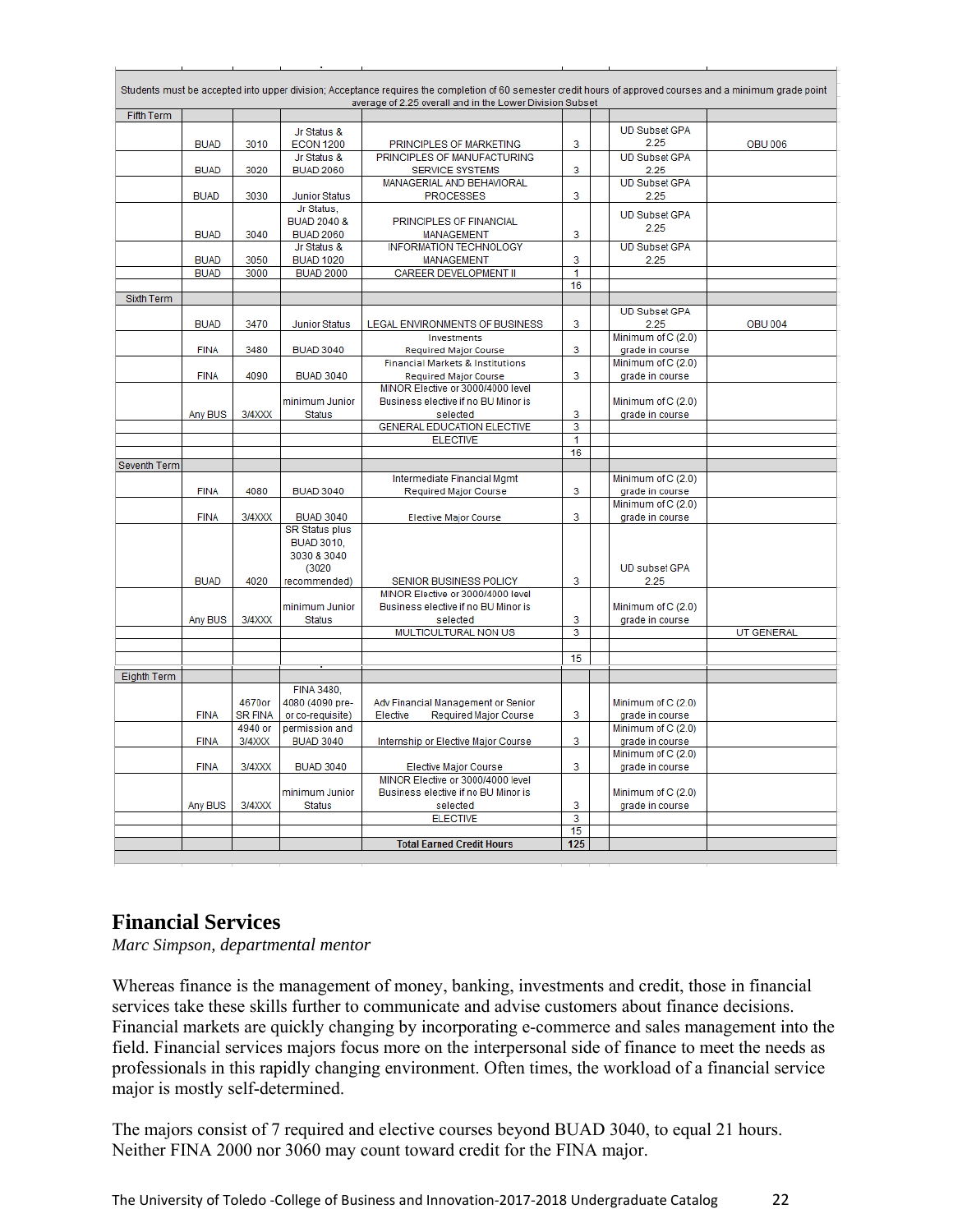#### **Program Requirements**

**Financial Services major –** 

#### **Required Courses: 3 courses/ 9 hours**

| <b>FINA 3480</b> | Investments                               |
|------------------|-------------------------------------------|
| <b>FINA 4090</b> | <b>Financial Markets and Institutions</b> |
| <b>PSLS 3440</b> | <b>Professional Sales</b>                 |

#### **Elective Courses: 4 course/12 hours**

Recommended courses for Insurance and Financial Planning:

FINA 3600 Risk Management

FINA 3610 Life and Health Insurance

FINA 4890 Estate Planning

FINA 4900 Special Topics – Series 7

Additional elective options:

| <b>FINA 3660</b> | Real Estate Principles (limited availability)            |
|------------------|----------------------------------------------------------|
| <b>FINA 3670</b> | <b>Real Estate Valuation</b>                             |
| <b>FINA 3680</b> | Real Estate Law Insurance & Taxes (limited availability) |
| <b>FINA 3890</b> | Financial Modeling with Excel                            |
| <b>FINA 4100</b> | <b>Security Analysis</b>                                 |
| <b>FINA 4200</b> | <b>Fixed-Income Securities</b>                           |
| <b>FINA 4340</b> | Derivatives, Securities & Markets                        |
| <b>FINA 4480</b> | Student Managed Portfolio – with departmental approval   |
| <b>FINA 4940</b> | Finance Internship – with departmental approval          |
|                  |                                                          |

Additional FINA elective course options with departmental approval.

Junior/Senior Year Sample Plan of Study:

1872 2017 - 2018 Catalog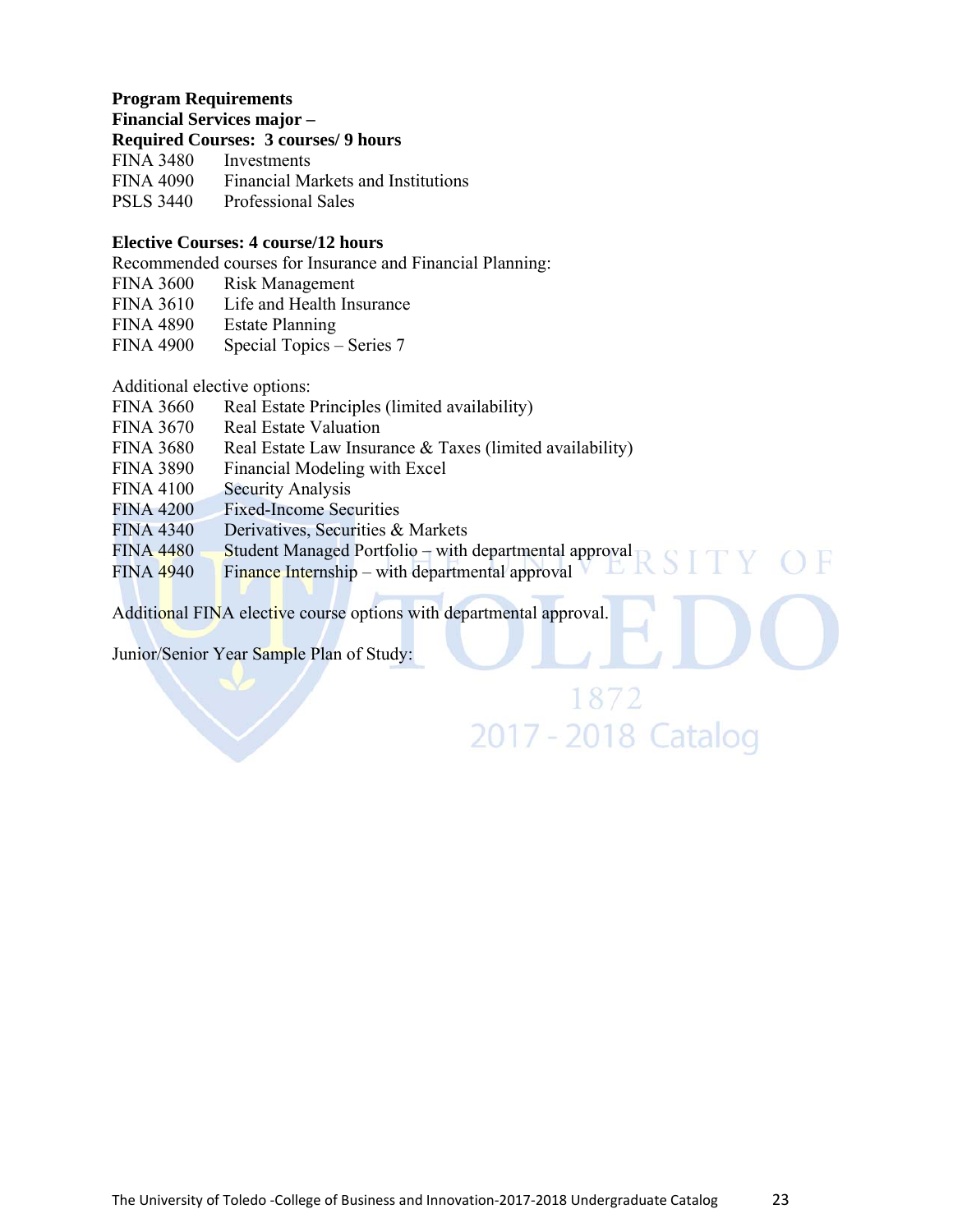|                    |             |          |                                 | Students must be accepted into upper division; Acceptance requires the completion of 60 semester credit hours of approved courses and a minimum grade point average of |     |                    |                      |
|--------------------|-------------|----------|---------------------------------|------------------------------------------------------------------------------------------------------------------------------------------------------------------------|-----|--------------------|----------------------|
|                    |             |          |                                 | 2.25 overall and in the Lower Division Subset                                                                                                                          |     |                    |                      |
| Fifth Term         |             |          |                                 |                                                                                                                                                                        |     |                    |                      |
|                    |             |          | Jr Status & ECON                |                                                                                                                                                                        |     | UD Subset GPA 2.25 |                      |
|                    | <b>BUAD</b> | 3010     | 1200                            | PRINCIPLES OF MARKETING                                                                                                                                                | 3   |                    | <b>OBU 006</b>       |
|                    | <b>BUAD</b> | 3020     | Jr Status &<br><b>BUAD 2060</b> | PRINCIPLES OF MANUFACTURING SERVICE                                                                                                                                    | 3   | UD Subset GPA 2.25 |                      |
|                    |             |          |                                 | <b>SYSTEMS</b><br>MANAGERIAL AND BEHAVIORAL                                                                                                                            |     |                    |                      |
|                    | <b>BUAD</b> | 3030     | <b>Junior Status</b>            | <b>PROCESSES</b>                                                                                                                                                       | 3   | UD Subset GPA 2.25 |                      |
|                    |             |          | Jr Status.                      |                                                                                                                                                                        |     |                    |                      |
|                    |             |          | <b>BUAD 2040 &amp;</b>          |                                                                                                                                                                        |     | UD Subset GPA 2.25 |                      |
|                    | <b>BUAD</b> | 3040     | <b>BUAD 2060</b>                | PRINCIPLES OF FINANCIAL MANAGEMENT                                                                                                                                     | 3   |                    |                      |
|                    |             |          | Jr Status &                     |                                                                                                                                                                        |     | UD Subset GPA 2.25 |                      |
|                    | <b>BUAD</b> | 3050     | <b>BUAD 1020</b>                | INFORMATION TECHNOLOGY MANAGEMENT                                                                                                                                      | 3   |                    |                      |
|                    | <b>BUAD</b> | 3000     | <b>BUAD 2000</b>                | <b>CAREER DEVELOPMENT II</b>                                                                                                                                           | 1   |                    |                      |
|                    |             |          |                                 |                                                                                                                                                                        | 16  |                    |                      |
| Sixth Term         |             |          |                                 |                                                                                                                                                                        |     |                    |                      |
|                    | <b>BUAD</b> | 3470     | <b>Junior Status</b>            | LEGAL ENVIRONMENTS OF BUSINESS                                                                                                                                         | 3   | UD Subset GPA 2.25 | <b>OBU 004</b>       |
|                    |             |          |                                 | Investments<br><b>Required Major</b>                                                                                                                                   |     | Minimum of C (2.0) |                      |
|                    | <b>FINA</b> | 3480     | <b>BUAD 3040</b>                | Course                                                                                                                                                                 | 3   | grade in course    |                      |
|                    |             |          |                                 | Financial Markets & Institutions Required                                                                                                                              |     | Minimum of C (2.0) |                      |
|                    | <b>FINA</b> | 4090     | <b>BUAD 3040</b>                | Major course                                                                                                                                                           | 3   | grade in course    |                      |
|                    |             |          | minimum Junior                  | MINOR Elective or 3000/4000 level Business                                                                                                                             |     | Minimum of C (2.0) |                      |
|                    | Any BUS     | 3/4XXX   | <b>Status</b>                   | elective if no BU Minor is selected                                                                                                                                    | 3   | grade in course    | UT GENERAL EDUCATION |
|                    |             |          |                                 | MULTICULTURAL U.S.                                                                                                                                                     | 3   |                    | <b>DIVERSITY</b>     |
|                    |             |          |                                 | <b>ELECTIVE</b>                                                                                                                                                        | 1   |                    |                      |
|                    |             |          |                                 |                                                                                                                                                                        | 16  |                    |                      |
| Seventh Term       |             |          |                                 |                                                                                                                                                                        |     |                    |                      |
|                    |             |          |                                 | <b>Professional Sales</b>                                                                                                                                              |     | Minimum of C (2.0) |                      |
|                    | <b>PSLS</b> | 3440     | <b>Junior Status</b>            | <b>Required Major Course</b>                                                                                                                                           | 3   | grade in course    |                      |
|                    |             | 3600 or  |                                 | Risk Mgmt, or FINA elective - Elective Major                                                                                                                           |     | Minimum of C (2.0) |                      |
|                    | <b>FINA</b> | elective | <b>BUAD 3040</b>                | Course                                                                                                                                                                 | 3   | grade in course    |                      |
|                    |             | 4940 or  | <b>BUAD 3040 &amp;</b>          |                                                                                                                                                                        |     | Minimum of C (2.0) |                      |
|                    | <b>FINA</b> | elective | permission                      | <b>Internship or Major Elective</b>                                                                                                                                    | 3   | grade in course    |                      |
|                    |             |          | minimum Junior                  | MINOR Elective or 3000/4000 level Business                                                                                                                             |     | Minimum of C (2.0) |                      |
|                    | Any BUS     | 3/4XXX   | <b>Status</b>                   | elective if no BU Minor is selected                                                                                                                                    | 3   | grade in course    |                      |
|                    |             |          |                                 |                                                                                                                                                                        |     |                    | UT GENERAL EDUCATION |
|                    |             |          |                                 | MULTICULTURAL NON US                                                                                                                                                   | 3   |                    | <b>DIVERSITY</b>     |
|                    |             |          |                                 |                                                                                                                                                                        |     |                    |                      |
|                    |             |          |                                 |                                                                                                                                                                        | 15  |                    |                      |
| <b>Eighth Term</b> |             |          |                                 |                                                                                                                                                                        |     |                    |                      |
|                    |             |          |                                 |                                                                                                                                                                        |     | Minimum of C (2.0) |                      |
|                    | <b>FINA</b> | 3/4XXX   | <b>BUAD 3040</b>                | <b>Elective Major Course</b>                                                                                                                                           | 3   | grade in course    |                      |
|                    |             |          |                                 |                                                                                                                                                                        |     | Minimum of C (2.0) |                      |
|                    | <b>FINA</b> | 3/4XXX   | <b>BUAD 3040</b>                | <b>Elective Major Course</b>                                                                                                                                           | 3   | grade in course    |                      |
|                    |             |          | minimum Junior                  | MINOR Elective or 3000/4000 level Business                                                                                                                             |     | Minimum of C (2.0) |                      |
|                    | Any BUS     | 3/4XXX   | <b>Status</b>                   | elective if no BU Minor is selected                                                                                                                                    | 3   | grade in course    |                      |
|                    |             |          | <b>SR Status plus</b>           |                                                                                                                                                                        |     |                    |                      |
|                    |             |          | <b>BUAD 3010.</b>               |                                                                                                                                                                        |     |                    |                      |
|                    | <b>BUAD</b> | 4020     | 3030 & 3040<br>(3020)           | SENIOR BUSINESS POLICY                                                                                                                                                 | 3   | UD subset GPA 2.25 |                      |
|                    |             |          |                                 | <b>ELECTIVE</b>                                                                                                                                                        | 3   |                    |                      |
|                    |             |          |                                 |                                                                                                                                                                        | 15  |                    |                      |
|                    |             |          |                                 | <b>Total Earned Credit Hours</b>                                                                                                                                       | 125 |                    |                      |
|                    |             |          |                                 |                                                                                                                                                                        |     |                    |                      |

# **General Management**

*Sonny Ariss, departmental mentor* 

This area is designed to be more of a General Business option for students possibly interested in completing their degree or wishing to focus in a variety of Business courses in addition to a general management focus. Students seeking the complete array of course work in an intense Management curriculum should select the Organizational Leadership and Management area of specialization/major listed later in this section.

**Program Requirements Required Departmental Courses: 12 hours Select four courses from with a maximum two courses from each alpha code:**  BLAW 3550 Legal and Safety Compliance BLAW 3570 The Laws of Structuring and Operating a Business BLAW 3670 International Business Law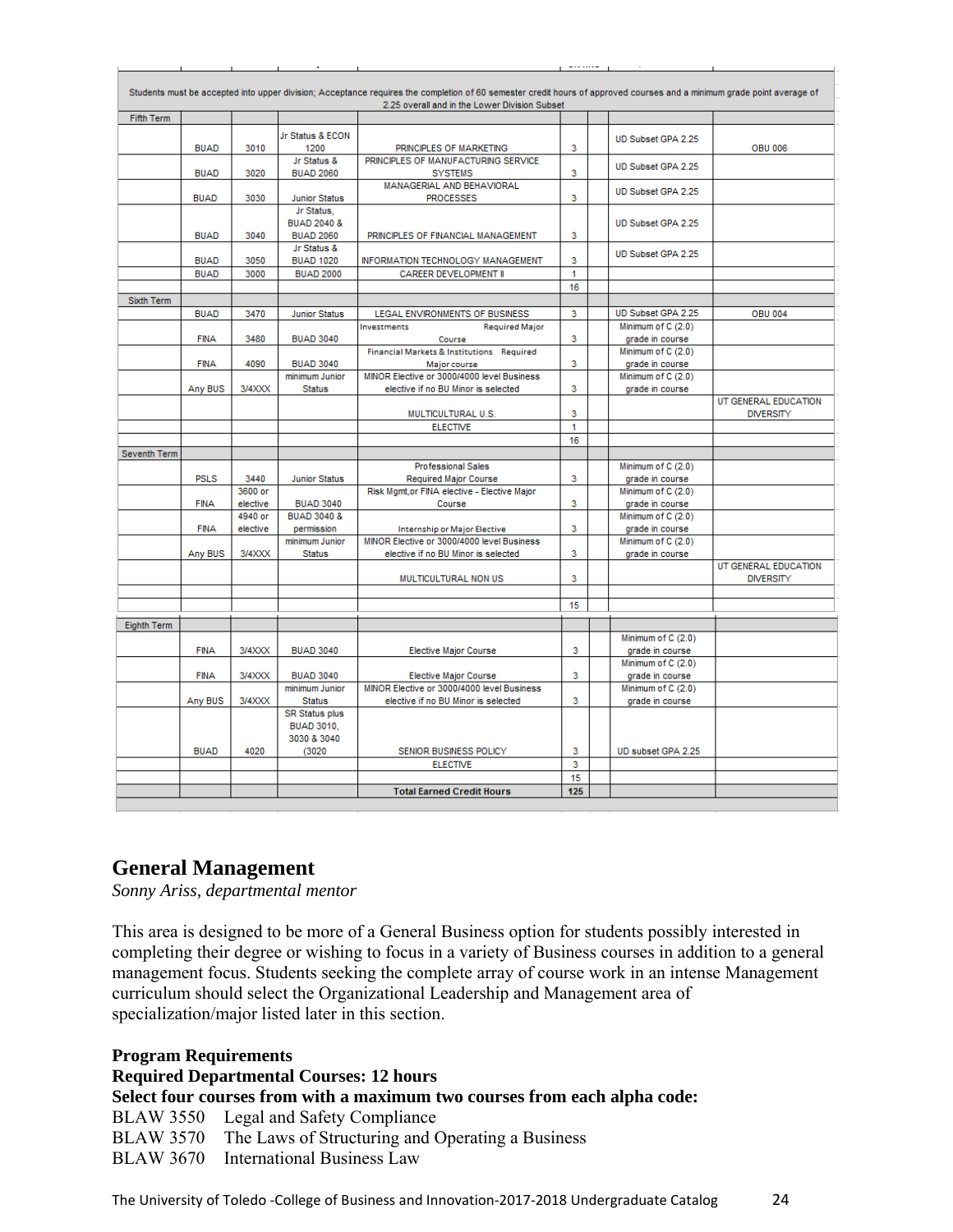- BLAW 4570 Legal and Ethical Aspects of Managing Innovation and Technology
- BLAW 4580 Detection and Prevention of Deceptive Business Practices
- EFSB 4010 Growing Family and Entrepreneurial Businesses
- EFSB 3480 Entrepreneurial Finance
- EFSB 4590 Entrepreneurship and Small Business Management
- EFSB 4690 Innovation and Technology Commercialization
- EFSB 4790 Franchising
- EFSB 4940 Entrepreneurship Internship (with departmental approval)
- HURM 3220 Human Resource Management
- HURM 4250 Performance Management for Individuals and Teams (MGMT 4250)
- HURM 4640 Benefits, Health and Wellness
- HURM 4650 Compensation
- HURM 4660 Planning, Selection & Recruitment
- HURM 4710 Training and Evaluation
- MGMT 3630 Conflict Management: Mediation and Negotiations (HURM 3630)
- MGMT 3700 Best Practices in Diversity Leadership
- MGMT 3770 Ethics in Leadership and Management
- MGMT 3910 Research in Management (with departmental approval)
- MGMT 4210 Leading and Managing Organizational Improvement
- MGMT 4880 Sports Leadership
- MGMT 4330 Organizational Leadership and Management Practicum
- MGMT 4780 Leadership & Managerial Competencies
- MGMT 4900 Contemporary Issues in Management
- MGMT 4940 Management Internship (with departmental approval)

#### **Electives: choose three additional courses from the following – 9 hours**

|             |             | Any 3000/4000 Business level courses not used in a minor from: |             |             |
|-------------|-------------|----------------------------------------------------------------|-------------|-------------|
| ACCT        | <b>BANS</b> | <b>EBUS</b>                                                    | <b>FINA</b> |             |
| <b>IBUS</b> | <b>INFS</b> | MKTG.                                                          | <b>OSCM</b> | <b>PSLS</b> |

ka kabu

#### Junior/Senior Year Sample Plan of Study:

|                   |                                                      |           |                                           | Students must be accepted into upper division; Acceptance requires the completion of 60 semester credit hours of approved courses and a minimum grade point average of 2.25 |    |                                       |             |
|-------------------|------------------------------------------------------|-----------|-------------------------------------------|-----------------------------------------------------------------------------------------------------------------------------------------------------------------------------|----|---------------------------------------|-------------|
| <b>Fifth Term</b> |                                                      |           |                                           |                                                                                                                                                                             |    |                                       |             |
|                   | <b>BUAD</b>                                          | 3010      | Jr Status & ECON<br>1200                  | PRINCIPLES OF MARKETING                                                                                                                                                     | 3  | UD Subset GPA 2.25                    | TAG OBU 006 |
|                   | <b>BUAD</b>                                          | 3470      | <b>Junior Status</b>                      | LEGAL ENVIRONMENTS OF BUSINESS                                                                                                                                              | 3  | UD Subset GPA 2.25                    | TAG OBU 004 |
|                   | <b>BUAD</b>                                          | 3030      | <b>Junior Status</b>                      | <b>MANAGERIAL AND BEHAVIORAL</b><br><b>PROCESSES</b>                                                                                                                        | 3  | UD Subset GPA 2.25                    |             |
|                   | <b>BUAD</b>                                          | 3040      | Jr Status, BUAD<br>2040 & BUAD 2060       | PRINCIPLES OF FINANCIAL MANAGEMENT                                                                                                                                          | 3  | UD Subset GPA 2.25                    |             |
|                   | <b>BUAD</b>                                          | 3050      | Jr Status & BUAD<br>1020                  | INFORMATION TECHNOLOGY MANAGEMENT                                                                                                                                           | 3  | UD Subset GPA 2.25                    |             |
|                   | <b>BUAD</b>                                          | 3000      | <b>BUAD 2000</b>                          | <b>CAREER DEVELOPMENT II</b>                                                                                                                                                | 4  |                                       |             |
|                   |                                                      |           |                                           |                                                                                                                                                                             | 16 |                                       |             |
| <b>Sixth Term</b> |                                                      |           |                                           |                                                                                                                                                                             |    |                                       |             |
|                   | <b>BUAD</b>                                          | 3020      | Jr Status & BUAD<br>2060                  | PRINCIPLES OF MANUFACTURING SERVICE<br><b>SYSTEMS</b>                                                                                                                       | 3  | UD Subset GPA 2.25                    |             |
|                   | MGMT/<br><b>HURM/</b><br><b>BLAW/</b><br><b>EFSB</b> | 3 or 4XXX | <b>BUAD 3030</b><br>&minimum JR<br>status | <b>MAJOR</b> Requirement MGMT department                                                                                                                                    | 3  | Minimum of C (2.0) grade<br>in course |             |
|                   | non-<br><b>MGMT</b><br>dept                          |           | 3 or 4XXX minimum JR status               | MAJOR Elective - Non MGMT dept                                                                                                                                              | 3  | Minimum of C (2.0) grade<br>in course |             |
|                   | Any BUS                                              | 3/4XXX    | minimum JR status                         | MINOR Elective or 3000/4000 level Business<br>elective if no BU Minor is selected                                                                                           | 3  | Minimum of C (2.0) grade<br>in course |             |
|                   |                                                      |           |                                           | <b>GENERAL EDUCATION / ELECTIVE</b>                                                                                                                                         | 3  |                                       | <b>OTM</b>  |
|                   |                                                      |           |                                           | <b>ELECTIVE</b>                                                                                                                                                             |    |                                       |             |
|                   |                                                      |           |                                           |                                                                                                                                                                             | 16 |                                       |             |
|                   |                                                      |           |                                           |                                                                                                                                                                             |    |                                       |             |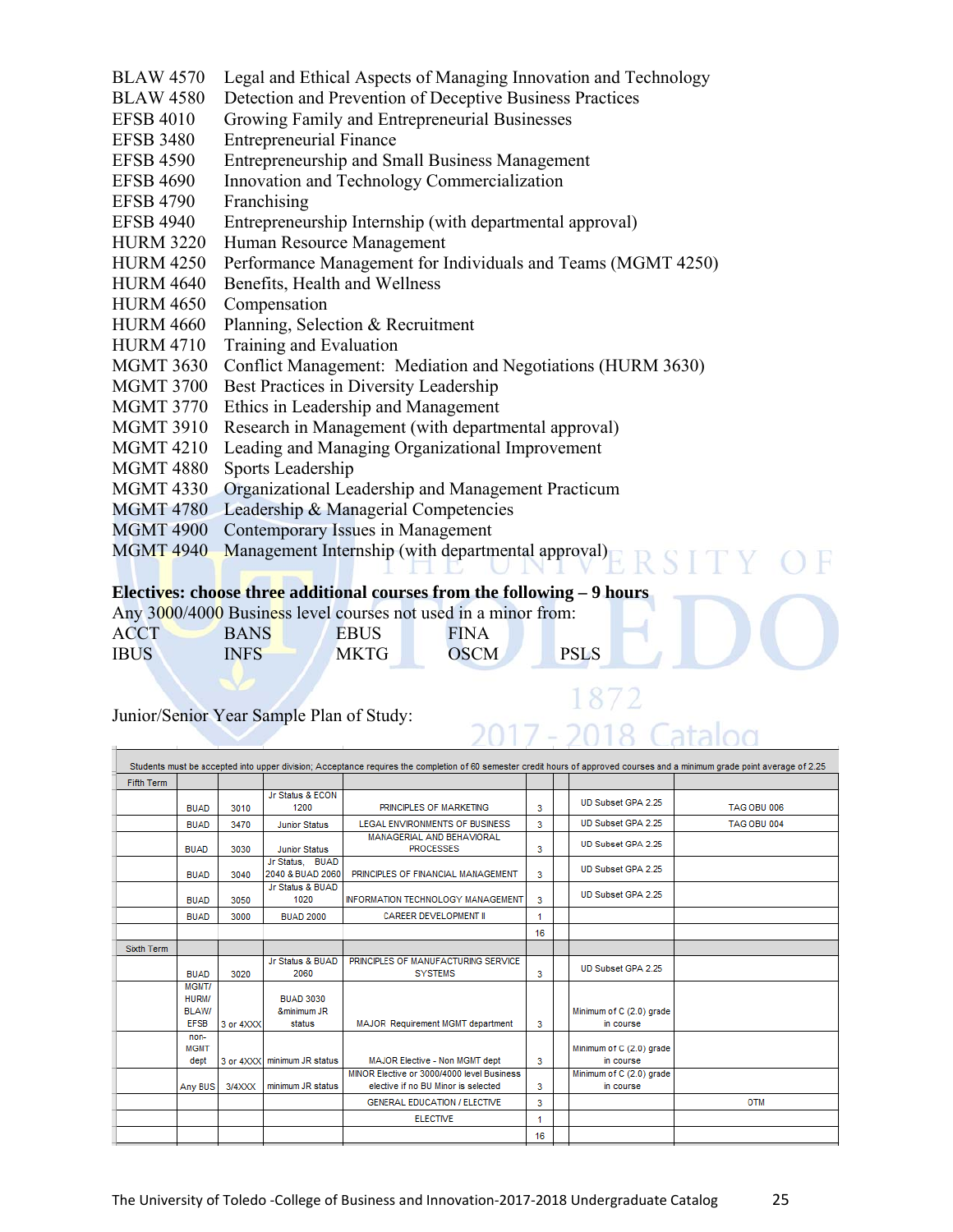| Seventh Term |                       |           |                             |                                            |     |                          |                                |
|--------------|-----------------------|-----------|-----------------------------|--------------------------------------------|-----|--------------------------|--------------------------------|
|              | MGMT/                 |           |                             |                                            |     |                          |                                |
|              | HURM/                 |           | <b>BUAD 3030</b>            |                                            |     |                          |                                |
|              | <b>BLAW/</b>          |           | &minimum JR                 |                                            |     | Minimum of C (2.0) grade |                                |
|              | <b>EFSB</b>           | 3 or 4XXX | status                      | MAJOR Requirement MGMT department          | 3   | in course                |                                |
|              | MGMT/<br><b>HURM/</b> |           | <b>BUAD 3030</b>            |                                            |     |                          |                                |
|              | <b>BLAW/</b>          |           | &minimum JR                 |                                            |     | Minimum of C (2.0) grade |                                |
|              | <b>EFSB</b>           | 3 or 4XXX | status                      | MAJOR Requirement MGMT department          | 3   | in course                |                                |
|              | non-                  |           |                             |                                            |     |                          |                                |
|              | <b>MGMT</b>           |           |                             |                                            |     | Minimum of C (2.0) grade |                                |
|              | dept                  |           | 3 or 4XXX minimum JR status | MAJOR Elective - Non MGMT dept             | 3   | in course                |                                |
|              |                       |           |                             | MINOR Elective or 3000/4000 level Business |     | Minimum of C (2.0) grade |                                |
|              | Any BUS               | $3/4$ XXX | minimum JR status           | elective if no BU Minor is selected        | 3   | in course                |                                |
|              |                       |           |                             | MULTICULTURAL NON US                       | 3   |                          | UT GENERAL EDUCATION DIVERSITY |
|              |                       |           |                             |                                            |     |                          |                                |
|              |                       |           |                             |                                            | 15  |                          |                                |
| Eighth Term  |                       |           |                             |                                            |     |                          |                                |
|              | MGMT/                 |           |                             |                                            |     |                          |                                |
|              | <b>HURM/</b>          |           | <b>BUAD 3030</b>            |                                            |     |                          |                                |
|              | <b>BLAW/</b>          |           | &minimum JR                 |                                            |     | Minimum of C (2.0) grade |                                |
|              | <b>EFSB</b>           | 3 or 4XXX | status                      | MAJOR Requirement MGMT department          | 3   | in course                |                                |
|              | non-<br><b>MGMT</b>   |           |                             |                                            |     | Minimum of C (2.0) grade |                                |
|              | dept                  |           | 3 or 4XXX minimum JR status | MAJOR Elective - Non MGMT dept             | 3   | in course                |                                |
|              |                       |           |                             | MINOR Elective or 3000/4000 level Business |     | Minimum of C (2.0) grade |                                |
|              | Any BUS               | 3/4XXX    | minimum JR status           | elective if no BU Minor is selected        | 3   | in course                |                                |
|              |                       |           | <b>SR Status plus</b>       |                                            |     |                          |                                |
|              |                       |           | BUAD 3010, 3020,            |                                            |     |                          |                                |
|              | <b>BUAD</b>           | 4020      | 3030 & 3040                 | SENIOR BUSINESS POLICY                     | 3   | UD subset GPA 2.25       |                                |
|              |                       |           |                             | <b>ELECTIVE</b>                            | 3   |                          |                                |
|              |                       |           |                             |                                            | 15  |                          |                                |
|              |                       |           |                             | <b>Total Earned Credit Hours</b>           | 125 |                          |                                |

# E UNIVERSITY OF **Human Resource Management**

*Sonny Ariss, departmental mentor* 

Human resource managers are needed in every size and type of organization. They help attract, develop and retain the people who make the organization successful. Human resource managers also work with team-building, problem-solving and interpersonal communication talents.

UT's human resource management program teaches students about a wide variety of HR issues – selection, training, recruitment, compensation, benefits, legal issues, employee relations and safety. Human resource management is designed to prepare candidates to assume positions as human resource practitioners in domestic and international business organizations, hospitals, nonprofit organizations, and local, state and federal government agencies.

#### **Program Requirements**

#### **Required Courses: 21 hours**

- BLAW 3550 Legal and Safety Compliance
- HURM 3220 Human Resource Management
- HURM 4250 Performance Management for Individuals and Teams (MGMT 4250)
- HURM 4640 Benefits, Health and Wellness
- HURM 4650 Compensation
- HURM 4660 Planning, Selection & Recruitment
- HURM 4710 Training and Evaluation

Junior/Senior Year Sample Plan of Study: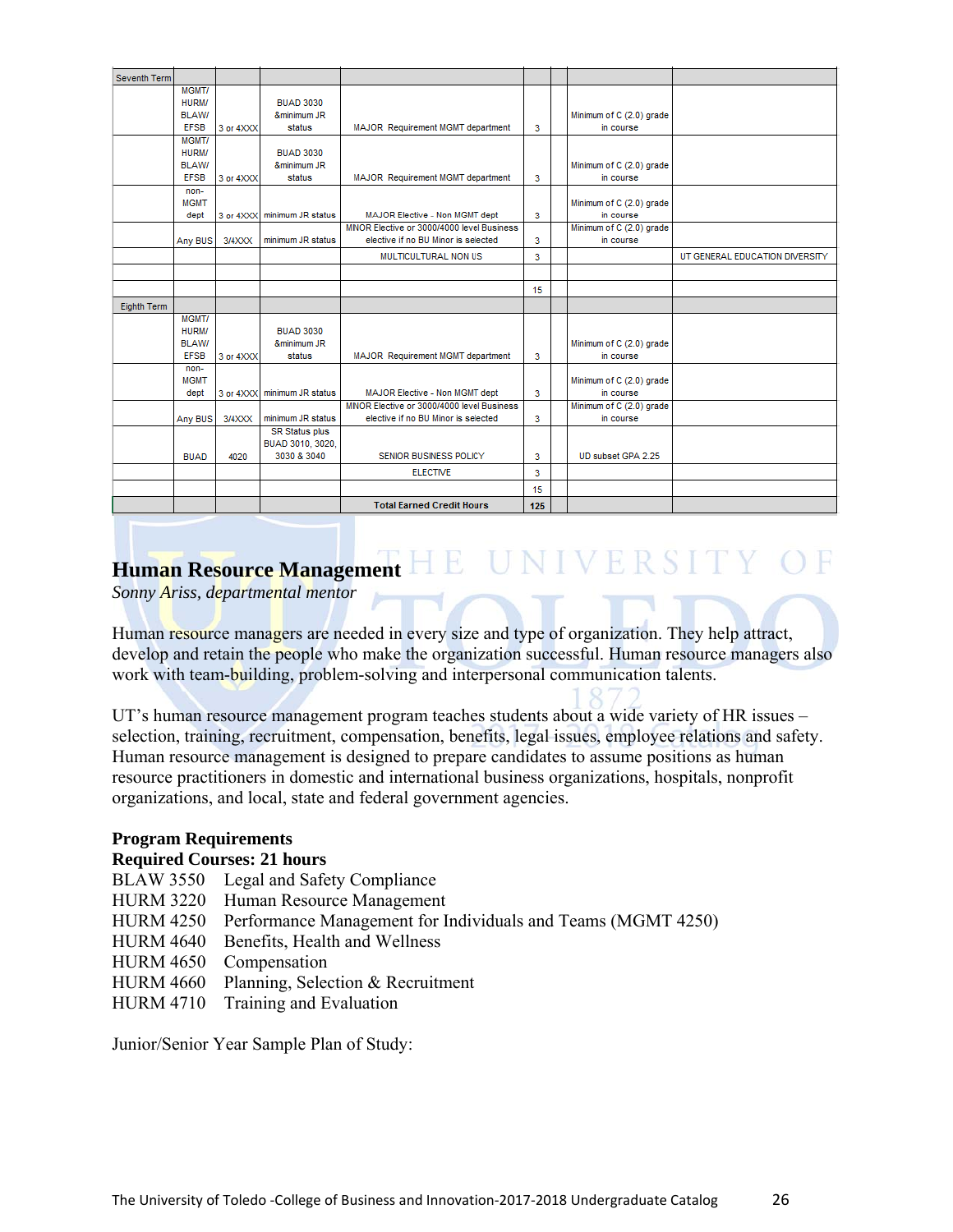|                    |             |        |                       | <b>Division Subset</b>                     |                         | Students must be accepted into upper division; Acceptance requires the completion of 60 semester credit hours of approved courses and a minimum grade point average of 2.25 overall and in the Lower |                                |
|--------------------|-------------|--------|-----------------------|--------------------------------------------|-------------------------|------------------------------------------------------------------------------------------------------------------------------------------------------------------------------------------------------|--------------------------------|
| <b>Fifth Term</b>  |             |        |                       |                                            |                         |                                                                                                                                                                                                      |                                |
|                    |             |        | Jr Status & ECON      |                                            |                         | UD Subset GPA 2.25                                                                                                                                                                                   |                                |
|                    | <b>BUAD</b> | 3010   | 1200                  | PRINCIPLES OF MARKETING                    | 3                       |                                                                                                                                                                                                      | <b>TAG OBU 006</b>             |
|                    | <b>BUAD</b> | 3470   | <b>Junior Status</b>  | LEGAL ENVIRONMENTS OF BUSINESS             | 3                       | UD Subset GPA 2.25                                                                                                                                                                                   | <b>TAG OBU 004</b>             |
|                    |             |        |                       | MANAGERIAL AND BEHAVIORAL                  |                         | UD Subset GPA 2.25                                                                                                                                                                                   |                                |
|                    | <b>BUAD</b> | 3030   | <b>Junior Status</b>  | <b>PROCESSES</b>                           | 3                       |                                                                                                                                                                                                      |                                |
|                    |             |        | Jr Status, BUAD       |                                            |                         | UD Subset GPA 2.25                                                                                                                                                                                   |                                |
|                    | <b>BUAD</b> | 3040   | 2040 & BUAD 2060      | PRINCIPLES OF FINANCIAL MANAGEMENT         | 3                       |                                                                                                                                                                                                      |                                |
|                    |             |        | Jr Status & BUAD      |                                            |                         | UD Subset GPA 2.25                                                                                                                                                                                   |                                |
|                    | <b>BUAD</b> | 3050   | 1020                  | INFORMATION TECHNOLOGY MANAGEMENT          | 3                       |                                                                                                                                                                                                      |                                |
|                    | <b>BUAD</b> | 3000   | <b>BUAD 2000</b>      | <b>CAREER DEVELOPMENT II</b>               | 1                       |                                                                                                                                                                                                      |                                |
|                    |             |        |                       |                                            | 16                      |                                                                                                                                                                                                      |                                |
| <b>Sixth Term</b>  |             |        |                       |                                            |                         |                                                                                                                                                                                                      |                                |
|                    |             |        | Jr Status & BUAD      | PRINCIPLES OF MANUFACTURING SERVICE        |                         | UD Subset GPA 2.25                                                                                                                                                                                   |                                |
|                    | <b>BUAD</b> | 3020   | 2060                  | <b>SYSTEMS</b>                             | 3                       |                                                                                                                                                                                                      |                                |
|                    |             |        |                       | Human Resource Management                  |                         | Minimum of C (2.0) grade in                                                                                                                                                                          |                                |
|                    | <b>HURM</b> | 3220   | <b>Junior Status</b>  | <b>Required Major Course</b>               | 3                       | course                                                                                                                                                                                               |                                |
|                    |             |        |                       | Legal & Safety Comp. Issues                |                         | Minimum of C (2.0) grade in                                                                                                                                                                          |                                |
|                    | <b>BLAW</b> | 3550   | <b>BUAD 3030</b>      | <b>Required Major Course</b>               | 3                       | course                                                                                                                                                                                               |                                |
|                    |             |        | minimum Junior        | MINOR Elective or 3000/4000 level Business |                         | Minimum of C (2.0) grade in                                                                                                                                                                          |                                |
|                    | Any BUS     | 3/4XXX | <b>Status</b>         | elective if no BU Minor is selected        | 3                       | course                                                                                                                                                                                               |                                |
|                    |             |        |                       | <b>GENERAL EDUCATION/ ELECTIVE</b>         | $\overline{\mathbf{3}}$ |                                                                                                                                                                                                      | <b>OTM</b>                     |
|                    |             |        |                       | <b>ELECTIVE</b>                            | 1                       |                                                                                                                                                                                                      |                                |
|                    |             |        |                       |                                            | 16                      |                                                                                                                                                                                                      |                                |
| Seventh Term       |             |        |                       |                                            |                         |                                                                                                                                                                                                      |                                |
|                    |             |        | <b>SR Status plus</b> |                                            |                         |                                                                                                                                                                                                      |                                |
|                    |             |        | BUAD 3010, 3030 &     |                                            |                         |                                                                                                                                                                                                      |                                |
|                    |             |        | 3040 (3020            |                                            |                         |                                                                                                                                                                                                      |                                |
|                    | <b>BUAD</b> |        |                       |                                            |                         |                                                                                                                                                                                                      |                                |
|                    |             | 4020   | recommended)          | SENIOR BUSINESS POLICY                     | 3                       | UD subset GPA 2.25                                                                                                                                                                                   |                                |
|                    |             |        |                       | Planning, Selection, & Recruitment         |                         | Minimum of C (2.0) grade in                                                                                                                                                                          |                                |
|                    | <b>HURM</b> | 4660   | <b>HURM 3220</b>      | <b>Required Major Course</b>               | 3                       | course                                                                                                                                                                                               |                                |
|                    |             |        |                       | Benefits, Health & Wellness                |                         | Minimum of C (2.0) grade in                                                                                                                                                                          |                                |
|                    | <b>HURM</b> | 4640   | <b>HURM 3220</b>      | <b>Required Major Course</b>               | 3                       | course                                                                                                                                                                                               |                                |
|                    |             |        | minimum Junior        | MINOR Elective or 3000/4000 level Business |                         | Minimum of C (2.0) grade in                                                                                                                                                                          |                                |
|                    | Any BUS     | 3/4XXX | <b>Status</b>         | elective if no BU Minor is selected        | 3                       | course                                                                                                                                                                                               |                                |
|                    |             |        |                       | MULTICULTURAL NON US                       | 3                       |                                                                                                                                                                                                      | UT GENERAL EDUCATION DIVERSITY |
|                    |             |        |                       |                                            |                         |                                                                                                                                                                                                      |                                |
|                    |             |        |                       |                                            | 15                      |                                                                                                                                                                                                      |                                |
| <b>Eighth Term</b> |             |        |                       |                                            |                         |                                                                                                                                                                                                      |                                |
|                    |             |        |                       | Compensation                               |                         | Minimum of C (2.0) grade in                                                                                                                                                                          |                                |
|                    | <b>HURM</b> | 4650   | <b>HURM 3220</b>      | <b>Required Major Course</b>               | 3                       | course                                                                                                                                                                                               |                                |
|                    |             |        |                       | <b>Training &amp; Evaluation</b>           |                         | Minimum of C (2.0) grade in                                                                                                                                                                          |                                |
|                    | <b>HURM</b> | 4710   | <b>HURM 3220</b>      | <b>Required Major Course</b>               | 3                       | course                                                                                                                                                                                               |                                |
|                    |             |        |                       | Performance Management                     |                         | Minimum of C (2.0) grade in                                                                                                                                                                          |                                |
|                    | <b>MGMT</b> | 4250   | <b>HURM 3220</b>      | <b>Required Major Course</b>               | 3                       | course                                                                                                                                                                                               |                                |
|                    |             |        | minimum Junior        | MINOR Elective or 3000/4000 level Business |                         | Minimum of C (2.0) grade in                                                                                                                                                                          |                                |
|                    | Any BUS     | 3/4XXX | <b>Status</b>         | elective if no BU Minor is selected        | 3                       | course                                                                                                                                                                                               |                                |
|                    | <b>MGMT</b> | 4940   | permission            | Internship or ELECTIVE                     | 3                       |                                                                                                                                                                                                      |                                |
|                    |             |        |                       | <b>Total Earned Credit Hours</b>           | 15<br>125               |                                                                                                                                                                                                      |                                |

# 2017 - 2018 Catalog

# **Information Systems**

*P.S. Sundar, Departmental mentor* 

Information systems provides the student with the managerial and technical skills required to enter the challenging and dynamic field of computers and information systems. The student acquires knowledge involving a variety of topics, including widely used business programming languages, the design and implementation of management information systems, networking and communications, the managerial aspects of system development and the latest technological developments in database management, computer software and information technology.

#### **Program Requirements**

#### **Required Courses: 9 hours**

- INFS 3150 Business Application Development I
- INFS 3770 Data Base Management Systems
- INFS 4510 Systems Analysis & Design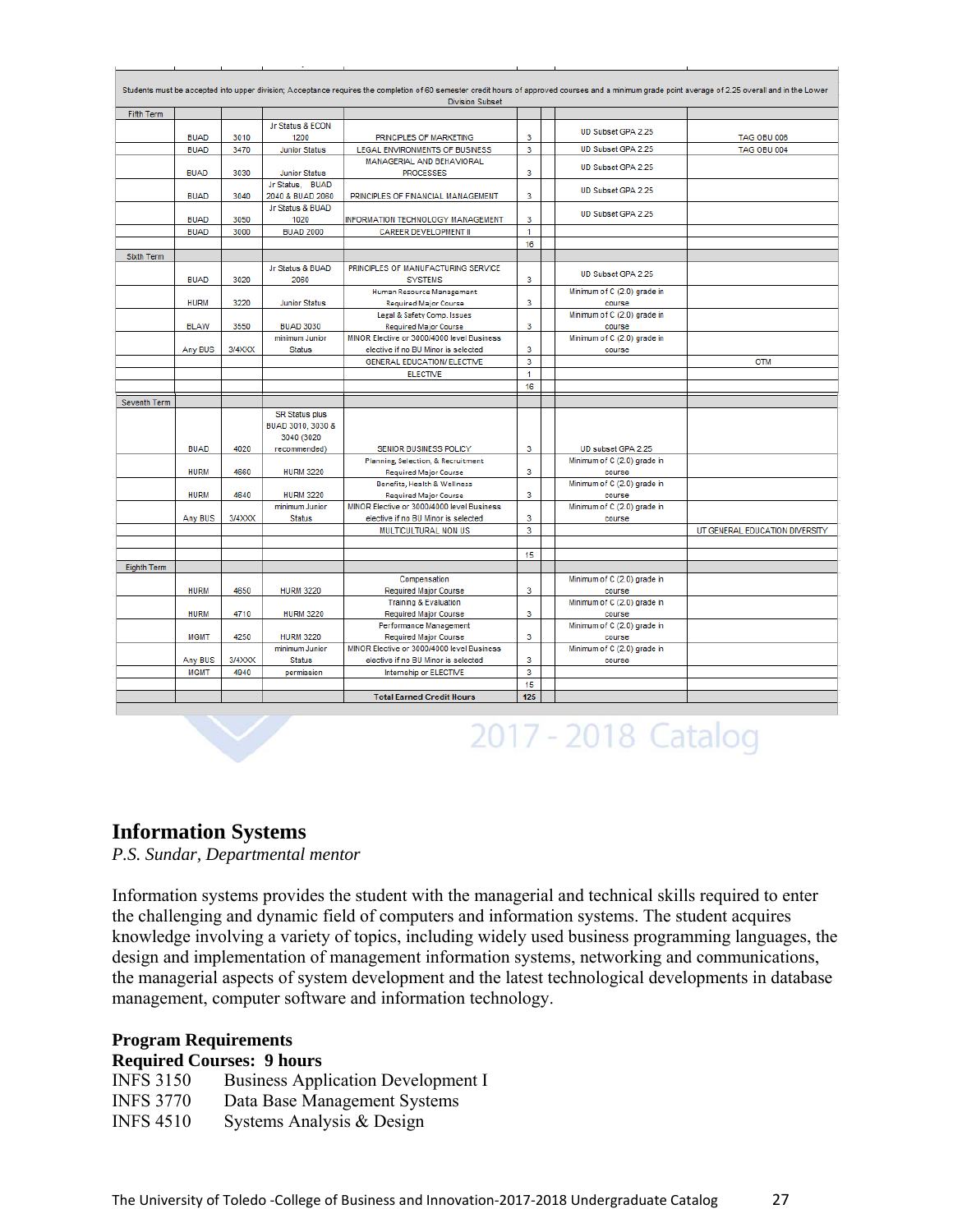#### **Electives: choose four from the following – 12 hours**

- INFS 3250 Business Data Analysis & Reporting
- INFS 3370 Business Data Communications
- INFS 3380 Web Application Development I
- INFS 3400 Principles of Information Systems Security
- INFS 3780 Enterprise Wide Information Systems Management
- INFS 3980 Contemporary Topics in I.S.: such as Java Programming, Unix, Web Design
- INFS 4100 Business Intelligence using Big Data
- INFS 4300 Web Application Development II
- INFS 4320 Information Systems Planning and Outsourcing Management
- INFS 4620 Enterprise Database Systems
- INFS 4680 Enterprise Systems Implementation and Integration
- INFS 4940 Internship
- OSCM 4250 Business Analytics Techniques and Cases

Junior/Senior Year Sample Plan of Study:

|                   |             |           |                      | Students must be accepted into upper division; Acceptance requires the completion of 60 semester credit hours of approved courses and a minimum grade point |    |                      |             |
|-------------------|-------------|-----------|----------------------|-------------------------------------------------------------------------------------------------------------------------------------------------------------|----|----------------------|-------------|
|                   |             |           |                      | average of 2.25 overall and in the Lower Division Subset.                                                                                                   |    |                      |             |
| <b>Fifth Term</b> |             |           |                      |                                                                                                                                                             |    |                      |             |
|                   |             |           | Jr Status & ECON     |                                                                                                                                                             |    | <b>UD Subset GPA</b> |             |
|                   | <b>BUAD</b> | 3010      | 1200                 | PRINCIPLES OF MARKETING                                                                                                                                     | 3  | 2.25                 | TAG OBU 006 |
|                   |             |           |                      | <b>LEGAL ENVIRONMENTS OF</b>                                                                                                                                |    | <b>UD Subset GPA</b> |             |
|                   | <b>BUAD</b> | 3470      | <b>Junior Status</b> | <b>BUSINESS</b>                                                                                                                                             | 3  | 2.25                 | TAG OBU 004 |
|                   |             |           |                      | <b>MANAGERIAL AND BEHAVIORAL</b>                                                                                                                            |    | <b>UD Subset GPA</b> |             |
|                   | <b>BUAD</b> | 3030      | <b>Junior Status</b> | <b>PROCESSES</b>                                                                                                                                            | 3  | 2.25                 |             |
|                   |             |           | Jr Status, BUAD      |                                                                                                                                                             |    | <b>UD Subset GPA</b> |             |
|                   |             |           | 2040 & BUAD          | PRINCIPLES OF FINANCIAL                                                                                                                                     |    | 2.25                 |             |
|                   | <b>BUAD</b> | 3040      | 2060                 | <b>MANAGEMENT</b>                                                                                                                                           | 3  |                      |             |
|                   |             |           | Jr Status & BUAD     | <b>INFORMATION TECHNOLOGY</b>                                                                                                                               |    | <b>UD Subset GPA</b> |             |
|                   | <b>BUAD</b> | 3050      | 1020                 | <b>MANAGEMENT</b>                                                                                                                                           | 3  | 2.25                 |             |
|                   | <b>BUAD</b> | 3000      | <b>BUAD 2000</b>     | <b>CAREER DEVELOPMENT II</b>                                                                                                                                | 1  |                      |             |
|                   |             |           |                      |                                                                                                                                                             | 16 |                      |             |
| <b>Sixth Term</b> |             |           |                      |                                                                                                                                                             |    |                      |             |
|                   |             |           | Jr Status & BUAD     | PRINCIPLES OF MANUFACTURING                                                                                                                                 |    | <b>UD Subset GPA</b> |             |
|                   | <b>BUAD</b> | 3020      | 2060                 | <b>SERVICE SYSTEMS</b>                                                                                                                                      | 3  | 2.25                 |             |
|                   |             |           | <b>BUAD 1020</b>     | <b>Business Application Development</b>                                                                                                                     |    | Minimum of C (2.0)   |             |
|                   | <b>INFS</b> | 3150      | (rec BUAD 3050)      | <b>I</b> Required Major Course                                                                                                                              | 3  | grade in course      |             |
|                   |             |           | <b>BUAD 1020</b>     |                                                                                                                                                             |    | Minimum of C (2.0)   |             |
|                   | <b>INFS</b> | $3/4$ XXX | (rec BUAD 3050)      | <b>Elective Major Course</b>                                                                                                                                | 3  | grade in course      |             |
|                   |             |           |                      | MINOR Elective or 3000/4000 level                                                                                                                           |    |                      |             |
|                   |             |           | minimum JR           | Business elective if no BU Minor is                                                                                                                         |    | Minimum of C (2.0)   |             |
|                   | Any BUS     | 3/4XXX    | <b>Status</b>        | selected                                                                                                                                                    | 3  | grade in course      |             |
|                   |             |           |                      | <b>GENERAL EDUCATION / ELECTIVE</b>                                                                                                                         | 3  |                      | <b>OTM</b>  |
|                   |             |           |                      | <b>ELECTIVE</b>                                                                                                                                             | 1  |                      |             |
|                   |             |           |                      |                                                                                                                                                             | 16 |                      |             |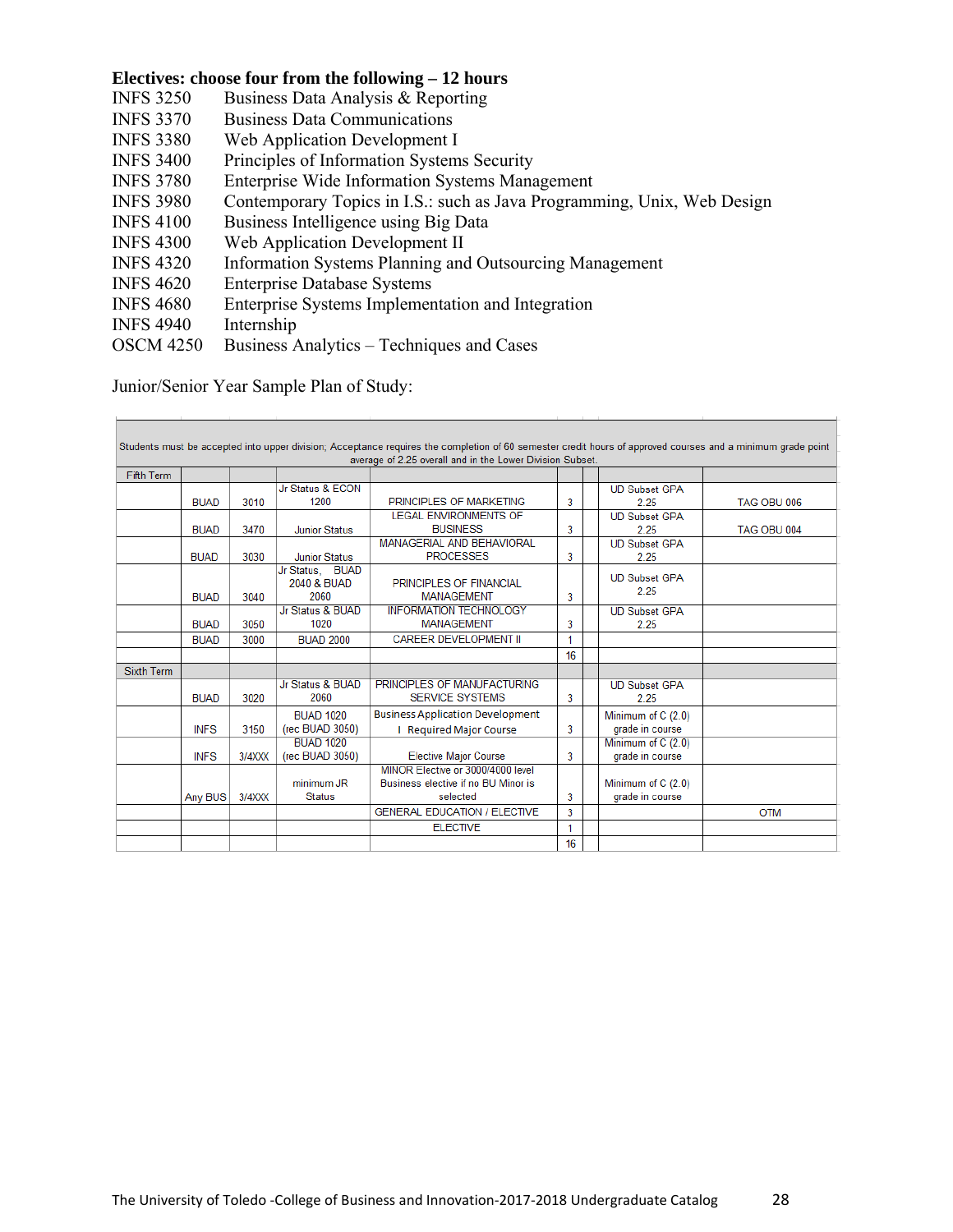| Seventh Term       |             |         |                                            |                                                                          |     |                                       |  |
|--------------------|-------------|---------|--------------------------------------------|--------------------------------------------------------------------------|-----|---------------------------------------|--|
|                    |             |         | <b>BUAD 3050 &amp;</b>                     | Data Base Management Systems                                             |     | Minimum of C (2.0)                    |  |
|                    | <b>INFS</b> | 3770    | <b>INFS 3150</b>                           | <b>Required Major Course</b>                                             | 3   | grade in course                       |  |
|                    |             |         | varies - BUAD                              |                                                                          |     | Minimum of C (2.0)                    |  |
|                    | <b>INFS</b> | 3/4XXX  | 1020 or 3050                               | <b>Elective Major Course</b>                                             | 3   | grade in course                       |  |
|                    |             |         |                                            |                                                                          |     |                                       |  |
|                    |             | 4940 or | BUAD 1020/3050                             |                                                                          |     | Minimum of C (2.0)                    |  |
|                    | <b>INFS</b> | 3/4XXX  | or permission                              | Internship or Elective Major Course<br>MINOR Elective or 3000/4000 level | 3   | grade in course                       |  |
|                    |             |         | minimum JR                                 | Business elective if no BU Minor is                                      |     | Minimum of C (2.0)                    |  |
|                    | Any BUS     | 3/4XXX  | <b>Status</b>                              | selected                                                                 | 3   | grade in course                       |  |
|                    |             |         |                                            | <b>MULTICULTURAL NON US</b>                                              | 3   |                                       |  |
|                    |             |         |                                            |                                                                          |     |                                       |  |
|                    |             |         |                                            |                                                                          |     |                                       |  |
|                    |             |         |                                            |                                                                          | 15  |                                       |  |
| <b>Eighth Term</b> |             |         |                                            |                                                                          |     |                                       |  |
|                    |             |         | <b>INFS 3150 &amp;</b>                     | <b>Systems Analysis &amp; Design</b>                                     |     |                                       |  |
|                    | <b>INFS</b> | 4510    | <b>BUAD 3050 (rec</b><br><b>INFS 3770)</b> |                                                                          | 3   | Minimum of C (2.0)<br>grade in course |  |
|                    |             |         | varies - BUAD                              | <b>Required Major Course</b>                                             |     | Minimum of C (2.0)                    |  |
|                    | <b>INFS</b> | 3/4XXX  | 1020 or 3050                               | <b>Elective Major Course</b>                                             | 3   | grade in course                       |  |
|                    |             |         |                                            | MINOR Elective or 3000/4000 level                                        |     |                                       |  |
|                    |             |         | minimum JR                                 | Business elective if no BU Minor is                                      |     | Minimum of C (2.0)                    |  |
|                    | Any BUS     | 3/4XXX  | <b>Status</b>                              | selected                                                                 | 3   | grade in course                       |  |
|                    |             |         |                                            |                                                                          |     |                                       |  |
|                    |             |         | <b>SR Status plus</b>                      |                                                                          |     |                                       |  |
|                    |             |         | BUAD 3010, 3030                            |                                                                          |     |                                       |  |
|                    |             |         | & 3040 (3020                               |                                                                          |     |                                       |  |
|                    | <b>BUAD</b> | 4020    | recommended)                               | <b>SENIOR BUSINESS POLICY</b>                                            | 3   | UD subset GPA 2.25                    |  |
|                    |             |         |                                            | <b>ELECTIVE</b>                                                          | 3   |                                       |  |
|                    |             |         |                                            |                                                                          | 15  |                                       |  |
|                    |             |         |                                            | <b>Total Earned Credit Hours</b>                                         | 125 |                                       |  |

# THE UNIVERSITY OF

*Thomas Sharkey and Sam Okoroafo, departmental mentors* 

The international business area of specialization plays a key role in preparing future business managers for today's dynamic global marketplace. The program provides training for careers in small, mid-sized and large companies and government and international agencies with a global orientation, particularly multinational corporations, export-import firms, banks, transportation and logistics firms, and government and international agencies involved in international trade, finance and economic development. 2017 - 2018 Caldiog

#### **Program Requirements**

#### **Required Courses: 12 hours**

**International Business** 

- IBUS 3600 International Management
- IBUS 4360 Global Business Strategies
- MKTG 3140 International Marketing
- FINA 3500\* International Finance

\*Students may replace this course with MKTG 4220 with departmental approval.

#### **Electives: Select any two – 6 hours**

| BLAW 3670 International Business Law                           |
|----------------------------------------------------------------|
| <b>Understanding Cultural Differences for Business</b>         |
| <b>MKTG 3260</b><br>Global Framework for E-Commerce            |
| MKTG 4220 International Sourcing, Logistics and Transportation |
| <b>International Sales Negotiation</b>                         |
|                                                                |

Other courses subject to approval as electives, including study abroad courses and IBUS 4100. Plus IBUS 4940 or 3000/4000 level business elective as the  $7<sup>th</sup>$  course in the major requirement.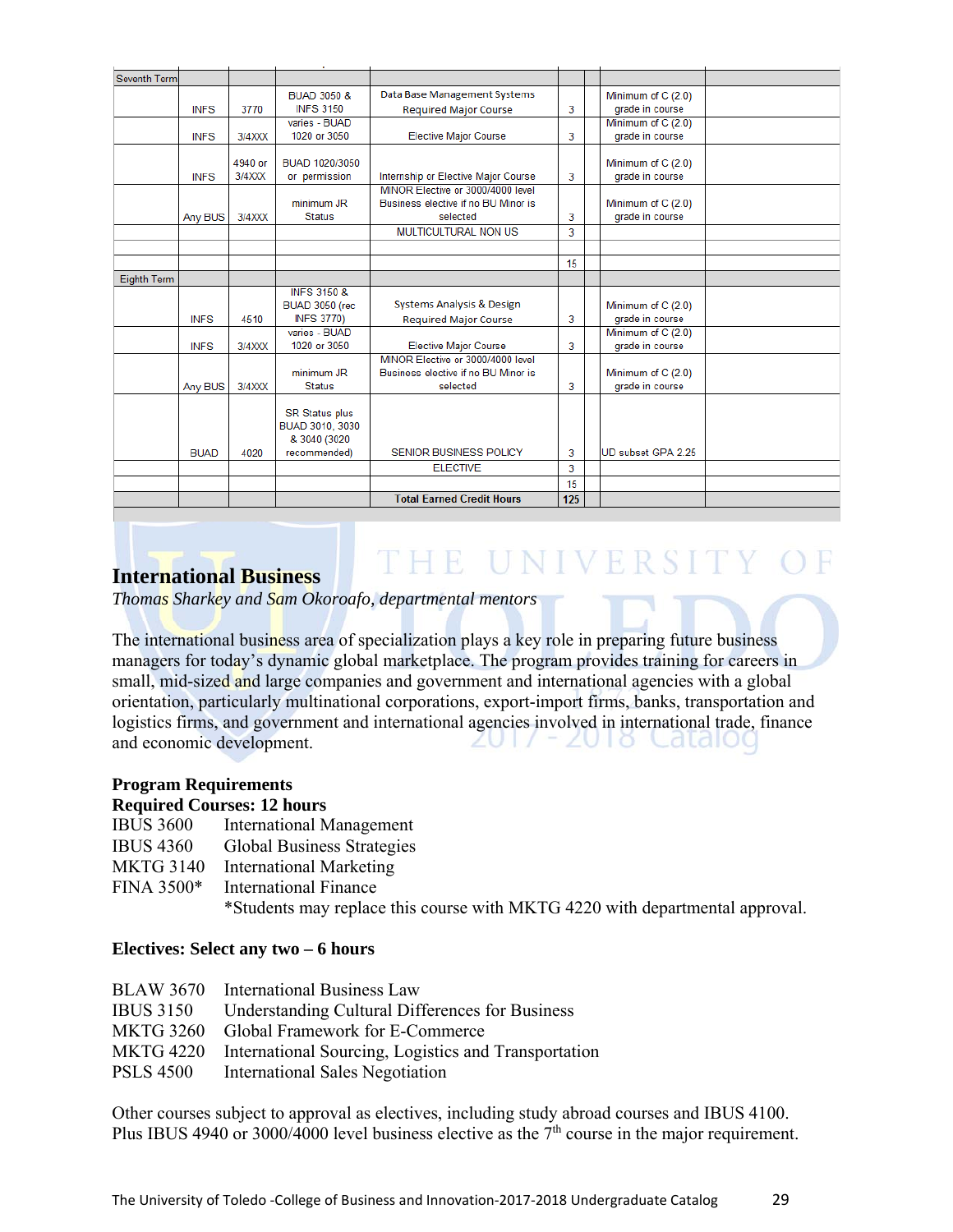#### **Foreign Language Requirements for International Business Area of Specialization**

Students with an area of specialization in international business must demonstrate foreign language proficiency by satisfying one of the following requirements:

a) Completing four years of one foreign language in high school with a grade of B or higher in each course; or

b) Completing a university-level fourth semester (2150 or Intermediate II) foreign language course; or

c) Have a proficiency in a native language other than English.

Junior/Senior Year Sample Plan of Study:

|                   |                             |        |                                         | Students must be accepted into upper division; Acceptance requires the completion of 60 semester credit hours of approved courses and a minimum grade point average of |     |                                       |                      |
|-------------------|-----------------------------|--------|-----------------------------------------|------------------------------------------------------------------------------------------------------------------------------------------------------------------------|-----|---------------------------------------|----------------------|
|                   |                             |        |                                         | 2.25 overall and in the Lower Division Subset.                                                                                                                         |     |                                       |                      |
| <b>Fifth Term</b> |                             |        |                                         |                                                                                                                                                                        |     |                                       |                      |
|                   | <b>BUAD</b>                 | 3010   | Jr Status &<br><b>ECON 1200</b>         | PRINCIPLES OF MARKETING                                                                                                                                                | 3   | UD Subset GPA 2.25                    | <b>TAG OBU 006</b>   |
|                   | <b>BUAD</b>                 | 3030   | <b>Junior Status</b>                    | <b>PROCESSES</b>                                                                                                                                                       | 3   | UD Subset GPA 2.25                    |                      |
|                   |                             |        | Jr Status                               |                                                                                                                                                                        |     |                                       |                      |
|                   |                             |        | <b>BUAD 2040 &amp;</b>                  |                                                                                                                                                                        |     | UD Subset GPA 2.25                    |                      |
|                   | <b>BUAD</b>                 | 3040   | <b>BUAD 2060</b>                        | PRINCIPLES OF FINANCIAL MANAGEMENT                                                                                                                                     | 3   |                                       |                      |
|                   |                             |        | Jr Status &                             |                                                                                                                                                                        |     | UD Subset GPA 2.25                    |                      |
|                   | <b>BUAD</b>                 | 3050   | <b>BUAD 1020</b>                        | INFORMATION TECHNOLOGY MANAGEMENT                                                                                                                                      | 3   |                                       |                      |
|                   | <b>BUAD</b>                 | 3470   | <b>Junior Status</b>                    | LEGAL ENVIRONMENTS OF BUSINESS                                                                                                                                         | 3   | UD Subset GPA 2.25                    | TAG OBU 004          |
|                   | <b>BUAD</b>                 | 3000   | <b>BUAD 2000</b>                        | CAREER DEVELOPMENT II                                                                                                                                                  | 1   |                                       |                      |
|                   |                             |        |                                         |                                                                                                                                                                        | 16  |                                       |                      |
| Sixth Term        |                             |        |                                         |                                                                                                                                                                        |     |                                       |                      |
|                   |                             |        | Jr Status &                             | PRINCIPLES OF MANUFACTURING SERVICE                                                                                                                                    |     | UD Subset GPA 2.25                    |                      |
|                   | <b>BUAD</b>                 | 3020   | <b>BUAD 2060</b>                        | <b>SYSTEMS</b>                                                                                                                                                         | 3   |                                       |                      |
|                   | <b>IBUS</b>                 | 3600   |                                         | International Management                                                                                                                                               |     | Minimum of C (2.0)                    |                      |
|                   |                             |        | <b>BUAD 3030</b>                        | <b>Required Major Course</b><br><b>IBS major Elective AND</b>                                                                                                          | 3   | grade in course<br>Minimum of C (2.0) | UT GENERAL EDUCATION |
|                   | <b>IBUS</b>                 | 3150   | <b>Junior Status</b>                    | Multicultural Non-US course                                                                                                                                            | 3   | grade in course                       | <b>DIVERSITY</b>     |
|                   |                             |        | minimum Junior                          | MINOR Elective or 3000/4000 level Business                                                                                                                             |     | Minimum of C (2.0)                    |                      |
|                   | Any BUS                     | 3/4XXX | <b>Status</b>                           | elective if no BU Minor is selected                                                                                                                                    | 3   | grade in course                       |                      |
|                   |                             |        |                                         | GENERAL EDUCATION/ ELECTIVE or For Lang                                                                                                                                | 3   |                                       | <b>OTM</b>           |
|                   |                             |        |                                         | <b>ELECTIVE</b>                                                                                                                                                        | 1   |                                       |                      |
|                   |                             |        |                                         |                                                                                                                                                                        | 16  |                                       |                      |
| Seventh Term      |                             |        |                                         |                                                                                                                                                                        |     |                                       |                      |
|                   |                             |        |                                         | <b>International Finance</b>                                                                                                                                           |     | Minimum of C (2.0)                    |                      |
|                   | <b>FINA</b>                 | 3500   | <b>BUAD 3040</b>                        | <b>Required Major Course</b>                                                                                                                                           | 3   | grade in course                       |                      |
|                   |                             |        |                                         | <b>International Marketing</b>                                                                                                                                         |     | Minimum of C (2.0)                    |                      |
|                   | <b>MKTG</b>                 | 3140   | <b>BUAD 3010</b>                        | <b>Required Major Course</b>                                                                                                                                           | 3   | grade in course                       |                      |
|                   | <b>MKTG/</b><br><b>IBUS</b> | 3/4XXX | <b>BUAD 3010 or</b><br><b>BUAD 3030</b> | <b>Elective Major Course</b>                                                                                                                                           | 3   | Minimum of C (2.0)<br>grade in course |                      |
|                   |                             |        |                                         | MINOR Elective or 3000/4000 level Business                                                                                                                             |     | Minimum of C (2.0)                    |                      |
|                   | Any BUS                     | 3/4XXX |                                         | elective if no BU Minor is selected                                                                                                                                    | 3   | grade in course                       |                      |
|                   |                             |        |                                         | Elective or Foreign Language Proficiency                                                                                                                               |     |                                       |                      |
|                   |                             |        |                                         | Course                                                                                                                                                                 | 3   |                                       |                      |
|                   |                             |        |                                         |                                                                                                                                                                        |     |                                       |                      |
|                   |                             |        |                                         |                                                                                                                                                                        | 15  |                                       |                      |
| Eighth Term       |                             |        |                                         |                                                                                                                                                                        |     |                                       |                      |
|                   |                             |        | BUAD 3030 and                           | Global Strategic Management<br>Required                                                                                                                                |     | Minimum of C (2.0)                    |                      |
|                   | <b>IBUS</b>                 | 4360   | <b>Sr Status</b>                        | Major Course                                                                                                                                                           | 3   | grade in course                       |                      |
|                   | <b>IBUS</b>                 | 4940   | permission                              | Internship or 3/4XXX level Business Elective                                                                                                                           | 3   |                                       |                      |
|                   |                             |        |                                         | MINOR Elective or 3000/4000 level Business                                                                                                                             |     | Minimum of C (2.0)                    |                      |
|                   | Any BUS                     | 3/4XXX |                                         | elective if no BU Minor is selected                                                                                                                                    | 3   | grade in course                       |                      |
|                   |                             |        | <b>SR Status plus</b>                   |                                                                                                                                                                        |     |                                       |                      |
|                   |                             |        | <b>BUAD 3010.</b>                       |                                                                                                                                                                        |     |                                       |                      |
|                   |                             |        | 3030 & 3040                             |                                                                                                                                                                        |     |                                       |                      |
|                   | <b>BUAD</b>                 | 4020   | (3020)                                  | SENIOR BUSINESS POLICY                                                                                                                                                 | 3   | UD subset GPA 2.25                    |                      |
|                   |                             |        |                                         | Elective or Foreign Language Proficiency                                                                                                                               | 3   |                                       |                      |
|                   |                             |        |                                         | Course                                                                                                                                                                 | 15  |                                       |                      |
|                   |                             |        |                                         | <b>Total Earned Credit Hours</b>                                                                                                                                       | 125 |                                       |                      |
|                   |                             |        |                                         |                                                                                                                                                                        |     |                                       |                      |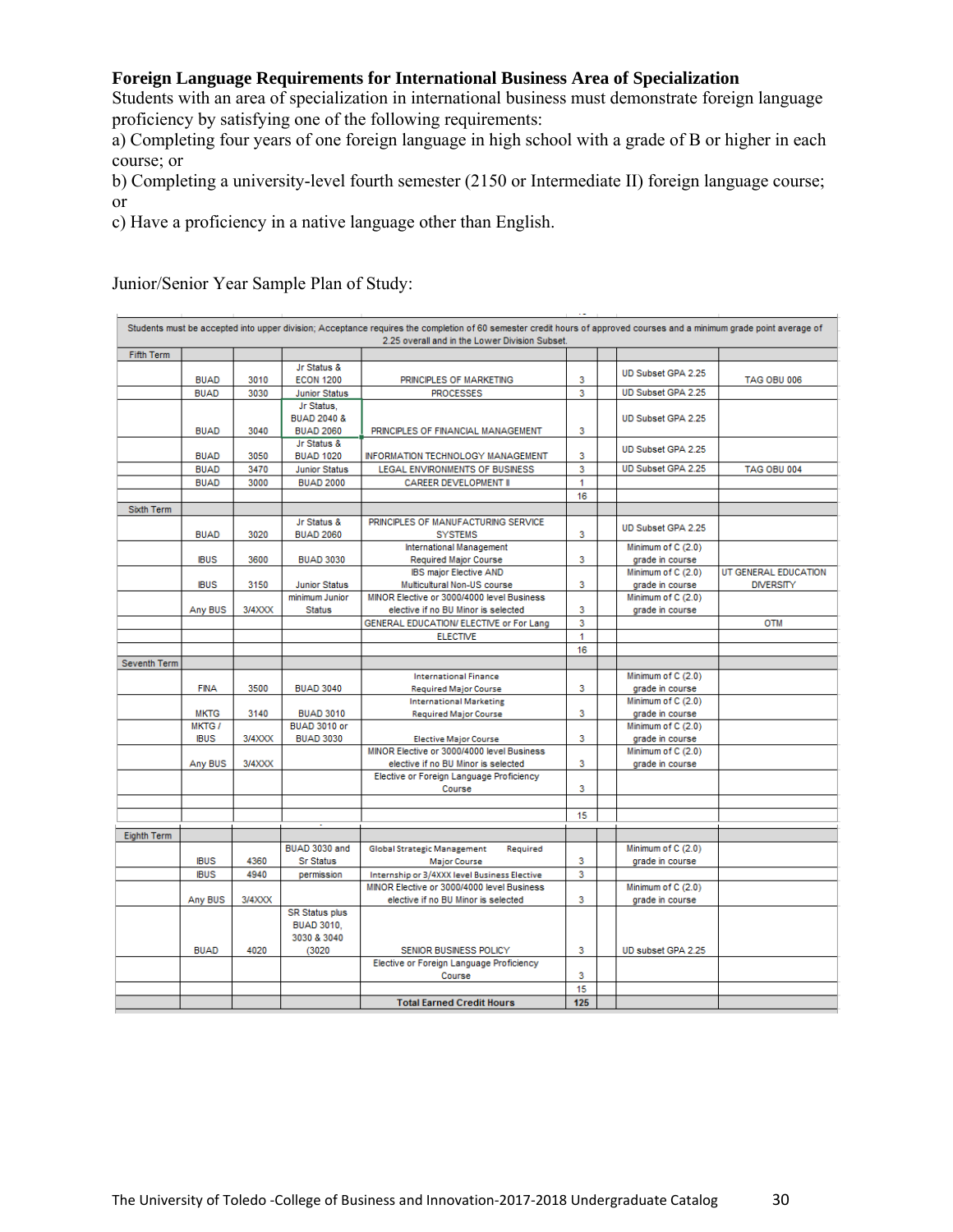# **Marketing**

*Thomas Sharkey, Departmental mentor* 

The marketing specialization provides the student with the skills to make decisions about product design and quality, pricing, channels of distribution, advertising and personal selling in ways that enhance consumer satisfaction and further the goals of the organization. The student learns to approach problems with a clear understanding of the relationship between marketing and other business functions.

#### **Program Requirements Required Courses: 9 hours (3 courses)**

| MKTG 3850 Buyer Behavior and Relationship Marketing  |
|------------------------------------------------------|
| MKTG 3880 Marketing Research & Data-Based Management |
| MKTG 4130 Marketing Analysis & Decision Making       |

#### **Electives: Select 6 hours (2 courses) from module I and an additional 6 hours (2 courses) from either module 1 or module II to equal 12 hours (4 courses)**

*Module I:*  MKTG 3140 International Marketing MKTG 3280 Internet Marketing MKTG 3690 Principles of Marketing Communication MKTG 4540 Business Marketing MKTG 4940 Internship NIVERSITY PSLS 3440 Professional Sales *Module II:*  MKTG 3130 Supply Chain Management MKTG 3260 Global Framework for E-Commerce MKTG 3870 Advertising Strategy MKTG 3910 Direct Marketing 1872 MKTG 3920 Sports Marketing MKTG 4120 Marketing Channels Management MKTG 4120 Marketing Channels Management<br>MKTG 4220 International Sourcing, Logistics & Transportation 8 Catalog MKTG 4520 Advanced Market Analysis MKTG 4570 Product & Pricing Management MKTG 4980 Special Topics MKTG 4990 Independent Study PSLS 3080 Purchasing & Business Relationship Mgmt PSLS 4710 Sales Force Leadership

Junior/Senior Year Sample Plan of Study: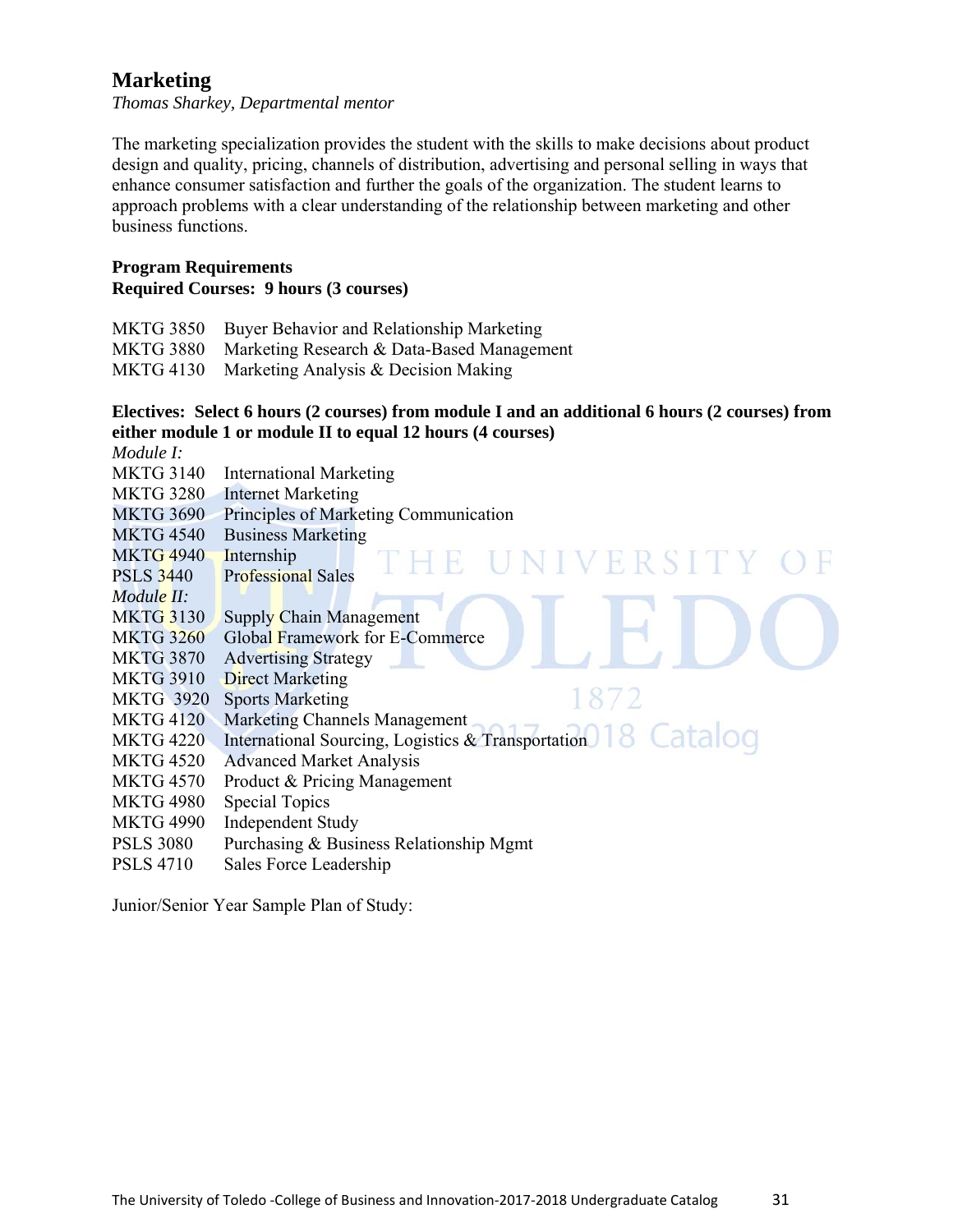|                    |             |         |                                    | Students must be accepted into upper division; Acceptance requires the completion of 60 semester credit hours of approved courses and a minimum grade |        |                                       |             |
|--------------------|-------------|---------|------------------------------------|-------------------------------------------------------------------------------------------------------------------------------------------------------|--------|---------------------------------------|-------------|
|                    |             |         |                                    | point average of 2.25 overall and in the Lower Division Subset.                                                                                       |        |                                       |             |
| <b>Fifth Term</b>  |             |         | Jr Status &                        |                                                                                                                                                       |        |                                       |             |
|                    | <b>BUAD</b> | 3010    | <b>ECON 1200</b>                   | PRINCIPLES OF MARKETING                                                                                                                               | 3      | UD Subset GPA 2.25                    | TAG OBU 006 |
|                    |             |         |                                    | <b>LEGAL ENVIRONMENTS OF</b>                                                                                                                          |        |                                       |             |
|                    | <b>BUAD</b> | 3470    | <b>Junior Status</b>               | <b>BUSINESS</b>                                                                                                                                       | 3      | UD Subset GPA 2.25                    | TAG OBU 004 |
|                    |             |         |                                    | <b>MANAGERIAL AND BEHAVIORAL</b><br><b>PROCESSES</b>                                                                                                  |        | UD Subset GPA 2.25                    |             |
|                    | <b>BUAD</b> | 3030    | <b>Junior Status</b><br>Jr Status, |                                                                                                                                                       | 3      |                                       |             |
|                    |             |         | <b>BUAD 2040 &amp;</b>             | PRINCIPLES OF FINANCIAL                                                                                                                               |        | UD Subset GPA 2.25                    |             |
|                    | <b>BUAD</b> | 3040    | <b>BUAD 2060</b>                   | <b>MANAGEMENT</b>                                                                                                                                     | 3      |                                       |             |
|                    |             |         | Jr Status &                        | <b>INFORMATION TECHNOLOGY</b>                                                                                                                         |        | UD Subset GPA 2.25                    |             |
|                    | <b>BUAD</b> | 3050    | <b>BUAD 1020</b>                   | <b>MANAGEMENT</b>                                                                                                                                     | 3      |                                       |             |
|                    | <b>BUAD</b> | 3000    | <b>BUAD 2000</b>                   | <b>CAREER DEVELOPMENT II</b>                                                                                                                          | 1      |                                       |             |
|                    |             |         |                                    |                                                                                                                                                       | 16     |                                       |             |
| <b>Sixth Term</b>  |             |         | Jr Status &                        | PRINCIPLES OF MANUFACTURING                                                                                                                           |        |                                       |             |
|                    | <b>BUAD</b> | 3020    | <b>BUAD 2060</b>                   | <b>SERVICE SYSTEMS</b>                                                                                                                                | 3      | UD Subset GPA 2.25                    |             |
|                    |             |         |                                    | Buyer Behavior & Relat. Mktg.                                                                                                                         |        | Minimum of C (2.0)                    |             |
|                    | <b>MKTG</b> | 3850    | <b>BUAD 3010</b>                   | <b>Required Major Course</b>                                                                                                                          | 3      | grade in course                       |             |
|                    |             |         |                                    |                                                                                                                                                       |        | Minimum of C (2.0)                    |             |
|                    | <b>MKTG</b> | 3/4XXX  | <b>BUAD 3010</b>                   | <b>Elective Major Course</b><br>MINOR Elective or 3000/4000 level                                                                                     | 3      | grade in course                       |             |
|                    |             |         | minimum JR                         | Business elective if no BU Minor is                                                                                                                   |        | Minimum of C (2.0)                    |             |
|                    | Any BUS     | 3/4XXX  | <b>Status</b>                      | selected                                                                                                                                              | 3      | grade in course                       |             |
|                    |             |         |                                    | <b>GENERAL EDUCATION / ELECTIVE</b>                                                                                                                   | 3      |                                       | <b>OTM</b>  |
|                    |             |         |                                    | <b>ELECTIVE</b>                                                                                                                                       | 1      |                                       |             |
|                    |             |         |                                    |                                                                                                                                                       | 16     |                                       |             |
|                    |             |         |                                    |                                                                                                                                                       | ------ |                                       |             |
| Seventh Term       |             |         |                                    |                                                                                                                                                       |        |                                       |             |
|                    |             |         | <b>BUAD 2070 &amp;</b><br>3010     | Mktg. Research & Data-Bsd Mgmt.                                                                                                                       | 3      | Minimum of C (2.0)                    |             |
|                    | <b>MKTG</b> | 3880    |                                    | <b>Required Major Course</b>                                                                                                                          |        | grade in course<br>Minimum of C (2.0) |             |
|                    | <b>MKTG</b> | 3/4XXX  | <b>BUAD 3010</b>                   | <b>Elective Major Course</b>                                                                                                                          | 3      | grade in course                       |             |
|                    |             |         | <b>BUAD 3010,</b>                  |                                                                                                                                                       |        |                                       |             |
|                    |             | 4940 or | major course &                     |                                                                                                                                                       |        | Minimum of $C(2.0)$                   |             |
|                    | <b>MKTG</b> | 3/4XXX  | permission                         | Internship or Elective Major Course<br>MINOR Elective or 3000/4000 level                                                                              | 3      | grade in course                       |             |
|                    |             |         | minimum JR                         | Business elective if no BU Minor is                                                                                                                   |        | Minimum of C (2.0)                    |             |
|                    | Any BUS     | 3/4XXX  | <b>Status</b>                      | selected                                                                                                                                              | 3      | grade in course                       |             |
|                    |             |         |                                    | MULTICULTURAL NON US                                                                                                                                  | 3      |                                       |             |
|                    |             |         |                                    |                                                                                                                                                       |        |                                       |             |
|                    |             |         |                                    |                                                                                                                                                       | 15     |                                       |             |
| <b>Eighth Term</b> |             |         |                                    |                                                                                                                                                       |        |                                       |             |
|                    |             |         | <b>MKTG 3850 &amp;</b>             | Mktg. Analysis & Decision Making                                                                                                                      |        | Minimum of C (2.0)                    |             |
|                    | <b>MKTG</b> | 4130    | 3880                               | <b>Required Major Course</b>                                                                                                                          | 3      | grade in course                       |             |
|                    |             |         |                                    |                                                                                                                                                       |        | Minimum of C (2.0)                    |             |
|                    | <b>MKTG</b> | 3/4XXX  | <b>BUAD 3010</b>                   | <b>Elective Major Course</b><br>MINOR Elective or 3000/4000 level                                                                                     | 3      | grade in course                       |             |
|                    |             |         | minimum JR                         | Business elective if no BU Minor is                                                                                                                   |        | Minimum of C (2.0)                    |             |
|                    | Any BUS     | 3/4XXX  | <b>Status</b>                      | selected                                                                                                                                              | 3      | grade in course                       |             |
|                    |             |         | <b>SR Status plus</b>              |                                                                                                                                                       |        |                                       |             |
|                    |             |         | <b>BUAD 3010,</b>                  |                                                                                                                                                       |        |                                       |             |
|                    |             |         | 3030 & 3040<br>(3020)              |                                                                                                                                                       |        |                                       |             |
|                    | <b>BUAD</b> | 4020    | recommended)                       | SENIOR BUSINESS POLICY                                                                                                                                | 3      | UD subset GPA 2.25                    |             |
|                    |             |         |                                    | <b>ELECTIVE</b>                                                                                                                                       | 3      |                                       |             |
|                    |             |         |                                    |                                                                                                                                                       | 15     |                                       |             |
|                    |             |         |                                    | <b>Total Earned Credit Hours</b>                                                                                                                      | 125    |                                       |             |
|                    |             |         |                                    |                                                                                                                                                       |        |                                       |             |
|                    |             |         |                                    |                                                                                                                                                       |        |                                       |             |

# **Operations & Supply Chain Management**

*Paul Hong, departmental mentor* 

Operations & Supply Chain Management specialization is designed for students who are interested in the revitalization and enhancing the competitiveness of America's industrial base or who want to pursue careers in the rapidly expanding service sector. Students will acquire the knowledge and skills to manage people and resources. Students are given a broad overview of operations from product design, process selection, TQM, production planning and scheduling, and will understand sourcing,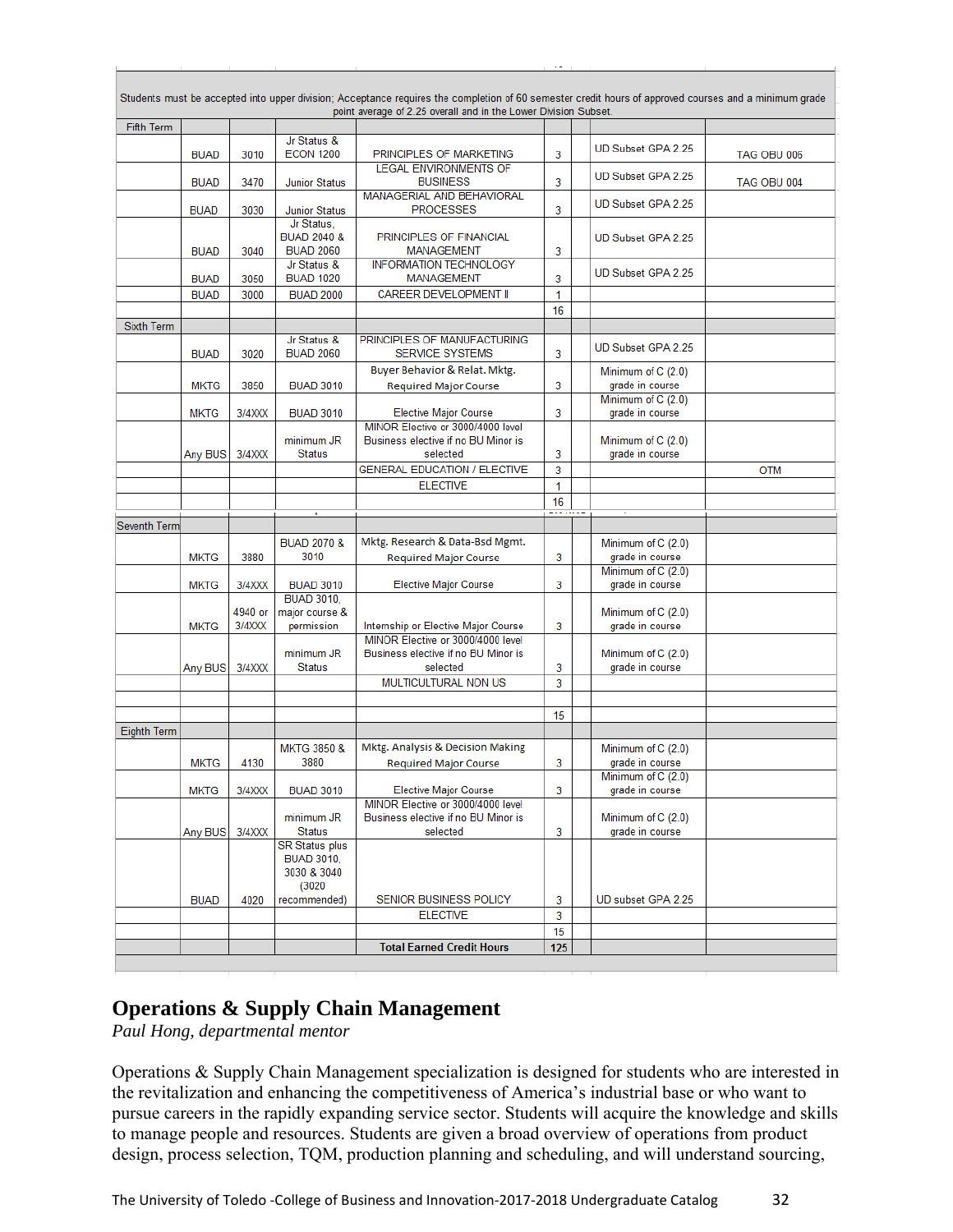industrial marketing, logistics, transportation, quality, information systems, as well as emerging practices in supply chain management and e-commerce.

#### **Program Requirements**

#### **Operations & Supply Chain Mgmt Required Courses: 9 hours (3 courses)**

- OSCM 3340 Quality Management & Process Improvement
- OSCM 3610 Operations Planning and Control
- OSCM 3660 Strategic Sourcing

#### **Elective Courses: 12 hours (4 courses)**

- MKTG 3130 Supply Chain Management
- MKTG 4220 International Sourcing, Logistics, and Transportation
- OSCM 4250 Business Analytics Techniques and Cases
- OSCM 4420 Service Operations Management
- OSCM 4760 Simulation Modeling and Analysis of Manufacturing/Service Systems
- OSCM 4940 Internship
- OSCM 4150 Supply Chain Analytics and Cases
- OSCM 4210 Project Management
- OSCM 4450 Business Forecasting
- OSCM 4980 Contemporary Topics in OSCM
- INFS 3780 Enterprise-wide System Management
- INFS 4680 Enterprise Systems Implementation and Integration
- INFS 4980 Contemporary Topics in INFS

#### Junior/Senior Year Sample Plan of Study:

|                   |             |         |                                                          | overall and in the Lower Division Subset                                          |    |                                       |                                          |
|-------------------|-------------|---------|----------------------------------------------------------|-----------------------------------------------------------------------------------|----|---------------------------------------|------------------------------------------|
| <b>Fifth Term</b> |             |         |                                                          |                                                                                   |    |                                       |                                          |
|                   | <b>BUAD</b> | 3010    | Jr Status &<br><b>ECON 1200</b>                          | PRINCIPLES OF MARKETING                                                           | 3  | UD Subset GPA 2.25                    | TAG OBU 006                              |
|                   | <b>BUAD</b> | 3020    | Jr Status &<br><b>BUAD 2060</b>                          | PRINCIPLES OF MANUFACTURING SERVICE<br><b>SYSTEMS</b>                             | 3  | UD Subset GPA 2.25                    |                                          |
|                   | <b>BUAD</b> | 3030    | <b>Junior Status</b>                                     | <b>PROCESSES</b>                                                                  | 3  | UD Subset GPA 2.25                    |                                          |
|                   | <b>BUAD</b> | 3040    | Jr Status,<br><b>BUAD 2040 &amp;</b><br><b>BUAD 2060</b> | PRINCIPLES OF FINANCIAL MANAGEMENT                                                | 3  | UD Subset GPA 2.25                    |                                          |
|                   | <b>BUAD</b> | 3050    | Jr Status &<br><b>BUAD 1020</b>                          | INFORMATION TECHNOLOGY MANAGEMENT                                                 | 3  | UD Subset GPA 2.25                    |                                          |
|                   | <b>BUAD</b> | 3000    | <b>BUAD 2000</b>                                         | <b>CAREER DEVELOPMENT II</b>                                                      | 1  |                                       |                                          |
|                   |             |         |                                                          |                                                                                   | 16 |                                       |                                          |
| Sixth Term        |             |         |                                                          |                                                                                   |    |                                       |                                          |
|                   | <b>BUAD</b> | 3470    | <b>Junior Status</b>                                     | <b>LEGAL ENVIRONMENTS OF BUSINESS</b>                                             | 3  | UD Subset GPA 2.25                    | <b>TAG OBU 004</b>                       |
|                   | <b>OSCM</b> | 3340    | <b>BUAD 3020</b>                                         | <b>Quality Management</b><br><b>Required Major</b><br>Course                      | 3  | Minimum of C (2.0)<br>grade in course |                                          |
|                   | <b>OSCM</b> | 3660    | <b>BUAD 3020</b>                                         | Materials Mgmt & Purchasing Required Major<br>Course                              | 3  | Minimum of C (2.0)<br>grade in course |                                          |
|                   | Any BUS     | 3/4XXX  | minimum Jr<br><b>Status</b>                              | MINOR Elective or 3000/4000 level Business<br>elective if no BU Minor is selected | 3  | Minimum of C (2.0)<br>grade in course |                                          |
|                   |             |         |                                                          | GENERAL EDUCATION / ELECTIVE                                                      | 3  |                                       | <b>OTM</b>                               |
|                   |             |         |                                                          | <b>ELECTIVE</b>                                                                   | 1  |                                       |                                          |
|                   |             |         |                                                          |                                                                                   | 16 |                                       |                                          |
| Seventh Term      |             |         |                                                          |                                                                                   |    |                                       |                                          |
|                   | <b>OSCM</b> | 3610    | <b>BUAD 3020</b>                                         | Production Planning & Scheduling Required<br><b>Major Course</b>                  | 3  | Minimum of C (2.0)<br>grade in course |                                          |
|                   | <b>OSCM</b> | 3/4XXX  | <b>BUAD 3020</b>                                         | <b>Major Elective Course</b>                                                      | 3  | Minimum of C (2.0)<br>grade in course |                                          |
|                   |             | 4940 or | permission / Jr                                          |                                                                                   |    | Minimum of C (2.0)                    |                                          |
|                   | <b>OSCM</b> | 3/4XXX  | <b>Status</b>                                            | Internship or Major Elective Course                                               | 3  | grade in course                       |                                          |
|                   | Any BUS     | 3/4XXX  | minimum Jr<br><b>Status</b>                              | MINOR Elective or 3000/4000 level Business<br>elective if no BU Minor is selected | 3  | Minimum of C (2.0)<br>grade in course |                                          |
|                   |             |         |                                                          | MULTICULTURAL NON US                                                              | 3  |                                       | UT GENERAL EDUCATION<br><b>DIVERSITY</b> |
|                   |             |         |                                                          |                                                                                   | 15 |                                       |                                          |

NIVERSITY OF

T E DI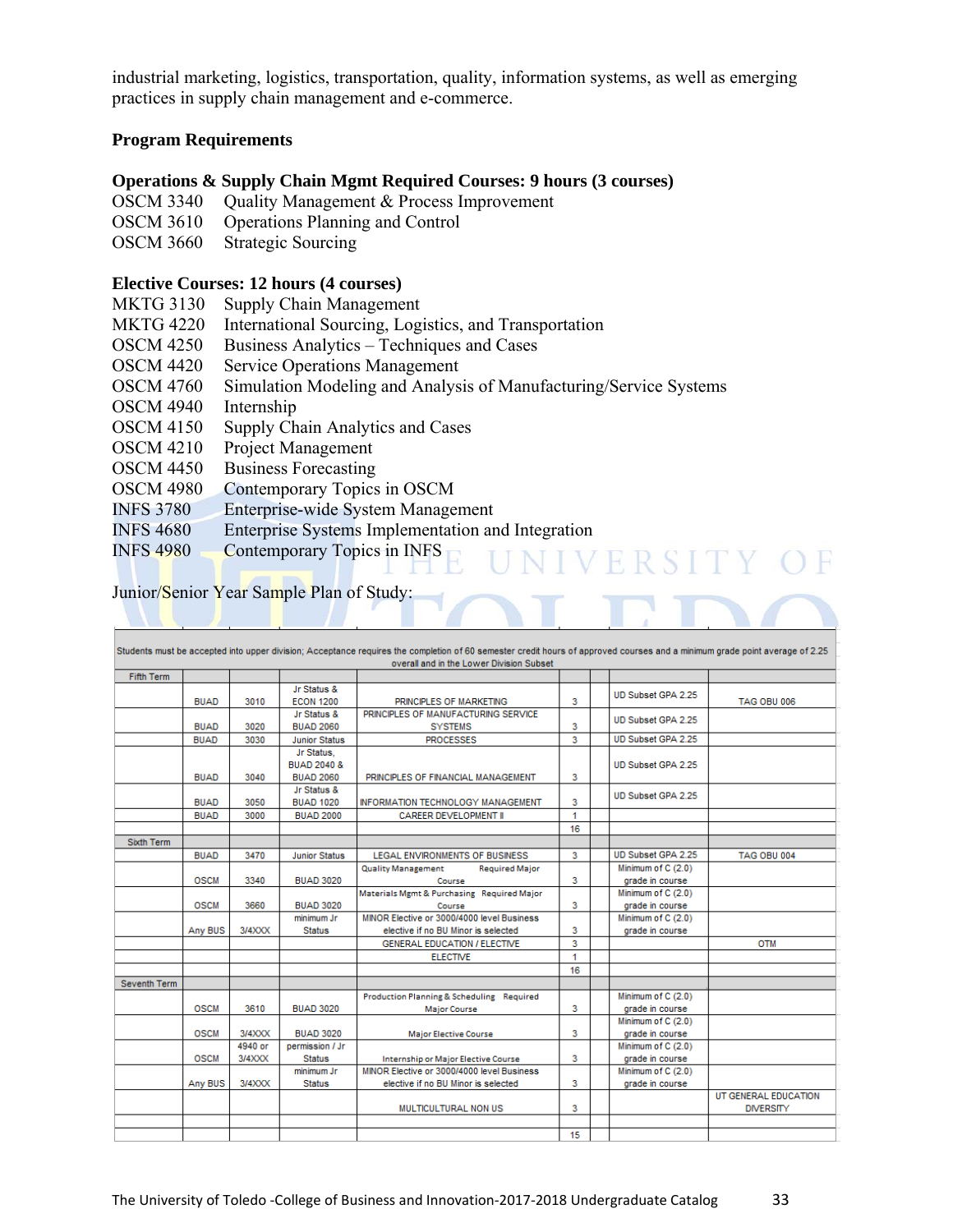| Eighth Term |             |        |                       |                                            |     |                    |  |
|-------------|-------------|--------|-----------------------|--------------------------------------------|-----|--------------------|--|
|             |             |        |                       |                                            |     | Minimum of C (2.0) |  |
|             | <b>OSCM</b> | 3/4XXX | <b>BUAD 3020</b>      | <b>Major Elective Course</b>               | 3   | grade in course    |  |
|             |             |        |                       |                                            |     | Minimum of C (2.0) |  |
|             | <b>OSCM</b> | 3/4XXX | <b>BUAD 3020</b>      | <b>Major Elective Course</b>               | 3   | grade in course    |  |
|             |             |        | minimum Jr            | MINOR Elective or 3000/4000 level Business |     | Minimum of C (2.0) |  |
|             | Any BUS     | 3/4XXX | Status                | elective if no BU Minor is selected        | 3   | grade in course    |  |
|             |             |        | <b>SR Status plus</b> |                                            |     |                    |  |
|             |             |        | <b>BUAD 3010.</b>     |                                            |     |                    |  |
|             |             |        | 3030 & 3040           |                                            |     |                    |  |
|             | <b>BUAD</b> | 4020   | (rec 3020)            | SENIOR BUSINESS POLICY                     | 3   | UD subset GPA 2.25 |  |
|             |             |        |                       | <b>ELECTIVE</b>                            | 3   |                    |  |
|             |             |        |                       |                                            | 15  |                    |  |
|             |             |        |                       | <b>Total Earned Credit Hours</b>           | 125 |                    |  |
|             |             |        |                       |                                            |     |                    |  |

# **Organizational Leadership and Management**

*Sonny Ariss, departmental mentor* 

The area of specialization in organizational leadership and management prepares students to enter a variety of organizations, both for profit and not-for-profit. Graduates of this program receive assessment and training in a number of areas that are crucial to a manager's success – planning, ethical decision-making, interpersonal skills, team-building, performance development and evaluation, conflict management, motivation and leading change.

#### **Program Requirements**

|  |                  | Complete the following courses: 21 hours                                        |
|--|------------------|---------------------------------------------------------------------------------|
|  |                  | HURM 3220 Human Resource Management                                             |
|  |                  | HURM 4250 Performance Management for Individuals and Teams (formerly MGMT 4250) |
|  | <b>MGMT 3630</b> | Conflict Management: Mediation and Negotiations (formerly HURM 3630)            |
|  |                  | MGMT 3770 Ethics in Leadership and Management                                   |
|  | <b>MGMT 4210</b> | Leading and Managing Organizational Improvement                                 |
|  |                  | MGMT 4330 Organizational Leadership and Management Practicum                    |
|  |                  | MGMT 4780 Leadership & Managerial Competencies                                  |
|  |                  |                                                                                 |

2017 - 2018 Catalog

Junior/Senior Year Sample Plan of Study: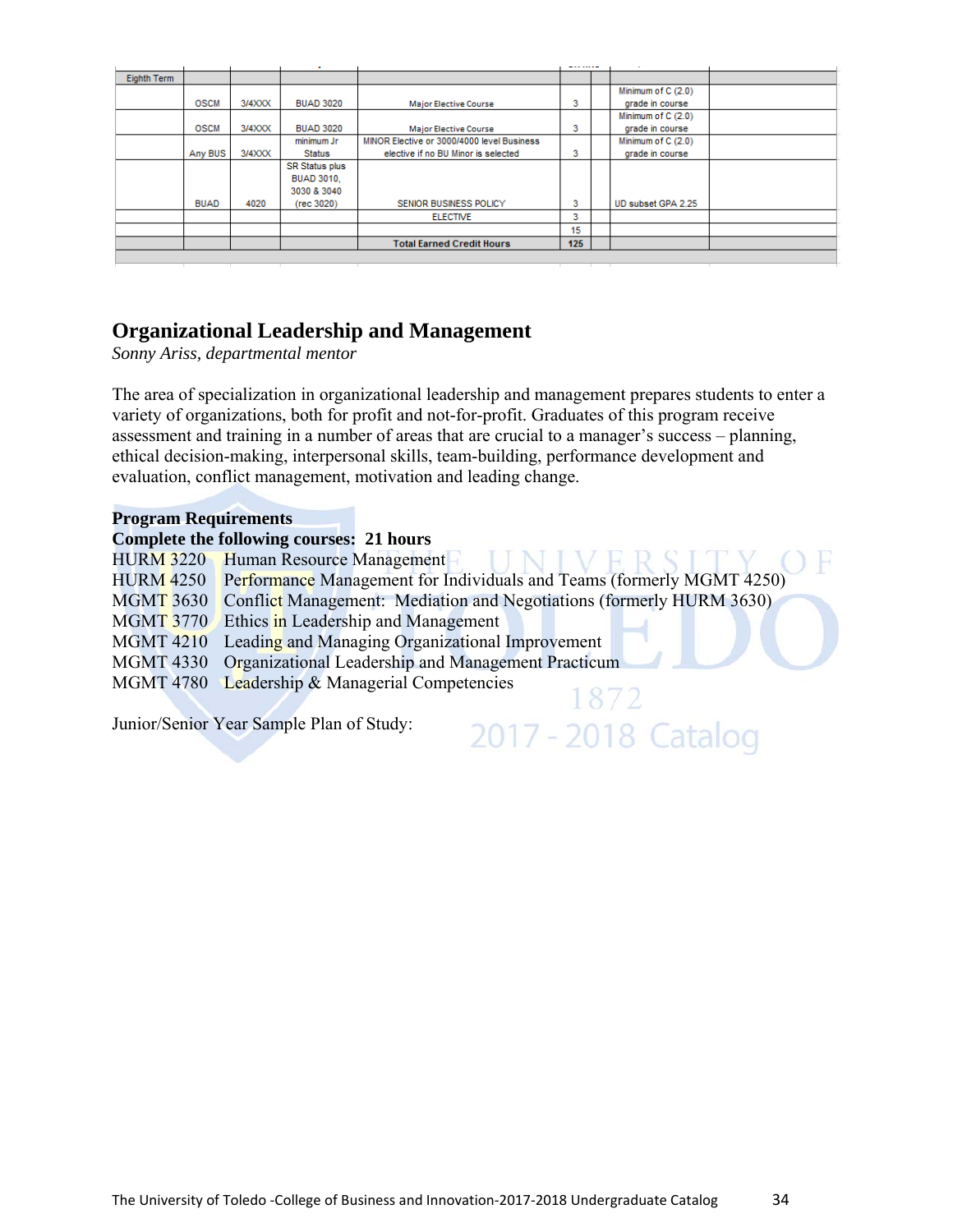|                    |                            |              |                                                          |                                                                                      |        |                                       | Students must be accepted into upper division; Acceptance requires the completion of 60 semester credit hours of approved courses and a minimum grade point |
|--------------------|----------------------------|--------------|----------------------------------------------------------|--------------------------------------------------------------------------------------|--------|---------------------------------------|-------------------------------------------------------------------------------------------------------------------------------------------------------------|
| <b>Fifth Term</b>  |                            |              |                                                          | average of 2.25 overall & in the Lower Division Subset.                              |        |                                       |                                                                                                                                                             |
|                    |                            |              | Jr Status &                                              |                                                                                      |        |                                       |                                                                                                                                                             |
|                    | <b>BUAD</b>                | 3010         | <b>ECON 1200</b>                                         | PRINCIPLES OF MARKETING                                                              | 3      | UD Subset GPA 2.25                    | TAG OBU 006                                                                                                                                                 |
|                    | <b>BUAD</b>                | 3030         | <b>Junior Status</b>                                     | MANAGERIAL AND BEHAVIORAL<br><b>PROCESSES</b>                                        | 3      | UD Subset GPA 2.25                    |                                                                                                                                                             |
|                    | <b>BUAD</b>                | 3040         | Jr Status,<br><b>BUAD 2040 &amp;</b><br><b>BUAD 2060</b> | PRINCIPLES OF FINANCIAL<br><b>MANAGEMENT</b>                                         | 3      | UD Subset GPA 2.25                    |                                                                                                                                                             |
|                    | <b>BUAD</b>                | 3050         | Jr Status &<br><b>BUAD 1020</b>                          | <b>INFORMATION TECHNOLOGY</b><br><b>MANAGEMENT</b>                                   | 3      | UD Subset GPA 2.25                    |                                                                                                                                                             |
|                    | <b>BUAD</b>                | 3470         | <b>Junior Status</b>                                     | <b>LEGAL ENVIRONMENTS OF</b><br><b>BUSINESS</b>                                      | 3      | UD Subset GPA 2.25                    | TAG OBU 004                                                                                                                                                 |
|                    | <b>BUAD</b>                | 3000         | <b>BUAD 2000</b>                                         | CAREER DEVELOPMENT II                                                                | 1      |                                       |                                                                                                                                                             |
|                    |                            |              |                                                          |                                                                                      | 16     |                                       |                                                                                                                                                             |
| <b>Sixth Term</b>  |                            |              |                                                          |                                                                                      |        |                                       |                                                                                                                                                             |
|                    | <b>BUAD</b>                | 3020         | Jr Status &<br><b>BUAD 2060</b>                          | PRINCIPLES OF MANUFACTURING<br><b>SERVICE SYSTEMS</b>                                | 3      | UD Subset GPA 2.25                    |                                                                                                                                                             |
|                    |                            |              |                                                          | Human Resource Management                                                            |        | Minimum of C (2.0)                    |                                                                                                                                                             |
|                    | <b>HURM</b>                | 3220         | <b>Junior Status</b>                                     | <b>Required Major Course</b>                                                         | 3      | grade in course                       |                                                                                                                                                             |
|                    | <b>MGMT</b>                | 3630         | <b>Junior Status</b>                                     | <b>Conflict Management</b><br><b>Required Major Course</b>                           | 3      | Minimum of C (2.0)<br>grade in course |                                                                                                                                                             |
|                    |                            |              |                                                          | Ethics-Leadership & Mgmt.                                                            |        | Minimum of C (2.0)                    |                                                                                                                                                             |
|                    | <b>MGMT</b>                | 3770         | <b>Junior Status</b>                                     | <b>Required Major Course</b>                                                         | 3      | grade in course                       |                                                                                                                                                             |
|                    |                            |              |                                                          |                                                                                      |        | Minimum of C (2.0)                    |                                                                                                                                                             |
|                    |                            |              |                                                          | <b>GENERAL EDUCATION / ELECTIVE</b>                                                  | 3      | grade in course                       | OTM                                                                                                                                                         |
|                    |                            |              |                                                          | <b>ELECTIVE</b>                                                                      | 1      |                                       |                                                                                                                                                             |
|                    |                            |              |                                                          |                                                                                      | 16     |                                       |                                                                                                                                                             |
| Seventh Term       |                            |              |                                                          |                                                                                      |        |                                       |                                                                                                                                                             |
|                    |                            |              |                                                          |                                                                                      |        |                                       |                                                                                                                                                             |
|                    |                            |              |                                                          | Leadership & Managrl Competencies                                                    |        | Minimum of C (2.0)                    |                                                                                                                                                             |
|                    | <b>MGMT</b>                | 4780         | <b>Junior Status</b>                                     | <b>Required Major Course</b>                                                         | 3      | grade in course                       |                                                                                                                                                             |
|                    |                            |              |                                                          | Leading & Managing Org.                                                              |        | Minimum of C (2.0)                    |                                                                                                                                                             |
|                    | <b>MGMT</b>                | 4210         | <b>Junior Status</b>                                     | <b>Improvement Required Major Course</b>                                             | 3      | grade in course                       |                                                                                                                                                             |
|                    |                            | 3/4XXX       |                                                          | MINOR Elective or 3000/4000 level<br>Business elective if no BU Minor is<br>selected | 3      | Minimum of C (2.0)                    |                                                                                                                                                             |
|                    | Any BUS                    |              |                                                          | MINOR Elective or 3000/4000 level                                                    |        | grade in course                       |                                                                                                                                                             |
|                    |                            |              |                                                          | Business elective if no BU Minor is                                                  |        | Minimum of C (2.0)                    |                                                                                                                                                             |
|                    | Any BUS                    | 3/4XXX       |                                                          | selected                                                                             | 3      | grade in course                       |                                                                                                                                                             |
|                    |                            |              |                                                          | MULTICULTURAL NON US                                                                 | 3      |                                       |                                                                                                                                                             |
|                    |                            |              |                                                          |                                                                                      |        |                                       |                                                                                                                                                             |
| <b>Eighth Term</b> |                            |              |                                                          |                                                                                      | 15     |                                       |                                                                                                                                                             |
|                    |                            |              |                                                          | Performance Management                                                               |        |                                       |                                                                                                                                                             |
|                    | <b>MGMT</b>                | 4250         | <b>HURM 3220</b>                                         | <b>Required Major Course</b>                                                         | 3      | Minimum of C (2.0)<br>grade in course |                                                                                                                                                             |
|                    |                            |              |                                                          | Org. Leadership & Mgmt Practicum                                                     |        | Minimum of C (2.0)                    |                                                                                                                                                             |
|                    | <b>MGMT</b>                | 4330         | <b>MGMT 4210</b>                                         | <b>Required Major Course</b>                                                         | 3      | grade in course                       |                                                                                                                                                             |
|                    |                            |              |                                                          | MINOR Elective or 3000/4000 level                                                    |        |                                       |                                                                                                                                                             |
|                    |                            | 3/4XXX       |                                                          | Business elective if no BU Minor is<br>selected                                      | 3      | Minimum of C (2.0)<br>grade in course |                                                                                                                                                             |
|                    | Any BUS                    |              | <b>SR Status plus</b><br><b>BUAD 3010,</b>               |                                                                                      |        |                                       |                                                                                                                                                             |
|                    |                            |              | 3020, 3030 &                                             |                                                                                      |        |                                       |                                                                                                                                                             |
|                    | <b>BUAD</b><br><b>MGMT</b> | 4020<br>4940 | 3040<br>permission                                       | SENIOR BUSINESS POLICY<br>Internship or ELECTIVE                                     | 3<br>3 | UD subset GPA 2.25                    |                                                                                                                                                             |
|                    |                            |              |                                                          |                                                                                      | 15     |                                       |                                                                                                                                                             |
|                    |                            |              |                                                          | <b>Total Earned Credit Hours</b>                                                     | 125    |                                       |                                                                                                                                                             |

### **Professional Sales**

*Ellen Pullins, departmental mentor* 

In business, nothing happens until somebody sells something. Sales is the part of a firm that is responsible for generating the revenue. The sales force is the direct link between the firm and its customers. Professional salespeople consult with customers to understand their business, needs and problems, and offer specific solutions to each customer's situation. The professional sales area of specialization prepares students for distinguished careers in business-to-business selling.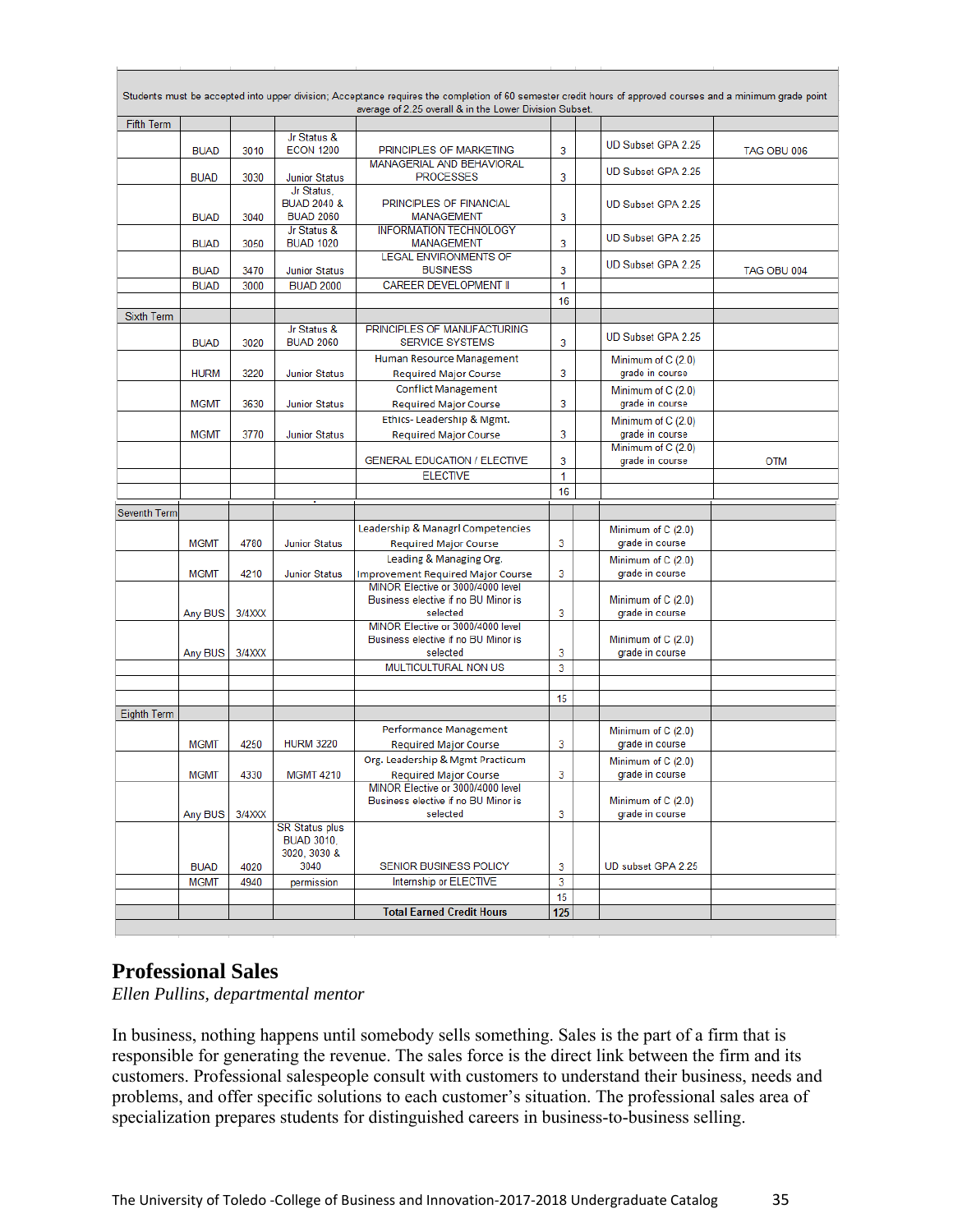#### **Program Requirements**

#### **Required professional sales courses: 21 hours**

| <b>PSLS 3080</b> | Purchasing & Business Relationship Management |
|------------------|-----------------------------------------------|
| <b>PSLS 3440</b> | <b>Professional Sales</b>                     |
| <b>PSLS 3450</b> | Account & Territory Management                |
| <b>PSLS 4710</b> | Sales Force Leadership                        |

PSLS 4740 Advanced Sales

MKTG 4540\* Business Marketing

Or

PSLS 4500\* International Sales Negotiation

\*Select one from these two courses. Dual majors may also be able to utilize another course from their other major. Consult an adviser for more information.<br>PSLS 4940 Sales Internship

Sales Internship

#### **Recommended courses to fulfill General Education/University Core requirements:**

COMM 1010 Communication Principles and Practices

PHIL 1020 Critical Thinking

PSY 1010 Introduction to Psychology

SOC 1010 Introduction to Sociology

#### Junior/Senior Year Sample Plan of Study:

|              |             |        |                                                          | Students must be accepted into upper division; Acceptance requires the completion of 60 semester credit hours of approved courses and a minimum grade point average of 2.25<br>overall and in the Lower Division Subset |                      |                                          |                                          |
|--------------|-------------|--------|----------------------------------------------------------|-------------------------------------------------------------------------------------------------------------------------------------------------------------------------------------------------------------------------|----------------------|------------------------------------------|------------------------------------------|
| Fifth Term   |             |        |                                                          |                                                                                                                                                                                                                         |                      |                                          |                                          |
|              | <b>BUAD</b> | 3010   | Jr Status & ECON<br>1200                                 | PRINCIPLES OF MARKETING                                                                                                                                                                                                 | 3                    | UD Subset GPA 2.25                       | <b>TAG OBU 006</b>                       |
|              | <b>BUAD</b> | 3030   | <b>Junior Status</b>                                     | MANAGERIAL AND BEHAVIORAL PROCESSES                                                                                                                                                                                     | 3                    | UD Subset GPA 2.25                       |                                          |
|              | <b>BUAD</b> | 3040   | Jr Status,<br><b>BUAD 2040 &amp;</b><br><b>BUAD 2060</b> | PRINCIPLES OF FINANCIAL MANAGEMENT                                                                                                                                                                                      | 3                    | UD Subset GPA 2.25                       |                                          |
|              | <b>BUAD</b> | 3050   | Jr Status & BUAD<br>1020                                 | INFORMATION TECHNOLOGY MANAGEMENT                                                                                                                                                                                       | 3                    | UD Subset GPA 2.25                       |                                          |
|              | <b>BUAD</b> | 3470   | <b>Junior Status</b>                                     | LEGAL ENVIRONMENTS OF BUSINESS                                                                                                                                                                                          | 3                    | UD Subset GPA 2.25                       | TAG OBU 004                              |
|              | <b>BUAD</b> | 3000   | <b>BUAD 2000</b>                                         | <b>CAREER DEVELOPMENT II</b>                                                                                                                                                                                            | $\blacktriangleleft$ |                                          |                                          |
|              |             |        |                                                          |                                                                                                                                                                                                                         | 16                   |                                          |                                          |
| Sixth Term   |             |        |                                                          |                                                                                                                                                                                                                         |                      |                                          |                                          |
|              | <b>BUAD</b> | 3020   | Jr Status & BUAD<br>2060                                 | PRINCIPLES OF MANUFACTURING SERVICE<br><b>SYSTEMS</b>                                                                                                                                                                   | 3                    | UD Subset GPA 2.25                       |                                          |
|              | <b>PSLS</b> | 3440   | <b>Junior Status</b>                                     | Professional Sales - Required Major Course                                                                                                                                                                              | 3                    | Minimum of C (2.0)<br>grade in course    |                                          |
|              | <b>PSLS</b> | 3450   | <b>Junior Status</b>                                     | Account & Territory Mgmt - Required Major<br>Course                                                                                                                                                                     | 3                    | Minimum of C (2.0)<br>grade in course    |                                          |
|              | Any BUS     | 3/4XXX | minimum Jr<br><b>Status</b>                              | MINOR Elective or 3000/4000 level Business<br>elective if no BU Minor is selected                                                                                                                                       | 3                    | Minimum of C (2.0)<br>grade in course    |                                          |
|              |             |        |                                                          | <b>GENERAL EDUCATION / ELECTIVE</b>                                                                                                                                                                                     | 3                    |                                          | <b>OTM</b>                               |
|              |             |        |                                                          | <b>ELECTIVE</b>                                                                                                                                                                                                         | 1                    |                                          |                                          |
|              |             |        |                                                          |                                                                                                                                                                                                                         | 16                   |                                          |                                          |
| Seventh Term |             |        |                                                          |                                                                                                                                                                                                                         |                      |                                          |                                          |
|              | <b>PSLS</b> | 3080   | <b>Junior Status</b>                                     | Purchasing & Relationship Mgmt -<br><b>Required Major Course</b>                                                                                                                                                        | 3                    | Minimum of C (2.0)<br>grade in course    |                                          |
|              | <b>PSLS</b> | 4710   | <b>PSLS 3440</b>                                         | Sales Force Leadership<br>Required<br><b>Major Course</b>                                                                                                                                                               | 3                    | Minimum of C (2.0)<br>grade in course    |                                          |
|              | <b>PSLS</b> | 4940   | PSLS 3440 and<br>permission                              | Professional Sales Internship<br>Required<br><b>Major Course</b>                                                                                                                                                        | 3                    | Minimum of C (2.0)/PS<br>grade in course |                                          |
|              |             |        | minimum Jr.                                              | MINOR Elective or 3000/4000 level Business                                                                                                                                                                              |                      | Minimum of C (2.0)                       |                                          |
|              | Any BUS     | 3/4XXX | <b>Status</b>                                            | elective if no BU Minor is selected                                                                                                                                                                                     | 3                    | grade in course                          |                                          |
|              |             |        |                                                          | MULTICULTURAL NON US                                                                                                                                                                                                    | 3                    |                                          | UT GENERAL EDUCATION<br><b>DIVERSITY</b> |
|              |             |        |                                                          |                                                                                                                                                                                                                         |                      |                                          |                                          |
|              |             |        |                                                          |                                                                                                                                                                                                                         | 15                   |                                          |                                          |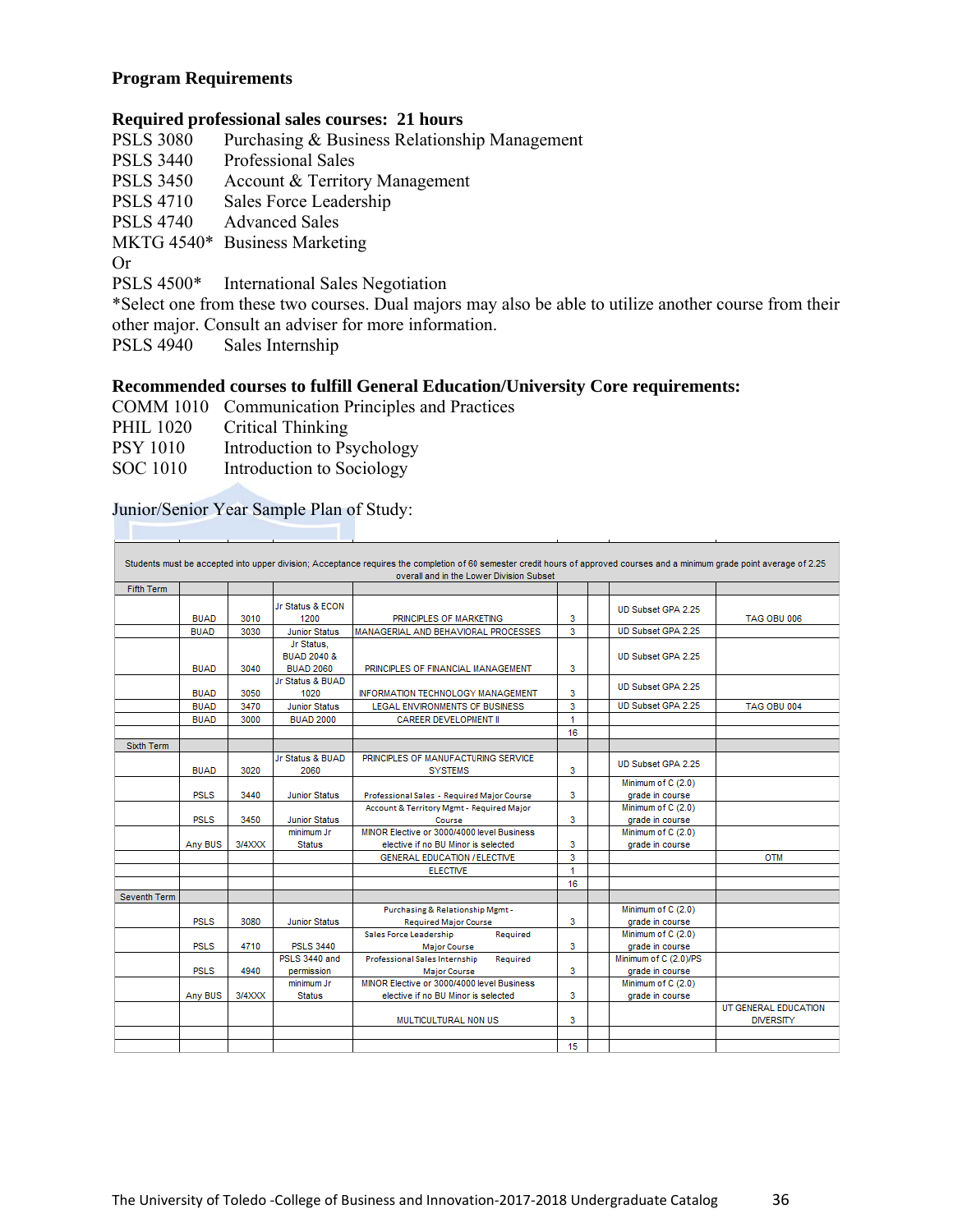| Eighth Term |             |        |                       |                                            |                       |     |                    |  |
|-------------|-------------|--------|-----------------------|--------------------------------------------|-----------------------|-----|--------------------|--|
|             |             |        | PSLS 3440 and         | <b>Advanced Sales</b>                      | <b>Required Major</b> |     | Minimum of C (2.0) |  |
|             | <b>PSLS</b> | 4740   | 3450                  | Course                                     |                       | 3   | grade in course    |  |
|             |             |        |                       | <b>Business Marketing</b>                  | Required              |     | Minimum of C (2.0) |  |
|             | <b>MKTG</b> | 4540   | <b>BUAD 3010</b>      | <b>Major Course</b>                        |                       | 3   | grade in course    |  |
|             |             |        | minimum Jr            | MINOR Elective or 3000/4000 level Business |                       |     | Minimum of C (2.0) |  |
|             | Any BUS     | 3/4XXX | <b>Status</b>         | elective if no BU Minor is selected        |                       | 3   | grade in course    |  |
|             |             |        | <b>SR Status plus</b> |                                            |                       |     |                    |  |
|             |             |        | <b>BUAD 3010.</b>     |                                            |                       |     |                    |  |
|             |             |        | 3020, 3030 &          |                                            |                       |     |                    |  |
|             | <b>BUAD</b> | 4020   | 3040                  | SENIOR BUSINESS POLICY                     |                       | 3   | UD subset GPA 2.25 |  |
|             |             |        |                       | <b>ELECTIVE</b>                            |                       | 3   |                    |  |
|             |             |        |                       |                                            |                       | 15  |                    |  |
|             |             |        |                       | <b>Total Earned Credit Hours</b>           |                       | 125 |                    |  |
|             |             |        |                       |                                            |                       |     |                    |  |

# **Minors**

#### **Business Minor or Business Electives for Business Students – 9 hours**

As part of the 10 course required in the area of specialization requirement in the BBA degree, students complete 3 junior/senior level Business electives or a 3 courses toward an approved Business minor in addition to the 7 courses required in their major. A second Business minor may be completed with 9 additional hours.

The following minors are **ONLY** available for College of Business and Innovation students. The only exception to this is for engineering students in the BS Information Technology major. Since this is a shared program with the College of Business, students are treated as Business majors for the purpose of selecting a business minor. Students cannot duplicate credit in their minor, area of specialization and upper division core. The minor consists of three courses (9 hours), unless otherwise noted. Business minors for non-business majors are listed later in this section.

#### **Accounting**

Non-Accounting major Accounting courses are currently not being offered. Students who meet the eligibility requirements to enroll in Accounting major courses (minimum 2.75 higher ed GPA and 2.75 in BUAD 2040 + 2050 or equivalent courses), may select any 3 ACCT major courses to meet the requirements of an ACCT minor beginning with ACCT 3110. Catalog

### **Business Information Security** (CyberSecurity)

BUAD 3050 (pending change to 2020) is a required pre-requisite course taken as part of the Business CORE

#### **Required Courses:**

| <b>INFS 3370</b> | <b>Business Data Communications</b>        |
|------------------|--------------------------------------------|
| <b>INFS 3400</b> | Principles of Information Systems Security |
| <b>INFS 4100</b> | Business Intelligence using Big Data       |

#### **Business Law**

#### **Complete any three of the following:**

- BLAW 3550 Legal & Safety Compliance Issues in Human Resource Management
- BLAW 3570 The Laws of Structuring and Operating a Business
- BLAW 3670 International Business Law
- BLAW 4570 Legal and Ethical Aspects of Managing Innovation and Technology
- BLAW 4580 Detection and Prevention of Deceptive Business Practices
- MGMT 3770 Ethics in Leadership and Management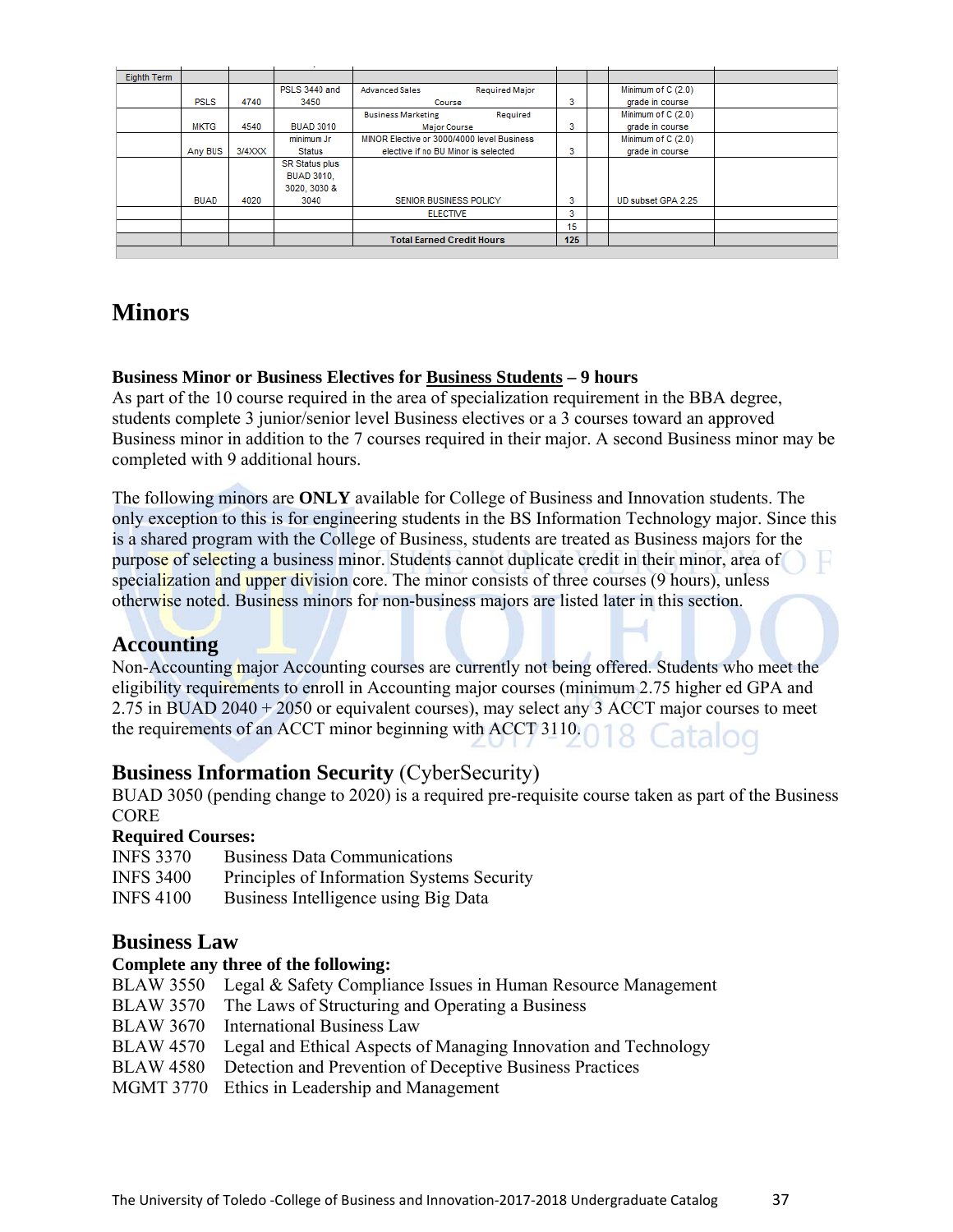#### **Commercial Real Estate (course availability currently limited) Required Courses:**

| <b>FINA 3660</b> | Real Estate Principles, Practices and Finance |
|------------------|-----------------------------------------------|
| <b>FINA 3670</b> | <b>Real Estate Valuation</b>                  |
| <b>FINA 3680</b> | Real Estate Law, Insurance and Taxes          |

# **Digital Marketing (Electronic Commerce)**

#### **Required Courses:**

EBUS 3090 Doing Business Digitally

EBUS 3180 Web Design and Data Analytics

#### **Elective: Choose one of the following**

| <b>EBUS 4040</b> | Digital Business Intelligence                 |
|------------------|-----------------------------------------------|
| <b>MKTG 3280</b> | <b>Internet Marketing</b>                     |
| <b>INFS 3380</b> | Web Application Development I                 |
| <b>EBUS 4150</b> | Social Media Marketing) (with dept. approval) |

**Enterprise Resource Management**<br>BUAD 3050 (pending change to 2020) is a required pre-requisite course taken as part of the Business CORE

#### **Required Courses:**

INFS 3780 Enterprise Wide System Mgmt

- INFS 4100 Business Intelligence using Big Data
- INFS 4680 Enterprise Systems Implementation and Integration  $ERS I'Y$

# **Entrepreneurship, Family, & Small Business**

#### **Required Courses:**

| <b>EFSB 4590</b> | <b>Entrepreneurship and Small Business Management</b>                                                |
|------------------|------------------------------------------------------------------------------------------------------|
| <b>EFSB 4010</b> | <b>Growing Family and Entrepreneurial Businesses</b>                                                 |
| <b>EFSB 3480</b> | <b>Entrepreneurial Finance</b>                                                                       |
|                  | With departmental approval, EFSB 4690 or 4790 may be used as a substitution in the minor $-$ consult |
| an adviser       | $-2018$ Catalog                                                                                      |
| <b>EFSB 4690</b> | Innovation and Technology Commercialization                                                          |
| <b>EFSB 4790</b> | Franchising                                                                                          |
|                  |                                                                                                      |

### **Finance**

#### **Required Courses:**

| <b>FINA 3480</b> | Investments                               |
|------------------|-------------------------------------------|
| <b>FINA 4080</b> | Intermediate Corporate Finance            |
| FINA 4090        | <b>Financial Institutions and Markets</b> |

#### **Financial Services**

#### **Complete three of the following:**

| <b>FINA 3480</b> | <b>FINA 3660</b> | FINA 4090        | <b>FINA 3600</b>               |
|------------------|------------------|------------------|--------------------------------|
| <b>FINA 3670</b> | <b>FINA 4870</b> | <b>FINA 3610</b> | FINA 4100                      |
| <b>FINA 4890</b> | <b>FINA 4900</b> |                  | (PSLS 3440 with dept approval) |

### **Information Systems**

#### **Required Course (choose one):**

| <b>INFS 3250</b> | Business Data Analysis & Reporting        |
|------------------|-------------------------------------------|
| <b>INFS 3150</b> | <b>Business Application Development I</b> |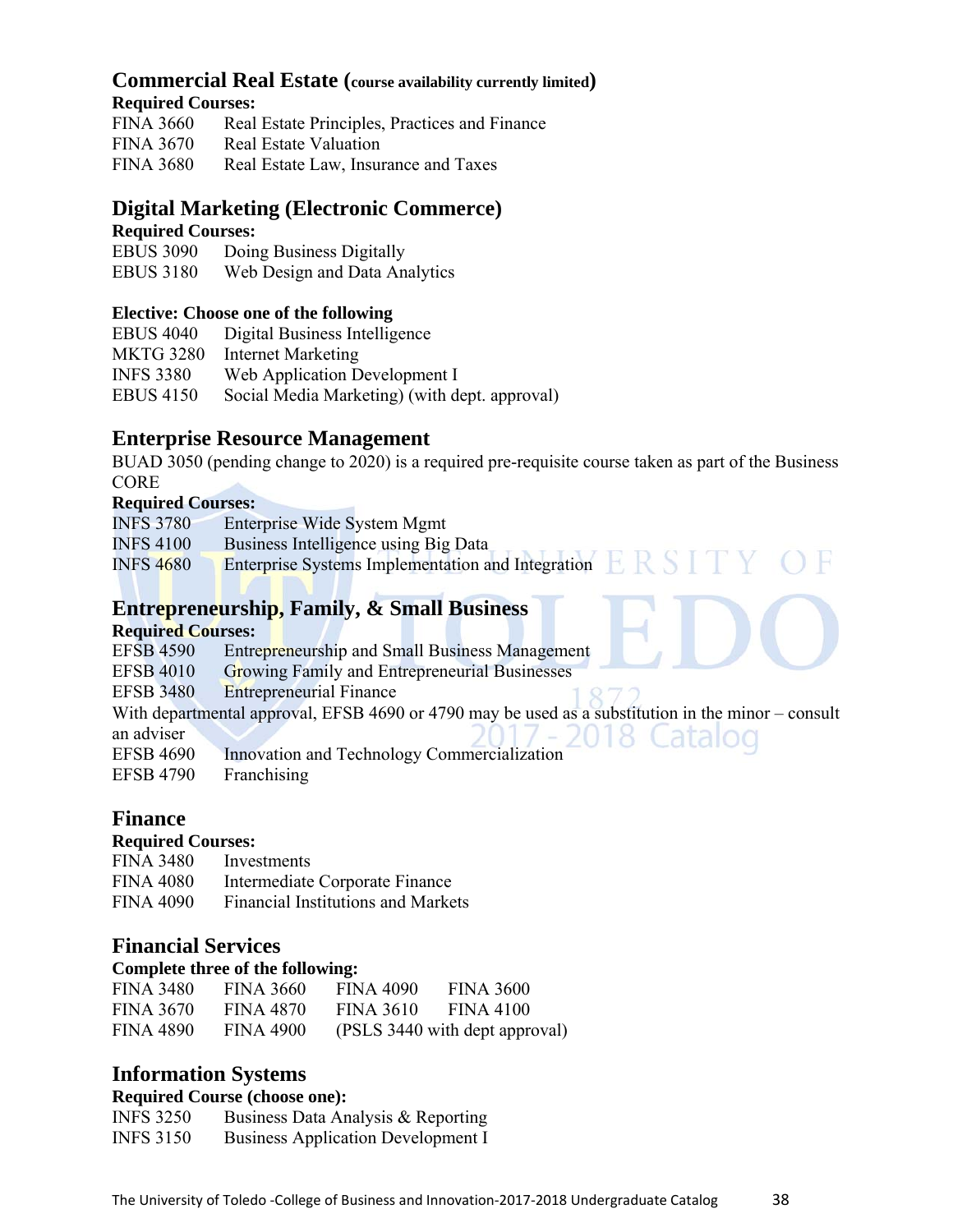#### **Electives (choose two):**

- INFS 3150 Business Application Development I (if not taken as the required option)
- INFS 3250 Business Data Analysis & Reporting (if not taken as the required option)
- INFS 3370 Business Data Communications
- INFS 3400 Principles of Information Systems Security
- INFS 3770 Small Business Database Systems
- INFS 3780 Enterprise Wide Information Systems Management
- INFS 3980 Contemporary Topics in I.S.: such as Java Programming, Unix, Web Design
- INFS 4100 Business Intelligence using Big Data
- INFS 4300 Web Application Development II
- INFS 4320 Information Systems Planning and Outsourcing Management
- INFS 4620 Enterprise Database Systems

#### **Insurance and Risk Management**

#### **Required Courses:**

| <b>FINA 3600</b> | Risk Management               |
|------------------|-------------------------------|
| <b>FINA 3610</b> | Life and Health Insurance     |
| <b>FINA 4890</b> | Financial and Estate Planning |

#### **International Business**

#### **Select three courses, taking into consideration any prerequisites:**

- BLAW 3670 International Business Law
- VIVERSITY OF FINA 3500 International Finance IBUS 3600 International Management IBUS 4360 Global Business Strategies IBUS 3150 Understanding Cultural Differences for Business MKTG 3140 International Marketing MKTG 3260 Global Framework for E-Commerce MKTG 4220 International Sourcing, Logistics and Transportation<br>PSI S 4500 International Sales Negotiation PSLS 4500 International Sales Negotiation

2017 - 2018 Catalog

#### **Management**

#### **Complete three of the following:**

- HURM 3220 Human Resource Management
- HURM 4250 Performance Management for Individuals and Teams (MGMT 4250)
- MGMT 3630 Conflict Management: Mediation and Negotiations MGMT 3700 Best Practices in Diversity Leadership
- MGMT 3770 Ethics in Leadership and Management
- MGMT 4210 Leading and Managing Organizational Improvement
- MGMT 4780 Leadership and Managerial Competencies

### **Marketing**

#### **Required:**

MKTG 3850 Buyer Behavior and Relationship Management

**or** 

- 
- MKTG 3880 Marketing Research and Data-Based Management

#### **Electives:**

Select two courses (6 hours) MKTG 3140 International Marketing MKTG 3280 Internet Marketing MKTG 3690 Principles of Marketing Communication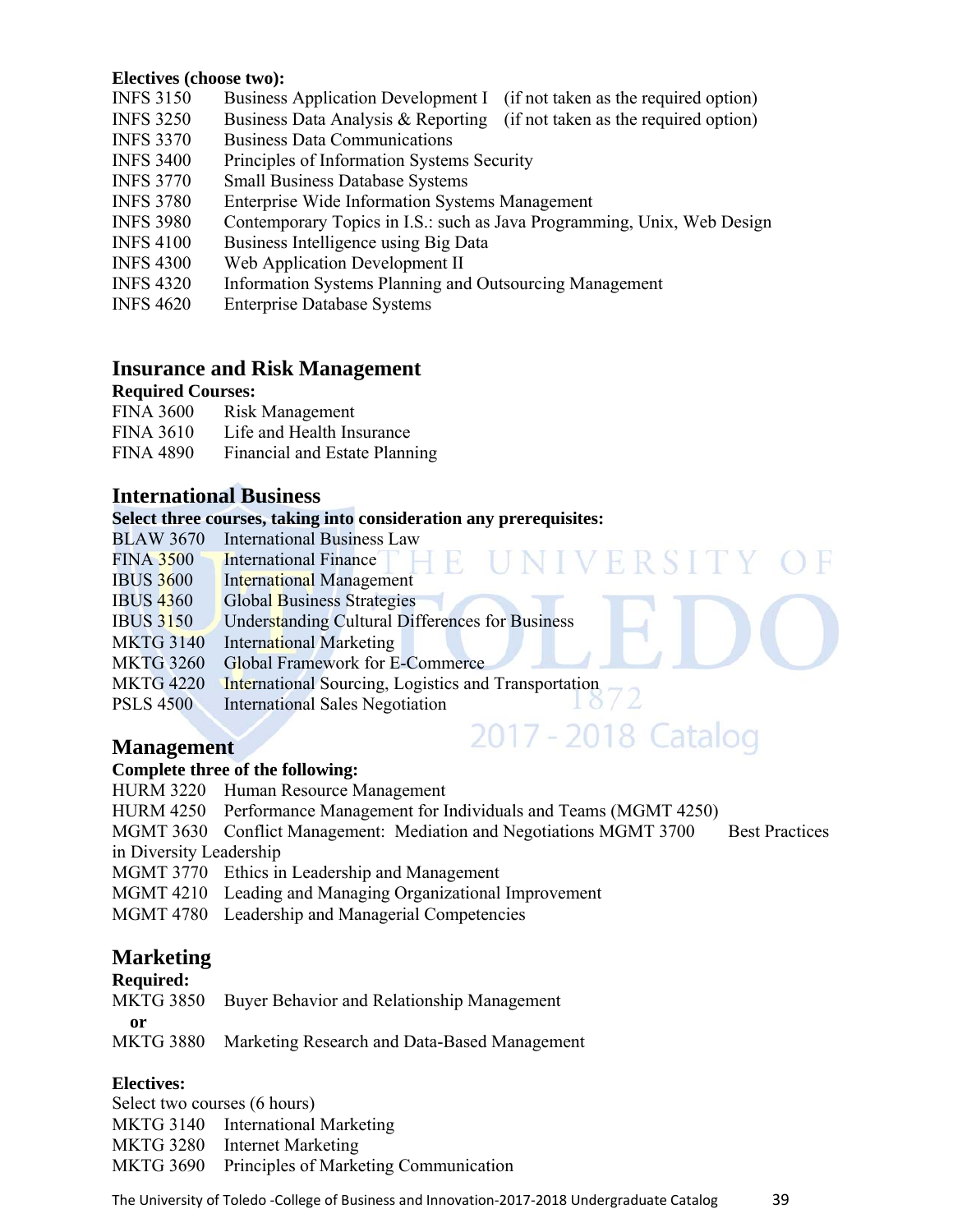- MKTG 4540 Business Marketing
- MKTG 3130 Supply Chain Management
- MKTG 3260 Global Framework for E-Commerce
- MKTG 3870 Advertising Strategy
- MKTG 3910 Direct Marketing
- MKTG 3920 Sports Marketing
- MKTG 4120 Marketing Channels Management
- MKTG 4220 International Sourcing, Logistics & Transportation
- MKTG 4520 Advanced Market Analysis
- MKTG 4570 Product & Pricing Management
- MKTG 4980 Special Topics
- MKTG 4990 Independent Study
- PSLS 3080 Purchasing & Business Relationship Mgmt
- PSLS 3440 Professional Sales
- PSLS 4710 Sales Force Leadership

#### **Operation & Supply Chain Management**

BUAD 3020 is a required pre-requisite course taken in the Business CORE

#### **Complete three courses from the following:**

| <b>OSCM 3340</b> | Quality Management & Process Improvement                          |
|------------------|-------------------------------------------------------------------|
| <b>OSCM 3610</b> | <b>Operations Planning and Control</b>                            |
| <b>OSCM 3660</b> | <b>Strategic Sourcing</b>                                         |
| <b>OSCM 4150</b> | <b>Supply Chain Analytics and Cases</b>                           |
| <b>OSCM 4250</b> | <b>Business Analytics - Techniques and Cases</b>                  |
| <b>OSCM 4760</b> | Simulation Modeling and Analysis of Manufacturing/Service Systems |
| and either       |                                                                   |
| <b>MKTG 3130</b> | Supply Chain Management                                           |
| or               |                                                                   |
| <b>MKTG 4220</b> | International Sourcing, Logistics, and Transportation             |
|                  |                                                                   |

2017 - 2018 Catalog

### **Professional Sales**:

**Required:**  PSLS 3440 Professional Sales

#### **Electives: Select two from the following**

- PSLS 3080 Purchasing and Business Relationship Management
- PSLS 3450 Account and Territory Management
- PSLS 4500 International Sales Negotiation
- PSLS 4710 Sales Force Leadership
- PSLS 4740 Advanced Sales
- MKTG 4540 Business Marketing

#### **Sustainability Minor**

Beginning Fall 2017, The College of Business and Innovation and The University of Toledo will begin offering a Minor in Sustainability. This is an interdisciplinary minor combining courses from the College of Business as well as the College of Natural Sciences and Mathematics, the College of Engineering, and the College of Arts and Letters. The minor requirements are the same for any student regardless of what is listed as their "home" college. Because of this, the minor requirements are somewhat different from other minors in the College of Business.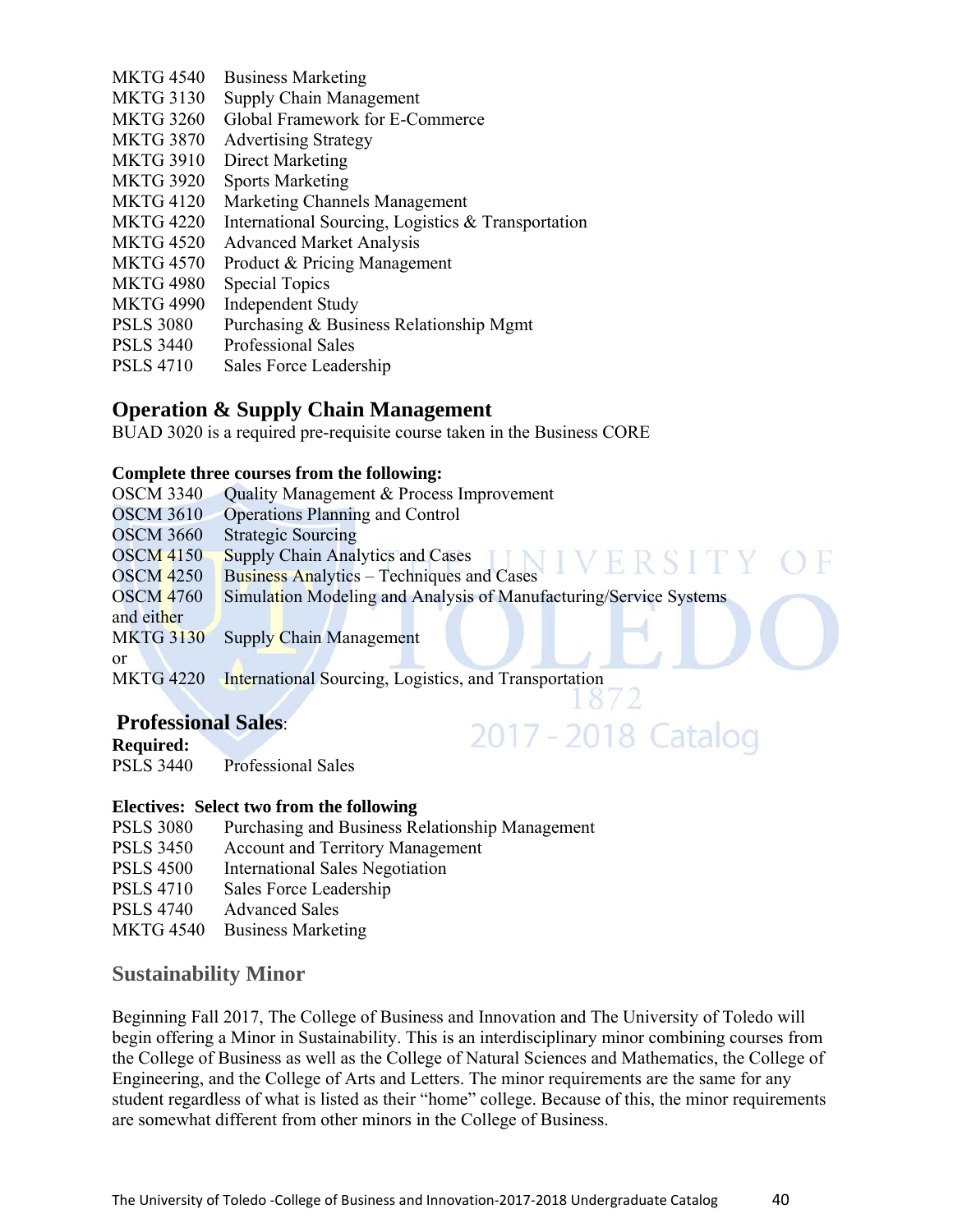Of the 15 credit hours (5 courses) required in the Sustainability minor, 12 credit hours (4 courses) must be unique to other courses in a student's degree program. This means that only one course may "double dip" as another requirement somewhere else in their degree program – be that a major, minor or other degree requirement. If more than one course naturally occurs as a requirement in their degree program, the student would need to select additional course(s) from the list of approved electives for the minor so that they achieve the 12 unique hours. Both the College of Business and a student's home college will review the minor requirements to certify completion for graduation.

If students would like additional information on the educational benefits of completing the Sustainability minor, please contact the following faculty experts:

Glenn Lipscomb, Ph. D Professor and Chair of Chemical and Environmental Engineering Email: glenn.lipscomb@utoledo.edu Office: NI 3054 Phone: (419) 530-8088 Fax: (419) 530-8086

Andrew Solocha, Ph. D Associate Professor College of Business & Innovation, Department of Finance Email: andrew.solocha@utoledo.edu Office: ST 4010 Phone: (419) 530-2564 Fax: (419) 530-2873

**NIVERSITY** 

#### **Program Requirements – 5 courses – 15 hours**

**Required - 4 Courses - 12 hours**  GNEN 1550 Sustainable Living EEES 2010 Intro to Environmental Studies BUAD 3500 Sustainable Business Practices PHIL 3180 Environmental Ethics

**Elective - 1 course - 3 hours – Select one from:** BUAD 3020 Principles Of Manufacturing & Service Systems IBUS 4360 Global Business Strategies CHEM 1100 Chemistry and Society 1872 EEES 1150 Marine Biology 2017 - 2018 Catalog EEES 2150 Biodiversity EEES 1010 Physical Geology EEES 2400 Oceanography EEES 2200 Climate Change EEES 1050 Geological Hazards & the Environment EEES 1130 Down to Earth Environmental Sciences EEES 1170 Microbes and Society CHEE 4120 Biofuels CIVE 4690 Sustainability Engineering MIME 4410 Alternative Energy MIME 4820 Sustainability Analysis & Design ECON 3240 Environmental Economics GEPL 1100 Environmental Geography GEPL 3900 Environmental Planning GEPL 4160 Patterns of World Development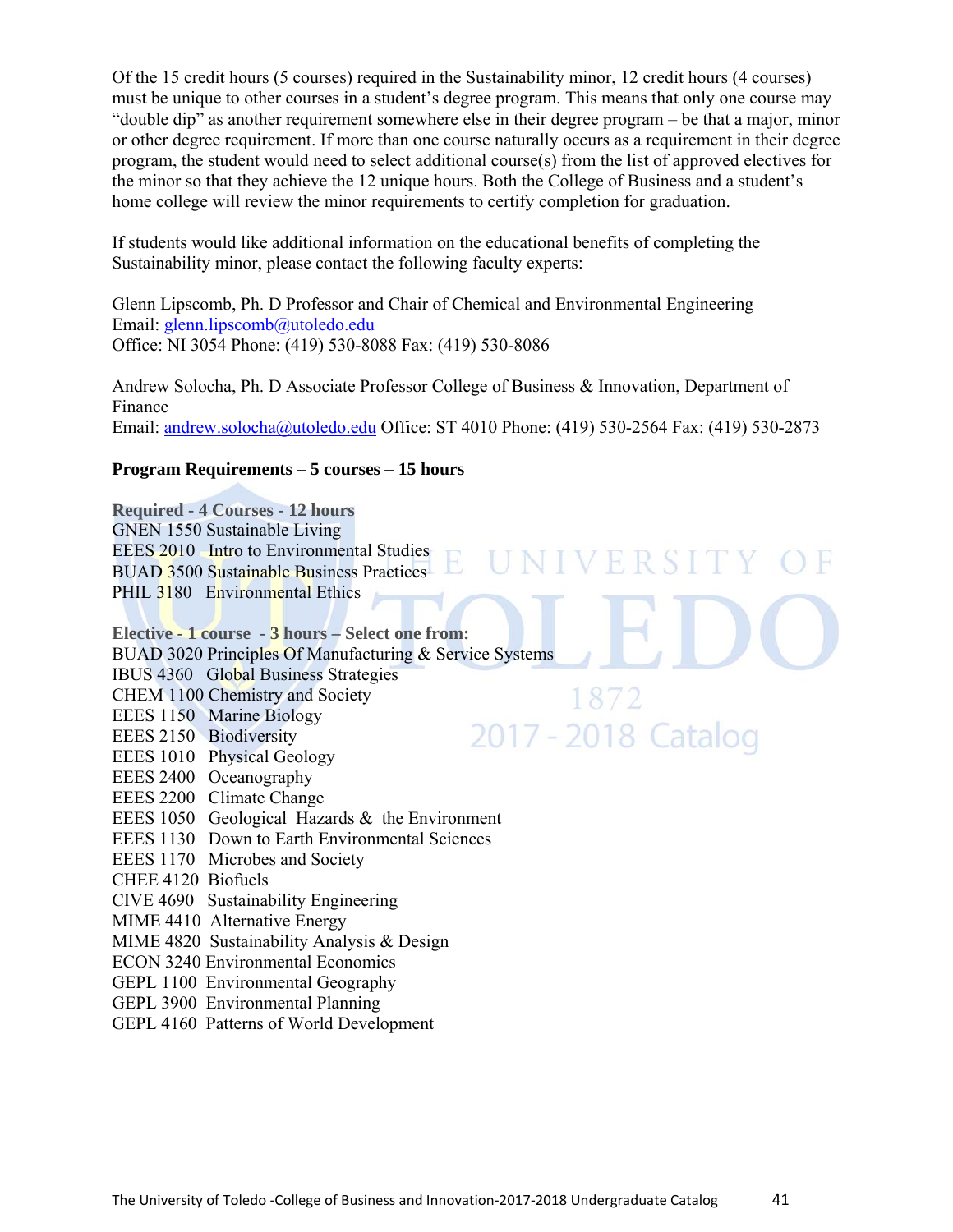# **Degree Requirements for the Bachelor of Science in Information Technology (BSIT)**

#### **Grade and Hour Requirements**

The information technology (IT) program is a unique program offered jointly by the College of Engineering and the College of Business and Innovation. The program features a hands-on education leading to careers in the management of the technology infrastructure of organizations of all types and sizes.

In order to earn the B.S. degree, students must complete a minimum of 128 hours of course work, with a minimum cumulative 2.0 GPA on a 4.0 scale. All General Education/University Core requirements must also be satisfied. Since many of the courses offered though the College of Engineering are term specific, it is very important to do courses in sequence to avoid delaying graduation.

| $\mathbf{1}$ and $\mathbf{1}$<br><b>BACHELOR OF SCIENCE in Information Technology</b>                                                                                                                                                            |                                                                                   |      |                                         |                                                                                                                                            |                |  |                      |
|--------------------------------------------------------------------------------------------------------------------------------------------------------------------------------------------------------------------------------------------------|-----------------------------------------------------------------------------------|------|-----------------------------------------|--------------------------------------------------------------------------------------------------------------------------------------------|----------------|--|----------------------|
| Students accepted into the BSIT should be academically prepared to be placed into MATH 1730, Calculus with Business Applications.<br>Students placing into lower Math levels will need additional hours in order to fulfill degree requirements. |                                                                                   |      |                                         |                                                                                                                                            |                |  |                      |
| Students are required to successfully complete a minimum 128 semester credit hours with an overall grade point average of 2.0 or higher                                                                                                          |                                                                                   |      |                                         |                                                                                                                                            |                |  |                      |
|                                                                                                                                                                                                                                                  |                                                                                   |      |                                         | This is a "shared" program with the College of Engineering. All requirements and transfer evaluations must be approved by both colleges.   |                |  |                      |
| and Technology (ABET)                                                                                                                                                                                                                            |                                                                                   |      |                                         | Professionally accredited by the Association to Advance Collegiate Schools of Business (AACSB) and the Accreditation Board for Engineering |                |  |                      |
| Term                                                                                                                                                                                                                                             | SUBJECT NUMBER<br>Pre-requisite<br>COURSE TITLE<br>CR HRS<br>OBOR TRANSFER POLICY |      |                                         |                                                                                                                                            |                |  |                      |
| First Term                                                                                                                                                                                                                                       |                                                                                   |      |                                         |                                                                                                                                            |                |  |                      |
|                                                                                                                                                                                                                                                  | <b>BUAD</b>                                                                       | 1000 |                                         | ORIENTATION                                                                                                                                | $\mathbf{1}$   |  |                      |
|                                                                                                                                                                                                                                                  | CSET                                                                              | 1100 | co-req waived for<br><b>BSIT</b> majors | INTRO TO COMPUTER SCI & ENGR                                                                                                               | 4              |  |                      |
|                                                                                                                                                                                                                                                  | <b>ENGL</b>                                                                       | 1110 |                                         | <b>ENGLISH COMPOSITION I</b>                                                                                                               | 3              |  | OTM-ENGLISH          |
|                                                                                                                                                                                                                                                  |                                                                                   |      | ACT 22 or Math                          |                                                                                                                                            |                |  | OTM-MATHEMATICS      |
|                                                                                                                                                                                                                                                  | <b>MATH</b>                                                                       | 1730 | 1320                                    | CALCULUS WITH APPS                                                                                                                         | 5              |  | TAG OBU 009          |
|                                                                                                                                                                                                                                                  | ECON                                                                              | 1150 |                                         | PRINCIPLES OF MACRO ECONOMICS                                                                                                              | 3              |  | OTM-SOCIAL SCIENCES  |
|                                                                                                                                                                                                                                                  |                                                                                   |      |                                         |                                                                                                                                            | 16             |  |                      |
| Second Term                                                                                                                                                                                                                                      |                                                                                   |      |                                         |                                                                                                                                            |                |  |                      |
|                                                                                                                                                                                                                                                  | <b>ENGT</b>                                                                       | 3050 |                                         | FUNDAMENTALS OF ELECTRICITY                                                                                                                | 4              |  |                      |
|                                                                                                                                                                                                                                                  | <b>ENGL</b>                                                                       | 2960 | <b>ENGL 1110</b>                        | ORGANIZATIONAL REPORT WRITING                                                                                                              | 3              |  | OTM-ENGLISH          |
|                                                                                                                                                                                                                                                  | ECON                                                                              | 1200 |                                         | INTRO TO MICRO ECONOMICS                                                                                                                   | 3              |  | OTM-SOCIAL SCIENCES  |
|                                                                                                                                                                                                                                                  |                                                                                   |      |                                         | NATURAL SCIENCE LECTURE                                                                                                                    | 3              |  | OTM-NATURAL SCIENCES |
|                                                                                                                                                                                                                                                  |                                                                                   |      |                                         | NATURAL SCIENCE LAB                                                                                                                        | $\mathbf{1}$   |  | OTM-NATURAL SCIENCES |
|                                                                                                                                                                                                                                                  |                                                                                   |      |                                         | SOCIAL SCIENCE                                                                                                                             | 3              |  | OTM-SOCIAL SCIENCES  |
|                                                                                                                                                                                                                                                  |                                                                                   |      |                                         |                                                                                                                                            | 17             |  |                      |
| Third Term                                                                                                                                                                                                                                       |                                                                                   |      |                                         |                                                                                                                                            |                |  |                      |
|                                                                                                                                                                                                                                                  |                                                                                   |      |                                         |                                                                                                                                            |                |  |                      |
|                                                                                                                                                                                                                                                  | <b>ENGT</b>                                                                       | 2500 |                                         | TECH PROJECT MGMT                                                                                                                          | 3              |  |                      |
|                                                                                                                                                                                                                                                  | <b>BUAD</b>                                                                       | 2040 | Soph Status                             | FINANCIAL ACCOUNTING                                                                                                                       | 3              |  | TAG OBU 001          |
|                                                                                                                                                                                                                                                  | <b>ITEC</b>                                                                       | 2100 |                                         | SMALL COMPUTER SYSTEMS                                                                                                                     | $\overline{4}$ |  |                      |
|                                                                                                                                                                                                                                                  |                                                                                   |      |                                         | MULTICULTURAL U.S.                                                                                                                         | 3              |  |                      |
|                                                                                                                                                                                                                                                  |                                                                                   |      |                                         | HUMANITIES ELECTIVE                                                                                                                        | 3              |  | OTM-HUMANITIES       |
|                                                                                                                                                                                                                                                  |                                                                                   |      |                                         |                                                                                                                                            | 16             |  |                      |
| Fourth Term                                                                                                                                                                                                                                      |                                                                                   |      |                                         |                                                                                                                                            |                |  |                      |
|                                                                                                                                                                                                                                                  |                                                                                   |      | Soph Status &                           |                                                                                                                                            |                |  |                      |
|                                                                                                                                                                                                                                                  | <b>BUAD</b>                                                                       | 2050 | <b>BUAD 2040</b>                        | ACCOUNTING FOR DECISION MAKING                                                                                                             | з              |  |                      |
|                                                                                                                                                                                                                                                  | CSET                                                                              | 1200 | CSET 1100                               | OBJ OR PROGRAMMING                                                                                                                         | 3              |  |                      |
|                                                                                                                                                                                                                                                  | CSET                                                                              | 2200 | ITEC/CSET 2100                          | PC & INDUSTRIAL NETWORKS                                                                                                                   | 4              |  |                      |
|                                                                                                                                                                                                                                                  | COMM                                                                              | 2840 |                                         | COMMUNICATION ELECTIVE                                                                                                                     | 3              |  | OTM-HUMANITIES       |
|                                                                                                                                                                                                                                                  |                                                                                   |      |                                         | HUMANITIES/ MC NON-WESTERN                                                                                                                 |                |  |                      |
|                                                                                                                                                                                                                                                  |                                                                                   |      |                                         | <b>ELECTIVE</b>                                                                                                                            | 3              |  | OTM-HUMANITIES       |
|                                                                                                                                                                                                                                                  |                                                                                   |      |                                         |                                                                                                                                            | 16             |  |                      |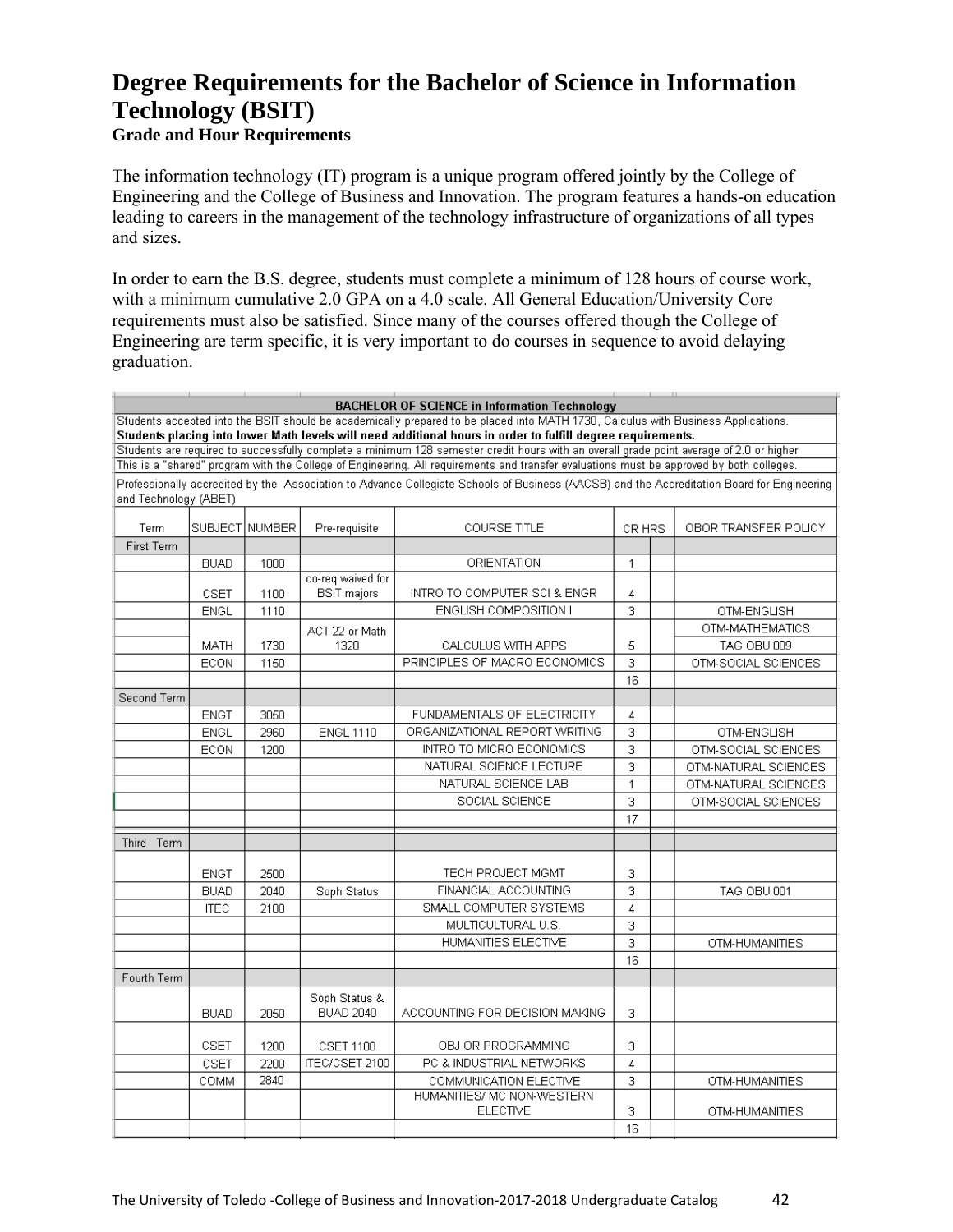| Fifth Term   |             |      |                                                                            |                                                             |                           |                      |
|--------------|-------------|------|----------------------------------------------------------------------------|-------------------------------------------------------------|---------------------------|----------------------|
|              | <b>ENGT</b> | 3010 |                                                                            | APPLIED STATISTICS AND DOE                                  | 4                         |                      |
|              | CSET        | 3100 | <b>CSET 1100</b>                                                           | ADV WEBSITE DESIGN                                          | $\overline{\overline{3}}$ |                      |
|              | CSET        | 3200 | JR standing                                                                | CLIENT SERVER COMPUTING                                     | 3                         |                      |
|              | INFS.       | 3770 | JR standing and<br><b>BUAD3050</b> (ok<br>with CSET 1100<br>& co-reg 3050) | DATABASE MGMT SYSTEMS                                       | з                         |                      |
|              |             |      | JR standing and                                                            |                                                             |                           |                      |
|              | <b>BUAD</b> | 3050 | <b>BUAD 1020 (ok</b><br>with CSET 1100)                                    | INFORMATION TECHNOLOGY MGMT                                 | 3                         |                      |
|              |             |      |                                                                            |                                                             | $\overline{16}$           |                      |
| Sixth Term   |             |      |                                                                            |                                                             |                           |                      |
|              | CSET        | 3250 | CSET 3100                                                                  | CLIENT SIDE SCRIPTING                                       | 3                         |                      |
|              | CSET        | 3300 | CSET 3150<br>waived for BSIT<br>MAJORS with<br><b>INFS 3770</b>            | DATABASE DRIVEN WEBSITES                                    | 4                         |                      |
|              |             |      |                                                                            | UNIX SYSTEM ADMINISTRATION /                                |                           |                      |
|              | CSET        | 3400 |                                                                            | <b>Technical Elective</b>                                   | 3                         |                      |
|              |             |      |                                                                            | MANAGERIAL & BEHAVIORAL                                     |                           |                      |
|              | <b>BUAD</b> | 3030 | JR Standing                                                                | PROCESSES                                                   | 3                         |                      |
|              | INFS        | 4300 | INFS 3380 - OK<br>with CSET 3100                                           | DIST SYSTEMS & WEB DESIGN                                   | 3                         |                      |
|              |             |      |                                                                            |                                                             | $\overline{16}$<br>.      |                      |
| Seventh Term |             |      |                                                                            |                                                             |                           |                      |
|              | CSET        | 4100 | CSET 3150<br>waived for BSIT<br>MAJORS with<br><b>INFS 3770</b>            | CGI PROG WITH PERL & JAVA                                   | з                         |                      |
|              | CSET        | 4150 | CSET 2200                                                                  | WEB SERVER ADMINISTRATION                                   | з                         |                      |
|              | CSET        | 4750 | <b>CSET 2200</b>                                                           | COMPUTER NETWORK & DATA COMM                                | 4                         |                      |
|              | <b>BUAD</b> | 3020 | JR Standing and<br>BUAD 2060 (OK<br>with ENGT 3010)                        | MANUFACTURING AND SERVICES SYS<br>PRINCIPLES OF MARKETING / | 3                         |                      |
|              | <b>BUAD</b> | 3010 | JR Standing and<br><b>ECON 1200</b>                                        | Professional Development Elective                           | 3                         |                      |
|              |             |      |                                                                            |                                                             | 16                        |                      |
| Eighth Term  |             |      |                                                                            |                                                             |                           |                      |
|              | <b>INFS</b> | 4510 | <b>INFS 3770</b>                                                           | SYSTEMS ANALYSIS AND DESIGN                                 | 3                         |                      |
|              | CSET        | 4250 | CSET 4100                                                                  | APPLIED PROGRAMMING LANGUAGES                               | 3                         |                      |
|              |             |      |                                                                            |                                                             |                           |                      |
|              | <b>BUAD</b> | 3470 |                                                                            | LEGAL & ETHICAL ENV OF BUSINESS/                            | З                         |                      |
|              |             |      | <b>JR Standing</b>                                                         | Professional Development Elective<br>NATURAL SCIENCE        | з                         | OTM-NATURAL SCIENCES |
|              |             |      |                                                                            | COMPUTER NETWORK SECURITY /                                 |                           |                      |
|              |             |      |                                                                            |                                                             |                           |                      |
|              | CSET        | 4850 | <b>CSET 4750</b>                                                           | <b>Technical Elective</b>                                   | 4                         |                      |
|              |             |      |                                                                            | <b>Total Earned Credit Hours</b>                            | 16<br>$128 +$             |                      |

# **Bachelor of Applied Organizational Technology (BAOT)**

The applied organizational technology program is designed for students who already have a technical associate's degree. These students can complete a bachelor's degree in the equivalent of two additional years of full-time study at The University of Toledo including a business focus along with an individualized plan to meet career goals.

#### **Grade and Hour Requirements**

In order to earn the B.A.T. degree, students must complete a minimum of 120 hours of course work, with a minimum cumulative 2.0 GPA on a 4.0 scale. The total hours include transfer hours as well as hours completed at The University of Toledo. Requirement categories are listed below. Students must complete a minimum of 30 hours at the University of Toledo to meet senior residency requirements. Additional grade requirements are listed below. All General Education / University Core requirements must also be satisfied.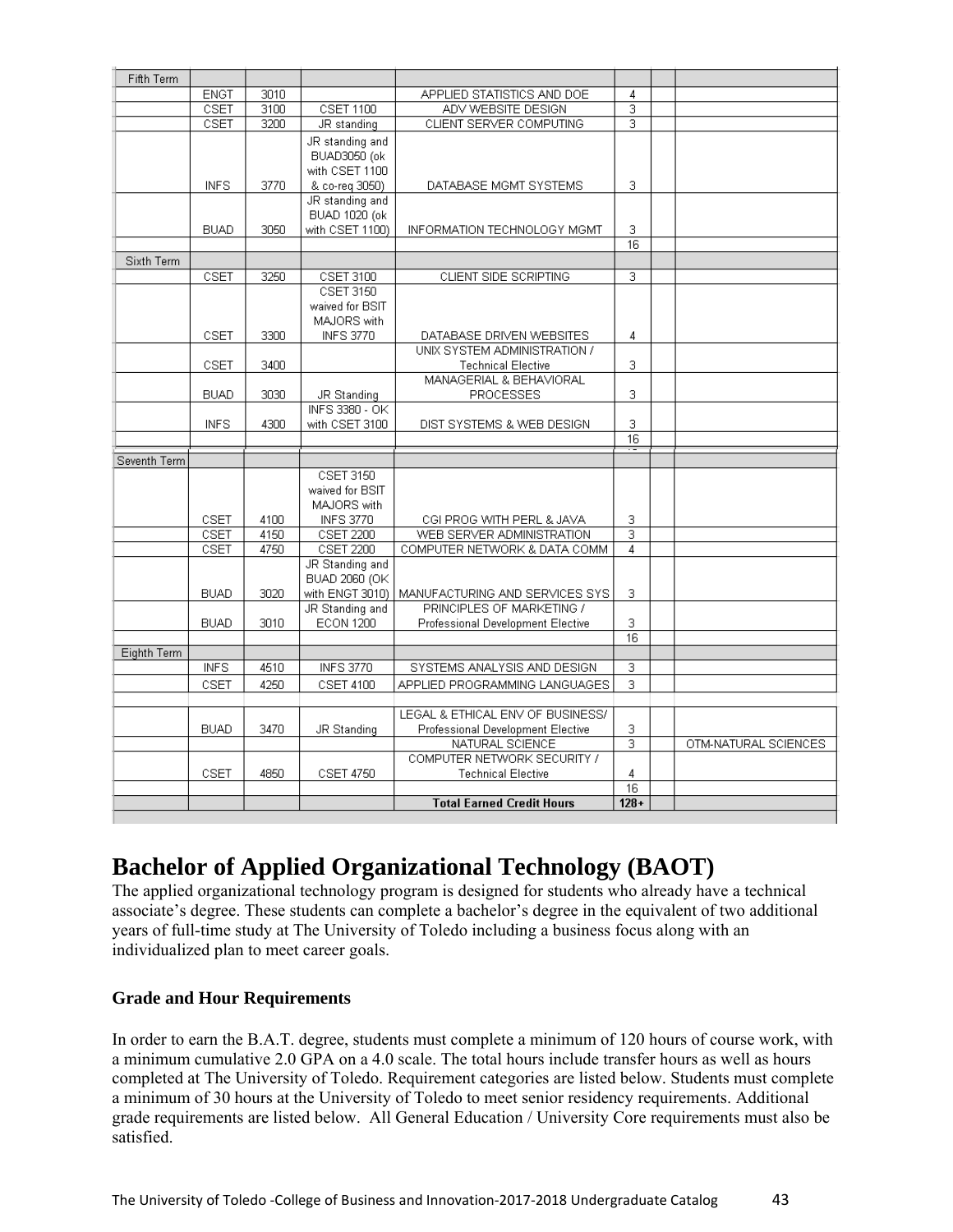#### **Degree requirements**

Because each Associate Degree may contain courses that transfer in to a variety of requirements in the program, degree requirements are evaluated on an individual basis. Because of this, it is impossible to list a plan of study for the remaining requirements. Below is a listing of the overall degree requirements prior to transfer evaluations.

#### **1. General Education/University Core (36 credit hours) including**:

| <b>English Composition</b>       | 6 hrs |
|----------------------------------|-------|
| Core Math (excluding Statistics) | 3 hrs |
| Humanities/Fine Arts             | 6 hrs |
| Social Science                   | 6 hrs |
| Natural Sciences (including lab) | 7 hrs |
| Multicultural:                   |       |
| Diversity of U.S.                | 3 hrs |
| Diversity - non-U.S.             | 3 hrs |
|                                  |       |

#### **2. General Business Focus**

| A. Prerequisites:                  |       |
|------------------------------------|-------|
| BUAD 2060 or statistics equivalent | 3 hrs |
| BUAD 1020 or computing equivalent  | 3 hrs |

Eighteen (18) hours are required beyond the prerequisite courses above. A grade of C (2.0) or better is required in each of the following courses. LIE IINIVERSITY OF

|                             | <b>B.</b> Required Foundation Course:                                                                 |                                               |  |  |
|-----------------------------|-------------------------------------------------------------------------------------------------------|-----------------------------------------------|--|--|
| $BUAD 2040**$               | <b>Financial Accounting Information</b>                                                               |                                               |  |  |
| <b>OR</b>                   |                                                                                                       |                                               |  |  |
| ACTG 1040**                 | Principles of Financial Accounting                                                                    | 3 hrs                                         |  |  |
|                             |                                                                                                       |                                               |  |  |
| C. Additional Requirements: |                                                                                                       |                                               |  |  |
|                             | Select three (3) courses from the following (one must be 3000 level to avoid additional course work): |                                               |  |  |
| <b>BUAD 1010</b>            | Introduction to Business                                                                              |                                               |  |  |
| <b>BUAD 2030</b>            | <b>Executive Communication Essentials</b>                                                             | $\frac{3 \text{ hrs}}{3 \text{ hrs}}$ Catalog |  |  |
|                             | BUAD 2050 <sup>**</sup> Accounting for Business Decision Making                                       | 3 hrs                                         |  |  |
| BUAD 2070**                 | <b>Business Statistics and Data Analytics</b>                                                         | 3 hrs                                         |  |  |
| <b>BUAD 2080</b>            | Global Environment of Business                                                                        | 3 hrs                                         |  |  |
|                             | BUAD 3010 <sup>**</sup> Principles of Marketing                                                       | 3 hrs                                         |  |  |
| BUAD 3020**                 | Principles of Manufacturing and Service Systems                                                       | 3 hrs                                         |  |  |
| <b>BUAD 3030</b>            | Managerial and Behavioral Processes in Organization                                                   | 3 hrs                                         |  |  |
| BUAD 3040**                 | Principles of Financial Management                                                                    | 3 hrs                                         |  |  |
| <b>BUAD 3050</b>            | <b>Information Technology Management</b><br>3 hrs                                                     |                                               |  |  |
| <b>BUAD 3470</b>            | Legal & Ethical Environment of Business                                                               | 3 hrs                                         |  |  |
|                             |                                                                                                       |                                               |  |  |

Select two (2) additional courses from the eight listed above or select two courses at the 3000- or 4000 level from ACCT, FINA, INFS, MGMT, EFSB, IBUS, EBUS, OSCM, HURM, PSLS, BANS, BLAW, or MKTG to complete the additional requirements. (Prerequisites for selected courses must be fulfilled.)

Prerequisites for an MBA can also be fulfilled by completing the indicated (\*\*) courses with a minimum grade of  $C(2.0)$ .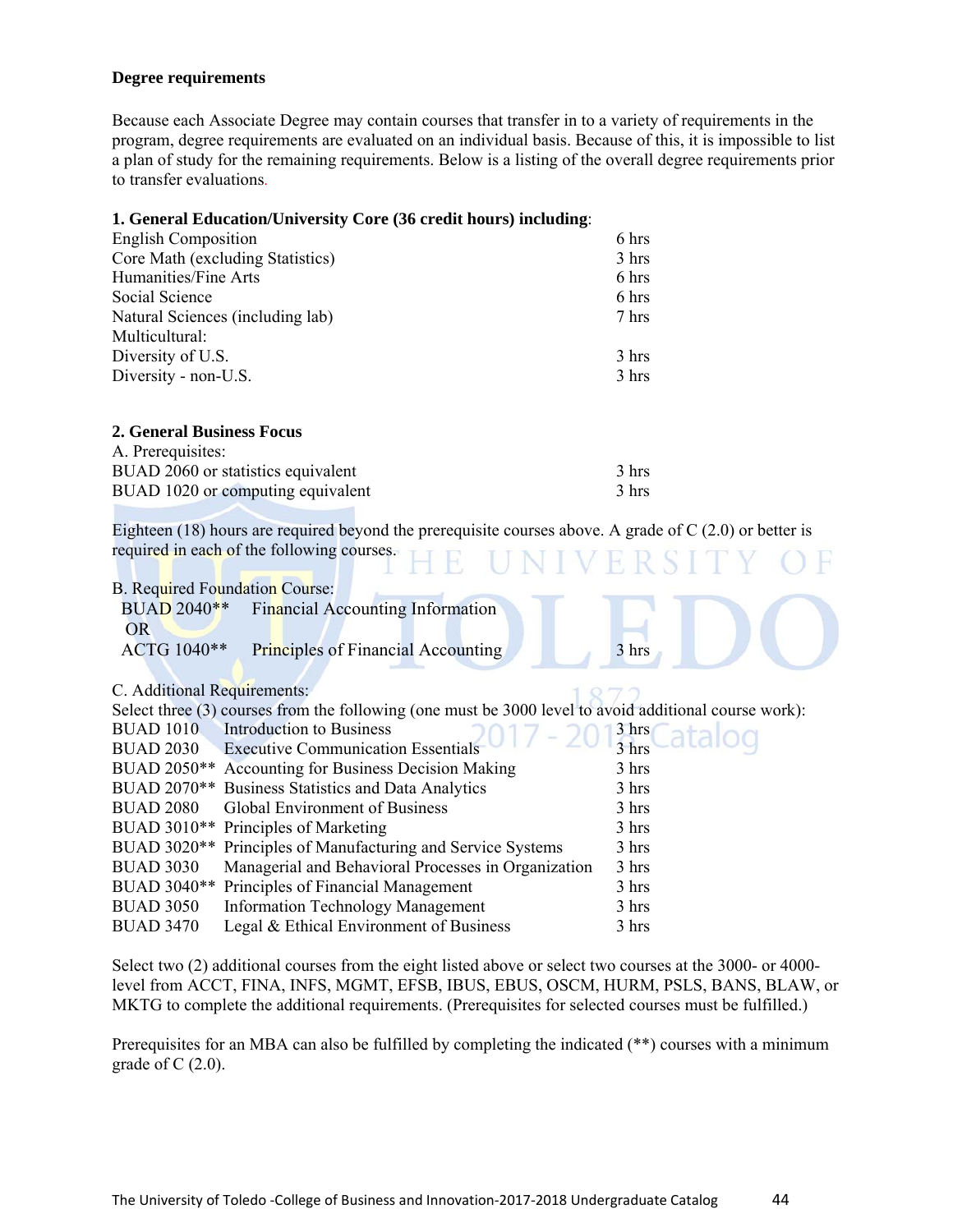#### **3. Upper Level Courses**

24 hours must be taken as upper division courses (numbered 3000-4000) from a college outside the College of Business and Innovation at UT. All prerequisites must be met. Some course exceptions to meet career goals may be considered upon appeal to the Dean's Office through your academic adviser in COBI Students Services.

• 12 hours of the 24 upper level hours **must** be from the Colleges of Arts & Letters and Natural Sciences and Mathematics.

• An additional 12 hours of upper level hours must come from any college **except** the College of Business and Innovation at UT.

• Students have the opportunity to complete a minor in the Colleges of Arts & Letters and Natural Sciences and Mathematics with the proper selection of classes.

#### **4. Additional courses/ credit hours may be necessary to make up the difference toward the minimum 120 hours required for the degree program.**

#### **Additional Notes:**

• Approximately 60-66 hours will be transferred in from an Associate Degree. This may include some General Education core and business classes as well as technical courses. These technical courses will be at the 1000-2000 level and credit will be counted under Additional Courses.

Students must meet with their academic adviser to create an individualized plan of study due to the fact that courses coming in from their associate degree will vary. **EAOI** 

#### **Programs of Study – Associate Degrees**

In order to earn any associate degree, students must meet all requirements and complete a minimum of 60 semester hours of course work, with a minimum cumulative 2.0 GPA on a 4.0 scale. A minimum of 15 hours must be complete through the University of Toledo. While multiple associate degrees may be completed (with the exception of only one ATS degree), each subsequent associate degree must include a minimum 15 credit hours that were not previously used toward another degree program. All of the associate degrees are offered in a distance learning/online format. Many of the major courses are not available in-person. Please consult the Office of Student Retention and Academic Success and Fall 2016 Degree Audits for additional information.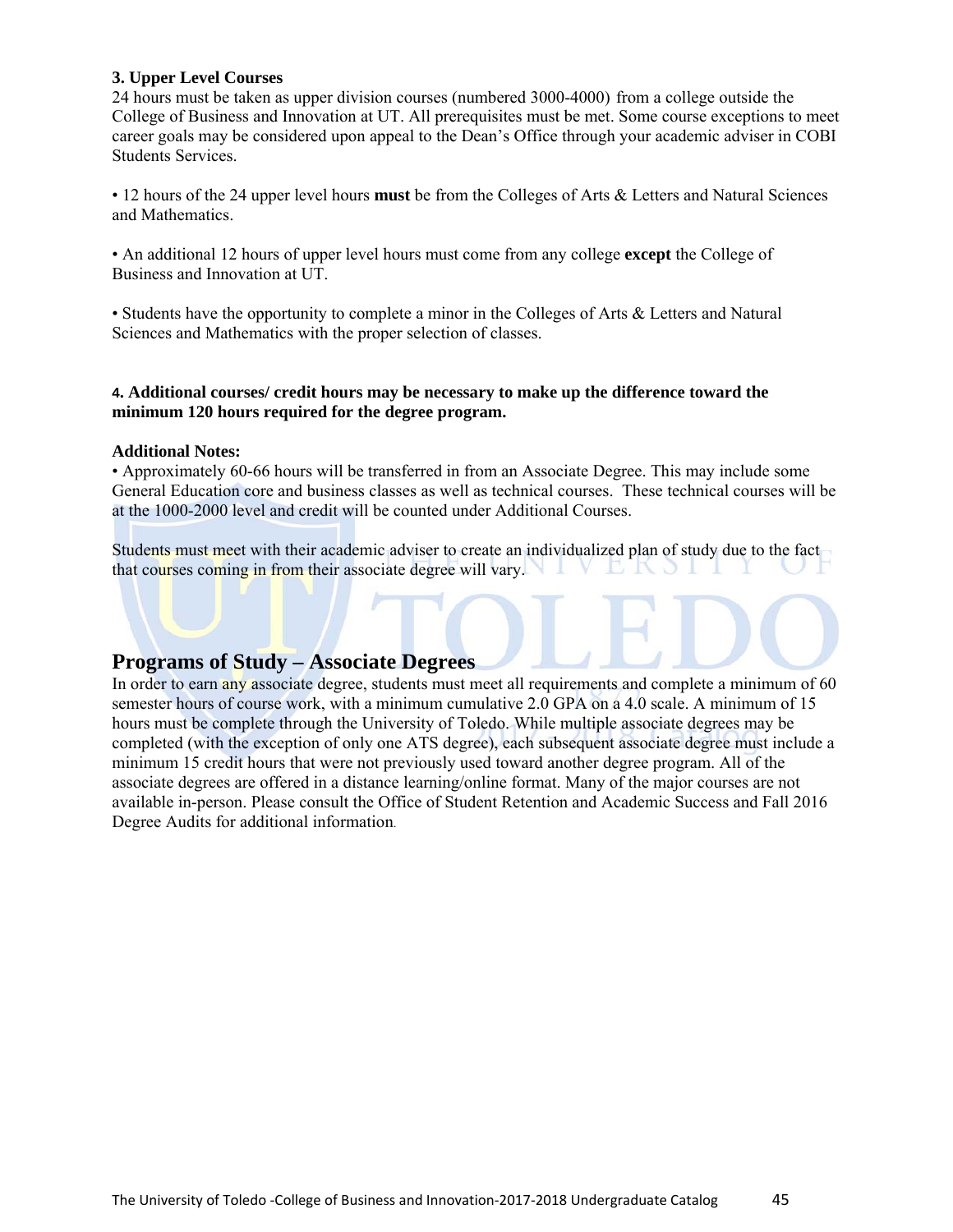# **Accounting Technology** – minimum 60 hours

Accounting is often called the language of business. Business owners, executives, managers and other decision-makers rely on accountants to give them relevant, understandable financial information. In today's rapidly changing environment, accountants must be prepared to deal with increasingly complex concepts and accounting principles

|             | <b>Associate of Applied Business in Accounting Technology</b> |               |                  |                                                                                                                                       |                |  |                               |                      |
|-------------|---------------------------------------------------------------|---------------|------------------|---------------------------------------------------------------------------------------------------------------------------------------|----------------|--|-------------------------------|----------------------|
|             |                                                               |               |                  | Students are required to successfully completed 60 semester credit hours with an overall grade point average of 2.0 or higher         |                |  |                               |                      |
|             |                                                               |               |                  | Students should be academically prepared to be placed into MATH 1180 or 1200 at a minimum.                                            |                |  |                               |                      |
|             |                                                               |               |                  | Students should consult their Degree Audit for coursework that fulfills elective course requirements in General Ed and elective areas |                |  |                               |                      |
|             |                                                               |               |                  | Students may use this associate degree to go on to the BAOT for 2+2 bachelor degree completion                                        |                |  |                               |                      |
|             |                                                               |               |                  |                                                                                                                                       |                |  |                               |                      |
| Term        | <b>SUBJECT</b>                                                | <b>NUMBER</b> | Pre-requisite    | <b>COURSE TITLE</b>                                                                                                                   | CR HRS         |  | COURSE<br><b>REQUIREMENTS</b> | OBOR TRANSFER POLICY |
| First Term  |                                                               |               |                  |                                                                                                                                       |                |  |                               |                      |
|             | <b>BUAD</b>                                                   | 1000          |                  | ORIENTATION                                                                                                                           | $\mathbf{1}$   |  |                               |                      |
|             | <b>BMGT</b>                                                   | 1010          |                  | <b>BUSINESS PRINCIPLES</b>                                                                                                            | 3              |  |                               |                      |
|             | <b>ENGL</b>                                                   | 1110          |                  | ENGLISH COMPOSITION I                                                                                                                 | 3              |  |                               | OTM-ENGLISH          |
|             | CMPT                                                          | 1100          |                  | MICROSOFT OFFICE APPS                                                                                                                 | 3              |  |                               |                      |
|             | <b>ACTG</b>                                                   | 1040          |                  | FINANCIAL ACCOUNTING                                                                                                                  | 3              |  |                               |                      |
|             |                                                               |               |                  | SOCIAL SCIENCE ELECTIVE                                                                                                               | 3              |  |                               | OTM-SOCIAL SCIENCES  |
|             |                                                               |               |                  |                                                                                                                                       | 16             |  |                               |                      |
| Second Term |                                                               |               |                  |                                                                                                                                       |                |  |                               |                      |
|             |                                                               | 1180,         | ACT 20 or        |                                                                                                                                       |                |  |                               | OTM-MATHEMATICS      |
|             |                                                               | 1200 or       | Math             | Math for Liberal Arts, Math Modeling or                                                                                               |                |  |                               |                      |
|             | MATH                                                          | 1320          | placement for    | College Algebra                                                                                                                       | 3(4)           |  |                               |                      |
|             | <b>ENGL</b>                                                   | 2960          | <b>ENGL 1110</b> | ORGANIZATIONAL REPORT WRITING                                                                                                         | 3              |  |                               | OTM- ENGLISH         |
|             | <b>BMGT</b>                                                   | 1500          |                  | WORKPLACE COMMUNICATION                                                                                                               | 3              |  |                               |                      |
|             | ACTG                                                          | 1050          | ACTG 1040        | MANAGERIAL ACCOUNTING                                                                                                                 | 3              |  |                               |                      |
|             | CMPT                                                          | 1410          |                  | MICROSOFT EXCEL                                                                                                                       | $\overline{a}$ |  |                               |                      |
|             |                                                               |               |                  |                                                                                                                                       | 14-15          |  |                               |                      |
| Third Term  |                                                               |               |                  |                                                                                                                                       |                |  |                               |                      |
|             | ACTG/                                                         |               |                  |                                                                                                                                       |                |  |                               |                      |
|             | CMPT                                                          | 1200          |                  | QUICKBOOKS                                                                                                                            | 3              |  |                               |                      |
|             | <b>ACTG</b>                                                   | 2300          | ACTG 1050        | COST ACCOUNTING                                                                                                                       | 3              |  |                               |                      |
|             |                                                               |               |                  |                                                                                                                                       |                |  |                               |                      |
|             | <b>BMGT</b>                                                   | 2110          |                  | MANAGING IN A GLOBAL ECONOMY                                                                                                          | 3              |  |                               |                      |
|             |                                                               |               |                  | MANAGING DIVERSITY IN THE                                                                                                             |                |  |                               | UT GENERAL EDUCATION |
|             | <b>BMGT</b>                                                   | 2700          |                  | WORKPLACE                                                                                                                             | 3              |  |                               | <b>DIVERSITY</b>     |
|             |                                                               |               |                  | NATURAL SCIENCE                                                                                                                       | 3              |  |                               | OTM-NATURAL SCIENCE  |
|             |                                                               |               |                  |                                                                                                                                       | 15             |  |                               |                      |
| Fourth Term |                                                               |               |                  |                                                                                                                                       |                |  |                               |                      |
|             | ACTG                                                          | 2100          | <b>ACTG 1040</b> | INTERMEDIATE ACCOUNTING                                                                                                               | 3              |  |                               |                      |
|             | <b>ACTG</b>                                                   | 2400          |                  | FUNDAMENTALS OF TAXATION                                                                                                              | 3              |  |                               |                      |
|             | <b>BMGT</b>                                                   | 2310          |                  | LEGAL ENVIRONMENT OF BUS.                                                                                                             | 3              |  |                               |                      |
|             | BMGT/                                                         |               |                  |                                                                                                                                       |                |  |                               |                      |
|             | ACTG /                                                        |               |                  |                                                                                                                                       |                |  |                               |                      |
|             | CMPT                                                          | <b>1/2XXX</b> |                  | TECHNICAL ELECTIVE                                                                                                                    | 3              |  |                               |                      |
|             |                                                               |               |                  | HUMANITIES ELECTIVE                                                                                                                   | 3              |  |                               | OTM-HUMANITIES       |
|             |                                                               |               |                  |                                                                                                                                       | 15             |  |                               |                      |
|             |                                                               |               |                  | <b>Total Earned Credit Hours</b>                                                                                                      | 60             |  |                               |                      |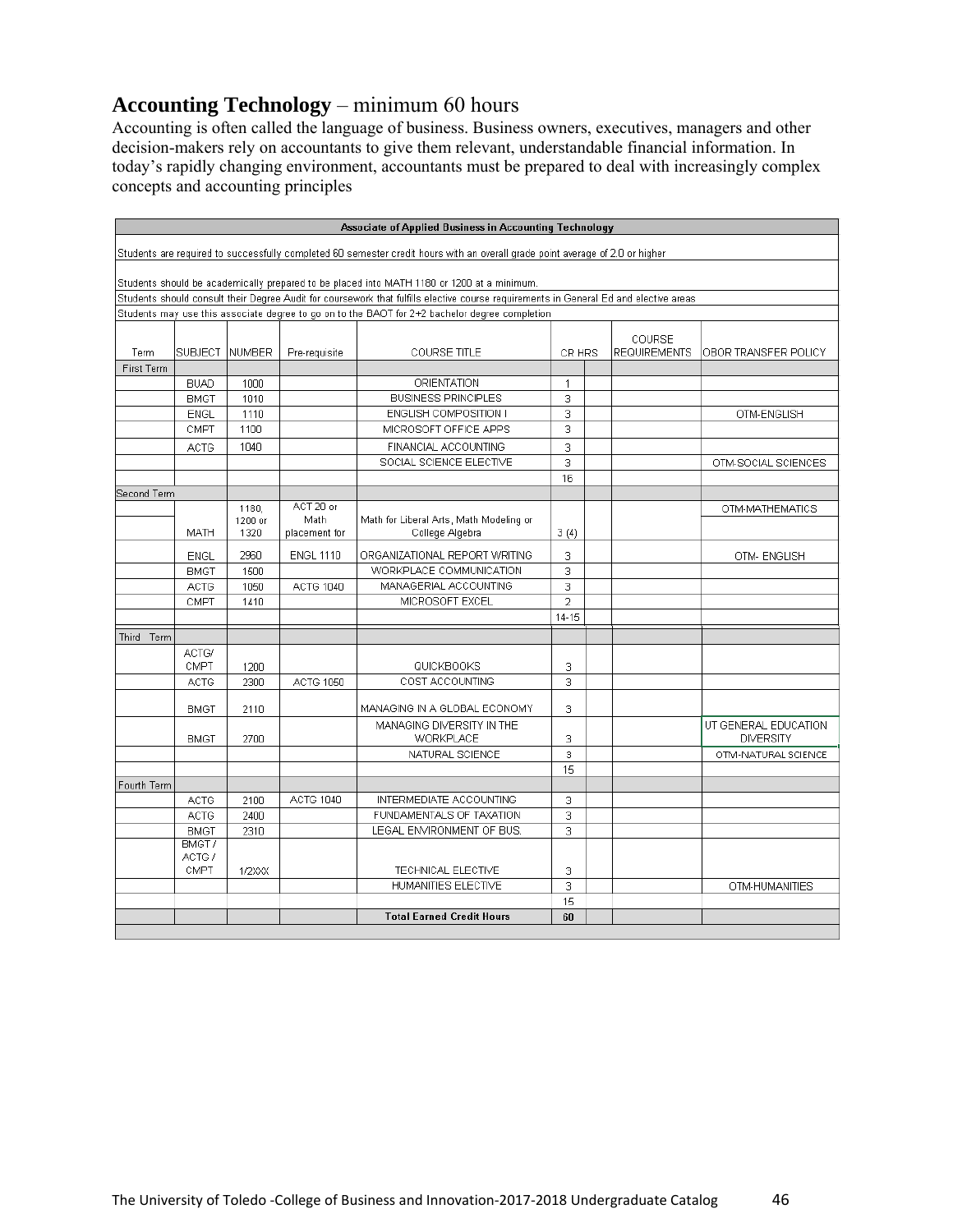# **Business Management Technology** – minimum 60 hours

Did you know that many entrepreneurs do not possess the management skills necessary to keep their businesses operating? Business management technology prepares students for supervisory or management positions in the service and production industries. This associate degree program provides students with the necessary skills for small business ownership. Business management technology professionals are trained in the areas of planning, organizing and supervising. In addition, students gain experience in accounting and computer applications, which are vital subjects in the modern workplace.

| Students are required to successfully completed 60 semester credit hours with an overall grade point average of 2.0 or higher<br>Students should be academically prepared to be placed into MATH 1180 or 1200 at a minimum.<br>Students should consult their Degree Audit for coursework that fulfills elective course requirements in General Ed and elective areas<br>Students may use this associate degree to go on to the BAOT for 2+2 bachelor degree completion<br>COURSE<br><b>NUMBER</b><br>Pre-requisite<br><b>REQUIREMENTS</b><br>Term<br><b>SUBJECT</b><br><b>COURSE TITLE</b><br>CR HRS<br>OBOR TRANSFER POLICY<br>First Term<br><b>ORIENTATION</b><br><b>BUAD</b><br>1000<br>1<br><b>BUSINESS PRINCIPLES</b><br>3<br><b>BMGT</b><br>1010<br>ENGLISH COMPOSITION I<br>1110<br>3<br>OTM-ENGLISH<br><b>ENGL</b><br>OTM-MATHEMATICS<br>1180.<br>ACT 20 or Math<br>1200 or<br>placement for<br>Math for Liberal Arts, Math Modeling or<br>1320<br>Math 1320<br>College Algebra<br>3(4)<br>MATH<br>COMPUTER INFORMATION APPL<br>3<br>1100<br>CMPT<br>SOCIAL SCIENCE ELECTIVE<br>3<br>OTM-SOCIAL SCIENCES<br>16<br>Second Term<br>ORGANIZATIONAL REPORT WRITING<br><b>ENGL</b><br>3<br>2960<br><b>ENGL 1110</b><br>OTM-ENGLISH<br>WORKPLACE COMMUNICATION<br>3<br><b>BMGT</b><br>1500<br><b>BMGT</b><br>1540<br>ORGANIZATIONAL BEHAVIOR<br>3<br>MICROSOFT WORD<br>$\overline{2}$<br>CMPT<br>1430<br>HUMANITIES ELECTIVE<br>3<br>OTM-HUMANITIES<br>14<br>Third Term<br>WORKPLACE MANAGEMENT<br><b>BMGT</b><br>3<br>2010<br>1040<br>FINANCIAL ACCOUNTING<br>3<br>ACTG<br>3<br><b>BMGT</b><br>MANAGING IN A GLOBAL ECONOMY<br>2110<br>MANAGING DIVERSITY IN THE<br>UT GENERAL EDUCATION<br>WORKPLACE<br><b>DIVERSITY</b><br>3<br><b>BMGT</b><br>2700<br>$\overline{3}$<br>NATURAL SCIENCE ELECTIVE<br>OTM-NATURAL SCIENCES<br>15<br>Fourth Term<br>MANAGERIAL ACCOUNTING<br>3<br>ACTG<br>1050<br>ACTG 1040<br>HUMAN RESOURCE DEVELOPMENT<br>3<br><b>BMGT</b><br>2020<br>LEGAL ENVIRONMENT OF BUS.<br>3<br><b>BMGT</b><br>2310<br>MARKETING PRINCIPLES<br>3<br><b>MARS</b><br>1010<br>HUMANITIES ELECTIVE<br>3<br>OTM-HUMANITIES<br>15<br><b>Total Earned Credit Hours</b><br>60 | Associate of Applied Business in Business Management Technology |  |  |  |  |  |  |  |
|-------------------------------------------------------------------------------------------------------------------------------------------------------------------------------------------------------------------------------------------------------------------------------------------------------------------------------------------------------------------------------------------------------------------------------------------------------------------------------------------------------------------------------------------------------------------------------------------------------------------------------------------------------------------------------------------------------------------------------------------------------------------------------------------------------------------------------------------------------------------------------------------------------------------------------------------------------------------------------------------------------------------------------------------------------------------------------------------------------------------------------------------------------------------------------------------------------------------------------------------------------------------------------------------------------------------------------------------------------------------------------------------------------------------------------------------------------------------------------------------------------------------------------------------------------------------------------------------------------------------------------------------------------------------------------------------------------------------------------------------------------------------------------------------------------------------------------------------------------------------------------------------------------------------------------------------------------------------------------------------------------------------------------------------------------------------------------------------------------------------------------------------------------------------------------------|-----------------------------------------------------------------|--|--|--|--|--|--|--|
|                                                                                                                                                                                                                                                                                                                                                                                                                                                                                                                                                                                                                                                                                                                                                                                                                                                                                                                                                                                                                                                                                                                                                                                                                                                                                                                                                                                                                                                                                                                                                                                                                                                                                                                                                                                                                                                                                                                                                                                                                                                                                                                                                                                     |                                                                 |  |  |  |  |  |  |  |
|                                                                                                                                                                                                                                                                                                                                                                                                                                                                                                                                                                                                                                                                                                                                                                                                                                                                                                                                                                                                                                                                                                                                                                                                                                                                                                                                                                                                                                                                                                                                                                                                                                                                                                                                                                                                                                                                                                                                                                                                                                                                                                                                                                                     |                                                                 |  |  |  |  |  |  |  |
|                                                                                                                                                                                                                                                                                                                                                                                                                                                                                                                                                                                                                                                                                                                                                                                                                                                                                                                                                                                                                                                                                                                                                                                                                                                                                                                                                                                                                                                                                                                                                                                                                                                                                                                                                                                                                                                                                                                                                                                                                                                                                                                                                                                     |                                                                 |  |  |  |  |  |  |  |
|                                                                                                                                                                                                                                                                                                                                                                                                                                                                                                                                                                                                                                                                                                                                                                                                                                                                                                                                                                                                                                                                                                                                                                                                                                                                                                                                                                                                                                                                                                                                                                                                                                                                                                                                                                                                                                                                                                                                                                                                                                                                                                                                                                                     |                                                                 |  |  |  |  |  |  |  |
|                                                                                                                                                                                                                                                                                                                                                                                                                                                                                                                                                                                                                                                                                                                                                                                                                                                                                                                                                                                                                                                                                                                                                                                                                                                                                                                                                                                                                                                                                                                                                                                                                                                                                                                                                                                                                                                                                                                                                                                                                                                                                                                                                                                     |                                                                 |  |  |  |  |  |  |  |
|                                                                                                                                                                                                                                                                                                                                                                                                                                                                                                                                                                                                                                                                                                                                                                                                                                                                                                                                                                                                                                                                                                                                                                                                                                                                                                                                                                                                                                                                                                                                                                                                                                                                                                                                                                                                                                                                                                                                                                                                                                                                                                                                                                                     |                                                                 |  |  |  |  |  |  |  |
|                                                                                                                                                                                                                                                                                                                                                                                                                                                                                                                                                                                                                                                                                                                                                                                                                                                                                                                                                                                                                                                                                                                                                                                                                                                                                                                                                                                                                                                                                                                                                                                                                                                                                                                                                                                                                                                                                                                                                                                                                                                                                                                                                                                     |                                                                 |  |  |  |  |  |  |  |
|                                                                                                                                                                                                                                                                                                                                                                                                                                                                                                                                                                                                                                                                                                                                                                                                                                                                                                                                                                                                                                                                                                                                                                                                                                                                                                                                                                                                                                                                                                                                                                                                                                                                                                                                                                                                                                                                                                                                                                                                                                                                                                                                                                                     |                                                                 |  |  |  |  |  |  |  |
|                                                                                                                                                                                                                                                                                                                                                                                                                                                                                                                                                                                                                                                                                                                                                                                                                                                                                                                                                                                                                                                                                                                                                                                                                                                                                                                                                                                                                                                                                                                                                                                                                                                                                                                                                                                                                                                                                                                                                                                                                                                                                                                                                                                     |                                                                 |  |  |  |  |  |  |  |
|                                                                                                                                                                                                                                                                                                                                                                                                                                                                                                                                                                                                                                                                                                                                                                                                                                                                                                                                                                                                                                                                                                                                                                                                                                                                                                                                                                                                                                                                                                                                                                                                                                                                                                                                                                                                                                                                                                                                                                                                                                                                                                                                                                                     |                                                                 |  |  |  |  |  |  |  |
|                                                                                                                                                                                                                                                                                                                                                                                                                                                                                                                                                                                                                                                                                                                                                                                                                                                                                                                                                                                                                                                                                                                                                                                                                                                                                                                                                                                                                                                                                                                                                                                                                                                                                                                                                                                                                                                                                                                                                                                                                                                                                                                                                                                     |                                                                 |  |  |  |  |  |  |  |
|                                                                                                                                                                                                                                                                                                                                                                                                                                                                                                                                                                                                                                                                                                                                                                                                                                                                                                                                                                                                                                                                                                                                                                                                                                                                                                                                                                                                                                                                                                                                                                                                                                                                                                                                                                                                                                                                                                                                                                                                                                                                                                                                                                                     |                                                                 |  |  |  |  |  |  |  |
|                                                                                                                                                                                                                                                                                                                                                                                                                                                                                                                                                                                                                                                                                                                                                                                                                                                                                                                                                                                                                                                                                                                                                                                                                                                                                                                                                                                                                                                                                                                                                                                                                                                                                                                                                                                                                                                                                                                                                                                                                                                                                                                                                                                     |                                                                 |  |  |  |  |  |  |  |
|                                                                                                                                                                                                                                                                                                                                                                                                                                                                                                                                                                                                                                                                                                                                                                                                                                                                                                                                                                                                                                                                                                                                                                                                                                                                                                                                                                                                                                                                                                                                                                                                                                                                                                                                                                                                                                                                                                                                                                                                                                                                                                                                                                                     |                                                                 |  |  |  |  |  |  |  |
|                                                                                                                                                                                                                                                                                                                                                                                                                                                                                                                                                                                                                                                                                                                                                                                                                                                                                                                                                                                                                                                                                                                                                                                                                                                                                                                                                                                                                                                                                                                                                                                                                                                                                                                                                                                                                                                                                                                                                                                                                                                                                                                                                                                     |                                                                 |  |  |  |  |  |  |  |
|                                                                                                                                                                                                                                                                                                                                                                                                                                                                                                                                                                                                                                                                                                                                                                                                                                                                                                                                                                                                                                                                                                                                                                                                                                                                                                                                                                                                                                                                                                                                                                                                                                                                                                                                                                                                                                                                                                                                                                                                                                                                                                                                                                                     |                                                                 |  |  |  |  |  |  |  |
|                                                                                                                                                                                                                                                                                                                                                                                                                                                                                                                                                                                                                                                                                                                                                                                                                                                                                                                                                                                                                                                                                                                                                                                                                                                                                                                                                                                                                                                                                                                                                                                                                                                                                                                                                                                                                                                                                                                                                                                                                                                                                                                                                                                     |                                                                 |  |  |  |  |  |  |  |
|                                                                                                                                                                                                                                                                                                                                                                                                                                                                                                                                                                                                                                                                                                                                                                                                                                                                                                                                                                                                                                                                                                                                                                                                                                                                                                                                                                                                                                                                                                                                                                                                                                                                                                                                                                                                                                                                                                                                                                                                                                                                                                                                                                                     |                                                                 |  |  |  |  |  |  |  |
|                                                                                                                                                                                                                                                                                                                                                                                                                                                                                                                                                                                                                                                                                                                                                                                                                                                                                                                                                                                                                                                                                                                                                                                                                                                                                                                                                                                                                                                                                                                                                                                                                                                                                                                                                                                                                                                                                                                                                                                                                                                                                                                                                                                     |                                                                 |  |  |  |  |  |  |  |
|                                                                                                                                                                                                                                                                                                                                                                                                                                                                                                                                                                                                                                                                                                                                                                                                                                                                                                                                                                                                                                                                                                                                                                                                                                                                                                                                                                                                                                                                                                                                                                                                                                                                                                                                                                                                                                                                                                                                                                                                                                                                                                                                                                                     |                                                                 |  |  |  |  |  |  |  |
|                                                                                                                                                                                                                                                                                                                                                                                                                                                                                                                                                                                                                                                                                                                                                                                                                                                                                                                                                                                                                                                                                                                                                                                                                                                                                                                                                                                                                                                                                                                                                                                                                                                                                                                                                                                                                                                                                                                                                                                                                                                                                                                                                                                     |                                                                 |  |  |  |  |  |  |  |
|                                                                                                                                                                                                                                                                                                                                                                                                                                                                                                                                                                                                                                                                                                                                                                                                                                                                                                                                                                                                                                                                                                                                                                                                                                                                                                                                                                                                                                                                                                                                                                                                                                                                                                                                                                                                                                                                                                                                                                                                                                                                                                                                                                                     |                                                                 |  |  |  |  |  |  |  |
|                                                                                                                                                                                                                                                                                                                                                                                                                                                                                                                                                                                                                                                                                                                                                                                                                                                                                                                                                                                                                                                                                                                                                                                                                                                                                                                                                                                                                                                                                                                                                                                                                                                                                                                                                                                                                                                                                                                                                                                                                                                                                                                                                                                     |                                                                 |  |  |  |  |  |  |  |
|                                                                                                                                                                                                                                                                                                                                                                                                                                                                                                                                                                                                                                                                                                                                                                                                                                                                                                                                                                                                                                                                                                                                                                                                                                                                                                                                                                                                                                                                                                                                                                                                                                                                                                                                                                                                                                                                                                                                                                                                                                                                                                                                                                                     |                                                                 |  |  |  |  |  |  |  |
|                                                                                                                                                                                                                                                                                                                                                                                                                                                                                                                                                                                                                                                                                                                                                                                                                                                                                                                                                                                                                                                                                                                                                                                                                                                                                                                                                                                                                                                                                                                                                                                                                                                                                                                                                                                                                                                                                                                                                                                                                                                                                                                                                                                     |                                                                 |  |  |  |  |  |  |  |
|                                                                                                                                                                                                                                                                                                                                                                                                                                                                                                                                                                                                                                                                                                                                                                                                                                                                                                                                                                                                                                                                                                                                                                                                                                                                                                                                                                                                                                                                                                                                                                                                                                                                                                                                                                                                                                                                                                                                                                                                                                                                                                                                                                                     |                                                                 |  |  |  |  |  |  |  |
|                                                                                                                                                                                                                                                                                                                                                                                                                                                                                                                                                                                                                                                                                                                                                                                                                                                                                                                                                                                                                                                                                                                                                                                                                                                                                                                                                                                                                                                                                                                                                                                                                                                                                                                                                                                                                                                                                                                                                                                                                                                                                                                                                                                     |                                                                 |  |  |  |  |  |  |  |
|                                                                                                                                                                                                                                                                                                                                                                                                                                                                                                                                                                                                                                                                                                                                                                                                                                                                                                                                                                                                                                                                                                                                                                                                                                                                                                                                                                                                                                                                                                                                                                                                                                                                                                                                                                                                                                                                                                                                                                                                                                                                                                                                                                                     |                                                                 |  |  |  |  |  |  |  |
|                                                                                                                                                                                                                                                                                                                                                                                                                                                                                                                                                                                                                                                                                                                                                                                                                                                                                                                                                                                                                                                                                                                                                                                                                                                                                                                                                                                                                                                                                                                                                                                                                                                                                                                                                                                                                                                                                                                                                                                                                                                                                                                                                                                     |                                                                 |  |  |  |  |  |  |  |
|                                                                                                                                                                                                                                                                                                                                                                                                                                                                                                                                                                                                                                                                                                                                                                                                                                                                                                                                                                                                                                                                                                                                                                                                                                                                                                                                                                                                                                                                                                                                                                                                                                                                                                                                                                                                                                                                                                                                                                                                                                                                                                                                                                                     |                                                                 |  |  |  |  |  |  |  |
|                                                                                                                                                                                                                                                                                                                                                                                                                                                                                                                                                                                                                                                                                                                                                                                                                                                                                                                                                                                                                                                                                                                                                                                                                                                                                                                                                                                                                                                                                                                                                                                                                                                                                                                                                                                                                                                                                                                                                                                                                                                                                                                                                                                     |                                                                 |  |  |  |  |  |  |  |
|                                                                                                                                                                                                                                                                                                                                                                                                                                                                                                                                                                                                                                                                                                                                                                                                                                                                                                                                                                                                                                                                                                                                                                                                                                                                                                                                                                                                                                                                                                                                                                                                                                                                                                                                                                                                                                                                                                                                                                                                                                                                                                                                                                                     |                                                                 |  |  |  |  |  |  |  |
|                                                                                                                                                                                                                                                                                                                                                                                                                                                                                                                                                                                                                                                                                                                                                                                                                                                                                                                                                                                                                                                                                                                                                                                                                                                                                                                                                                                                                                                                                                                                                                                                                                                                                                                                                                                                                                                                                                                                                                                                                                                                                                                                                                                     |                                                                 |  |  |  |  |  |  |  |
|                                                                                                                                                                                                                                                                                                                                                                                                                                                                                                                                                                                                                                                                                                                                                                                                                                                                                                                                                                                                                                                                                                                                                                                                                                                                                                                                                                                                                                                                                                                                                                                                                                                                                                                                                                                                                                                                                                                                                                                                                                                                                                                                                                                     |                                                                 |  |  |  |  |  |  |  |
|                                                                                                                                                                                                                                                                                                                                                                                                                                                                                                                                                                                                                                                                                                                                                                                                                                                                                                                                                                                                                                                                                                                                                                                                                                                                                                                                                                                                                                                                                                                                                                                                                                                                                                                                                                                                                                                                                                                                                                                                                                                                                                                                                                                     |                                                                 |  |  |  |  |  |  |  |
|                                                                                                                                                                                                                                                                                                                                                                                                                                                                                                                                                                                                                                                                                                                                                                                                                                                                                                                                                                                                                                                                                                                                                                                                                                                                                                                                                                                                                                                                                                                                                                                                                                                                                                                                                                                                                                                                                                                                                                                                                                                                                                                                                                                     |                                                                 |  |  |  |  |  |  |  |
|                                                                                                                                                                                                                                                                                                                                                                                                                                                                                                                                                                                                                                                                                                                                                                                                                                                                                                                                                                                                                                                                                                                                                                                                                                                                                                                                                                                                                                                                                                                                                                                                                                                                                                                                                                                                                                                                                                                                                                                                                                                                                                                                                                                     |                                                                 |  |  |  |  |  |  |  |
|                                                                                                                                                                                                                                                                                                                                                                                                                                                                                                                                                                                                                                                                                                                                                                                                                                                                                                                                                                                                                                                                                                                                                                                                                                                                                                                                                                                                                                                                                                                                                                                                                                                                                                                                                                                                                                                                                                                                                                                                                                                                                                                                                                                     |                                                                 |  |  |  |  |  |  |  |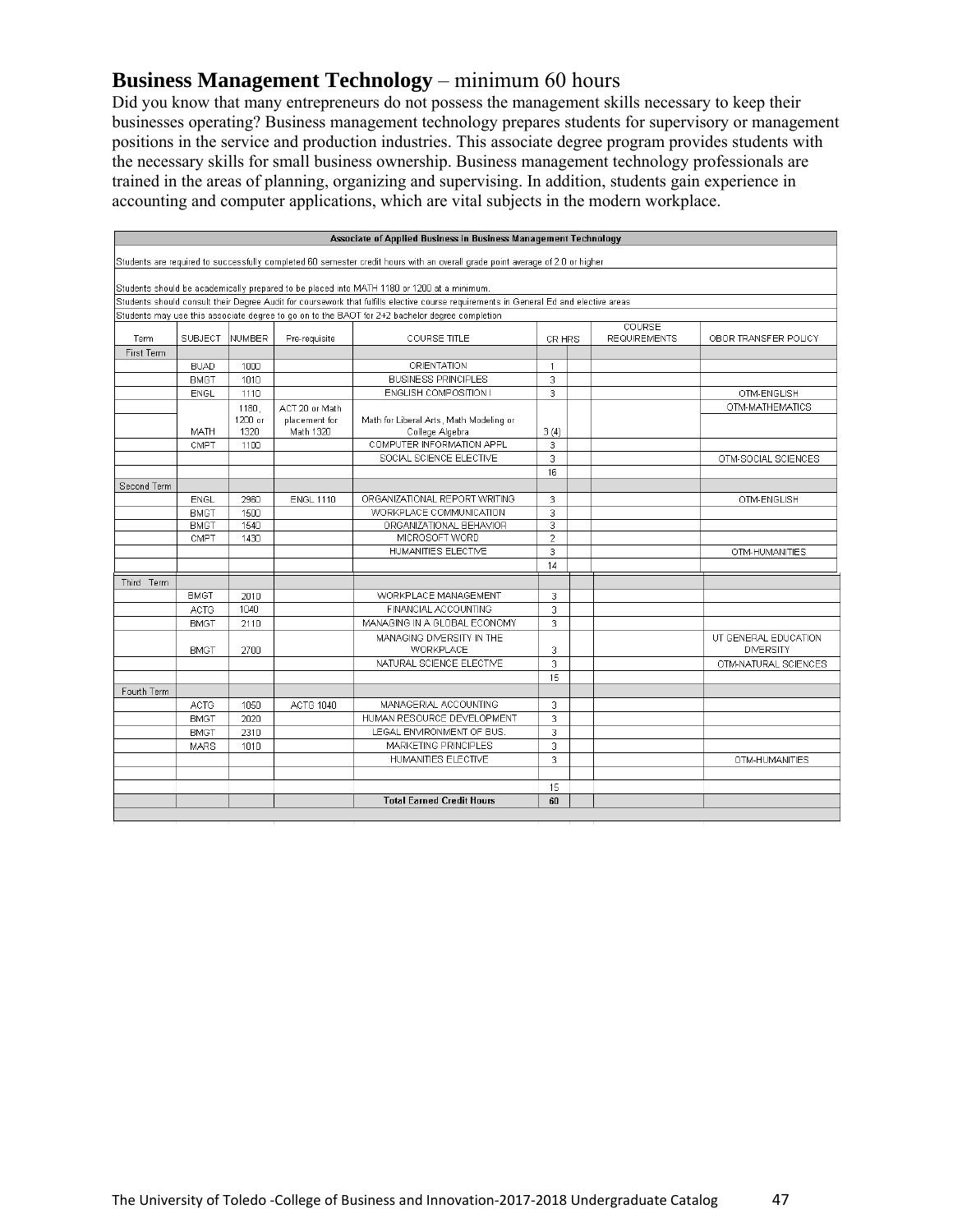# **Computer Network Administration – minimum 60 hours**

Computer network administration prepares students for work in the computer networking industry. Students learn about operating systems management, programming, networking fundamentals and computer integration. The course work prepares students for professional certifications for companies like Microsoft, CompTIA and Cisco.

|             |                |                           |                                              | Associate of Applied Business in Computer Network Administration                                                                     |                |                               |                      |
|-------------|----------------|---------------------------|----------------------------------------------|--------------------------------------------------------------------------------------------------------------------------------------|----------------|-------------------------------|----------------------|
|             |                |                           |                                              | Students are required to successfully completed 60 semester credit hours with an overall grade point average of 2.0 or higher        |                |                               |                      |
|             |                |                           |                                              | Students should be academically prepared to be placed into MATH 1180 or 1200 at a minimum.                                           |                |                               |                      |
|             |                |                           |                                              | Students should consult their Degree Audit for coursework that fulfills elective course requirements in Major/Minor/General Ed areas |                |                               |                      |
|             |                |                           |                                              | Students may use this associate degree to go on to the BAOT for 2+2 bachelor degree completion                                       |                |                               |                      |
| Term        | SUBJECT NUMBER |                           | Pre-requisite                                | <b>COURSE TITLE</b>                                                                                                                  | CR HRS         | COURSE<br><b>REQUIREMENTS</b> | OBOR TRANSFER POLICY |
| First Term  |                |                           |                                              |                                                                                                                                      |                |                               |                      |
|             | <b>BUAD</b>    | 1000                      |                                              | ORIENTATION                                                                                                                          | 1              |                               |                      |
|             | <b>ENGL</b>    | 1110                      |                                              | ENGLISH COMPOSITION I                                                                                                                | 3              |                               | OTM-ENGLISH          |
|             | MATH           | 1180.<br>1200, or<br>1320 | ACT 20 or Math<br>placement for<br>Math 1320 | Math for Liberal Arts, Math Modeling or<br>College Algebra                                                                           | 3(4)           |                               | OTM-MATHEMATICS      |
|             | CMPT           | 1110                      |                                              | PC OPERATING SYSTEMS                                                                                                                 | 3              |                               |                      |
|             |                |                           |                                              | SOCIAL SCIENCE ELECTIVE                                                                                                              | 3              |                               | OTM-SOCIAL SCIENCES  |
|             |                |                           |                                              |                                                                                                                                      | 13             |                               |                      |
| Second Term |                |                           |                                              |                                                                                                                                      |                |                               |                      |
|             | ENGL           | 2960                      | <b>ENGL 1110</b>                             | ORGANIZATIONAL REPORT WRITING                                                                                                        | 3              |                               | OTM-ENGLISH          |
|             | CMPT           | 1020                      |                                              | COMPUTER CONCEPTS                                                                                                                    | $\sqrt{4}$     |                               |                      |
|             |                |                           | CO-REQ:                                      |                                                                                                                                      |                |                               |                      |
|             | <b>CNET</b>    | 2400                      | <b>CNET 2200</b>                             | NETWORK OPERATING SYST. SUPPORT                                                                                                      | $\overline{4}$ |                               |                      |
|             | CNET           | 2200                      |                                              | NETWORK TECHNOLOGIES                                                                                                                 | $\it 4$        |                               |                      |
|             | CMPT/<br>CNET  | XXXX                      |                                              | TECHNICAL ELECTIVE COURSE                                                                                                            | $\mathbf{1}$   |                               |                      |
|             |                |                           |                                              |                                                                                                                                      | 16             |                               |                      |
| Third Term  |                |                           |                                              |                                                                                                                                      |                |                               |                      |
|             | <b>ACTG</b>    | 1040                      |                                              | FINANCIAL ACCOUNTING                                                                                                                 | 3              |                               |                      |
|             | CNET           | 2150                      |                                              | COMPUTER HARDWARE                                                                                                                    | 3              |                               |                      |
|             |                |                           |                                              | HUMANITES ELECTIVE                                                                                                                   | 3              |                               | OTM-HUMANITIES       |
|             |                |                           |                                              | MANAGING DIVERSITY IN THE                                                                                                            |                |                               |                      |
|             | <b>BMGT</b>    | 2700                      |                                              | WORKPLACE                                                                                                                            | 3              |                               | UT GENERAL EDUCATION |
|             | CNET           | 2100                      |                                              | MICROSOFT OPERATING SYSTEMS                                                                                                          | 3              |                               |                      |
|             |                |                           |                                              |                                                                                                                                      | 15             |                               |                      |
| Fourth Term |                |                           |                                              |                                                                                                                                      |                |                               |                      |
|             | CNET           | 2410                      | <b>CNET 2400</b>                             | <b>INFRASTRUCTURE</b>                                                                                                                | 3              |                               |                      |
|             | CNET           | 2300                      | <b>CNET 2100</b>                             | LINUX OPERATING SYSTEMS                                                                                                              | $\overline{4}$ |                               |                      |
|             | <b>BMGT</b>    | 1500                      |                                              | WORKPLACE COMMUNICATION                                                                                                              | 3              |                               |                      |
|             | <b>ACTG</b>    | 1050                      | ACTG 1040                                    | MANAGERIAL ACCOUNTING                                                                                                                | 3              |                               |                      |
|             |                |                           |                                              | NATURAL SCIENCE ELECTIVE                                                                                                             | 3              |                               | OTM-NATURAL SCIENCE  |
|             |                |                           |                                              |                                                                                                                                      | 16             |                               |                      |
|             |                |                           |                                              | <b>Total Earned Credit Hours</b>                                                                                                     | 60             |                               |                      |
|             |                |                           |                                              |                                                                                                                                      |                |                               |                      |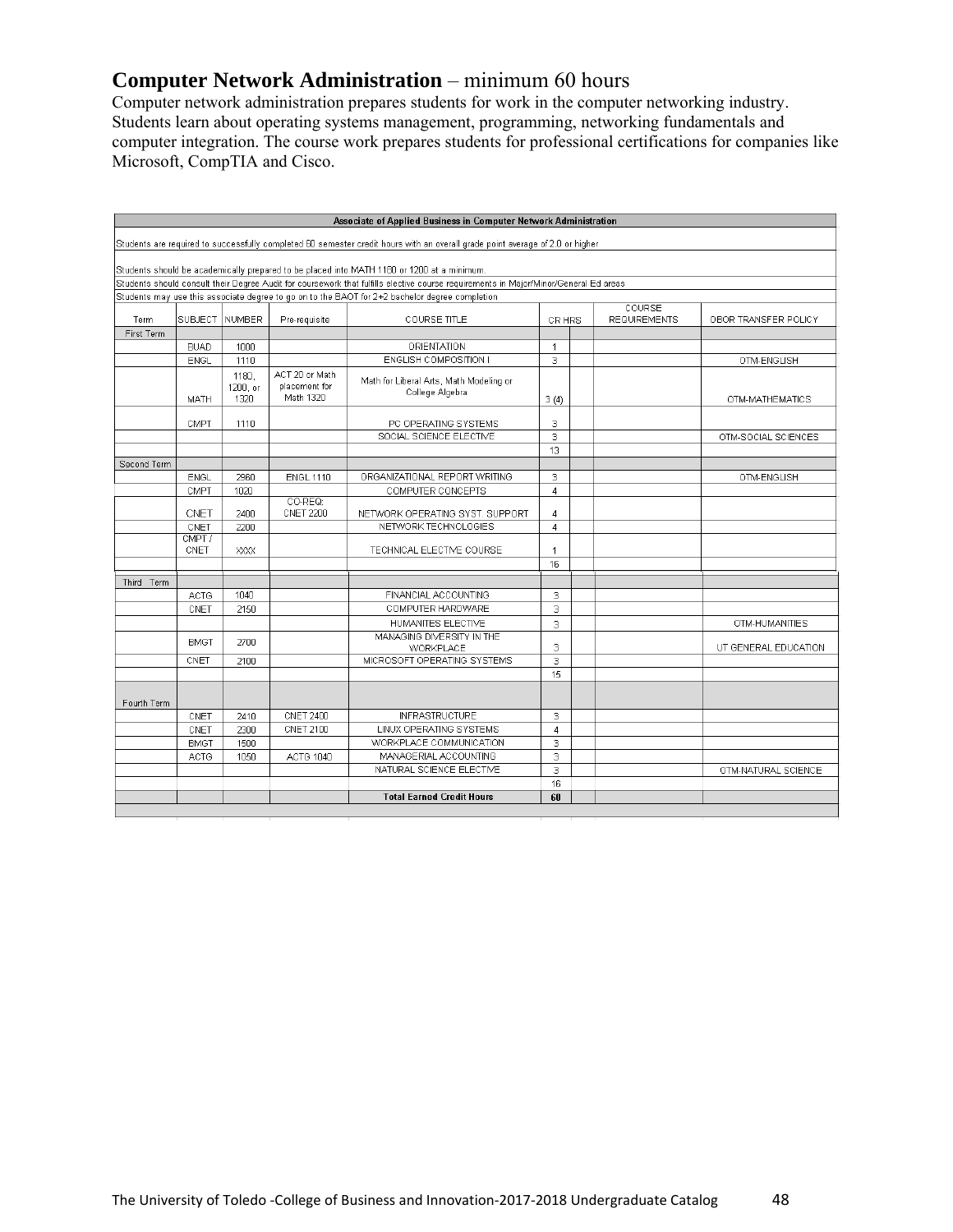# **Computer Software Specialist** – minimum 60 hours –

Graduates of the computer software specialist degree program are knowledgeable of the most important software packages used in today's workplace. Along with the ability to produce professional spreadsheets, databases, documents, and presentations, students will gain important communication and decision-making skills.

| Students are required to successfully completed 60 semester credit hours with an overall grade point average of 2.0 or higher<br>Students should be academically prepared to be placed into MATH 1180 or 1200 at a minimum.<br>Students should consult their Degree Audit for coursework that fulfills elective course requirements in General Ed and elective areas<br>Students may use this associate degree to go on to the BAOT for 2+2 bachelor degree completion<br>COURSE<br>SUBJECT   NUMBER<br>Pre-requisite<br><b>COURSE TITLE</b><br><b>REQUIREMENTS</b><br>Term<br>CR HRS<br>First Term<br>ORIENTATION<br><b>BUAD</b><br>1000<br>$\mathbf{1}$<br><b>BUSINESS PRINCIPLES</b><br>3<br>1010<br><b>BMGT</b><br>3<br>ENGLISH COMPOSITION I<br>ENGL<br>1110<br>1180.<br>ACT 20 or Math<br>1200 or<br>placement for<br>Math for Liberal Arts, Math Modeling or<br>1320<br>Math 1320<br>College Algebra<br>3(4)<br>MATH<br>$\overline{2}$<br>CMPT<br>MICROSOFT WORD<br>1430<br>SOCIAL SCIENCE<br>3<br>OTM-SOCIAL SCIENCES<br>15<br>Second Term<br>WORKPLACE MANAGEMENT<br>3<br>2010<br><b>BMGT</b><br>ORGANIZATIONAL REPORT WRITING<br>3<br>2960<br><b>ENGL 1110</b><br>OTM-ENGLISH<br><b>ENGL</b><br>UT GENERAL EDUCATION<br>MANAGING DIVERSITY IN THE<br>3<br><b>BMGT</b><br>2700<br>WORKPLACE<br><b>DIVERSITY</b><br>CMPT<br>1440<br>MICROSOFT POWERPOINT<br>$\overline{2}$<br>MICROSOFT EXCEL<br>CMPT<br>1410<br>$\overline{2}$<br>HUMANITIES ELECTIVE<br>3<br>16<br>Third Term<br>1040<br>FINANCIAL ACCOUNTING<br><b>ACTG</b><br>3<br>1420<br>$\overline{2}$<br>CMPT<br>MICROSOFT ACCESS<br>1600<br>INTERNET DESIGN & PUBLISHING<br>3<br>CMPT<br>INTERNET AND WWW<br>CMPT<br>1320<br>$\mathbf{1}$<br>3<br>WORKPLACE COMMUNICATION<br>1500<br><b>BMGT</b><br>BMGT/<br>CMPT<br>TECHNICAL ELECTIVE<br>3<br>XXXX<br>15<br>Fourth Term<br>MANAGERIAL ACCOUNTING<br>ACTG 1040<br>3<br><b>ACTG</b><br>1050<br>ADOBE INDESIGN<br>3<br>CMPT<br>2410<br>ADV MICROSOFT EXCEL<br>$\overline{2}$<br>CMPT<br>2460<br>CMPT 1410<br>BMGT/<br>TECHNICAL ELECTIVE<br>3<br>XXXX<br>CMPT<br>NATURAL SCIENCE<br>3 |  |  | Associate of Applied Business for Computer Software Specialist |    |                      |
|-------------------------------------------------------------------------------------------------------------------------------------------------------------------------------------------------------------------------------------------------------------------------------------------------------------------------------------------------------------------------------------------------------------------------------------------------------------------------------------------------------------------------------------------------------------------------------------------------------------------------------------------------------------------------------------------------------------------------------------------------------------------------------------------------------------------------------------------------------------------------------------------------------------------------------------------------------------------------------------------------------------------------------------------------------------------------------------------------------------------------------------------------------------------------------------------------------------------------------------------------------------------------------------------------------------------------------------------------------------------------------------------------------------------------------------------------------------------------------------------------------------------------------------------------------------------------------------------------------------------------------------------------------------------------------------------------------------------------------------------------------------------------------------------------------------------------------------------------------------------------------------------------------------------------------------------------------------------------------------------------------------------------------------------------------------------------------------------------------|--|--|----------------------------------------------------------------|----|----------------------|
|                                                                                                                                                                                                                                                                                                                                                                                                                                                                                                                                                                                                                                                                                                                                                                                                                                                                                                                                                                                                                                                                                                                                                                                                                                                                                                                                                                                                                                                                                                                                                                                                                                                                                                                                                                                                                                                                                                                                                                                                                                                                                                       |  |  |                                                                |    |                      |
|                                                                                                                                                                                                                                                                                                                                                                                                                                                                                                                                                                                                                                                                                                                                                                                                                                                                                                                                                                                                                                                                                                                                                                                                                                                                                                                                                                                                                                                                                                                                                                                                                                                                                                                                                                                                                                                                                                                                                                                                                                                                                                       |  |  |                                                                |    |                      |
|                                                                                                                                                                                                                                                                                                                                                                                                                                                                                                                                                                                                                                                                                                                                                                                                                                                                                                                                                                                                                                                                                                                                                                                                                                                                                                                                                                                                                                                                                                                                                                                                                                                                                                                                                                                                                                                                                                                                                                                                                                                                                                       |  |  |                                                                |    |                      |
|                                                                                                                                                                                                                                                                                                                                                                                                                                                                                                                                                                                                                                                                                                                                                                                                                                                                                                                                                                                                                                                                                                                                                                                                                                                                                                                                                                                                                                                                                                                                                                                                                                                                                                                                                                                                                                                                                                                                                                                                                                                                                                       |  |  |                                                                |    |                      |
|                                                                                                                                                                                                                                                                                                                                                                                                                                                                                                                                                                                                                                                                                                                                                                                                                                                                                                                                                                                                                                                                                                                                                                                                                                                                                                                                                                                                                                                                                                                                                                                                                                                                                                                                                                                                                                                                                                                                                                                                                                                                                                       |  |  |                                                                |    |                      |
|                                                                                                                                                                                                                                                                                                                                                                                                                                                                                                                                                                                                                                                                                                                                                                                                                                                                                                                                                                                                                                                                                                                                                                                                                                                                                                                                                                                                                                                                                                                                                                                                                                                                                                                                                                                                                                                                                                                                                                                                                                                                                                       |  |  |                                                                |    |                      |
|                                                                                                                                                                                                                                                                                                                                                                                                                                                                                                                                                                                                                                                                                                                                                                                                                                                                                                                                                                                                                                                                                                                                                                                                                                                                                                                                                                                                                                                                                                                                                                                                                                                                                                                                                                                                                                                                                                                                                                                                                                                                                                       |  |  |                                                                |    | OBOR TRANSFER POLICY |
|                                                                                                                                                                                                                                                                                                                                                                                                                                                                                                                                                                                                                                                                                                                                                                                                                                                                                                                                                                                                                                                                                                                                                                                                                                                                                                                                                                                                                                                                                                                                                                                                                                                                                                                                                                                                                                                                                                                                                                                                                                                                                                       |  |  |                                                                |    |                      |
|                                                                                                                                                                                                                                                                                                                                                                                                                                                                                                                                                                                                                                                                                                                                                                                                                                                                                                                                                                                                                                                                                                                                                                                                                                                                                                                                                                                                                                                                                                                                                                                                                                                                                                                                                                                                                                                                                                                                                                                                                                                                                                       |  |  |                                                                |    |                      |
|                                                                                                                                                                                                                                                                                                                                                                                                                                                                                                                                                                                                                                                                                                                                                                                                                                                                                                                                                                                                                                                                                                                                                                                                                                                                                                                                                                                                                                                                                                                                                                                                                                                                                                                                                                                                                                                                                                                                                                                                                                                                                                       |  |  |                                                                |    |                      |
|                                                                                                                                                                                                                                                                                                                                                                                                                                                                                                                                                                                                                                                                                                                                                                                                                                                                                                                                                                                                                                                                                                                                                                                                                                                                                                                                                                                                                                                                                                                                                                                                                                                                                                                                                                                                                                                                                                                                                                                                                                                                                                       |  |  |                                                                |    | OTM-ENGLISH          |
|                                                                                                                                                                                                                                                                                                                                                                                                                                                                                                                                                                                                                                                                                                                                                                                                                                                                                                                                                                                                                                                                                                                                                                                                                                                                                                                                                                                                                                                                                                                                                                                                                                                                                                                                                                                                                                                                                                                                                                                                                                                                                                       |  |  |                                                                |    | OTM-MATHEMATICS      |
|                                                                                                                                                                                                                                                                                                                                                                                                                                                                                                                                                                                                                                                                                                                                                                                                                                                                                                                                                                                                                                                                                                                                                                                                                                                                                                                                                                                                                                                                                                                                                                                                                                                                                                                                                                                                                                                                                                                                                                                                                                                                                                       |  |  |                                                                |    |                      |
|                                                                                                                                                                                                                                                                                                                                                                                                                                                                                                                                                                                                                                                                                                                                                                                                                                                                                                                                                                                                                                                                                                                                                                                                                                                                                                                                                                                                                                                                                                                                                                                                                                                                                                                                                                                                                                                                                                                                                                                                                                                                                                       |  |  |                                                                |    |                      |
|                                                                                                                                                                                                                                                                                                                                                                                                                                                                                                                                                                                                                                                                                                                                                                                                                                                                                                                                                                                                                                                                                                                                                                                                                                                                                                                                                                                                                                                                                                                                                                                                                                                                                                                                                                                                                                                                                                                                                                                                                                                                                                       |  |  |                                                                |    |                      |
|                                                                                                                                                                                                                                                                                                                                                                                                                                                                                                                                                                                                                                                                                                                                                                                                                                                                                                                                                                                                                                                                                                                                                                                                                                                                                                                                                                                                                                                                                                                                                                                                                                                                                                                                                                                                                                                                                                                                                                                                                                                                                                       |  |  |                                                                |    |                      |
|                                                                                                                                                                                                                                                                                                                                                                                                                                                                                                                                                                                                                                                                                                                                                                                                                                                                                                                                                                                                                                                                                                                                                                                                                                                                                                                                                                                                                                                                                                                                                                                                                                                                                                                                                                                                                                                                                                                                                                                                                                                                                                       |  |  |                                                                |    |                      |
|                                                                                                                                                                                                                                                                                                                                                                                                                                                                                                                                                                                                                                                                                                                                                                                                                                                                                                                                                                                                                                                                                                                                                                                                                                                                                                                                                                                                                                                                                                                                                                                                                                                                                                                                                                                                                                                                                                                                                                                                                                                                                                       |  |  |                                                                |    |                      |
|                                                                                                                                                                                                                                                                                                                                                                                                                                                                                                                                                                                                                                                                                                                                                                                                                                                                                                                                                                                                                                                                                                                                                                                                                                                                                                                                                                                                                                                                                                                                                                                                                                                                                                                                                                                                                                                                                                                                                                                                                                                                                                       |  |  |                                                                |    |                      |
|                                                                                                                                                                                                                                                                                                                                                                                                                                                                                                                                                                                                                                                                                                                                                                                                                                                                                                                                                                                                                                                                                                                                                                                                                                                                                                                                                                                                                                                                                                                                                                                                                                                                                                                                                                                                                                                                                                                                                                                                                                                                                                       |  |  |                                                                |    |                      |
|                                                                                                                                                                                                                                                                                                                                                                                                                                                                                                                                                                                                                                                                                                                                                                                                                                                                                                                                                                                                                                                                                                                                                                                                                                                                                                                                                                                                                                                                                                                                                                                                                                                                                                                                                                                                                                                                                                                                                                                                                                                                                                       |  |  |                                                                |    |                      |
|                                                                                                                                                                                                                                                                                                                                                                                                                                                                                                                                                                                                                                                                                                                                                                                                                                                                                                                                                                                                                                                                                                                                                                                                                                                                                                                                                                                                                                                                                                                                                                                                                                                                                                                                                                                                                                                                                                                                                                                                                                                                                                       |  |  |                                                                |    |                      |
|                                                                                                                                                                                                                                                                                                                                                                                                                                                                                                                                                                                                                                                                                                                                                                                                                                                                                                                                                                                                                                                                                                                                                                                                                                                                                                                                                                                                                                                                                                                                                                                                                                                                                                                                                                                                                                                                                                                                                                                                                                                                                                       |  |  |                                                                |    |                      |
|                                                                                                                                                                                                                                                                                                                                                                                                                                                                                                                                                                                                                                                                                                                                                                                                                                                                                                                                                                                                                                                                                                                                                                                                                                                                                                                                                                                                                                                                                                                                                                                                                                                                                                                                                                                                                                                                                                                                                                                                                                                                                                       |  |  |                                                                |    | OTM-HUMANITIES       |
|                                                                                                                                                                                                                                                                                                                                                                                                                                                                                                                                                                                                                                                                                                                                                                                                                                                                                                                                                                                                                                                                                                                                                                                                                                                                                                                                                                                                                                                                                                                                                                                                                                                                                                                                                                                                                                                                                                                                                                                                                                                                                                       |  |  |                                                                |    |                      |
|                                                                                                                                                                                                                                                                                                                                                                                                                                                                                                                                                                                                                                                                                                                                                                                                                                                                                                                                                                                                                                                                                                                                                                                                                                                                                                                                                                                                                                                                                                                                                                                                                                                                                                                                                                                                                                                                                                                                                                                                                                                                                                       |  |  |                                                                |    |                      |
|                                                                                                                                                                                                                                                                                                                                                                                                                                                                                                                                                                                                                                                                                                                                                                                                                                                                                                                                                                                                                                                                                                                                                                                                                                                                                                                                                                                                                                                                                                                                                                                                                                                                                                                                                                                                                                                                                                                                                                                                                                                                                                       |  |  |                                                                |    |                      |
|                                                                                                                                                                                                                                                                                                                                                                                                                                                                                                                                                                                                                                                                                                                                                                                                                                                                                                                                                                                                                                                                                                                                                                                                                                                                                                                                                                                                                                                                                                                                                                                                                                                                                                                                                                                                                                                                                                                                                                                                                                                                                                       |  |  |                                                                |    |                      |
|                                                                                                                                                                                                                                                                                                                                                                                                                                                                                                                                                                                                                                                                                                                                                                                                                                                                                                                                                                                                                                                                                                                                                                                                                                                                                                                                                                                                                                                                                                                                                                                                                                                                                                                                                                                                                                                                                                                                                                                                                                                                                                       |  |  |                                                                |    |                      |
|                                                                                                                                                                                                                                                                                                                                                                                                                                                                                                                                                                                                                                                                                                                                                                                                                                                                                                                                                                                                                                                                                                                                                                                                                                                                                                                                                                                                                                                                                                                                                                                                                                                                                                                                                                                                                                                                                                                                                                                                                                                                                                       |  |  |                                                                |    |                      |
|                                                                                                                                                                                                                                                                                                                                                                                                                                                                                                                                                                                                                                                                                                                                                                                                                                                                                                                                                                                                                                                                                                                                                                                                                                                                                                                                                                                                                                                                                                                                                                                                                                                                                                                                                                                                                                                                                                                                                                                                                                                                                                       |  |  |                                                                |    |                      |
|                                                                                                                                                                                                                                                                                                                                                                                                                                                                                                                                                                                                                                                                                                                                                                                                                                                                                                                                                                                                                                                                                                                                                                                                                                                                                                                                                                                                                                                                                                                                                                                                                                                                                                                                                                                                                                                                                                                                                                                                                                                                                                       |  |  |                                                                |    |                      |
|                                                                                                                                                                                                                                                                                                                                                                                                                                                                                                                                                                                                                                                                                                                                                                                                                                                                                                                                                                                                                                                                                                                                                                                                                                                                                                                                                                                                                                                                                                                                                                                                                                                                                                                                                                                                                                                                                                                                                                                                                                                                                                       |  |  |                                                                |    |                      |
|                                                                                                                                                                                                                                                                                                                                                                                                                                                                                                                                                                                                                                                                                                                                                                                                                                                                                                                                                                                                                                                                                                                                                                                                                                                                                                                                                                                                                                                                                                                                                                                                                                                                                                                                                                                                                                                                                                                                                                                                                                                                                                       |  |  |                                                                |    |                      |
|                                                                                                                                                                                                                                                                                                                                                                                                                                                                                                                                                                                                                                                                                                                                                                                                                                                                                                                                                                                                                                                                                                                                                                                                                                                                                                                                                                                                                                                                                                                                                                                                                                                                                                                                                                                                                                                                                                                                                                                                                                                                                                       |  |  |                                                                |    |                      |
|                                                                                                                                                                                                                                                                                                                                                                                                                                                                                                                                                                                                                                                                                                                                                                                                                                                                                                                                                                                                                                                                                                                                                                                                                                                                                                                                                                                                                                                                                                                                                                                                                                                                                                                                                                                                                                                                                                                                                                                                                                                                                                       |  |  |                                                                |    |                      |
|                                                                                                                                                                                                                                                                                                                                                                                                                                                                                                                                                                                                                                                                                                                                                                                                                                                                                                                                                                                                                                                                                                                                                                                                                                                                                                                                                                                                                                                                                                                                                                                                                                                                                                                                                                                                                                                                                                                                                                                                                                                                                                       |  |  |                                                                |    |                      |
|                                                                                                                                                                                                                                                                                                                                                                                                                                                                                                                                                                                                                                                                                                                                                                                                                                                                                                                                                                                                                                                                                                                                                                                                                                                                                                                                                                                                                                                                                                                                                                                                                                                                                                                                                                                                                                                                                                                                                                                                                                                                                                       |  |  |                                                                |    |                      |
|                                                                                                                                                                                                                                                                                                                                                                                                                                                                                                                                                                                                                                                                                                                                                                                                                                                                                                                                                                                                                                                                                                                                                                                                                                                                                                                                                                                                                                                                                                                                                                                                                                                                                                                                                                                                                                                                                                                                                                                                                                                                                                       |  |  |                                                                |    |                      |
|                                                                                                                                                                                                                                                                                                                                                                                                                                                                                                                                                                                                                                                                                                                                                                                                                                                                                                                                                                                                                                                                                                                                                                                                                                                                                                                                                                                                                                                                                                                                                                                                                                                                                                                                                                                                                                                                                                                                                                                                                                                                                                       |  |  |                                                                |    |                      |
|                                                                                                                                                                                                                                                                                                                                                                                                                                                                                                                                                                                                                                                                                                                                                                                                                                                                                                                                                                                                                                                                                                                                                                                                                                                                                                                                                                                                                                                                                                                                                                                                                                                                                                                                                                                                                                                                                                                                                                                                                                                                                                       |  |  |                                                                |    |                      |
|                                                                                                                                                                                                                                                                                                                                                                                                                                                                                                                                                                                                                                                                                                                                                                                                                                                                                                                                                                                                                                                                                                                                                                                                                                                                                                                                                                                                                                                                                                                                                                                                                                                                                                                                                                                                                                                                                                                                                                                                                                                                                                       |  |  |                                                                |    | OTM-NATURAL SCIENCES |
|                                                                                                                                                                                                                                                                                                                                                                                                                                                                                                                                                                                                                                                                                                                                                                                                                                                                                                                                                                                                                                                                                                                                                                                                                                                                                                                                                                                                                                                                                                                                                                                                                                                                                                                                                                                                                                                                                                                                                                                                                                                                                                       |  |  |                                                                | 14 |                      |
| <b>Total Earned Credit Hours</b><br>60                                                                                                                                                                                                                                                                                                                                                                                                                                                                                                                                                                                                                                                                                                                                                                                                                                                                                                                                                                                                                                                                                                                                                                                                                                                                                                                                                                                                                                                                                                                                                                                                                                                                                                                                                                                                                                                                                                                                                                                                                                                                |  |  |                                                                |    |                      |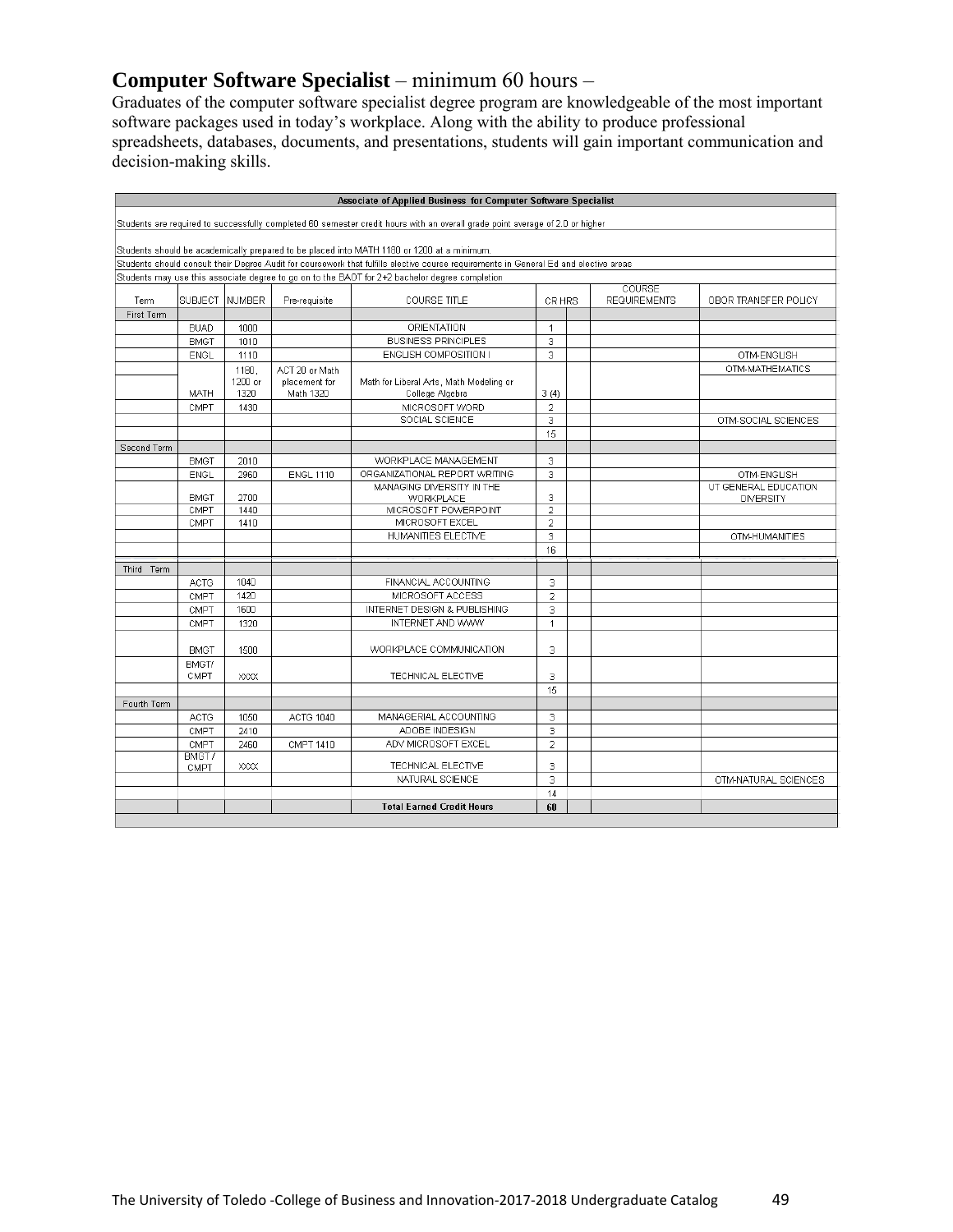# **Information Services and Support** – minimum 60 hours

Information services and support prepares students for work in the computer industry as software and hardware support professionals, information technology staff and computer technicians.

|             |                                                                                                                               |         |                  | Associate of Applied Business in Information Services and Support                                                                     |                     |  |                               |                      |
|-------------|-------------------------------------------------------------------------------------------------------------------------------|---------|------------------|---------------------------------------------------------------------------------------------------------------------------------------|---------------------|--|-------------------------------|----------------------|
|             | Students are required to successfully completed 60 semester credit hours with an overall grade point average of 2.0 or higher |         |                  |                                                                                                                                       |                     |  |                               |                      |
|             |                                                                                                                               |         |                  | Students should be academically prepared to be placed into MATH 1180 or 1200 at a minimum.                                            |                     |  |                               |                      |
|             |                                                                                                                               |         |                  | Students should consult their Degree Audit for coursework that fulfills elective course requirements in General Ed and elective areas |                     |  |                               |                      |
|             |                                                                                                                               |         |                  | Students may use this associate degree to go on to the BAOT for 2+2 bachelor degree completion                                        |                     |  |                               |                      |
| Term        | SUBJECT                                                                                                                       | NUMBER  | Pre-requisite    | <b>COURSE TITLE</b>                                                                                                                   | CR HRS              |  | COURSE<br><b>REQUIREMENTS</b> | OBOR TRANSFER POLICY |
| First Term  |                                                                                                                               |         |                  |                                                                                                                                       |                     |  |                               |                      |
|             | <b>BUAD</b>                                                                                                                   | 1000    |                  | ORIENTATION                                                                                                                           | $\mathbf{1}$        |  |                               |                      |
|             | <b>BMGT</b>                                                                                                                   | 1010    |                  | <b>BUSINESS PRINCIPLES</b>                                                                                                            | 3                   |  |                               |                      |
|             | ENGL                                                                                                                          | 1110    |                  | ENGLISH COMPOSITION I                                                                                                                 | 3                   |  |                               | OTM-ENGLISH          |
|             |                                                                                                                               | 1180.   | ACT 20 or Math   |                                                                                                                                       |                     |  |                               | OTM-MATHEMATICS      |
|             |                                                                                                                               | 1200 or | placement for    | Math for Liberal Arts, Math Modeling or                                                                                               |                     |  |                               |                      |
|             | MATH                                                                                                                          | 1320    | Math 1320        | College Algebra                                                                                                                       | 3(4)<br>3           |  |                               |                      |
|             | CMPT                                                                                                                          | 1100    |                  | MICROSOFT OFFICE APPLICATIONS                                                                                                         |                     |  |                               |                      |
|             |                                                                                                                               |         |                  |                                                                                                                                       | $13 - 14$           |  |                               |                      |
| Second Term |                                                                                                                               |         |                  |                                                                                                                                       |                     |  |                               |                      |
|             | CMPT                                                                                                                          | 1020    |                  | COMPUTER CONCEPTS                                                                                                                     | $\overline{4}$      |  |                               |                      |
|             | ENGL                                                                                                                          | 2960    | <b>ENGL 1110</b> | ORGANIZATIONAL REPORT WRITING                                                                                                         | 3                   |  |                               | OTM-ENGLISH          |
|             | CMPT                                                                                                                          | 1410    |                  | MICROSOFT EXCEL                                                                                                                       | $\overline{2}$      |  |                               |                      |
|             |                                                                                                                               |         |                  | MANAGING DIVERSITY IN THE                                                                                                             |                     |  |                               | UT GENERAL EDUCATION |
|             | <b>BMGT</b>                                                                                                                   | 2700    |                  | WORKPLACE                                                                                                                             | 3                   |  |                               | <b>DIVERSITY</b>     |
|             | CMPT                                                                                                                          | 1120    |                  | VISUAL BASIC PROGRAMMING                                                                                                              | $\overline{4}$      |  |                               |                      |
|             |                                                                                                                               |         |                  |                                                                                                                                       | 16                  |  |                               |                      |
|             |                                                                                                                               |         |                  |                                                                                                                                       |                     |  |                               |                      |
| Third Term  |                                                                                                                               |         |                  |                                                                                                                                       |                     |  |                               |                      |
|             | <b>ACTG</b>                                                                                                                   | 1040    |                  | FINANCIAL ACCOUNTING                                                                                                                  | 3                   |  |                               |                      |
|             | <b>BMGT</b>                                                                                                                   | 1500    |                  | WORKPLACE COMMUNICATION                                                                                                               | 3                   |  |                               |                      |
|             | CNET                                                                                                                          | 2150    |                  | COMPUTER HARDWARE                                                                                                                     | 3                   |  |                               |                      |
|             | CMPT                                                                                                                          | 1440    |                  | MICROSOFT POWERPOINT                                                                                                                  | $\overline{2}$      |  |                               |                      |
|             | CMPT                                                                                                                          | 1420    |                  | MICROSOFT ACCESS DATABASE                                                                                                             | $\overline{2}$      |  |                               |                      |
|             |                                                                                                                               |         |                  | HUMANITIES ELECTIVE                                                                                                                   | 3                   |  |                               | OTM-HUMANITIES       |
|             |                                                                                                                               |         |                  |                                                                                                                                       | 16                  |  |                               |                      |
| Fourth Term |                                                                                                                               |         |                  | MANAGERIAL ACCOUNTING                                                                                                                 |                     |  |                               |                      |
|             | <b>ACTG</b>                                                                                                                   | 1050    | <b>ACTG 1040</b> |                                                                                                                                       | 3                   |  |                               |                      |
|             | CMPT                                                                                                                          | 1320    |                  | INTERNET AND WWW<br>TECHNICAL ELECTIVE                                                                                                | $\mathbf{1}$        |  |                               |                      |
|             |                                                                                                                               |         |                  | NETWORK TECHNOLOGIES                                                                                                                  | $\overline{2}$      |  |                               |                      |
|             | CNET                                                                                                                          | 2200    |                  | NATURAL SCIENCE ELECTIVE                                                                                                              | $\overline{4}$<br>3 |  |                               |                      |
|             |                                                                                                                               |         |                  | SOCIAL SCIENCE ELECTIVE                                                                                                               | 3                   |  |                               | OTM-NATURAL SCIENCES |
|             |                                                                                                                               |         |                  |                                                                                                                                       | 16                  |  |                               | OTM-SOCIAL SCIENCES  |
|             |                                                                                                                               |         |                  | <b>Total Earned Credit Hours</b>                                                                                                      | 60                  |  |                               |                      |
|             |                                                                                                                               |         |                  |                                                                                                                                       |                     |  |                               |                      |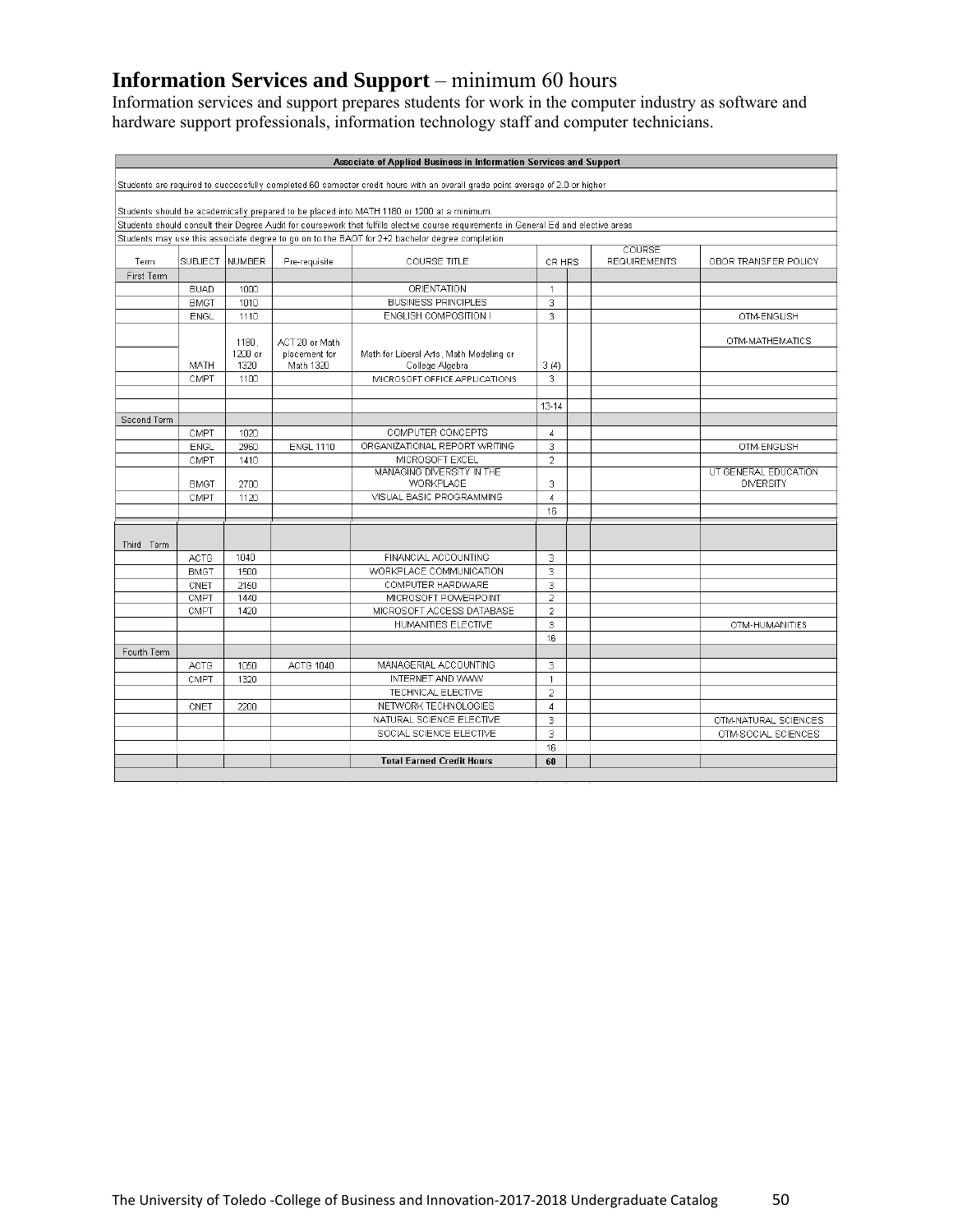# **Pre-Business Administration** – minimum 60 hours

The Associate of Arts in Pre-Business is designed as the first half of the Bachelor of Business Administration degree. It is a general studies associate degree as it contains mostly the general education courses required of all students plus the beginning general business requirements.

|             |               |                 |                             | Associate of Arts in Pre-Business Administration                                                                                                                                                                                                                                                                                     |                |  |                     |                      |
|-------------|---------------|-----------------|-----------------------------|--------------------------------------------------------------------------------------------------------------------------------------------------------------------------------------------------------------------------------------------------------------------------------------------------------------------------------------|----------------|--|---------------------|----------------------|
|             |               |                 |                             | Students are required to successfully completed 60 semester credit hours with an overall grade point average of 2.0 or higher                                                                                                                                                                                                        |                |  |                     |                      |
|             |               |                 |                             |                                                                                                                                                                                                                                                                                                                                      |                |  |                     |                      |
|             |               |                 |                             | Students should be academically prepared to be placed into MATH 1320 at a minimum. Students placing into lower developmental Math levels - 1200 will be required to complete<br>additional course work. Students placing directly into MATH 1730 may replace MATH 1320 with an elective or course work required later for their BBA. |                |  |                     |                      |
|             |               |                 |                             | This Degree Program leads into any BBA major for completion of the bachelor degree.                                                                                                                                                                                                                                                  |                |  |                     |                      |
|             |               |                 |                             | Students should consult their Degree Audit for coursework that fulfills elective course requirements in Major/Minor/General Ed areas                                                                                                                                                                                                 |                |  |                     |                      |
|             | <b>COURSE</b> |                 |                             |                                                                                                                                                                                                                                                                                                                                      |                |  |                     |                      |
| Term        |               | SUBJECT INUMBER | Pre-requisite               | <b>COURSE TITLE</b>                                                                                                                                                                                                                                                                                                                  | CR HRS         |  | <b>REQUIREMENTS</b> | OBOR TRANSFER POLICY |
| First Term  |               |                 |                             |                                                                                                                                                                                                                                                                                                                                      |                |  |                     |                      |
|             | <b>BUAD</b>   | 1000            |                             | ORIENTATION                                                                                                                                                                                                                                                                                                                          | $\overline{1}$ |  |                     |                      |
|             | <b>BMGT</b>   | 1010            |                             | <b>BUSINESS PRINCIPLES</b>                                                                                                                                                                                                                                                                                                           | 3              |  | LD Subset GPA 2.25  |                      |
|             | <b>ENGL</b>   | 1110            |                             | ENGLISH COMPOSITION I                                                                                                                                                                                                                                                                                                                | 3              |  |                     | OTM-ENGLISH          |
|             |               |                 |                             |                                                                                                                                                                                                                                                                                                                                      |                |  |                     | OTM-MATHEMATICS      |
|             | MATH          | 1320            | ACT 20 or Math<br>placement | College Algebra                                                                                                                                                                                                                                                                                                                      | 3              |  |                     |                      |
|             | CMPT          | 1100            |                             | MICROSOFT OFFICE APPLICATIONS                                                                                                                                                                                                                                                                                                        | 3              |  | LD Subset GPA 2.25  |                      |
|             |               |                 |                             | SOCIAL SCIENCE ELECTIVES                                                                                                                                                                                                                                                                                                             | 3              |  |                     | OTM-SOCIAL SCIENCES  |
|             |               |                 |                             |                                                                                                                                                                                                                                                                                                                                      | 16             |  |                     |                      |
| Second Term |               |                 |                             |                                                                                                                                                                                                                                                                                                                                      |                |  |                     |                      |
|             |               |                 | ACT 22 or Math              |                                                                                                                                                                                                                                                                                                                                      |                |  |                     | OTM-MATHEMATICS      |
|             | <b>MATH</b>   | 1730            | 1320                        | CALCULUS WITH APPS                                                                                                                                                                                                                                                                                                                   | 5              |  |                     | TAG OBU 009          |
|             | <b>ENGL</b>   | 2960            | <b>ENGL 1110</b>            | ORGANIZATIONAL REPORT WRITING                                                                                                                                                                                                                                                                                                        | 3              |  |                     | OTM-ENGLISH          |
|             | ECON          | 1150            |                             | PRINCIPLES OF MACRO ECONOMICS                                                                                                                                                                                                                                                                                                        | 3              |  |                     | OTM-SOCIAL SCIENCES  |
|             |               |                 |                             | HUMANITIES ELECTIVE                                                                                                                                                                                                                                                                                                                  | 3              |  |                     | OTM-HUMANITIES       |
|             |               |                 |                             |                                                                                                                                                                                                                                                                                                                                      | 14             |  |                     |                      |
|             |               |                 |                             |                                                                                                                                                                                                                                                                                                                                      |                |  |                     |                      |
| Third Term  |               |                 |                             |                                                                                                                                                                                                                                                                                                                                      |                |  |                     |                      |
|             | ECON          | 1200            |                             | INTRO TO MICRO ECONOMICS                                                                                                                                                                                                                                                                                                             | 3              |  |                     | OTM-SOCIAL SCIENCES  |
|             | <b>ACTG</b>   | 1040            |                             | FINANCIAL ACCOUNTING                                                                                                                                                                                                                                                                                                                 | 3              |  | LD Subset GPA 2.25  |                      |
|             | <b>BUAD</b>   | 2060            | Math 1320 or<br>higher      | DATA ANALYSIS FOR BUSINESS                                                                                                                                                                                                                                                                                                           | 3              |  | LD Subset GPA 2.25  |                      |
|             |               |                 |                             | MANAGING DIVERSITY IN THE                                                                                                                                                                                                                                                                                                            |                |  |                     | UT GENERAL EDUCATION |
|             | <b>BMGT</b>   | 2700            |                             | WORKPLACE/ US MC                                                                                                                                                                                                                                                                                                                     | 3              |  |                     | <b>DIVERSITY</b>     |
|             |               |                 |                             | NATURAL SCIENCE ELECTIVE                                                                                                                                                                                                                                                                                                             | 3              |  |                     | OTM-NATURAL SCIENCES |
|             |               |                 |                             |                                                                                                                                                                                                                                                                                                                                      | 15             |  |                     |                      |
| Fourth Term |               |                 |                             |                                                                                                                                                                                                                                                                                                                                      |                |  |                     |                      |
|             | <b>BMGT</b>   | 2110            |                             | MANAGING IN A GLOBAL ECONOMY                                                                                                                                                                                                                                                                                                         | 3              |  | LD Subset GPA 2.25  |                      |
|             | <b>ACTG</b>   | 1050            | <b>ACTG 1040</b>            | MANAGERIAL ACCOUNTING                                                                                                                                                                                                                                                                                                                | 3              |  | LD Subset GPA 2.25  |                      |
|             |               |                 | Soph Status &               |                                                                                                                                                                                                                                                                                                                                      |                |  |                     |                      |
|             | <b>BUAD</b>   | 2070            | <b>BUAD 2060</b>            | APPLICATIONS OF Statistics                                                                                                                                                                                                                                                                                                           | 3              |  | LD Subset GPA 2.25  |                      |
|             |               |                 |                             | NATURAL SCIENCE ELECTIVE                                                                                                                                                                                                                                                                                                             | 3              |  |                     | OTM-NATURAL SCIENCES |
|             |               |                 |                             | HUMANITIES ELECTIVE                                                                                                                                                                                                                                                                                                                  | 3              |  |                     | OTM-HUMANITIES       |
|             |               |                 |                             |                                                                                                                                                                                                                                                                                                                                      | 15             |  |                     |                      |
|             |               |                 |                             | <b>Total Earned Credit Hours</b>                                                                                                                                                                                                                                                                                                     | 60             |  |                     |                      |
|             |               |                 |                             |                                                                                                                                                                                                                                                                                                                                      |                |  |                     |                      |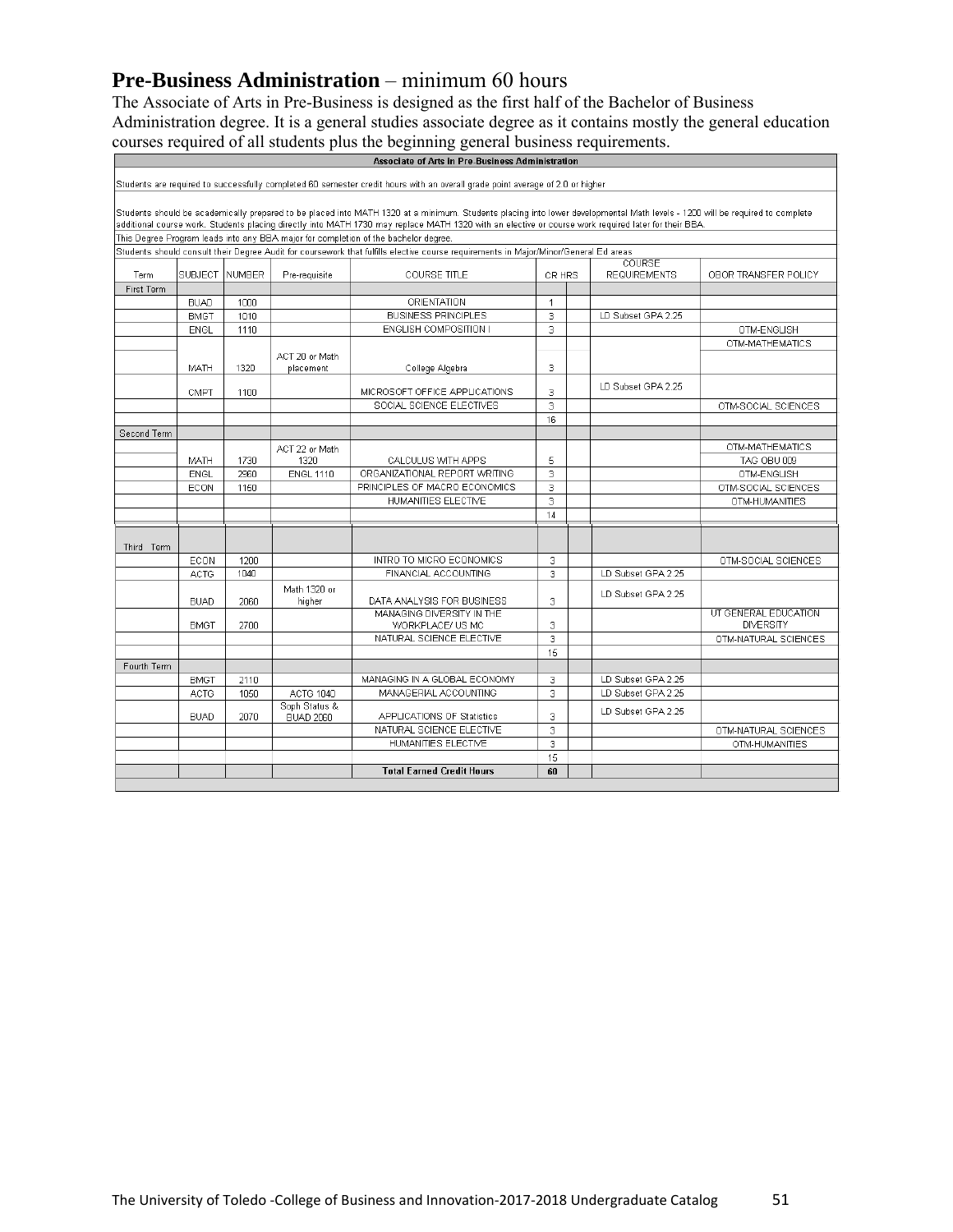# **Programming and Software Development** – minimum 60 hours

Programming and software development prepares students with a strong foundation of software and database design. The degree features the most popular programming languages and relates them to business and Web applications. As uses for computers continues to grow, there will be a resulting need for new applications, software and technology.

|             |             |                 |                            | Associate of Applied Business in Programming and Software Development                                                                 |                |                               |                                          |
|-------------|-------------|-----------------|----------------------------|---------------------------------------------------------------------------------------------------------------------------------------|----------------|-------------------------------|------------------------------------------|
|             |             |                 |                            | Students are required to successfully completed 60 semester credit hours with an overall grade point average of 2.0 or higher         |                |                               |                                          |
|             |             |                 |                            | Students should be academically prepared to be placed into MATH 1180 or 1200 at a minimum.                                            |                |                               |                                          |
|             |             |                 |                            | Students should consult their Degree Audit for coursework that fulfills elective course requirements in General Ed and elective areas |                |                               |                                          |
|             |             |                 |                            | Students may use this associate degree to go on to the BAOT for 2+2 bachelor degree completion                                        |                |                               |                                          |
| <b>Term</b> |             | SUBJECT NUMBER  | Pre-requisite              | <b>COURSE TITLE</b>                                                                                                                   | CR HRS         | COURSE<br><b>REQUIREMENTS</b> | OBOR TRANSFER POLICY                     |
| First Term  |             |                 |                            |                                                                                                                                       |                |                               |                                          |
|             | <b>BUAD</b> | 1000            |                            | <b>ORIENTATION</b>                                                                                                                    | $\mathbf{1}$   |                               |                                          |
|             | <b>BMGT</b> | 1010            |                            | <b>BUSINESS PRINCIPLES</b>                                                                                                            | 3              |                               |                                          |
|             | ENGL        | 1110            |                            | ENGLISH COMPOSITION I                                                                                                                 | 3              |                               | OTM-ENGLISH                              |
|             |             | 1180,           | ACT 20 or Math             |                                                                                                                                       |                |                               | OTM-MATHEMATICS                          |
|             | MATH        | 1200 or<br>1320 | placement for<br>Math 1320 | Math for Liberal Arts, Math Modeling or<br>College Algebra                                                                            | 3(4)           |                               |                                          |
|             | CMPT        | 1100            |                            | MICROSOFT OFFICE APPS                                                                                                                 | $\overline{3}$ |                               |                                          |
|             |             |                 |                            |                                                                                                                                       |                |                               |                                          |
|             |             |                 |                            |                                                                                                                                       | $13 - 14$      |                               |                                          |
| Second Term |             |                 |                            |                                                                                                                                       |                |                               |                                          |
|             | CMPT        | 1020            |                            | COMPUTER CONCEPTS                                                                                                                     | 4              |                               |                                          |
|             | <b>ENGL</b> | 2960            | <b>ENGL 1110</b>           | ORGANIZATIONAL REPORT WRITING                                                                                                         | 3              |                               | OTM-ENGLISH                              |
|             | <b>BMGT</b> | 1500            |                            | WORKPLACE COMMUNICATIONS                                                                                                              | 3              |                               |                                          |
|             | CMPT        | 1120            |                            | VISUAL BASIC PROGRAMMING                                                                                                              | $\overline{4}$ |                               |                                          |
|             | CMPT        | 1420            |                            | MICROSOFT ACCESS                                                                                                                      | $\overline{2}$ |                               |                                          |
|             |             |                 |                            |                                                                                                                                       | 16             |                               |                                          |
| Third Term  |             |                 |                            |                                                                                                                                       |                |                               |                                          |
|             | <b>ACTG</b> | 1040            |                            | FINANCIAL ACCOUNTING                                                                                                                  | 3              |                               |                                          |
|             | CMPT        | 2030            |                            | C- FAMILY PROGRAMMING                                                                                                                 | $\overline{4}$ |                               |                                          |
|             | CNET        | 2150            |                            | COMPUTER HARDWARE                                                                                                                     | 3              |                               |                                          |
|             |             |                 |                            | HUMANITIES ELECTIVE                                                                                                                   | 3              |                               | OTM-HUMANITES                            |
|             |             |                 |                            | NATURAL SCIENCE ELECTIVE                                                                                                              | 3              |                               | OTM- NATURAL SCIENCE                     |
|             |             |                 |                            |                                                                                                                                       | 16             |                               |                                          |
| Fourth Term |             |                 |                            |                                                                                                                                       |                |                               |                                          |
|             | <b>ACTG</b> | 1050            | <b>ACTG 1040</b>           | MANAGERIAL ACCOUNTING                                                                                                                 | 3              |                               |                                          |
|             | CMPT        | XXXX            |                            | TECHNICAL ELECTIVE                                                                                                                    | $\overline{2}$ |                               |                                          |
|             | <b>BMGT</b> | 2700            |                            | MANAGING DIVERSITY IN THE<br>WORKPLACE / MC US                                                                                        | 3              |                               | UT GENERAL EDUCATION<br><b>DIVERSITY</b> |
|             | CNET        | 2200            |                            | NETWORK TECHNOLOGIES                                                                                                                  | $\sqrt{4}$     |                               |                                          |
|             |             |                 |                            | SOCIAL SCIENCE ELECTIVE                                                                                                               | 3              |                               | OTM-SOCIAL SCIENCE                       |
|             |             |                 |                            |                                                                                                                                       | 15             |                               |                                          |
|             |             |                 |                            | <b>Total Earned Credit Hours</b>                                                                                                      | 60             |                               |                                          |
|             |             |                 |                            |                                                                                                                                       |                |                               |                                          |

# **Technical Studies -** minimum 60 hours

COBI's interdisciplinary program in technical studies is useful for students who want to gain technical expertise in more than one discipline. Students must have an approved educational plan in order to be eligible for any A.T.S. program. Students explore their interests in a variety of technical areas, achieve specific career goals and have the opportunity to apply their credits to a bachelor's degree in Applied Organizational Technology through The College of Business and Innovation.

Degree Requirements minimum 60 hrs.

| <b>English Composition</b>                                          | 6 hrs.            |
|---------------------------------------------------------------------|-------------------|
| <b>General Education/University CORE Requirements</b>               | $15$ hrs.         |
| including Humanities, Social Science, Natural Science,<br>$\bullet$ |                   |
| Multicultural and Math areas                                        |                   |
| Technical Field #1                                                  | $15$ hrs.         |
| Technical Field #2                                                  | $12$ hrs.         |
| Occupational Objective/additional Technical Competence              | 12 <sub>hrs</sub> |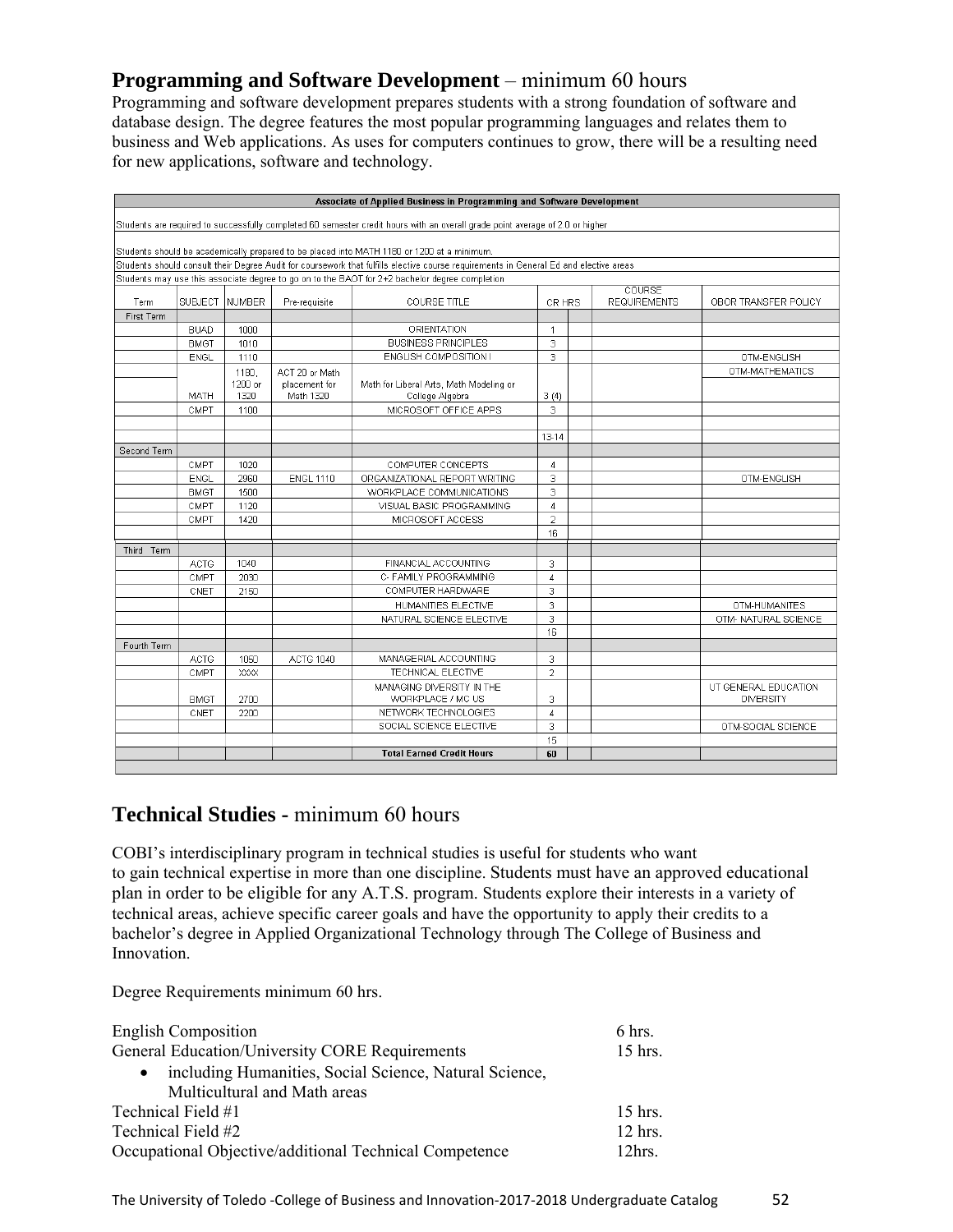#### **Technical Fields and Occupational Objectives and an individualized plan of study must be planned in coordination with an academic adviser in the College of Business and Innovation.**

Sample Plan of Study Technical Studies – Graphic & Web Design

| Associate of Technical Studies Focus Graphic Design & Web Design |             |                    |                                              |                                                                                                                                                                                                                                                                                          |                |  |                               |                      |
|------------------------------------------------------------------|-------------|--------------------|----------------------------------------------|------------------------------------------------------------------------------------------------------------------------------------------------------------------------------------------------------------------------------------------------------------------------------------------|----------------|--|-------------------------------|----------------------|
|                                                                  |             |                    |                                              | Students are required to successfully completed 60 semester credit hours with an overall grade point average of 2.0 or higher                                                                                                                                                            |                |  |                               |                      |
|                                                                  |             |                    |                                              | Students should be academically prepared to be placed into MATH 1180 or 1200 at a minimum.                                                                                                                                                                                               |                |  |                               |                      |
|                                                                  |             |                    |                                              | Students should consult their Degree Audit for coursework that fulfills elective course requirements in General Ed and elective areas. The ATS degree is individualized with this popular<br>focus being a possible direction for completion. The focus is not specifided in the degree. |                |  |                               |                      |
|                                                                  |             |                    |                                              | Students may use this associate degree to go on to the BAOT for 2+2 bachelor degree completion                                                                                                                                                                                           |                |  |                               |                      |
| Term                                                             | SUBJECT     | <b>NUMBER</b>      | Pre-requisite                                | COURSE TITLE                                                                                                                                                                                                                                                                             | CR HRS         |  | COURSE<br><b>REQUIREMENTS</b> | OBOR TRANSFER POLICY |
| First Term                                                       |             |                    |                                              |                                                                                                                                                                                                                                                                                          |                |  |                               |                      |
|                                                                  | <b>BUAD</b> | 1000               |                                              | ORIENTATION                                                                                                                                                                                                                                                                              | 1              |  |                               |                      |
|                                                                  | ENGL        | 1110               |                                              | ENGLISH COMPOSITION I                                                                                                                                                                                                                                                                    | 3              |  |                               | OTM-ENGLISH          |
|                                                                  | <b>BMGT</b> | 2700               |                                              | MANAGING DIV IN THE WORKPLACE                                                                                                                                                                                                                                                            | 3              |  |                               |                      |
|                                                                  | CMPT        | 1100               |                                              | COMPUTER INFORMATION APPL                                                                                                                                                                                                                                                                | 3              |  |                               |                      |
|                                                                  |             |                    |                                              | SOCIAL SCIENCE ELECTIVE                                                                                                                                                                                                                                                                  | 3              |  |                               | OTM-SOCIAL SCIENCES  |
|                                                                  | <b>BMGT</b> | 1010               |                                              | <b>BUSINESS PRINCIPLES</b>                                                                                                                                                                                                                                                               | $\overline{3}$ |  |                               |                      |
|                                                                  |             |                    |                                              |                                                                                                                                                                                                                                                                                          | 16             |  |                               |                      |
| Second Term                                                      |             |                    |                                              |                                                                                                                                                                                                                                                                                          |                |  |                               |                      |
|                                                                  | <b>ENGL</b> | 2960               | <b>ENGL 1110</b>                             | ORGANIZATIONAL REPORT WRITING                                                                                                                                                                                                                                                            | 3              |  |                               | OTM-ENGLISH          |
|                                                                  | <b>BMGT</b> | 2010               |                                              | WORKPLACE MGMT                                                                                                                                                                                                                                                                           | 3              |  |                               |                      |
|                                                                  |             |                    |                                              | DREAMWEAVER WEB PAGE                                                                                                                                                                                                                                                                     |                |  |                               |                      |
|                                                                  | CMPT        | 1400               |                                              | DEVELOPMENT                                                                                                                                                                                                                                                                              | 3              |  |                               |                      |
|                                                                  | CMPT        | 1500               |                                              | <b>FLASH WEB ANIMATION</b>                                                                                                                                                                                                                                                               | 3              |  |                               |                      |
|                                                                  |             |                    |                                              | HUMANITIES ELECTIVE                                                                                                                                                                                                                                                                      | 3              |  |                               | OTM-HUMANITIES       |
|                                                                  |             |                    |                                              |                                                                                                                                                                                                                                                                                          | 15             |  |                               |                      |
| Third Term                                                       |             |                    |                                              |                                                                                                                                                                                                                                                                                          |                |  |                               |                      |
|                                                                  | CMPT        | 1530               |                                              | BEG ADOBE PHOTOSHOP                                                                                                                                                                                                                                                                      | 3              |  |                               |                      |
|                                                                  | MATH        | 1180/1200/<br>1320 | ACT 20 or Math<br>placement for<br>Math 1320 | Math for Liberal Arts, Math Modeling or<br>College Algebra                                                                                                                                                                                                                               | 3(4)           |  |                               | OTM-MATHEMATICS      |
|                                                                  | CMPT        | 1600               |                                              | INTERNET DESIGN & PUBLISHING                                                                                                                                                                                                                                                             | 3              |  |                               |                      |
|                                                                  | CMPT        | 1700               |                                              | BLOGGING & SOCIAL NETWORKING                                                                                                                                                                                                                                                             | 3              |  |                               |                      |
|                                                                  | CMPT        | 1520               |                                              | BEGINNING ADOBE ILLUSTRATOR                                                                                                                                                                                                                                                              | 3              |  |                               |                      |
|                                                                  |             |                    |                                              |                                                                                                                                                                                                                                                                                          | 15             |  |                               |                      |
| Fourth Term                                                      |             |                    |                                              |                                                                                                                                                                                                                                                                                          |                |  |                               |                      |
|                                                                  | CMPT        | 2410               |                                              | ADOBE IN DESIGN                                                                                                                                                                                                                                                                          | 3              |  |                               |                      |
|                                                                  | CMPT        | 2620               |                                              | WEBSITE REDESIGN                                                                                                                                                                                                                                                                         | 3              |  |                               |                      |
|                                                                  | CMPT        | 2530               | <b>CMPT 1530</b>                             | ADVANCED ADOBE PHOTOSHOP                                                                                                                                                                                                                                                                 | 3              |  |                               |                      |
|                                                                  | <b>MARS</b> | 1010               |                                              | MARKETING PRINCIPLES                                                                                                                                                                                                                                                                     | 3              |  |                               |                      |
|                                                                  |             |                    |                                              | NATURAL SCIENCE ELECTIVE                                                                                                                                                                                                                                                                 | 3              |  |                               | OTM-NATURAL SCIENCE  |
|                                                                  |             |                    |                                              |                                                                                                                                                                                                                                                                                          | 15             |  |                               |                      |
|                                                                  |             |                    |                                              | <b>Total Earned Credit Hours</b>                                                                                                                                                                                                                                                         | 60             |  |                               |                      |
|                                                                  |             |                    |                                              |                                                                                                                                                                                                                                                                                          |                |  |                               |                      |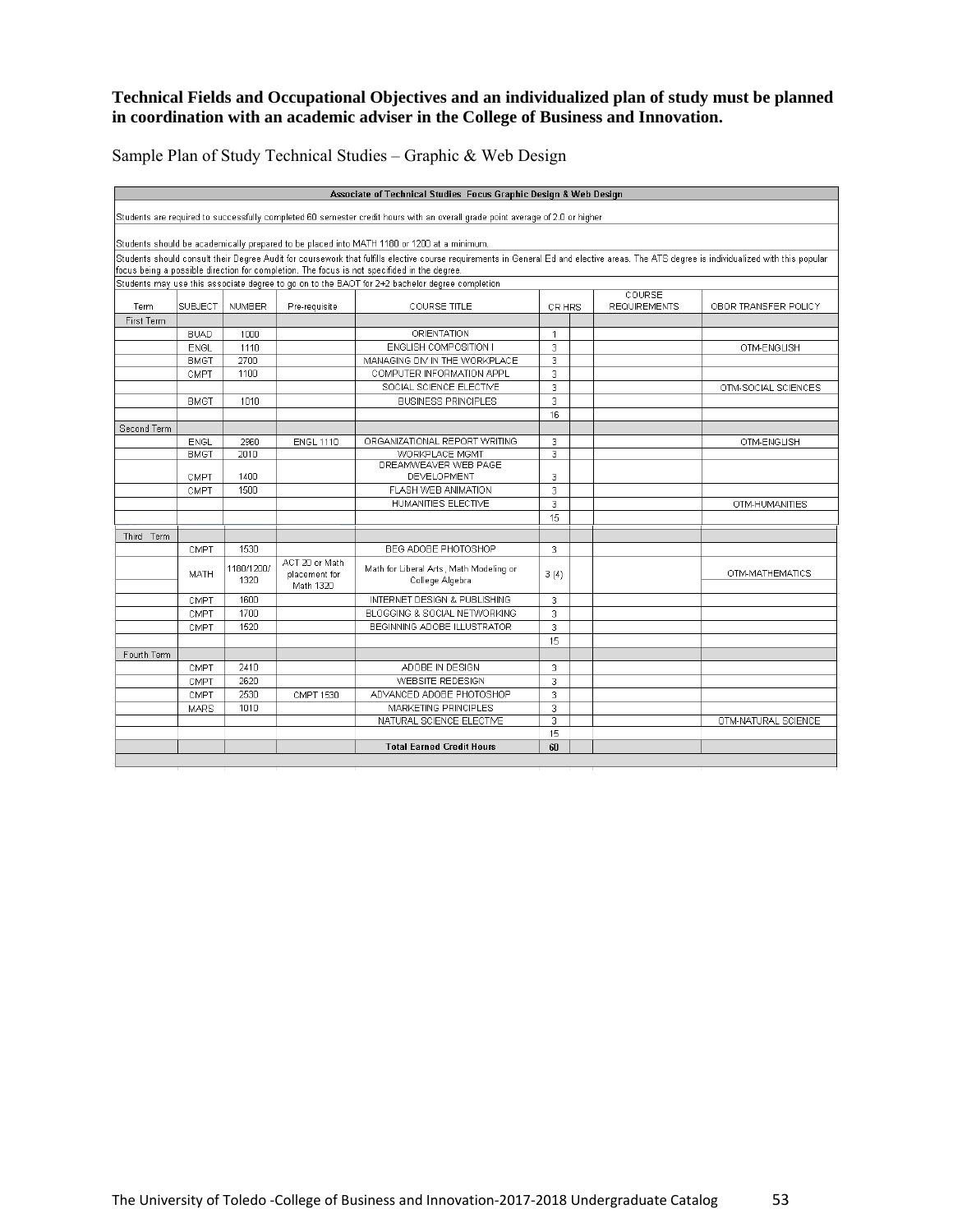# **Business Minors for Non-Business Students at The University of Toledo**

The College of Business and Innovation offers a general minor and eight specialty minors (accounting;; electronic commerce/information technology; entrepreneurship, family and small business; international business; marketing; professional sales, operations/supply chain management and sustainability) for students in non-business programs at The University of Toledo. These minors are recommended for students who want to enhance their academic programs with business-related course work. Students taking courses in the business minor must meet course prerequisite requirements. These minors are designed specifically for non-business students and should not be confused with the individual minors offered for College of Business and Innovation students. The one exception to this is the new Sustainability minor which is interdisciplinary and is the same for business as well as non-business majors. Students can complete a maximum of two minors and may take no more than one course that fulfills the requirements of both minors. Students should contact advisers in the College of Business and Innovation for additional details about the course requirements of business minors and contact advisers in their home college to determine how the business minor will fit into their degree curriculum.

### **General Minor for Non-Business Students**

#### **Requirements for the General Minor in Business for Non-Business Students**

1. A minimum cumulative GPA of 2.25 is required in the following prerequisite courses or their equivalents. A student who does not meet the minimum standards but has at least a cumulative 2.0 in the prerequisites will be reviewed by the College of Business and Innovation on an individual basis.

#### **Economics**

Select from ECON 1150<sup>\*\*</sup> and 1200<sup>\*\*</sup>, MIME 2600 or equivalent **Mathematics**  Select from any UT CORE Math course except statistics **Computing**  Select from BUAD 1020, CMPT 1100 or approved equivalent  $1872$ **Business Statistics**  Select from BUAD 2060\*\*, MATH 2630, 2600, or equivalent

2. Eighteen hours are required beyond the prerequisite courses above. A grade of C (2.0) or higher is required in each of the following courses, at least one of which must be at the 3000 level to avoid additional course work:

#### **Required Foundation Course**

 BUAD 2040\*\* Financial Accounting Information OR ACTG 1040\*\* Principles of Financial Accounting

#### **Additional Requirements**

A. Select 3 courses from the following with at least one course at 3000 level to avoid additional coursework. Approved associate degree equivalents courses are shown in ( ). (Prerequisites for selected courses must be fulfilled.) :

| <b>BUAD 1010</b> | Introduction to Business (or BMGT 1010)       |
|------------------|-----------------------------------------------|
| BUAD 2050**      | Accounting for Business (or ACTG 1050)        |
| BUAD 2070**      | <b>Business Statistics and Data Analytics</b> |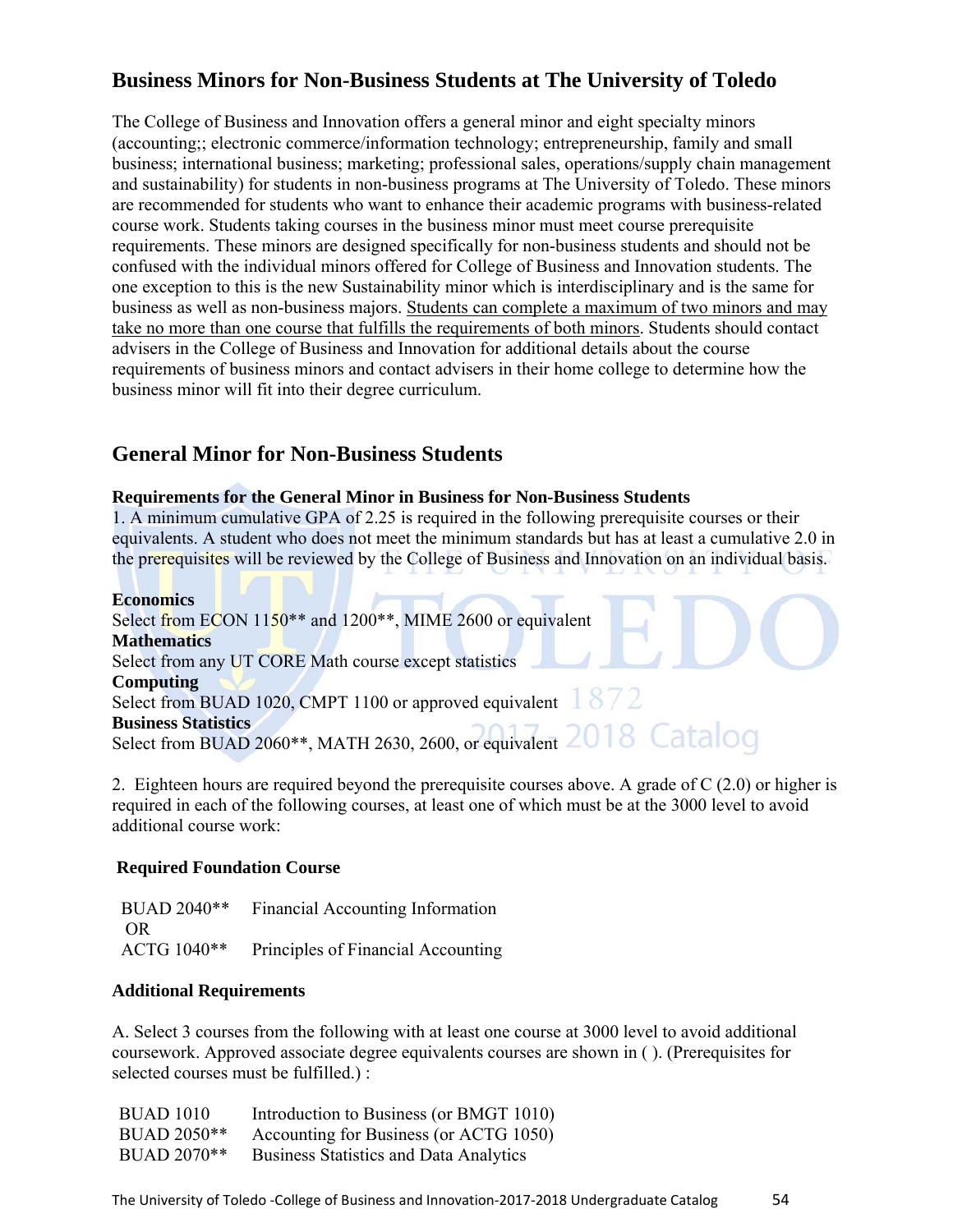| <b>BUAD 2080</b> | Global Environment of Business (or BMGT 2110)              |
|------------------|------------------------------------------------------------|
| BUAD 3010**      | Principles of Marketing (or MARS 1010)                     |
| BUAD 3020**      | Principles of Manufacturing and Service System             |
| <b>BUAD 3030</b> | Managerial and Behavioral Processes in Organizations       |
| BUAD 3040**      | Principles of Financial Management                         |
| <b>BUAD 3050</b> | Information Technology Management (pending change to 2020) |
| <b>BUAD 3470</b> | Legal & Ethical Environment of Business (or BMGT 2310)     |

 B. Select **two** additional 3000 or 4000 level courses from the 6 listed above or select two courses at the 3000 or 4000 level from ACCT, FINA, INFS, MGMT, EFSB, IBUS, EBUS, OSCM, HURM, PSLS, BANS, BLAW or MKTG to complete the additional requirements. (Prerequisites for selected courses must be fulfilled.)

 C. At least three of the five courses selected to fulfill the additional minor in business requirements must be at the 3000 or 4000 level.

Prerequisites for an MBA can also be fulfilled by completing the indicated (\*\*) courses with a minimum grade of  $C(2.0)$ .

# **Accounting Minor for Non-Business Students**

#### **Program Requirements**

The accounting minor for non-business students requires 16 credit hours. A grade of C (2.0) or higher is required in all courses used to fulfill the accounting minor requirements. Prerequisites for all courses must be fulfilled.

#### **Required Course: 4 hours**

#### ACCT 3110 External Financial Reporting I

ACCT 3110 Prerequisite: Junior standing; a higher education GPA of 2.750 or higher and a 2.750 or higher GPA in BUAD 2040 and 2050 (or equivalent courses), which must include a grade of C (2.0) or higher in BUAD 2040 and 2050 (or equivalent courses).  $-\angle U \,|\, S$  Catalog

#### **Electives: Select four courses from the following: 12 hours**

| <b>ACCT 3310</b> | Accounting Information Systems and Controls<br>Prerequisite: ACCT 3110 with a grade of $C(2.0)$ or better                                                                                                                                                                                                                                 |
|------------------|-------------------------------------------------------------------------------------------------------------------------------------------------------------------------------------------------------------------------------------------------------------------------------------------------------------------------------------------|
| <b>ACCT 3210</b> | <b>Individual Taxation</b><br>Prerequisite: Junior standing; a higher education GPA of 2.750 or higher and a<br>2.750 or higher GPA in BUAD 2040 and 2050 (or equivalent courses), which<br>must include a grade of $C(2.0)$ or higher in BUAD 2040 and 2050 (or equivalent<br>courses) and a co-requisite or pre-requisite of ACCT 3110. |
| <b>ACCT 3320</b> | Internal Reporting<br>Prerequisite: ACCT 3110 with a grade of $C(2.0)$ or better                                                                                                                                                                                                                                                          |
| <b>ACCT 3120</b> | External Financial Reporting II<br>Prerequisite: ACCT 3110 with a grade of $C(2.0)$ or better                                                                                                                                                                                                                                             |
| <b>FINA 4080</b> | Intermediate Financial Management<br>Prerequisite: BUAD 3040 with a grade of $C(2.0)$ or better                                                                                                                                                                                                                                           |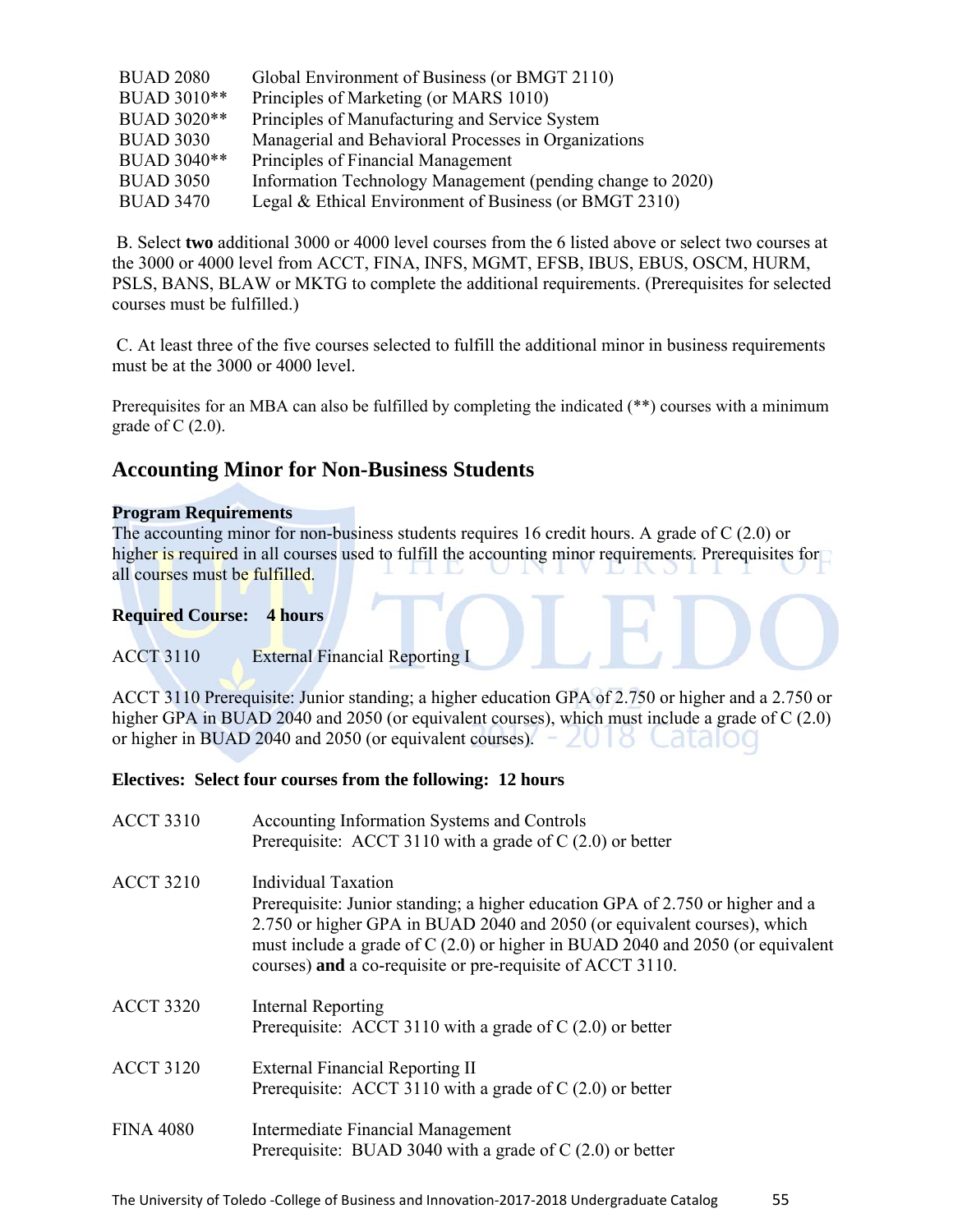# **E-Business and Information Technology Applications Minor for Non-Business Students**

#### **Program Requirements**

The e-business and information technology applications minor requires basic business computer proficiency (e.g., BUAD 1020, CMPT 1100 or equivalent); MIME 2600 or ECON 1200, or equivalent, Meet all course prerequisites; and 15 credit hours from selected EBUS- and INFS-related courses. A grade of "C" (2.00) or higher is required in all courses.

#### **Required: 6 hours**

| <b>EBUS 3090</b> | Doing Business Digitally Prerequisite: junior standing    |
|------------------|-----------------------------------------------------------|
| <b>INFS 3250</b> | Software Applications in Business Prerequisite: BUAD 3050 |

#### **Electives: 9 hours**

| <b>INFS 3770</b> | Database Management Systems Prerequisite: BUAD 3050                      |  |
|------------------|--------------------------------------------------------------------------|--|
| <b>EBUS 3180</b> | Web Design for Business Communication Prerequisite: junior standing      |  |
| <b>INFS 3370</b> | Business Data Communications Prerequisite: BUAD 3050                     |  |
| <b>MKTG 3260</b> | Global Framework for E-Commerce Prerequisite: BUAD 2080                  |  |
| <b>MKTG 3280</b> | Internet Marketing Prerequisite: BUAD 3010                               |  |
| <b>BUAD 3050</b> | Information Technology Management Prerequisite: junior standing and BUAD |  |
|                  | 1020 or equivalent<br>JNIVERSITY OF                                      |  |
| <b>INFS 3980</b> | Special Topics in Information Systems                                    |  |

# **Entrepreneurship, Family, and Small Business Minor for Non-Business Students**

Prerequisites for all courses must be fulfilled. A grade of "C" (2.00) or higher is required in all courses. 2017 - 2018 Catalog

#### **Required Business Courses: 15 hours**

| <b>EFSB 3500</b> | Introduction to Entrepreneurship                                        |
|------------------|-------------------------------------------------------------------------|
| <b>BUAD 2040</b> | Financial Accounting OR ACTG 1040<br>Principles of Financial Accounting |
| <b>EFSB 3480</b> | <b>Entrepreneurial Finance</b>                                          |
| <b>EFSB 4590</b> | Entrepreneurship & Small Business Management                            |
| <b>EFSB 4010</b> | Growing Family & Entrepreneurship Business                              |

#### **Business Elective: Select one from the following: 3 hours**

| <b>BUAD 3010</b> | Principles of Marketing             |
|------------------|-------------------------------------|
| <b>EFSB 4690</b> | <b>Technology Commercialization</b> |
| <b>EFSB 4790</b> | Franchising                         |

#### **International Business Minor for Non-Business Students**

#### **Program Description:**

The international business minor for non-business students requires 18 to 21 hours of business courses (including international business electives). Prerequisites for all courses must be fulfilled. A grade of "C" (2.00) or higher is required in all courses.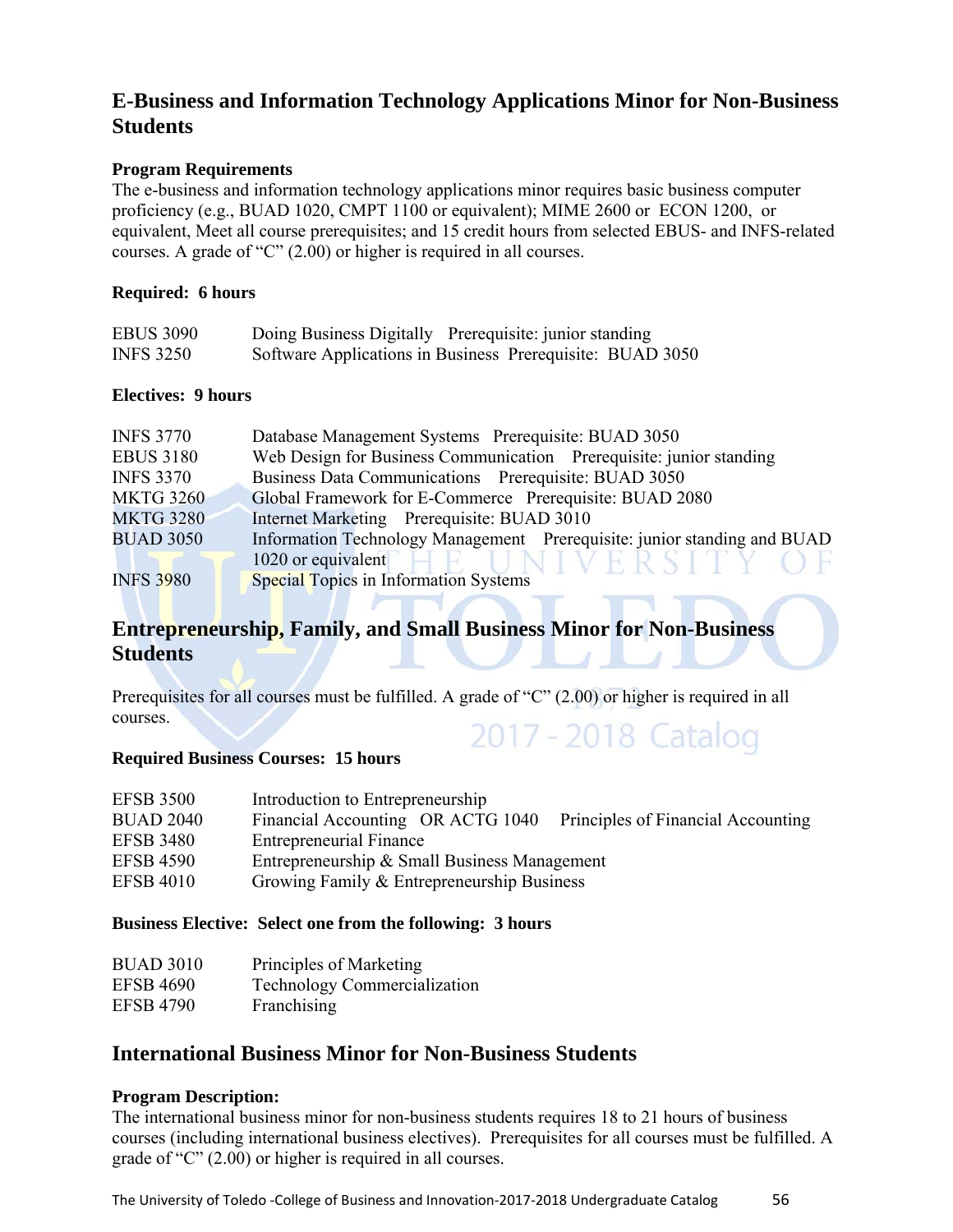#### I. **Required Course in Economics:**

Select from ECON 1150 and ECON 1200 OR MIME 2600 or equivalent (These are not business course hours and do not count toward the 18 to 21 hours of business courses required in the program)

#### **II. Required Business Courses: 9 hours**

| <b>BUAD 2080</b> | Global Environment of Business   |
|------------------|----------------------------------|
|                  | Prerequisite: Sophomore standing |

AND

#### **Select two courses from the following: 6 hours**

| <b>BUAD 3010</b> | Principles of Marketing                                  |
|------------------|----------------------------------------------------------|
|                  | Prerequisites: ECON 1200 Or MIME 2600, Junior standing   |
| <b>BUAD 3030</b> | Managerial and Behavioral Processes in Organizations     |
|                  | Prerequisite: Junior standing                            |
| <b>BUAD 3040</b> | Principles of Financial Management                       |
|                  | Prerequisite: BUAD 2040 Financial Accounting Information |

#### **III. International Business Electives: 9 hours Select at least two courses from the following:**

| <b>IBUS 3600</b> | International Management<br>VEKSIL       |
|------------------|------------------------------------------|
|                  | Prerequisite: BUAD 3030, Junior standing |
| <b>MKTG 3140</b> | <b>International Marketing</b>           |
|                  | Prerequisite: BUAD 3010                  |
| <b>FINA 3500</b> | <b>International Finance</b>             |
|                  | Prerequisite: BUAD 3040                  |

#### **If needed, select additional hours from the following, pending availability:**

| <b>IBUS 3150</b> | <b>Understanding Cultural Differences in Business</b> |
|------------------|-------------------------------------------------------|
|                  | Prerequisite: Junior standing 2017 - 2018 Catalog     |
| <b>IBUS 4100</b> | Study Abroad Program*                                 |
|                  | Prerequisite: Permission of Chair and Faculty         |
| <b>IBUS 4180</b> | <b>North American Business Practices</b>              |
|                  | Prerequisite: Junior standing                         |
| <b>MKTG 3260</b> | Global Framework for E-commerce                       |
|                  | Prerequisite: Junior standing                         |
| <b>MKTG 4220</b> | International Sourcing, Logistics, and Transportation |
|                  | Prerequisite: BUAD 2080                               |
| <b>BLAW 3670</b> | <b>International Business Law</b>                     |
|                  | Prerequisite: BUAD 3030                               |
|                  |                                                       |

\* Subject to approval of departmental chair or IB faculty adviser

#### **Marketing for Non-Business Students**

The marketing minor for non-business students requires 18 hours. Prerequisites for all courses must be fulfilled. A grade of "C" (2.00) or higher is required in all business courses.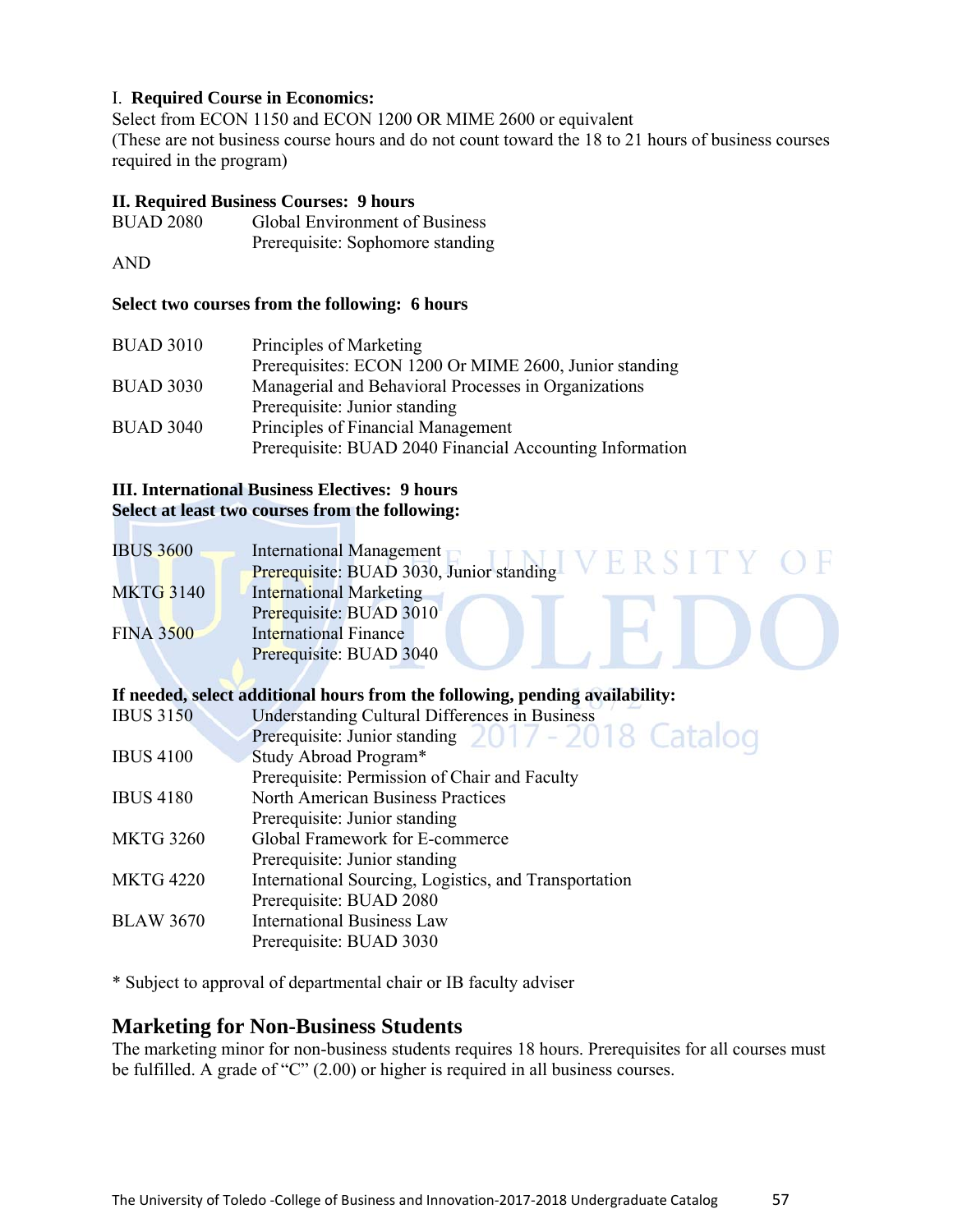# **Required Course:**

**Economics Pre-requisite: 1 course/3 hours** 

Select from ECON 1200 or MIME 2600

#### **Required Marketing Courses: 2 courses/6 hours**

| <b>BUAD 3010</b> | Principles of Marketing       |
|------------------|-------------------------------|
| <b>MKTG 3850</b> | Buyer & Relationship Behavior |

#### **Marketing Electives: Select 3 from the following: 9 hours**

| <b>MKTG 3140</b> | <b>International Marketing</b>        |
|------------------|---------------------------------------|
| <b>MKTG 3280</b> | <b>Internet Marketing</b>             |
| <b>MKTG 3690</b> | Principles of Marketing Communication |
| <b>MKTG 4110</b> | <b>Sports Marketing</b>               |
| <b>MKTG 4540</b> | <b>Business Marketing</b>             |
| <b>PSLS 3440</b> | Professional Sales                    |
|                  |                                       |

### **Professional Sales Minor for Non-Business Students**

#### **Program Requirements**

The professional sales minor for non-business students requires 15 hours. Prerequisites for all courses must be fulfilled. If a student elects to take BUAD 3010 as an elective, ECON 1200 or MIME 2600 is required as an additional pre-requisite. A grade of "C" (2.00) or higher is required in all courses.

#### **Required Business Courses: 9 hours**

| <b>PSLS 3440</b> | <b>Sales</b>                            |
|------------------|-----------------------------------------|
| <b>PSLS 3450</b> | <b>Account and Territory Management</b> |
| <b>PSLS 4740</b> | <b>Advanced Sales</b>                   |

#### 1872 **Business Elective: Select two from the following: 6 hours**

| <b>BUAD 3010</b> | Principles of Marketing                                    |
|------------------|------------------------------------------------------------|
| <b>PSLS 3080</b> | Purchasing and Business Relationship Management<br>ediarod |
| <b>PSLS 4710</b> | Sales Force Leadership                                     |

# **Operations Management/Supply Chain Management for Non-Business Students**

#### **Program Requirements**

Students must complete statistics and BUAD 3020 or equivalent as prerequisite and 15 credit hours.

| <b>MKTG 3130</b> | Introduction to Supply Chain Management                       |
|------------------|---------------------------------------------------------------|
| <b>EBUS 3090</b> | Doing Business Digitally / E-Commerce and the Network Economy |
| <b>OPMT 3660</b> | Materials Management and Purchasing                           |
| <b>OPMT 3340</b> | <b>Quality Management</b>                                     |
| <b>OPMT 3610</b> | Production Planning and Control                               |
| <b>MKTG 4220</b> | Logistics and Transportation                                  |
| <b>OPMT 4420</b> | <b>Service Operations Management</b>                          |

Recommended for operations management track: OPMT 3340, 3610 and 3660 and any other two courses from above list

Recommended for supply chain management track: MKTG 3130, EBUS 3090, OPMT 3660 and 4220, and one other course from above list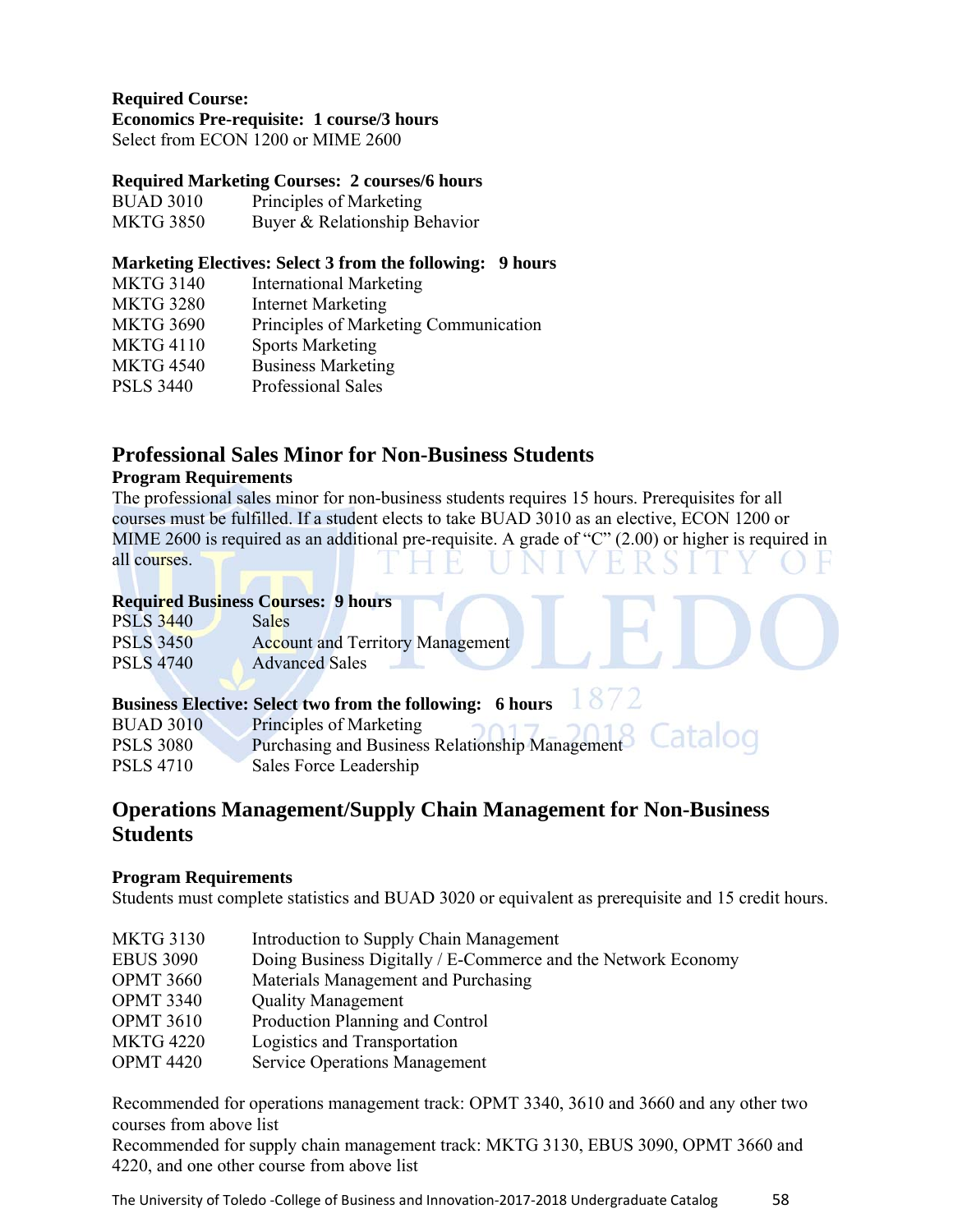### **Sustainability Minor**

Beginning Fall 2017, The College of Business and Innovation and The University of Toledo will begin offering a Minor in Sustainability. This is an interdisciplinary minor combining courses from the College of Business as well as the College of Natural Sciences and Mathematics, the College of Engineering, and the College of Arts and Letters. The minor requirements are the same for any student regardless of what is listed as their "home" college. Because of this, the minor requirements are somewhat different from other minors in the College of Business.

Of the 15 credit hours (5 courses) required in the Sustainability minor, 12 credit hours (4 courses) must be unique to other courses in a student's degree program. This means that only one course may "double dip" as another requirement somewhere else in their degree program – be that a major, minor or other degree requirement. If more than one course naturally occurs as a requirement in their degree program, the student would need to select additional course(s) from the list of approved electives for the minor so that they achieve the 12 unique hours. Both the College of Business and a student's home college will review the minor requirements to certify completion for graduation.

If students would like additional information on the educational benefits of completing the Sustainability minor, please contact the following faculty experts:

Glenn Lipscomb, Ph. D Professor and Chair of Chemical and Environmental Engineering Email: glenn.lipscomb@utoledo.edu Office: NI 3054 Phone: (419) 530-8088 Fax: (419) 530-8086 VERSITY OF

Andrew Solocha, Ph. D Associate Professor College of Business & Innovation, Department of Finance

Email: andrew.solocha@utoledo.edu Office: ST 4010 Phone: (419) 530-2564 Fax: (419) 530-2873

1872

2017 - 2018 Catalog

#### **Program Requirements – 5 courses – 15 hours**

**Required - 4 Courses - 12 hours**  GNEN 1550 Sustainable Living EEES 2010 Intro to Environmental Studies BUAD 3500 Sustainable Business Practices PHIL 3180 Environmental Ethics

**Elective - 1 course - 3 hours – Select one from:** BUAD 3020 Principles Of Manufacturing & Service Systems IBUS 4360 Global Business Strategies CHEM 1100 Chemistry and Society EEES 1150 Marine Biology EEES 2150 Biodiversity EEES 1010 Physical Geology EEES 2400 Oceanography EEES 2200 Climate Change EEES 1050 Geological Hazards & the Environment EEES 1130 Down to Earth Environmental Sciences EEES 1170 Microbes and Society CHEE 4120 Biofuels CIVE 4690 Sustainability Engineering MIME 4410 Alternative Energy MIME 4820 Sustainability Analysis & Design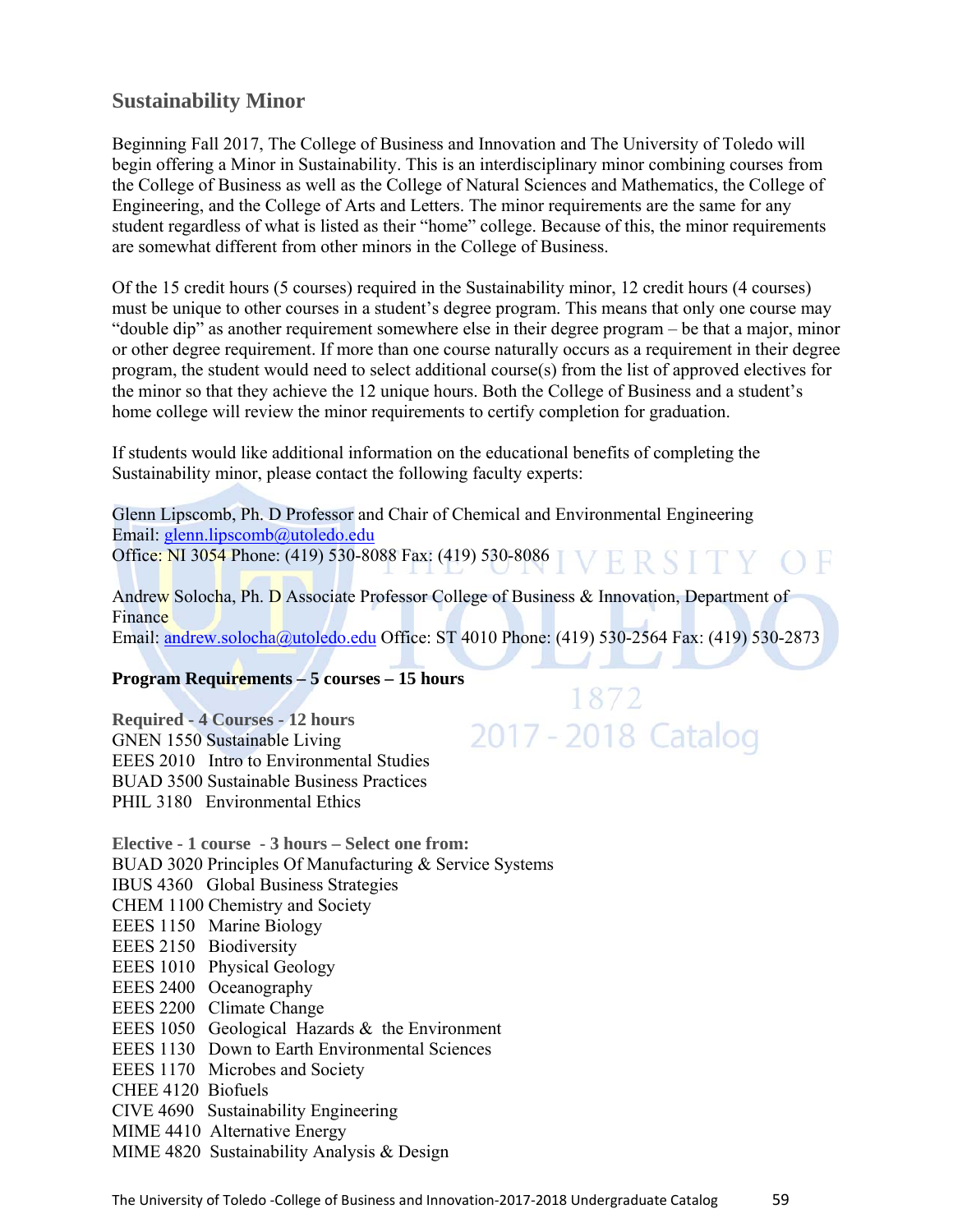ECON 3240 Environmental Economics GEPL 1100 Environmental Geography GEPL 3900 Environmental Planning GEPL 4160 Patterns of World Development

# **Workplace Certificates – Non-Degree Granting Programs**

While not an official academic designation on a transcript, these workplace certificates have creditbearing courses which appear on an official transcript and give added value to career goals. Coursework may also be applied to future degree programs. Review of these scenarios must be discussed with a COBI academic adviser.

#### **Requirements:**

| Accounting Technology - 6 courses - 17 hours<br>п      |                                                                                    |  |
|--------------------------------------------------------|------------------------------------------------------------------------------------|--|
| <b>ACTG 1040</b>                                       | Principles of Financial Accounting                                                 |  |
| <b>ACTG 1050</b>                                       | Principles of Management Accounting                                                |  |
| <b>ACTG/CMPT 1200</b>                                  | QuickBooks                                                                         |  |
| <b>ACTG 2100</b>                                       | Intermediate Accounting I                                                          |  |
| <b>ACTG 2400</b>                                       | <b>Fundamentals of Taxation</b>                                                    |  |
| <b>CMPT 1410</b>                                       | Microsoft Excel Spreadsheet                                                        |  |
|                                                        |                                                                                    |  |
| Business Management Technology - 5 courses - 15 hours  |                                                                                    |  |
| <b>BMGT 1010</b>                                       | <b>Business Principles</b>                                                         |  |
| <b>BMGT 1540</b>                                       | <b>Organizational Behavior</b>                                                     |  |
| <b>BMGT 2010</b>                                       | <b>Workplace Management</b>                                                        |  |
| <b>BMGT 2020</b>                                       | <b>Human Resource Development</b>                                                  |  |
| <b>BMGT 2110</b>                                       | Managing in a Global Economy                                                       |  |
|                                                        |                                                                                    |  |
| Computer Network Administration - 5 courses - 17 hours |                                                                                    |  |
| <b>CMPT 1110</b>                                       | 2018 Catalog<br>PC Operating Systems                                               |  |
| <b>CNET 2100</b>                                       | <b>Microsoft Operating Systems</b>                                                 |  |
| <b>CNET 2150</b>                                       | Computer Hardware                                                                  |  |
| <b>CNET 2200</b>                                       | Network Technologies                                                               |  |
| <b>CNET 2400</b>                                       | Network Operating Systems Support                                                  |  |
| Computer Software Specialist - 7 courses - 15 hours    |                                                                                    |  |
| <b>CMPT 1410</b>                                       | Microsoft Excel Spreadsheets                                                       |  |
| <b>CMPT1420</b>                                        | Microsoft Access Database Applications                                             |  |
| <b>CMPT 1430</b>                                       | Microsoft Word                                                                     |  |
| <b>CMPT 1440</b>                                       | Microsoft PowerPoint Presentations                                                 |  |
| <b>CMPT 2410</b>                                       | Adobe InDesign Desktop Publishing                                                  |  |
| <b>CMPT 2430</b>                                       | <b>Advanced Microsoft Word</b>                                                     |  |
| <b>CMPT 2460</b>                                       | <b>Advanced Microsoft Excel Spreadsheets</b>                                       |  |
|                                                        |                                                                                    |  |
| Financial Planning - 5 courses - 15 hours<br>٠         |                                                                                    |  |
|                                                        | (BUAD 2040/ACTG 1040 is also required, if not previously taken, as a prerequisite) |  |
| Required $-3$ courses                                  |                                                                                    |  |
| <b>FINA 3600</b>                                       | <b>Risk Management</b>                                                             |  |

| <b>FINA 3000</b> | KISK Management               |
|------------------|-------------------------------|
| <b>FINA 3610</b> | Life and Health Insurance     |
| <b>FINA 4890</b> | Financial and Estate Planning |